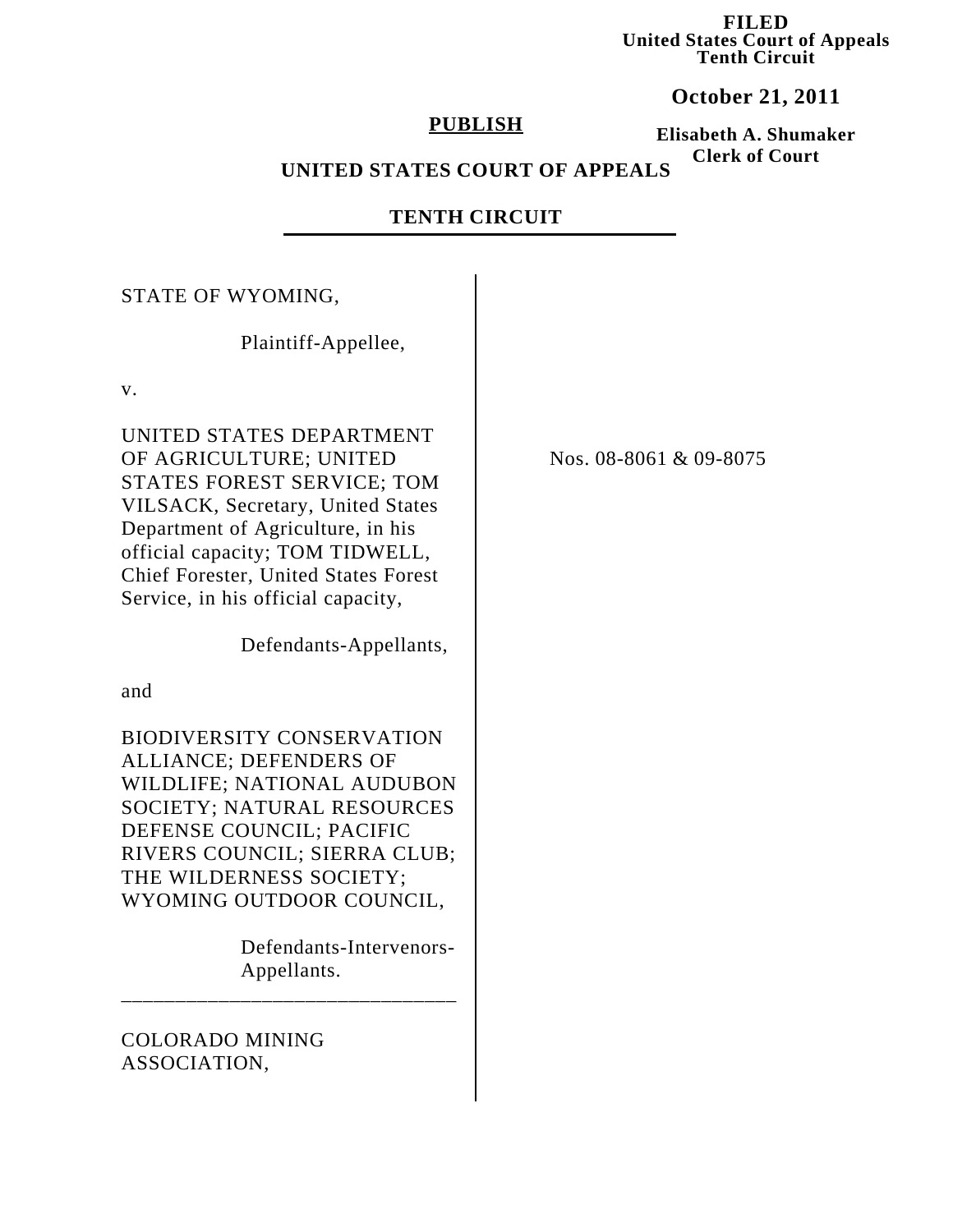Intervenor-Appellee,

STATE OF WASHINGTON; MOUNTAIN STATES LEGAL FOUNDATION; STATE OF CALIFORNIA; STATE OF MONTANA; STATE OF OREGON; CALIFORNIA ASSOCIATION OF 4 WHEEL DRIVE CLUBS; UNITED FOUR WHEEL DRIVE ASSOCIATIONS; AMERICAN COUNSEL OF SNOWMOBILES ASSOCIATIONS; BLUE RIBBON COALITION; ALASKA MINERS ASSOCIATION; UTAH MINING ASSOCIATION; NEW MEXICO MINING ASSOCIATION; NORTHWEST MINING ASSOCIATION; THE WESTERN BUSINESS ROUNDTABLE,

Amici Curiae.

**Appeal from the United States District Court for the District of Wyoming (D.C. No. 2:07-CV-00017-CAB)**

James Kaste, Senior Assistant Attorney General, State of Wyoming (Jay Jerde, Deputy Attorney General; Patrick J. Crank, Speight, McCue & Crank, P.C., with him on the brief), Cheyenne, Wyoming, for Plaintiff-Appellee.

John Luther Smeltzer, Attorney, Department of Justice, Environment & Natural Resources Division (David C. Shilton, Attorney, Department of Justice, Thomas Millet, Brian Sonfield, Leslie Lagomarcino, and Vincent DeWitte, Of Counsel, Office of the General Counsel, United States Department of Agriculture, with him on the brief), Washington, D.C., for Defendants-Appellants.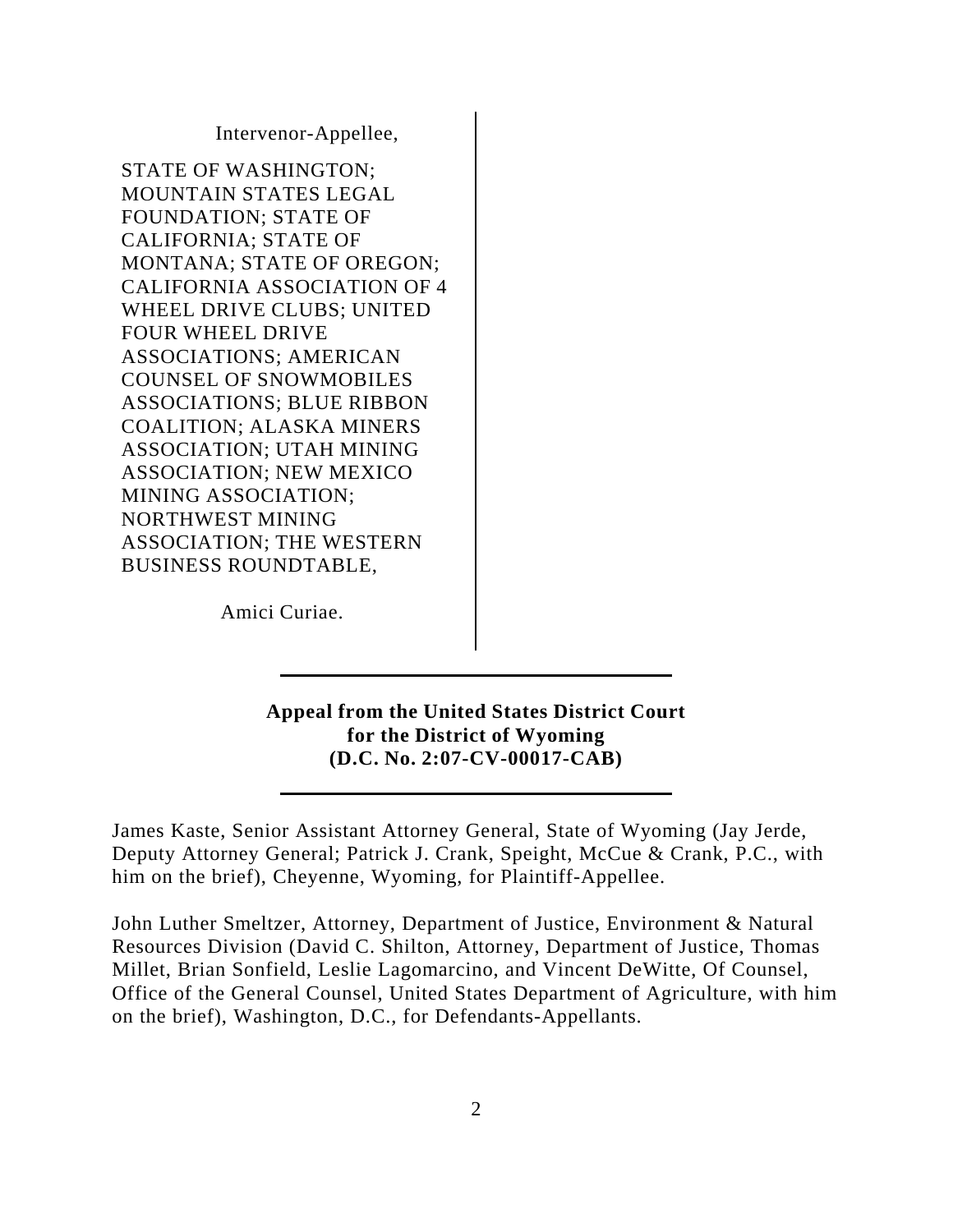James S. Angell, Earthjustice, Denver, Colorado (Andrew Evans Hartsig, Attorney, Earthjustice, Denver, Colorado; Douglas L. Honnold and Timothy Joseph Preso, Attorneys, Earthjustice Legal Defense Fund, Bozeman, Montana, with him on the brief), for Defendants-Intervenors-Appellants.

Paul Martin Seby, Moye White, LLP (Marian C. Larsen, Attorney, Colorado Mining Association, with him on the brief), Denver, Colorado, for Intervenor-Appellee.

Sally J. Magnani, Supervising Deputy Attorney General, State of California, Sacramento, California; Mary Sue Wilson, Senior Assistant Attorney General, State of Washington, Olympia, Washington; Jeremiah D. Weiner, Assistant Attorney General, State of Montana, Helena, Montana; Roger J. DeHoog, Senior Assistant Attorney General, State of Oregon, Salem, Oregon, filed an amicus curiae brief for the State of California, State of Washington, State of Montana, and State of Oregon.

James Martin Manley, Lakewood, Colorado, filed an amicus curiae brief for the Mountain States Legal Foundation.

Paul A. Turcke, Moore Smith Buxton & Turcke, Boise, Idaho, filed an amicus curiae brief for the Blue Ribbon Coalition, California Association of 4 Wheel Drive Clubs, United Four Wheel Drive Associations, and American Counsel of Snowmobiles Associations.

Matthew A. Morr, Featherstone Petrie DeSisto LLP, Denver, Colorado, filed an amicus curiae brief for the Alaska Miners Association, Utah Mining Association, New Mexico Mining Association, Northwest Mining Association, Wyoming Mining Association, and The Western Business Roundtable.

Before **MURPHY**, **ANDERSON**, and **HOLMES**, Circuit Judges.

**HOLMES**, Circuit Judge.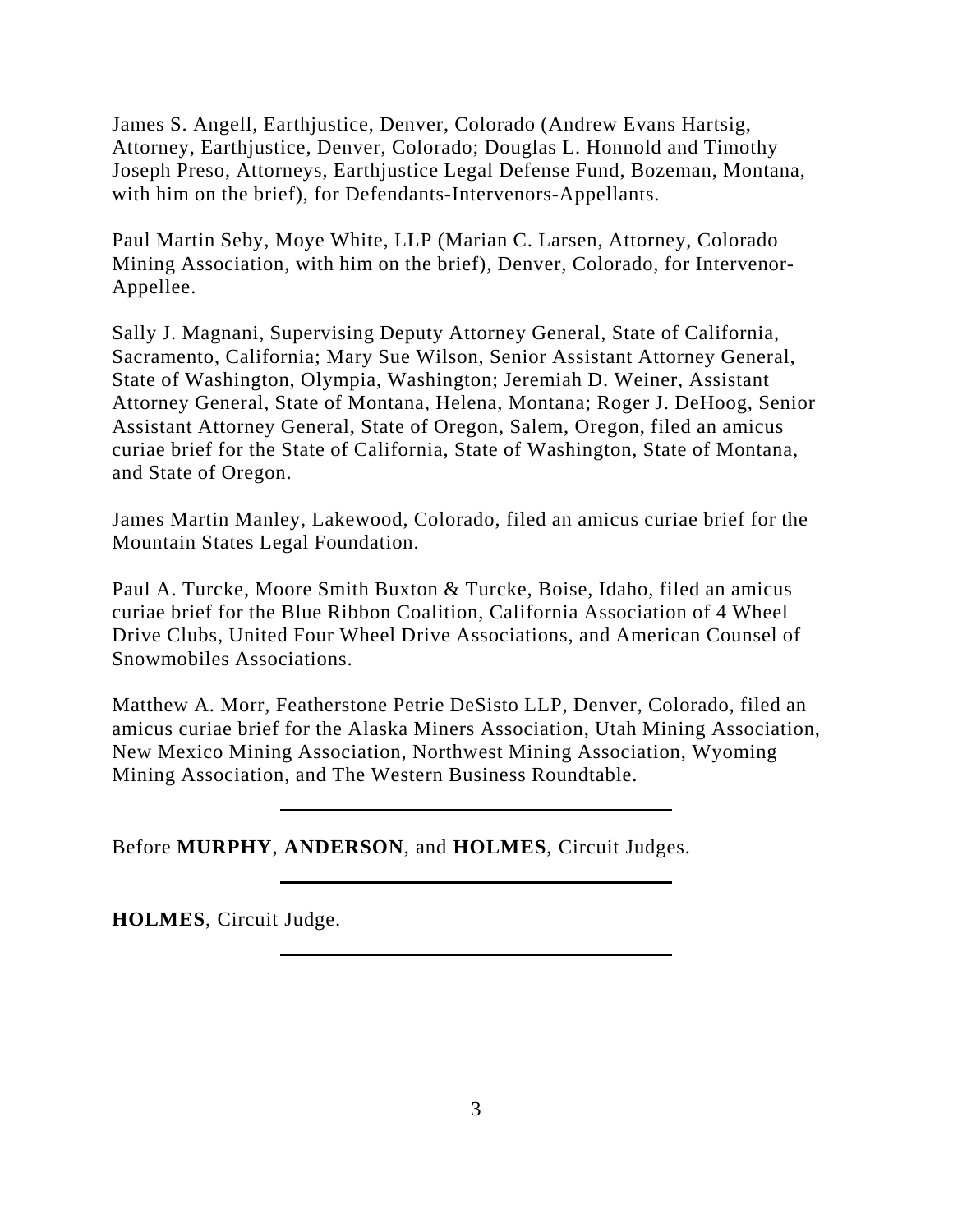Defendants Forest Service<sup>1</sup> and Defendants-Intervenors-Appellants

Environmental Groups<sup>2</sup> appeal the district court's order setting aside and

permanently enjoining the Roadless Area Conservation Rule ("Roadless Rule"),

which the Forest Service promulgated in 2001. In setting aside the Roadless

Rule, the district court held that the rule violated the Wilderness Act of 1964

("Wilderness Act"), 16 U.S.C. §§ 1131–36, and the National Environmental

Policy Act of 1969 ("NEPA"), 42 U.S.C. §§ 4321–70. *See Wyoming v. U.S. Dep't*

*of Agric.*, 570 F. Supp. 2d 1309 (D. Wyo. 2008).3

On appeal, the Forest Service and the Environmental Groups ask us to hold

When this action was commenced, Mike Johanns was the Secretary of Agriculture and Dale N. Bosworth was the Chief Forester for the Forest Service. Mr. Johanns and Mr. Bosworth have since been replaced by Tom Vilsack and Tom Tidwell. Thus, pursuant to Rule 25(d) of the Federal Rules of Civil Procedure, Mr. Vilsack and Mr. Tidwell were automatically substituted as the proper party Defendants.

<sup>2</sup> Defendants-Intervenors-Appellants "Environmental Groups" collectively refers to the Biodiversity Conservation Alliance; Defenders of Wildlife; National Audubon Society; Natural Resources Defense Council; Pacific Rivers Council; Sierra Club; Wilderness Society; and Wyoming Outdoor Council.

<sup>3</sup> As discussed below, this is the second time Wyoming has brought a challenge to the Roadless Rule, the second time the Wyoming district court has set it aside for violating NEPA and the Wilderness Act, and the second time Wyoming's challenge has come before this court on appeal. *See infra* Part I.C (discussing the procedural history of this case).

<sup>&</sup>lt;sup>1</sup> Defendants "Forest Service" collectively refers to the United States Department of Agriculture; the United States Forest Service; Tom Vilsack, Secretary of the United States Department of Agriculture, in his official capacity; and Tom Tidwell, Chief Forester of the United States Forest Service, in his official capacity.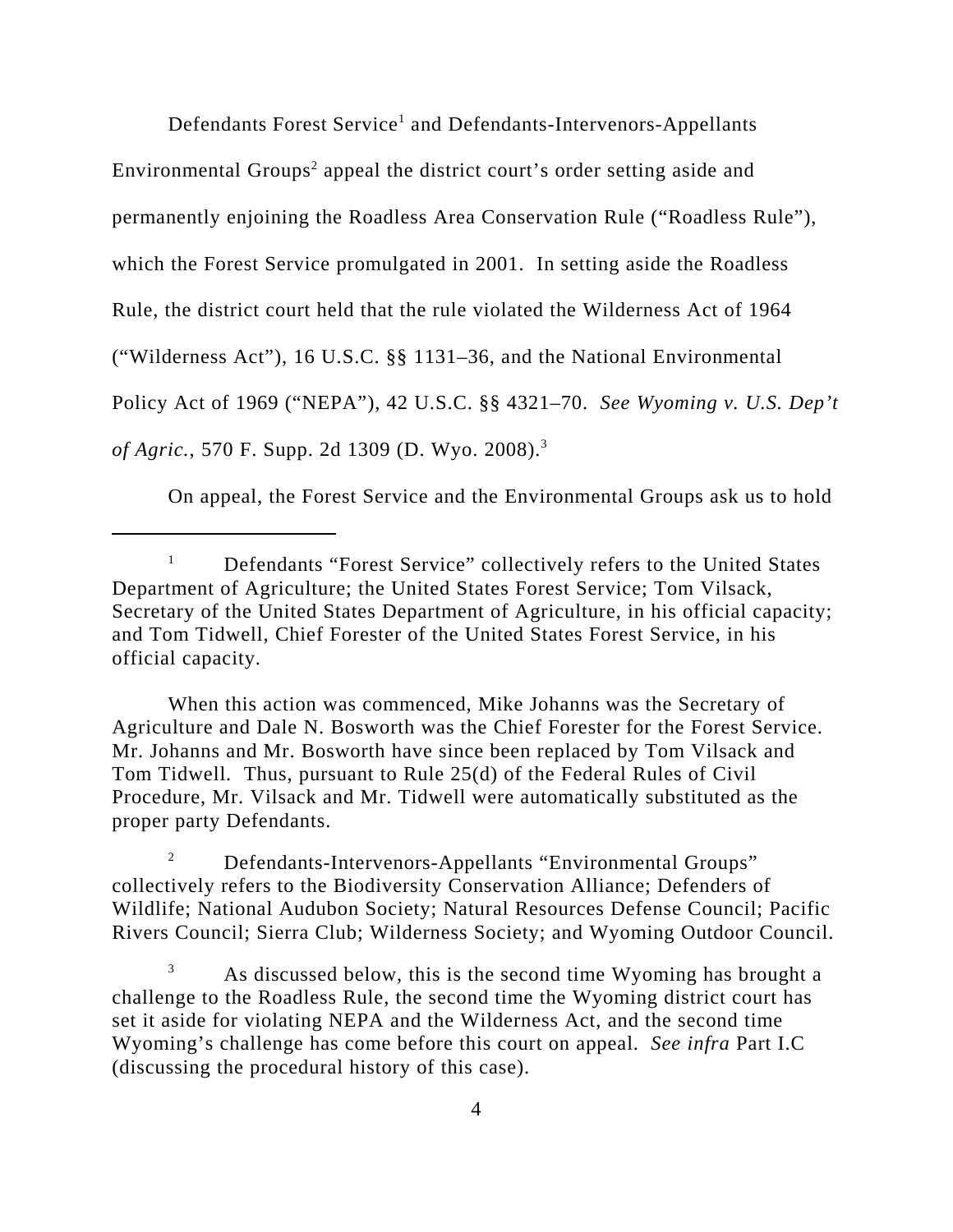that the Roadless Rule was not promulgated in violation of the Wilderness Act or NEPA. Furthermore, even if we were to conclude that the rule was promulgated in violation of federal law, they ask us to nevertheless reverse the district court's order establishing a permanent nationwide injunction. Plaintiff-Appellee State of Wyoming and Intervenor-Appellee Colorado Mining Association ("CMA")<sup>4</sup> ask us to affirm the district court order on the grounds that the rule does in fact violate the Wilderness Act and NEPA. In the event that we conclude that the Roadless Rule complies with the Wilderness Act and NEPA, they ask us to affirm on the alternate grounds that the rule was promulgated in violation of the Multiple-Use Sustained-Yield Act ("MUSYA"), 16 U.S.C. §§ 528–31, and also the National Forest Management Act ("NFMA"), 16 U.S.C. §§ 1600–14. Exercising jurisdiction pursuant to 28 U.S.C. § 1291, we **REVERSE** the district court's order granting Plaintiff's declaratory relief and issuing a permanent injunction, and **REMAND** the case for the district court to vacate the permanent injunction.

# **I. BACKGROUND**

Due to the complexity of this case, we initially offer an overview of the applicable statutory framework, the factual background of the Roadless Rule, and

<sup>&</sup>lt;sup>4</sup> CMA is an association, comprised of 650 members, that "engage[s] in the production of coal, metals, and agricultural and industrial minerals throughout Colorado and the West." *Wyoming*, 570 F. Supp. 2d at 1319.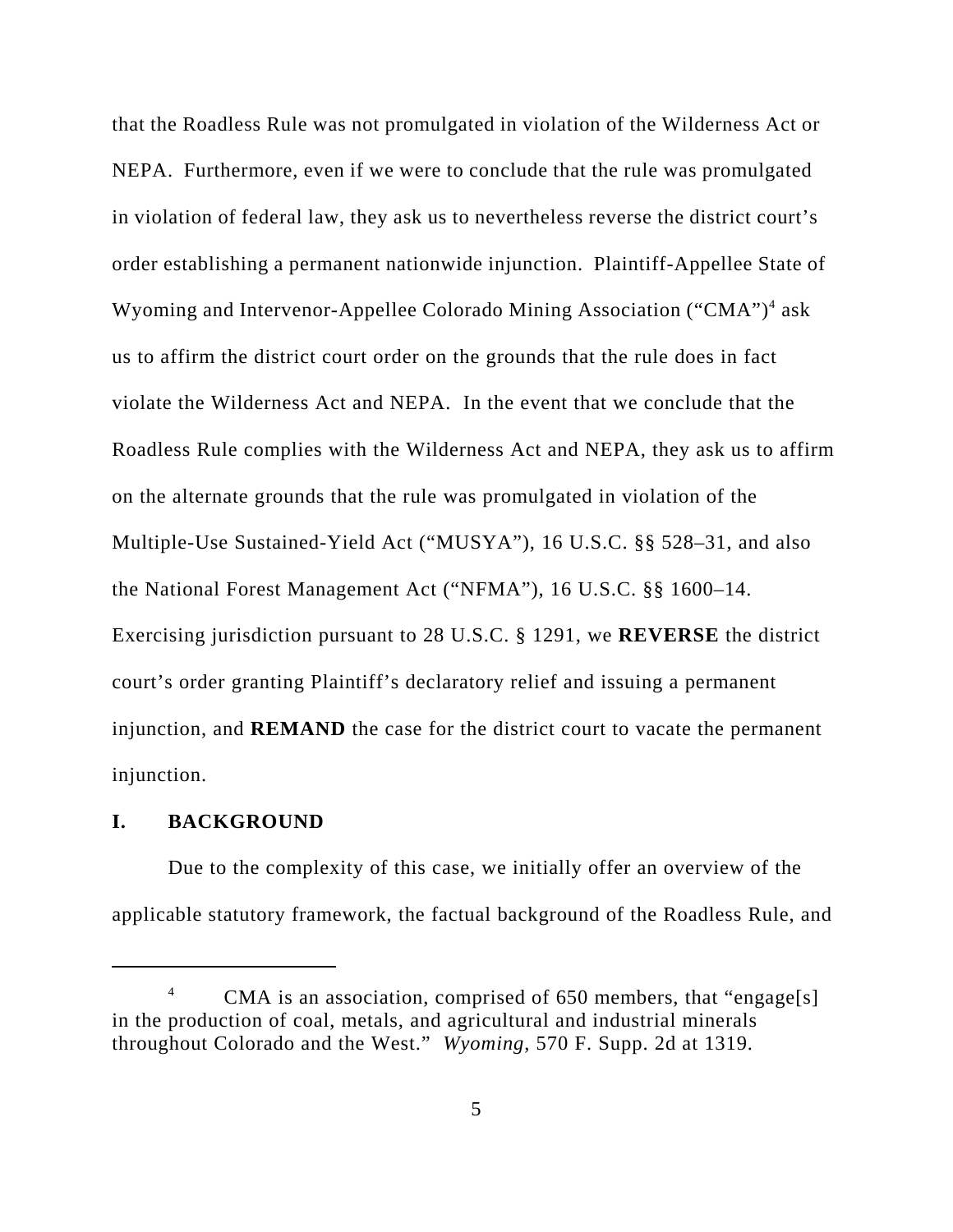the procedural history.

### **A. Statutory Framework**

The Forest Service currently manages over 191 million acres of National Forest System ("NFS") land, including 155 national forests, 20 national grasslands, 8 land utilization projects, 20 research and experimental areas, and 33 "other areas." 36 C.F.R. § 200.1. The Forest Service is responsible for managing the NFS under, *inter alia*, the Organic Administration Act of 1897 ("Organic Act"), 16 U.S.C. §§ 473–482, 551, MUSYA, and NFMA*.* On a general level, these statutes authorize the Forest Service to manage NFS lands for multiple uses. In managing the NFS, however, the Forest Service also must comply with the Wilderness Act and NEPA. These relevant statutes are briefly discussed in turn.

In 1897, Congress passed the Organic Act. 16 U.S.C. §§ 473–482, 551. The Act "established a limited multiple-use mandate for management of the National Forests," *Wyoming*, 570 F. Supp. 2d at 1320, including such purposes as "improv[ing] and protect[ing] the forest[s]," "securing favorable conditions of water flows," and "furnish[ing] a continuous supply of timber for the use and necessities of citizens of the United States." 16 U.S.C. § 475. The Act authorizes the Secretary of Agriculture to "make provisions for the protection against destruction by fire and depredations upon the public forests and national forests," in order "to regulate their occupancy and use and to preserve the forests thereon

6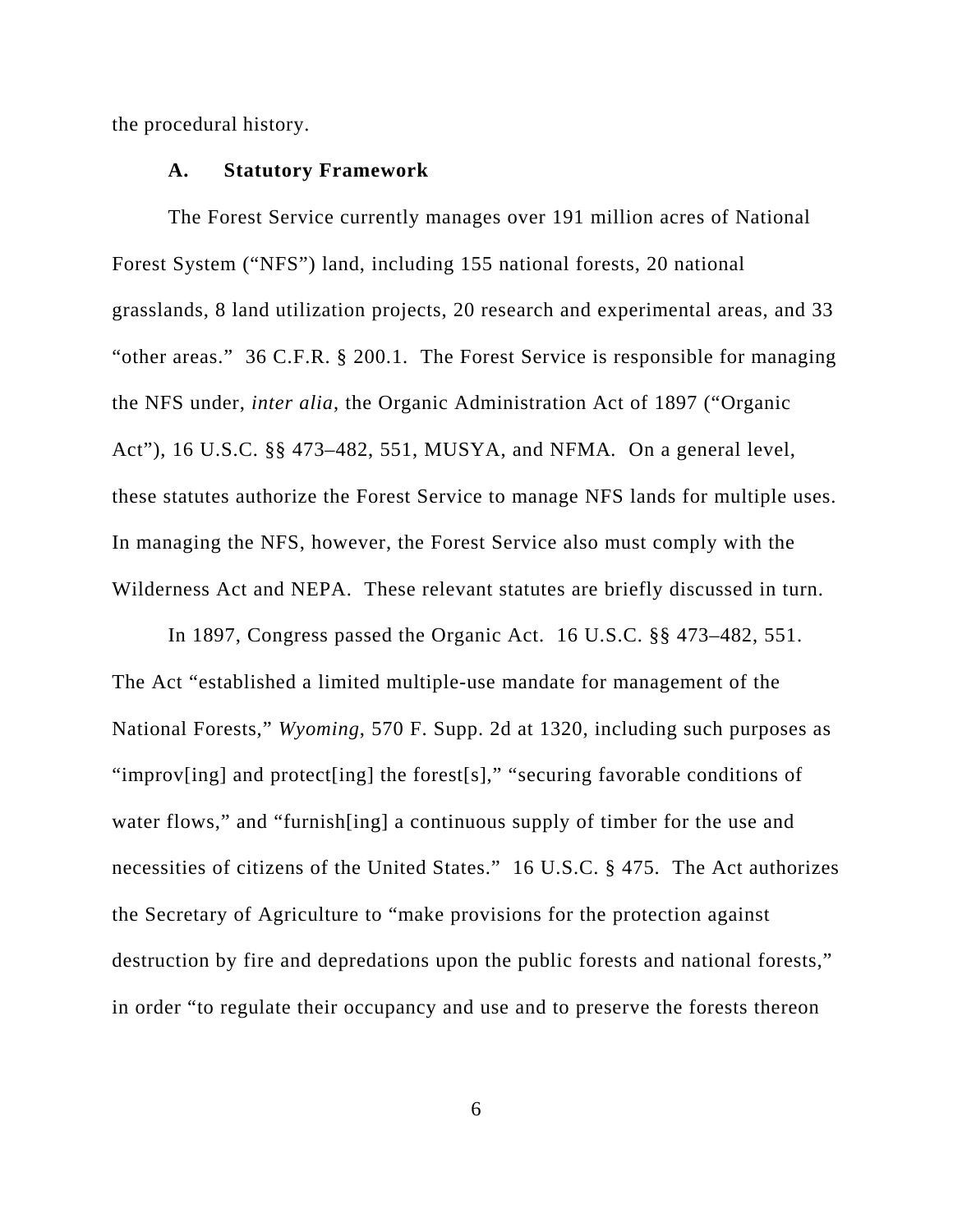from destruction." *Id.* § 551.5

More than sixty years later, in 1960, Congress enacted MUSYA. 16 U.S.C. §§ 528–31. MUSYA codified the multiple-use mandate first articulated in the Organic Act, directing the Forest Service to "administer the renewable surface resources of the national forests for multiple use and sustained yield," including for the purposes of "outdoor recreation, range, timber, watershed, and wildlife and fish purposes." *Id.* §§ 528, 529.

In 1964, Congress enacted the Wilderness Act, 16 U.S.C. §§ 1131–36, which "established a National Wilderness Preservation System to be composed of federally owned areas designated by Congress as 'wilderness areas,'" *id.* § 1131. More specifically, the Act put in place a process under which Congress designates "wilderness areas," *id.* § 1132, and established requirements for the management and protection of such areas, *see id.* § 1133 (listing the uses permitted in congressionally designated wilderness areas). In order to aid Congress in designating "wilderness," the Act required the Forest Service to review "primitive" areas of the NFS to determine their "suitability or nonsuitability for preservation as wilderness." *Id.* § 1132(b).

In 1972, the Forest Service completed the Roadless Area Review and

<sup>&</sup>lt;sup>5</sup> The Forest Service began actively managing the NFS—under the authority of the Organic Act—in 1905, after the department was transferred to the Department of Agriculture. *Wyoming*, 570 F. Supp. 2d at 1320 & n.3.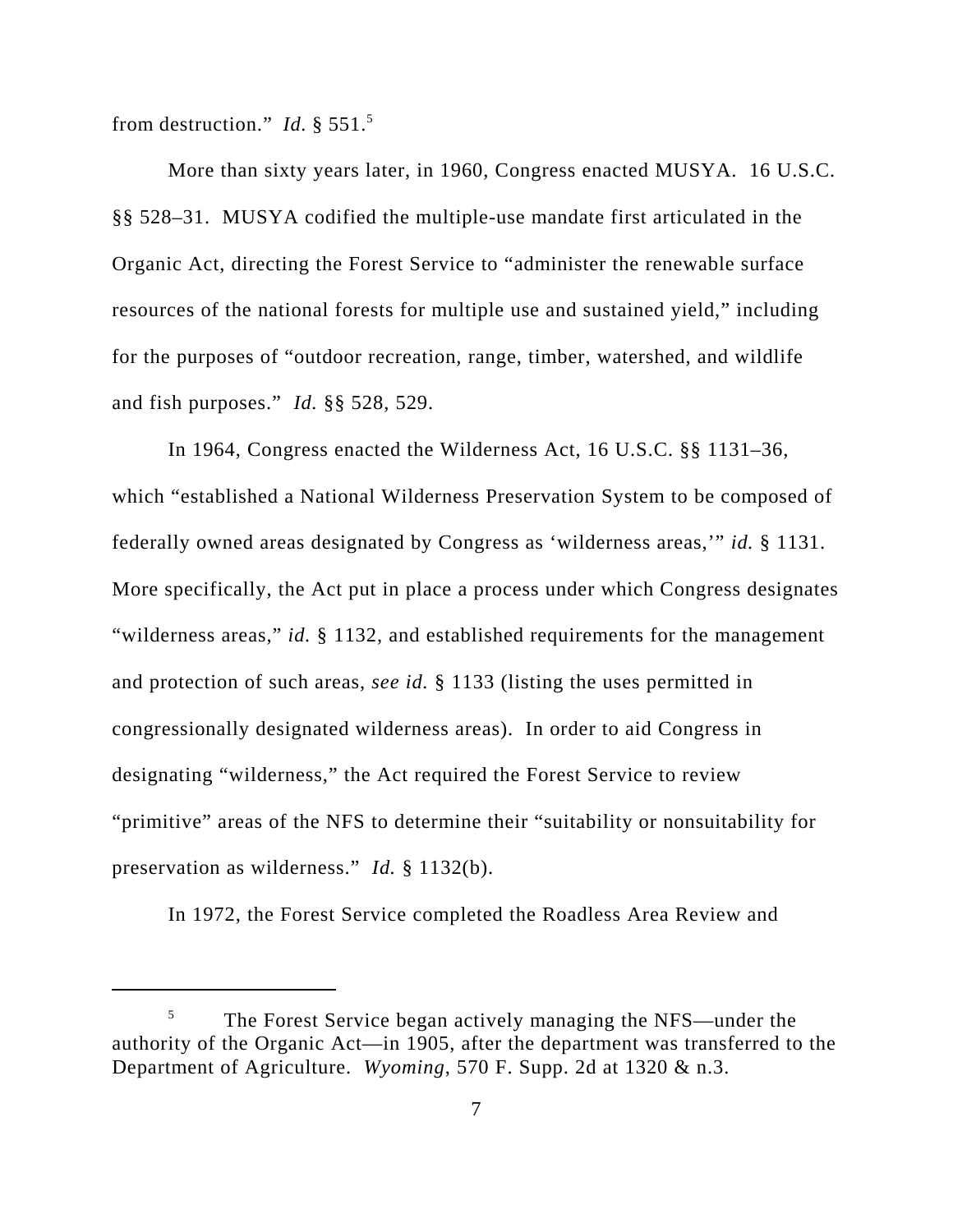Evaluation project (RARE I), which resulted in a nationwide inventory of NFS areas—totaling approximately 56 million acres—that the agency deemed to be suitable for "wilderness" designation pursuant to the Wilderness Act. However, the RARE I inventory was abandoned following a successful judicial challenge under NEPA. *See Wyo. Outdoor Coordinating Council v. Butz*, 484 F.2d 1244 (10th Cir. 1973).

In 1976, Congress passed NFMA. 16 U.S.C. §§ 1600–14. The Act, "which is primarily concerned with planning," *Utah Envtl. Cong. v. Richmond*, 483 F.3d 1127, 1131 (10th Cir. 2007), "requires the Forest Service to 'develop, maintain, and, as appropriate, revise land and resource management plans for units of the National Forest System.'" *Citizens' Comm. to Save Our Canyons v. Krueger*, 513 F.3d 1169, 1176 (10th Cir. 2008) (quoting 16 U.S.C. § 1604(a)). NFMA establishes both substantive and procedural requirements for the development and implementation of forest management plans under the Act, s*ee* 16 U.S.C. § 1604, including the requirement that each forest plan comply with MUSYA's multipleuse mandate, *id.* § 1604(e)(1).

From 1977 until 1979, the Forest Service embarked on a second Roadless Area Review and Evaluation project (RARE II), which again created a national inventory of roadless areas that were potentially suitable for "wilderness" designation under the Wilderness Act. *See, e.g.*, *California v. Block*, 690 F.2d 753, 758 (9th Cir. 1982) (describing the development of the RARE II inventory).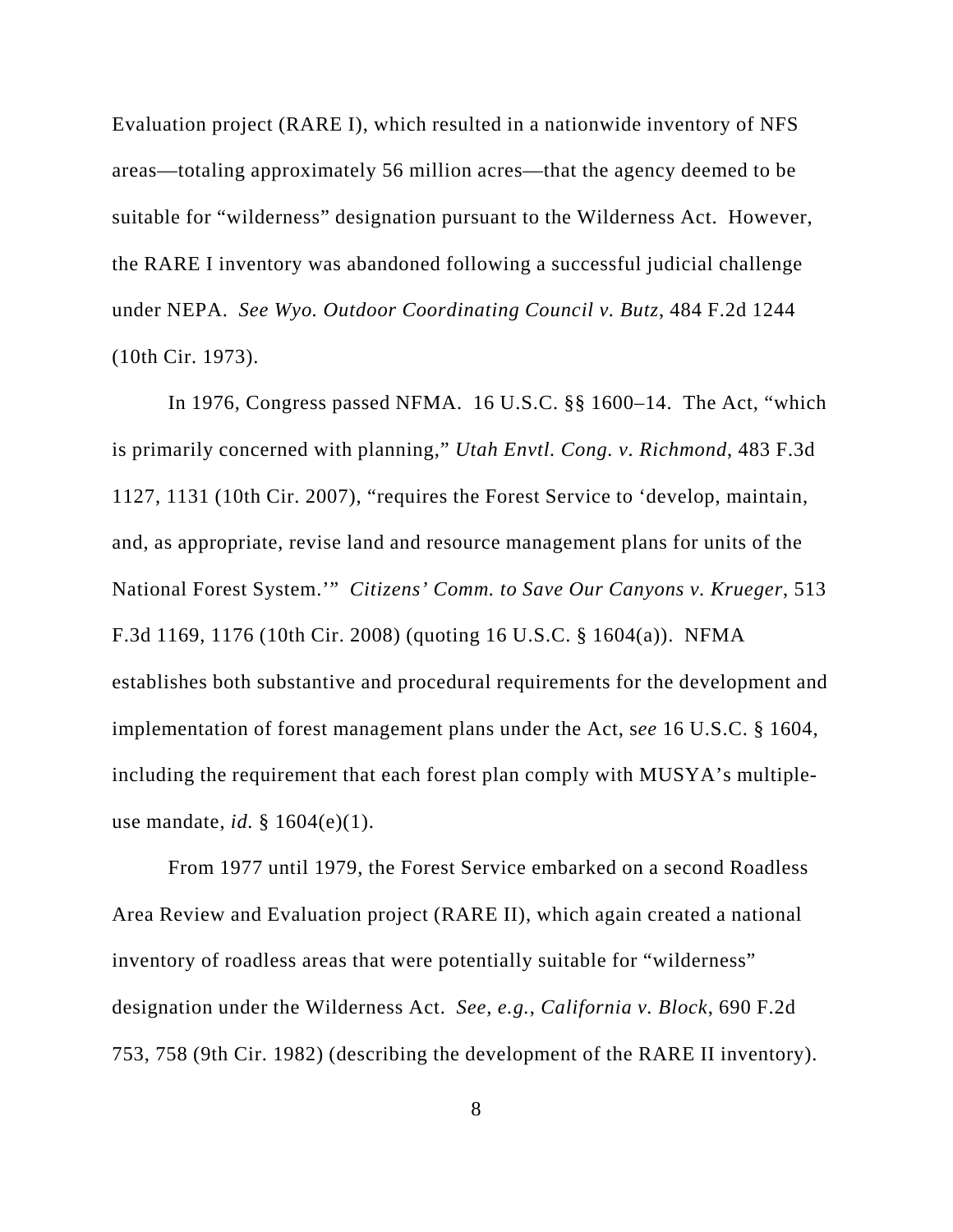Based on the RARE II inventory (and subsequent presidential recommendations), *see* 16 U.S.C. § 1132, Congress designated several NFS areas as "wilderness," which—combined with the designations included in the Wilderness Act itself, *see* 16 U.S.C. § 1132(a)—total approximately 35 million acres. *See* 66 Fed. Reg. 35,918, 35,919 (July 10, 2001).

## **B. History of the Roadless Rule**

The RARE II undertaking, completed in 1979, produced a nationwide inventory of roadless areas that the Forest Service found worthy of some level of protection. Over the next two decades, however, the Forest Service began permitting road construction to occur in some of those inventoried roadless areas ("IRAs") on a site-specific basis. 66 Fed. Reg. 3244, 3246 (Jan. 12, 2001); *see also Kootenai Tribe of Idaho v. Veneman*, 313 F.3d 1094, 1105 (9th Cir. 2002) (stating that, in 1982, the Forest Service started "permitt[ing] road construction, industrial logging[,] and other development in inventoried roadless areas on a local, site-specific basis" (citing *Block*, 690 F.2d 753)), *abrogated in part on other grounds by Wilderness Soc'y v. U.S. Forest Serv.*, 630 F.3d 1173, 1180 (9th Cir. 2011) (abandoning the "federal defendant" rule and holding that "[w]hen considering motions to intervene of right . . . , courts need no longer apply a categorical prohibition on intervention on the merits, or liability phase, of NEPA actions"). During that time, roads were constructed, and other development occurred, on 2.8 million acres of those IRAs. 66 Fed. Reg. at 3246; *Kootenai*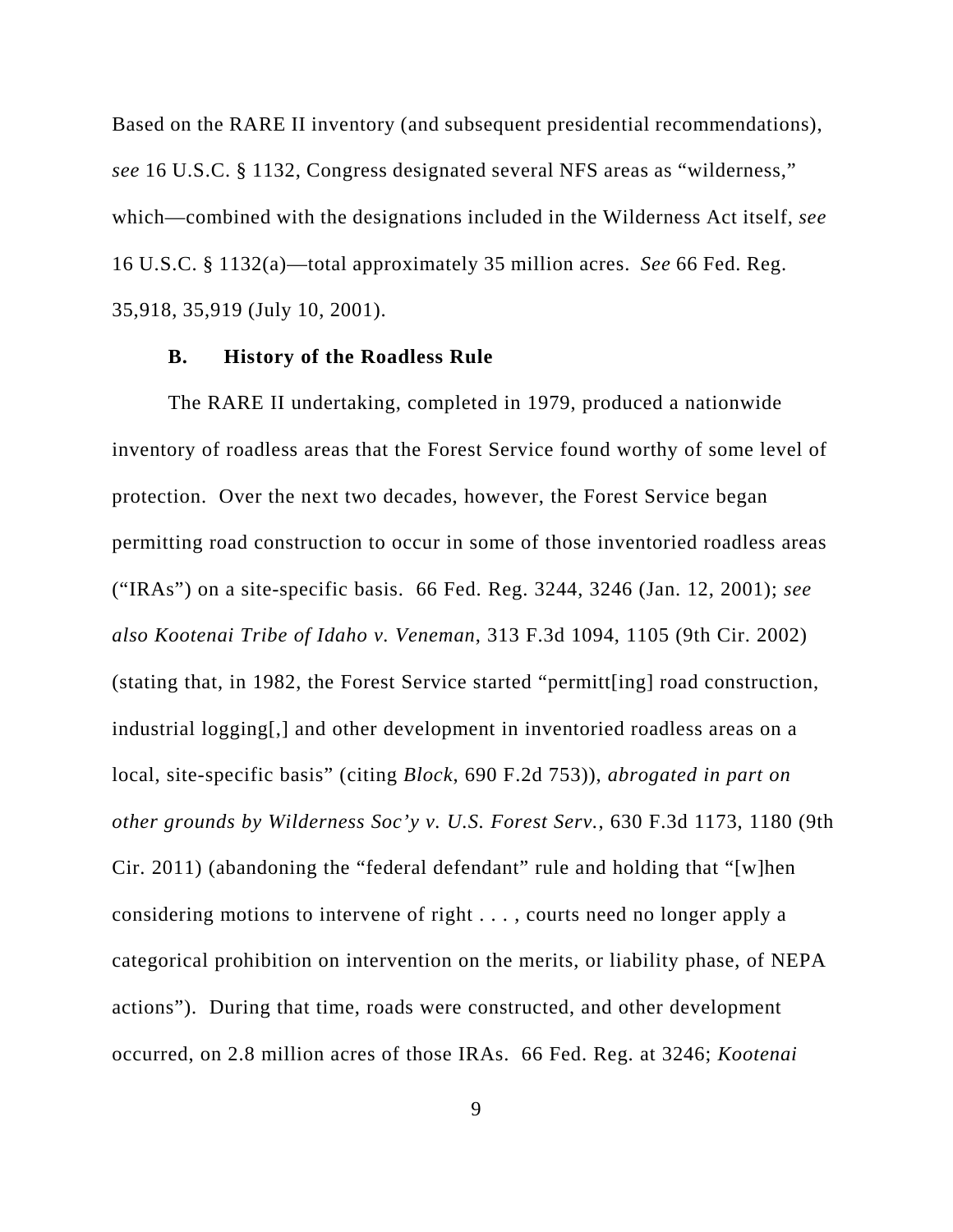*Tribe*, 313 F.3d at 1105.

In the late 1990s, the Forest Service began to reevaluate its roadmanagement policy in response to changes in public opinion, shifts in resource demands, budget constraints regarding the management of the NFS road system, and an increase in scientific knowledge regarding the effects that roads have on NFS lands. *See* 63 Fed. Reg. 4350, 4350 (Jan. 28, 1998). The agency published an advance notice of proposed rulemaking in January of 1998, which solicited public comment on future regulation and protection of IRAs. *Id.* The Forest Service thereafter adopted an eighteen-month moratorium on road construction in most IRAs—the "Interim Roadless Rule"—which ran from March 1999 through August 2000. 64 Fed. Reg. 7290, 7290 (Feb. 12, 1999). The Interim Roadless Rule "temporarily suspend[ed] decisionmaking regarding road construction and reconstruction in many unroaded areas within the National Forest System," in order to "retain resource management options in those unroaded areas subject to suspension from the potentially adverse effects associated with road construction, while the Forest Service develop[ed] a revised road management policy." *Id.* 

While the Interim Roadless Rule was in effect, in October of 1999, President William J. Clinton "direct[ed] the Forest Service to develop . . . regulations to provide appropriate long-term protection for most or all of these currently inventoried 'roadless' areas" in the NFS. Aplt. App. at 1524 (Memorandum from President William Clinton to the Secretary of Agriculture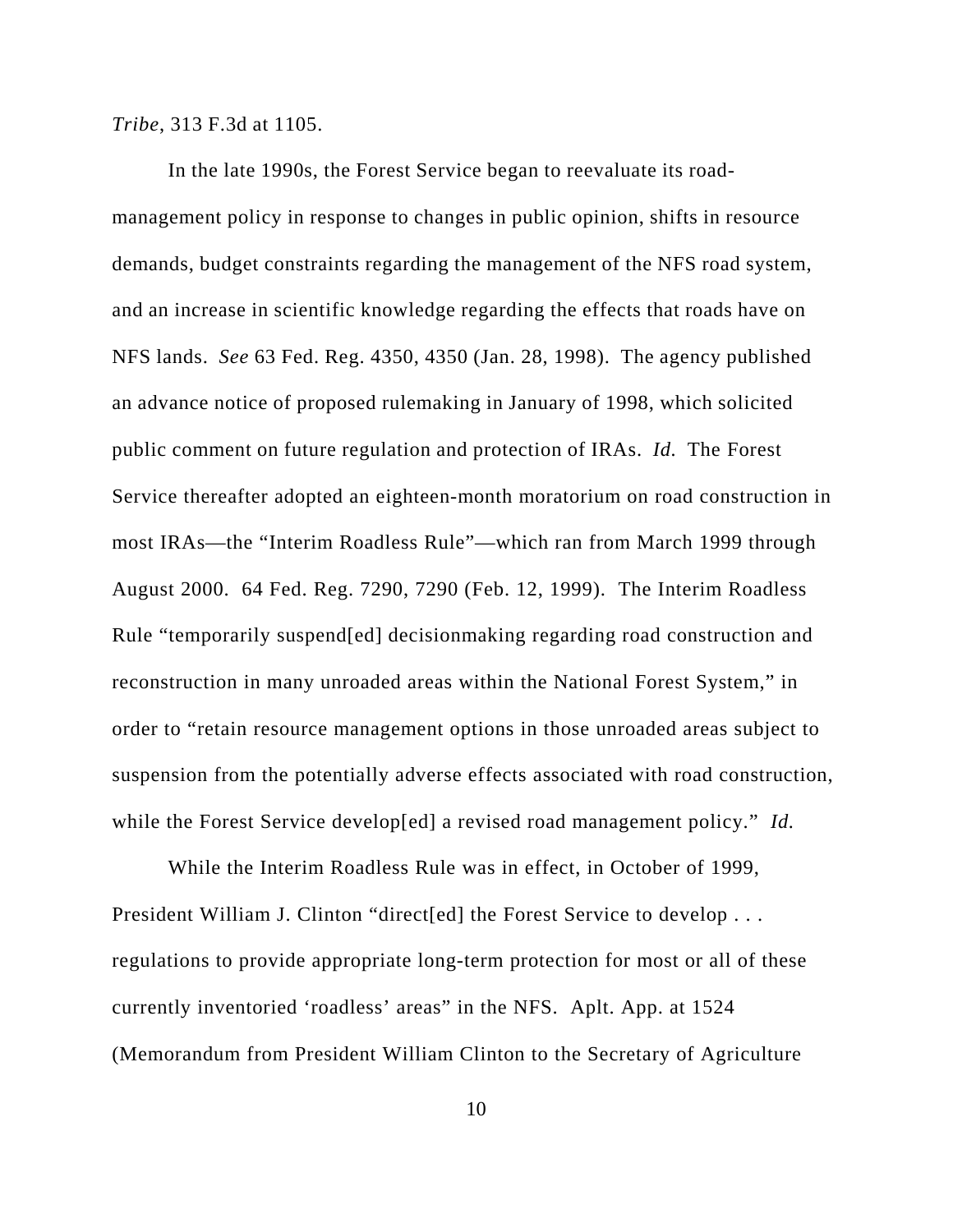(Oct. 13, 1999)). On October 13, 1999, in response to President Clinton's directive, as well as public comments received on the 1998 advanced notice of proposed rulemaking and the Interim Roadless Rule, the Forest Service published a notice of intent ("NOI") to prepare an environmental impact statement ("EIS") in accordance with NEPA, and to "initiat[e] a public rulemaking process to propose the protection of remaining roadless areas within the National Forest System." 64 Fed. Reg. 56,306, 56,306 (Oct. 19, 1999). The NOI announced the agency's intent to promulgate a two-part rule for protection of roadless areas: (1) "[P]art one would immediately restrict certain activities, such as road construction, in unroaded portions of inventoried roadless areas, as previously identified in RARE II and existing forest plan inventories"; and (2) "[p]art two would establish national direction for managing [IRAs], and for determining whether and to what extent similar protections should be extended to uninventoried roadless areas," a process that "would be implemented at the forest plan level through the plan amendment and NEPA process." *Id.* at 56,307.

The NOI also initiated a sixty-day "scoping period," during which the agency sought public comment on the nature and scope of the issues and alternatives to be analyzed during the NEPA process. *Id.* During the sixty-day scoping period, the Forest Service received more than 517,000 comments in response to the NOI, held 187 meetings around the nation (including several in Wyoming) attended by approximately 16,000 citizens, and launched a Roadless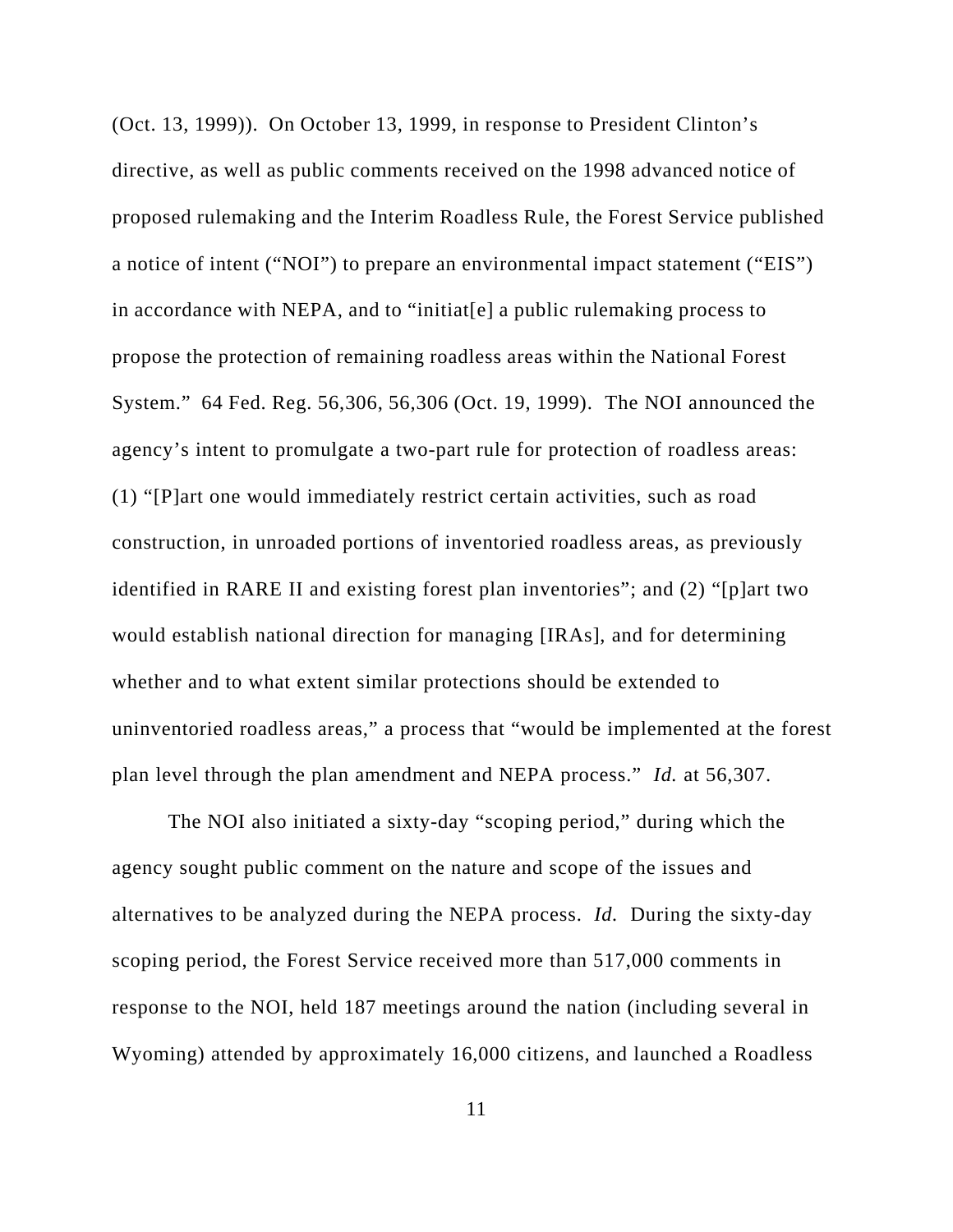Area Conservation website (roadless.fs.fed.us) to provide information about the rulemaking. 66 Fed. Reg. at 3248; 64 Fed. Reg. 67,822, 67,825–29 (Dec. 3, 1999). Despite several requests, the Forest Service declined to extend the scoping period beyond the initial sixty days.

On May 10, 2000, the Forest Service issued a draft EIS ("DEIS") and proposed Roadless Rule. *See generally* 65 Fed. Reg. 30,276 (May 10, 2000); Aplt. App. at 425 (Draft Environmental Impact Statement, dated May 2000) [hereinafter DEIS]. The DEIS identified 54.3 million acres of IRAs that were subject to the proposed rule. 65 Fed. Reg. at 30,276. The stated purposes of the proposed rule were "to immediately stop activities that have the greatest likelihood of degrading desirable characteristics of inventoried roadless areas," and "to ensure that ecological and social characteristics of inventoried roadless and other unroaded areas are identified and considered through local forest planning efforts." DEIS at S-4; *see also id.* at 1-12 (stating that the first objective of the rule was to "[p]revent activities that can most directly threaten [IRAs] by implementing national prohibitions against road construction and reconstruction").

The proposed rule was two-fold, composed of (1) a "Prohibition Rule," which banned road construction and reconstructions in IRAs, and (2) a "Procedural Rule," which required forest managers to identify additional roadless areas during the forest planning process and determine whether such areas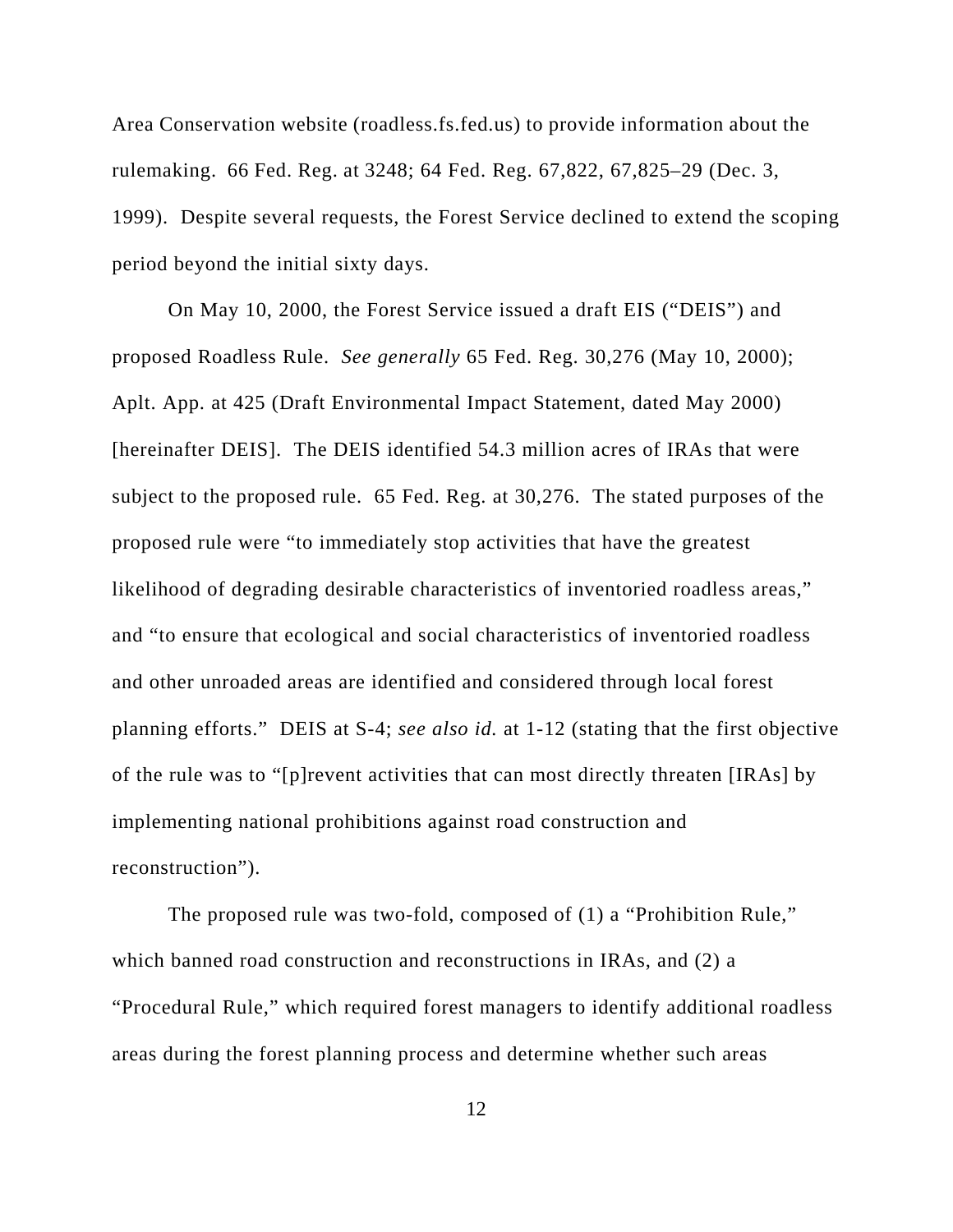warranted protection under individual forest plans. *See* 65 Fed. Reg. at 30,288 (to be codified at 36 C.F.R. §§ 294.12, 294.13). The Forest Service considered four alternatives to the Prohibition Rule in detail in the DEIS—a "no-action" alternative and three alternatives prohibiting road building and timber harvest to varying degrees. *See id.* at 2-3 to 2-6. Specifically, the four prohibition alternatives analyzed were: (1) Alternative 1—the "no action" alternative, *id.* at 2-4; (2) Alternative 2—a prohibition on "road construction and reconstruction within unroaded portions of [IRAs]," *id.* at 2-4 to 2-5; (3) Alternative 3—a prohibition on "road construction, reconstruction, and timber harvest except for stewardship purposes within unroaded portions of [IRAs]," *id.* at 2-5; and (4) Alternative 4—a prohibition on "road construction, reconstruction[,] and all timber harvest within unroaded portions of [IRAs]," *id.* at 2-6. In the DEIS, the Forest Service designated Alternative 2 as the preferred alternative for the prohibition rule. *Id.* at 2-13.<sup>6</sup>

Other alternatives to the Prohibition Rule were addressed by the Forest Service, such as allowing more (rather than less) road building and development, but those alternatives were eliminated from detailed environmental analysis because they were inconsistent with the purpose of protecting IRAs or for other reasons. *Id.* at 2-15 to 2-20. The Forest Service provided sixty-nine days for

<sup>&</sup>lt;sup>6</sup> The Forest Service also considered several "procedural alternatives." DEIS at 2-6 to 2-10.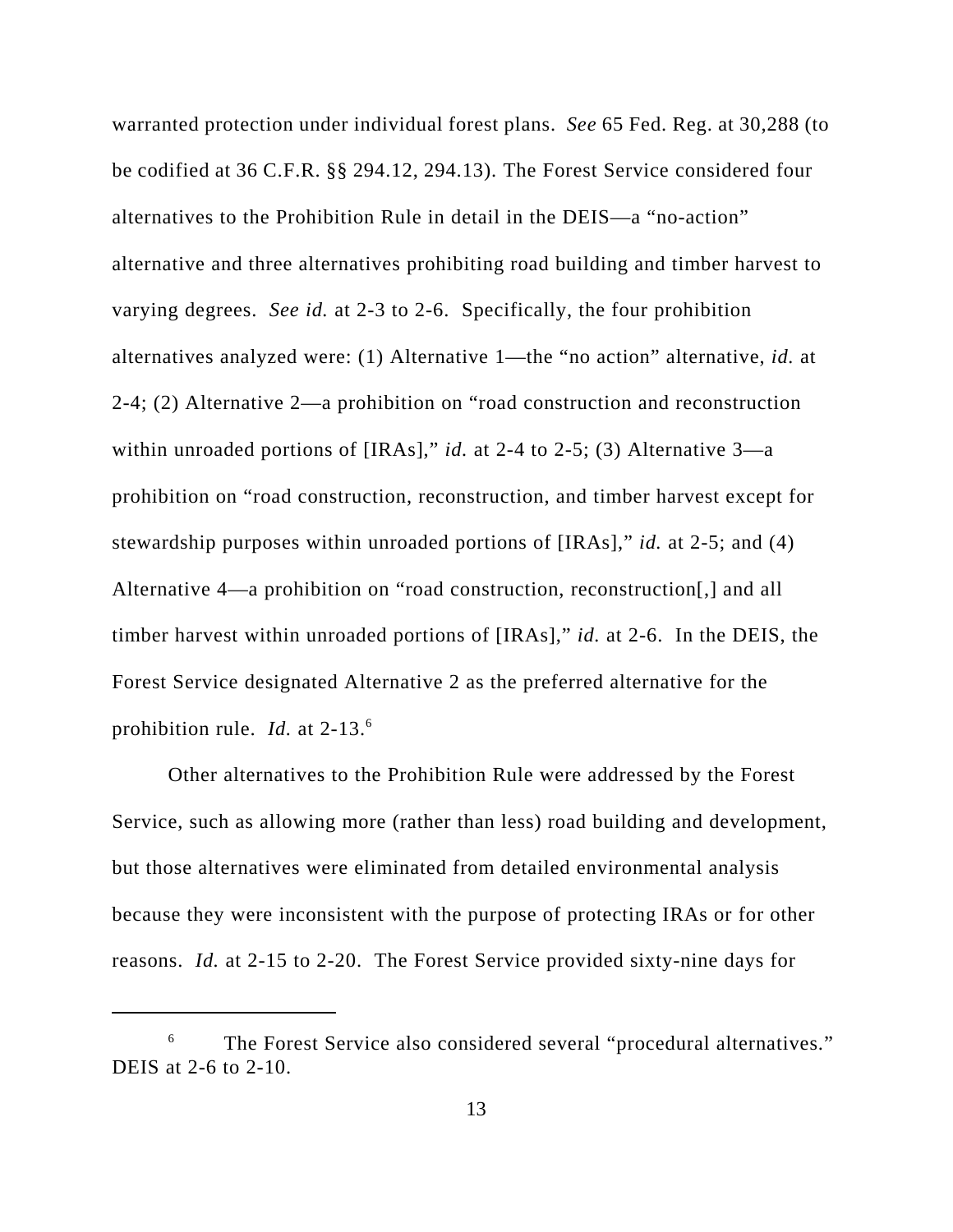public comment on the DEIS and proposed rule, 65 Fed. Reg. at 30,276, during which it received more than a million responses and held more that 430 public meetings drawing at least 23,000 people nationwide. 66 Fed. Reg. at 3248.

In November 2000, the Forest Service issued a final EIS ("FEIS"). 65 Fed. Reg. 69,512 (Nov. 17, 2000); Aplt. App. at 520 (Final Environmental Impact Statement, dated Nov. 9, 2009) [hereinafter FEIS]. The FEIS included several changes to the proposed action that were not included in the DEIS. First, it increased the total acreage of IRAs subject to the Prohibition Rule from 54.3 million acres to 58.5 million acres. FEIS at 2-23. The revised figure included 4.2 million acres of IRAs not identified in the DEIS or proposed rule. *Id.* Second, it made the rule applicable to both the "unroaded" and "roaded" portions of IRAs; that is, the Roadless Rule would "now apply to the entire area within the boundaries of an [IRA]," whereas the 2.8 million acres of "roaded" IRAs were not subject to the prohibitions in the proposed rule as it was described in the DEIS. Id.<sup>7</sup> Third, the FEIS changed the preferred alternative—previously identified as Alternative 2, which prohibited road construction and reconstruction in IRAs—to Alternative 3, which, as described in the FEIS, prohibited "[r]oad construction, reconstruction (including temporary construction) *and* timber harvest except for

<sup>&</sup>lt;sup>7</sup> This change was made because the Forest Service "believe[d] it would be difficult to identify the 'roaded portions' [of IRAs] in a manner that would be ecologically meaningful and administratively consistent." FEIS at 2-23. The FEIS did not include any additional maps identifying the 2.8 million acres of "roaded" IRAs that were now subject to the prohibitions under the rule.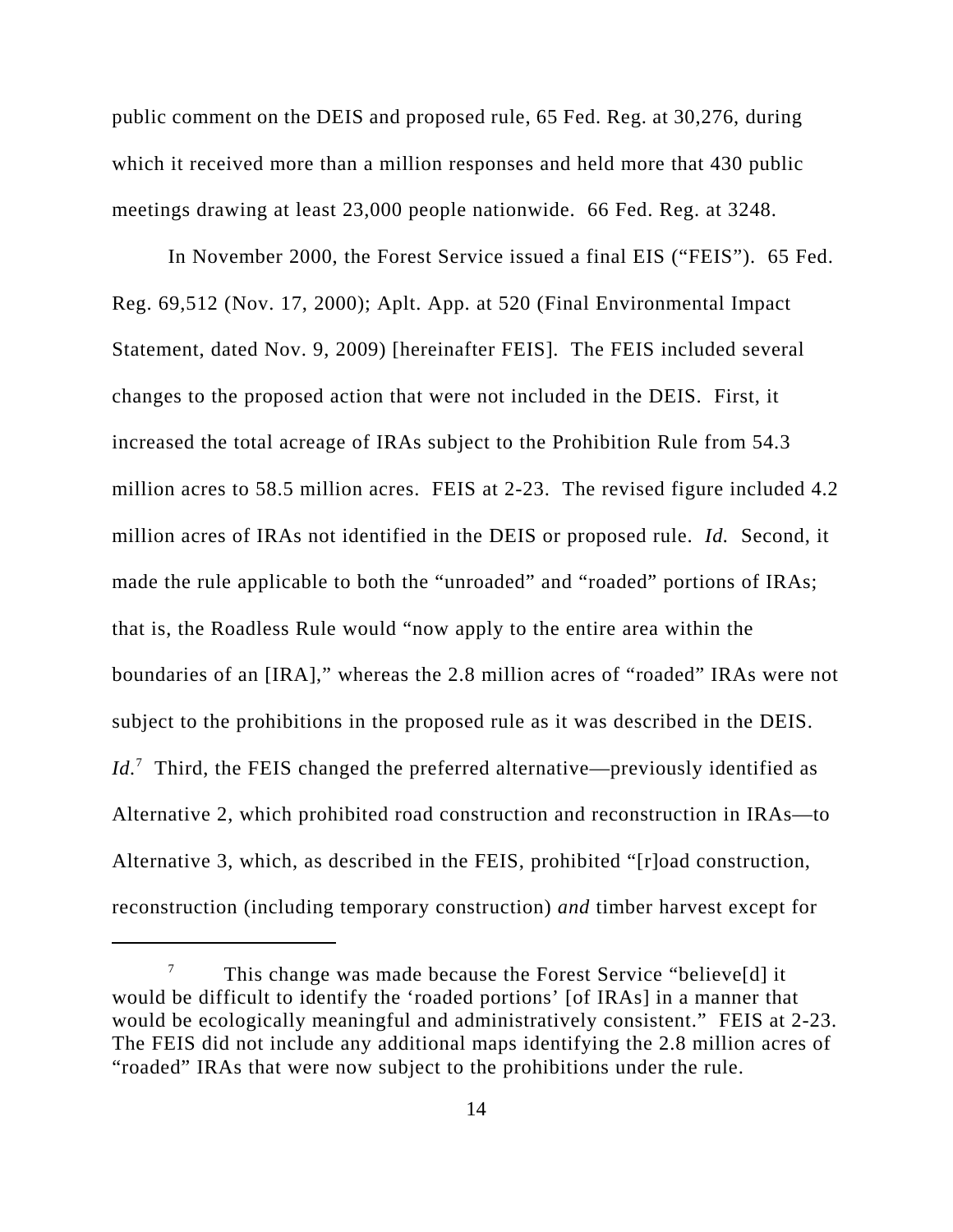stewardship purposes" in IRAs, subject to a few limited exceptions. FEIS at 2-13 to 2-14 (emphasis added). Fourth, the FEIS eliminated the procedural aspect of the rule, leaving only the Prohibition Rule, due to the Forest Service's decision to incorporate such procedures into a separate and distinct set of forest planning regulations. *See* FEIS at 1-16 (stating that "the Forest Service determined that the procedures contemplated in the [proposed] Roadless Rule should be an explicit part of the plan revision process, and addressed them at 36 CFR 219.9(b)(8) of the final Planning Regulations").

Following the issuance of the FEIS, the Forest Service received additional public comments on the FEIS and the modified preferred alternative. 66 Fed. Reg. at 3248. The comments submitted in response to the FEIS "were considered by the agency in the development of the final rule" and were admitted into the administrative record. *Id.*

On January 12, 2001, the Forest Service issued the final Roadless Rule and the Record of Decision on the rule. 66 Fed. Reg. at 3244–72. The final Roadless Rule—which mirrors the preferred alternative from the FEIS (Alternative 3)—prohibits road construction and reconstruction in IRAs, and prohibits the cutting, sale, or removal of timber from IRAs, subject to limited exceptions. *Id.* at 3272–73 (to be codified at 36 C.F.R.  $\S$ § 294.10–.14).<sup>8</sup>

 $8$  The final Roadless Rule restricted timber harvests under the stewardship exception to "small diameter timber," whereas the FEIS did not (continued...)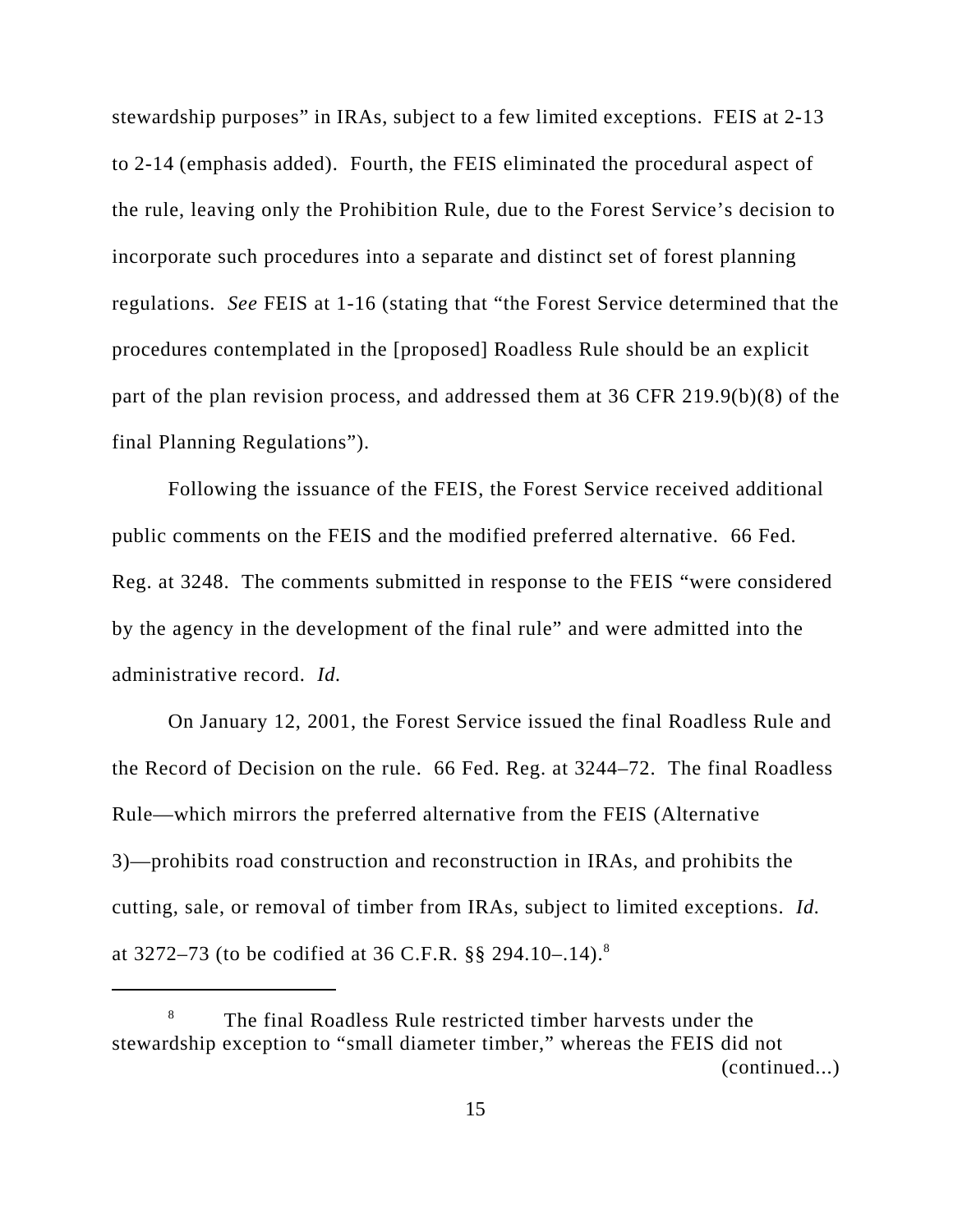The final Roadless Rule was applicable to the 58.5 million acres of IRAs identified in the FEIS, which amounts to approximately one-third of all NFS lands and approximately 2% of the land base of the continental United States. 66 Fed. Reg. at 3245. As specific to Wyoming, "[t]he Roadless Rule affects 3.25 million acres (or 35%) of the 9.2 million acres of National Forest System land in [the state]." *Wyoming*, 570 F. Supp. 2d at 1326; *see also* FEIS at 3-4 tbl.3-1, 3-61 tbl.3-9, A-4. The Roadless Rule was to take effect on March 12, 2001. 66 Fed. Reg. at 3244. Under the Roadless Rule, as promulgated, "this vast national forest acreage, for better or worse, was more committed to pristine wilderness, and less amenable to road development for purposes permitted by the Forest Service." *Kootenai Tribe*, 313 F.3d at 1106.

## **C. Procedural History**

This is not the first instance in which this court has considered a challenge to the Roadless Rule brought by Wyoming.<sup>9</sup> On May 18, 2001, shortly after the

(continued...)

<sup>8</sup> (...continued)

explicitly limit the size or diameter that could be harvested for stewardship purposes. *Compare* 66 Fed Reg. at 3273 (to be codified at 36 C.F.R. § 294.13(b)(1)), *with* FEIS at 2-15.

<sup>&</sup>lt;sup>9</sup> Since 2001, the Roadless Rule has been the subject of at least nine lawsuits, including suits filed in federal district court in Idaho, Utah, North Dakota, Wyoming, Alaska, and the District of Columbia.

Of particular importance, on May 10, 2001, the United States District Court for the District of Idaho found that the plaintiffs had demonstrated likely success on the merits of their claims that the Forest Service violated NEPA in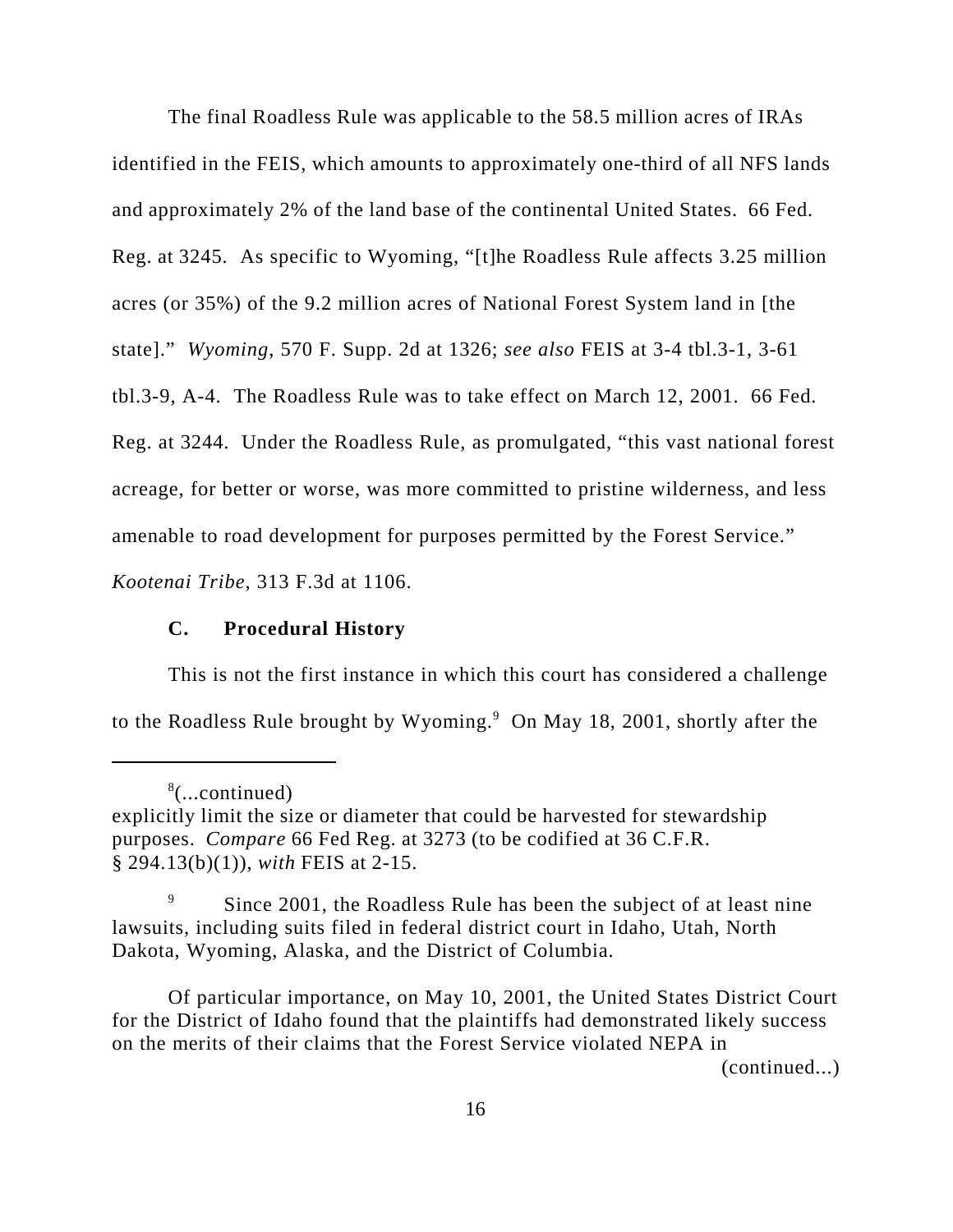Roadless Rule was promulgated, Wyoming filed its first complaint in the United States District Court for the District of Wyoming challenging the legality of the Roadless Rule under several federal environmental statutes, including NEPA, the Wilderness Act, the Wyoming Wilderness Act of 1984, NFMA, and MUSYA. A number of environmental organizations intervened on behalf of the Forest Service, in defense of the rule.<sup>10</sup> On July 14, 2003, the Wyoming district court ruled that the Roadless Rule was promulgated in violation of NEPA and the Wilderness Act, and therefore permanently enjoined enforcement of the rule.

 $\sqrt[9]{$ ...continued)

promulgating the Roadless Rule by failing to (a) consider a reasonable range of alternatives, (b) satisfy the notice-and-comment requirements of the Act, and (c) adequately analyze the cumulative impacts of the rule. *Kootenai Tribe of Idaho v. Veneman*, 142 F. Supp. 2d 1231, 1242–47 (D. Idaho 2001). Based on this ruling, the district court subsequently issued a preliminary injunction prohibiting the implementation of the Roadless Rule. *Kootenai Tribe of Idaho v. Veneman*, No. CV01-10-N-EJL, 2001 WL 1141275 (D. Idaho May 10, 2001). On appeal, the Ninth Circuit reversed the district court's judgment and remanded the case. *Kootenai Tribe*, 313 F.3d at 1094. In doing so, the Ninth Circuit held that the district court erred in holding that (a) "[t]he Forest Service's consideration of the three alternatives was [in]adequate," *id.* at 1123; (b) "holding that the plaintiffs had shown likely success on the merits based on their allegation" that the comment period of sixty-nine days "deprived the public of information necessary for its meaningful participation in the NEPA process," *id.* at 1119; and (c) "the Forest Service failed adequately to evaluate the cumulative effects of the Roadless Rule," *id.* at 1123. In sum, the Ninth Circuit concluded that "it is plain that the Forest Service gave a 'hard look' [under NEPA] at the complex problem presented," and that "[e]ven if plaintiffs have shown a serious question of liability, it cannot be said that there is a strong likelihood of success on the merits [of their NEPA claims]." *Id.*

 $10$  The Defendant-Intervenors in the first suit are the same Environmental Groups that intervened in this cause of action.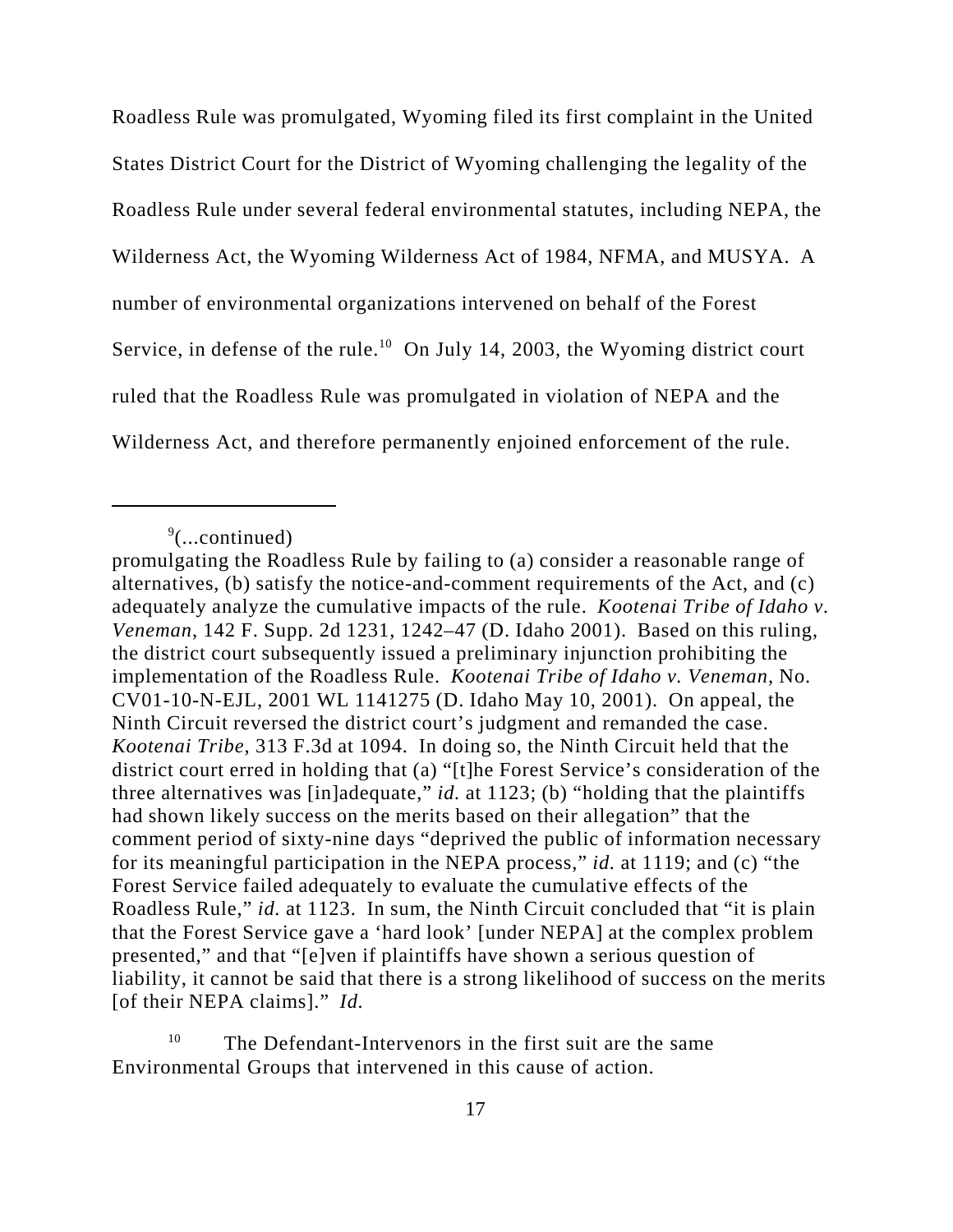*Wyoming v. U.S. Dep't of Agric.*, 277 F. Supp. 2d 1197, 1239 (D. Wyo. 2003). The Forest Service chose not to appeal the district court's decision to this court; however, the Defendant-Intervenors did file an appeal with the Tenth Circuit.

During the pendency of that appeal—in May of 2005—the Forest Service adopted the State Petitions Rule, which superseded the Roadless Rule. *See* State Petitions for Inventoried Roadless Area Management, 70 Fed. Reg. 25,654 (May 13, 2005) (to be codified at 36 C.F.R. pt. 294). Because the Roadless Rule had been superseded, this court dismissed the appeal as moot, vacated the district court's July 14, 2003, decision, and remanded the case to the district court to dismiss without prejudice. *Wyoming v. U.S. Dep't of Agric.*, 414 F.3d 1207, 1213 (10th Cir. 2005).

Subsequently, several states and environmental groups challenged the Forest Service's State Petitions Rule in the United States District Court for the Northern District of California. On October 11, 2006, a district court judge of that court set aside the State Petitions Rule for violating NEPA and the Endangered Species Act of 1973, 16 U.S.C. §§ 1531–44, and reinstated the Roadless Rule, despite the fact that the Wyoming district court had already found that the rule violated federal law. *California ex rel. Lockyer v. U.S. Dep't of Agric.*, 459 F. Supp. 2d 874 (N.D. Cal. 2006).<sup>11</sup>

 $11$  On appeal, the Ninth Circuit affirmed the district court's reinstatement of the Roadless Rule. *California ex rel. Lockyer v. U.S. Dep't of* (continued...)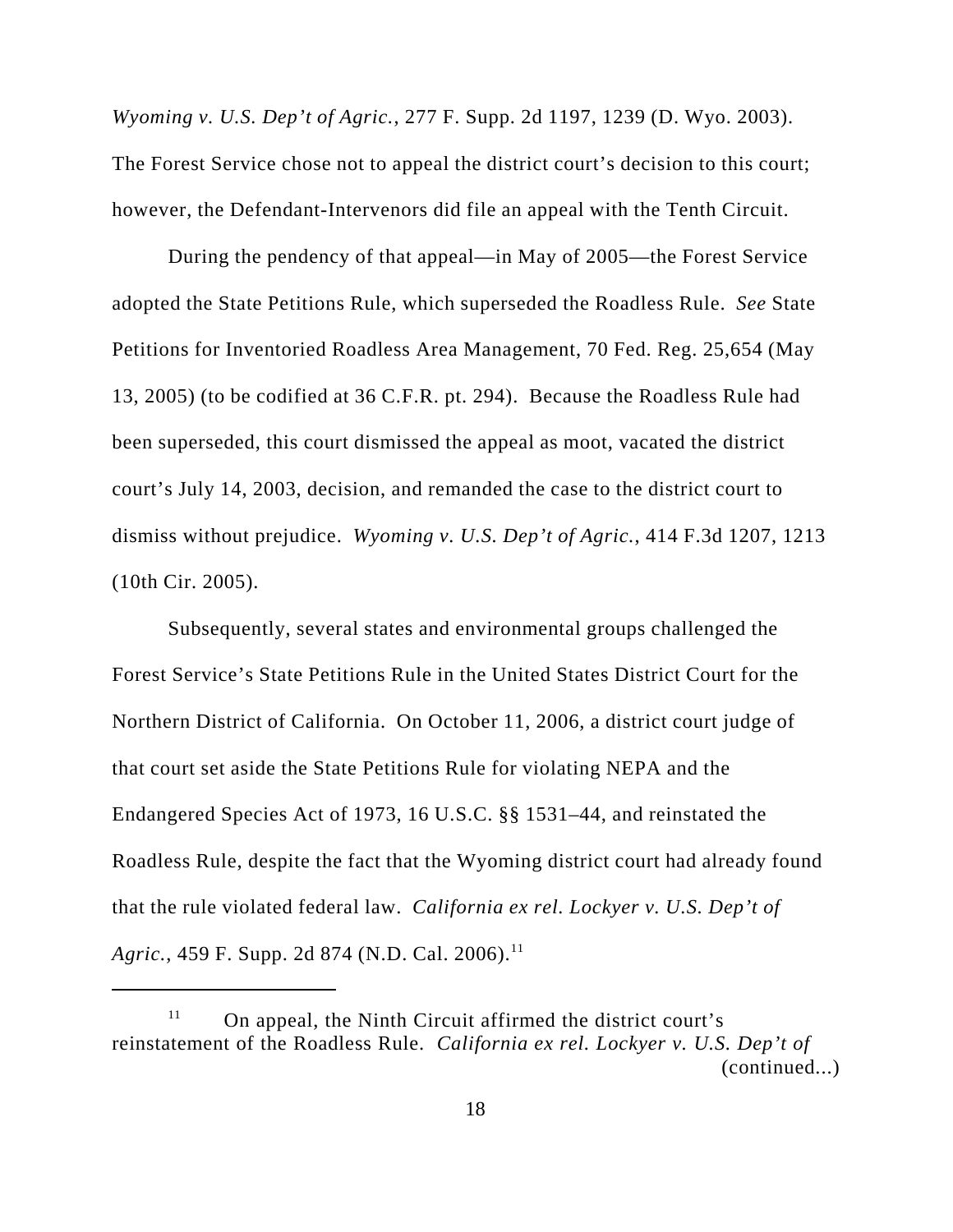After the Roadless Rule was reinstated by the California district court, Wyoming brought a renewed challenge to the rule in the District of Wyoming, asserting violations of the Wilderness Act, NEPA, MUSYA, and NFMA. On August 12, 2008, the Wyoming district court ruled—for the second time—that the Roadless Rule was promulgated in violation of the Wilderness Act and NEPA, and issued a permanent, nationwide injunction. *Wyoming v. U.S. Dep't of Agric.*, 570 F. Supp. 2d 1309, 1355 (D. Wyo. 2008). The Environmental Groups filed a timely appeal with this court.

## **II. DISCUSSION**

## **A. Standard of Review**

Because NEPA, NFMA, MUSYA, and the Wilderness Act do not provide a private right of action, we review the Forest Service's promulgation of the Roadless Rule as "final agency action" under the Administrative Procedure Act ("APA"), 5 U.S.C. §§ 551–59. *E.g.*, *Forest Guardians v. U.S. Forest Serv.*, 641 F.3d 423, 428 (10th Cir. 2011) (per curiam); *Utah Envtl. Cong. v. Russell*, 518 F.3d 817, 823 (10th Cir. 2008); *Utah Envtl. Cong. v. Bosworth*, 443 F.3d 732, 739 (10th Cir. 2006). Under the APA, we review the district court's decision de novo, *Forest Guardians*, 641 F.3d at 428, but we will not overturn the agency's action unless it is "arbitrary, capricious, an abuse of discretion, or otherwise not in

 $11$ (...continued) *Agric.*, 575 F.3d 999 (9th Cir. 2009).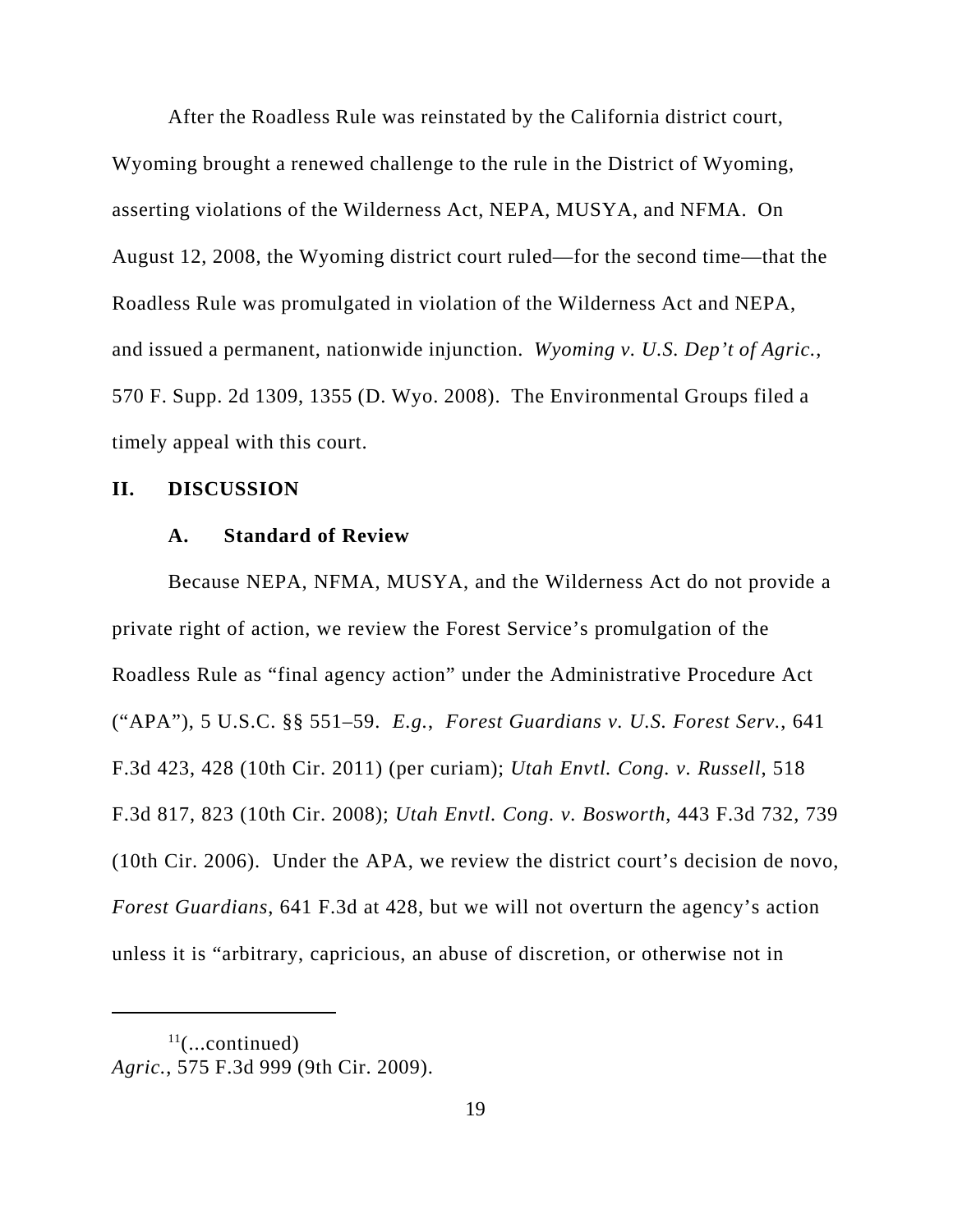accordance with law." 5 U.S.C. § 706(2)(A); *accord New Mexico ex rel. Richardson v. Bureau of Land Mgmt.*, 565 F.3d 683, 704 (10th Cir. 2009).

 In conducting our review, "we must determine whether the [agency]: (1) acted within the scope of [its] authority, (2) complied with prescribed procedures, and (3) took action that was neither arbitrary and capricious, nor an abuse of discretion." *Forest Guardians v. U.S. Fish & Wildlife Serv.*, 611 F.3d 692, 704 (10th Cir. 2010) (alterations in original) (internal quotation marks omitted). Agency action is "arbitrary and capricious" if the agency "has relied on factors which Congress has not intended it to consider, entirely failed to consider an important aspect of the problem, offered an explanation for its decision that runs counter to the evidence before the agency," or if the agency action "is so implausible that it could not be ascribed to a difference in view or the product of agency expertise." *Copar Pumice Co. v. Tidwell*, 603 F.3d 780, 793–94 (10th Cir. 2010) (quoting *Motor Vehicle Mfrs. Ass'n of the U.S. v. State Farm Mut. Auto. Ins. Co.*, 463 U.S. 29, 43 (1983)) (internal quotation marks omitted). In applying this standard, we also "accord agency action a presumption of validity," and "the burden is on the petitioner to demonstrate that the action is arbitrary and capricious." *Tidwell*, 603 F.3d at 793.

 We review the district court's order of injunctive relief for abuse of discretion. *FTC v. Accusearch Inc.*, 570 F.3d 1187, 1201 (10th Cir. 2009). "An abuse of discretion occurs only when the trial court bases its decision on an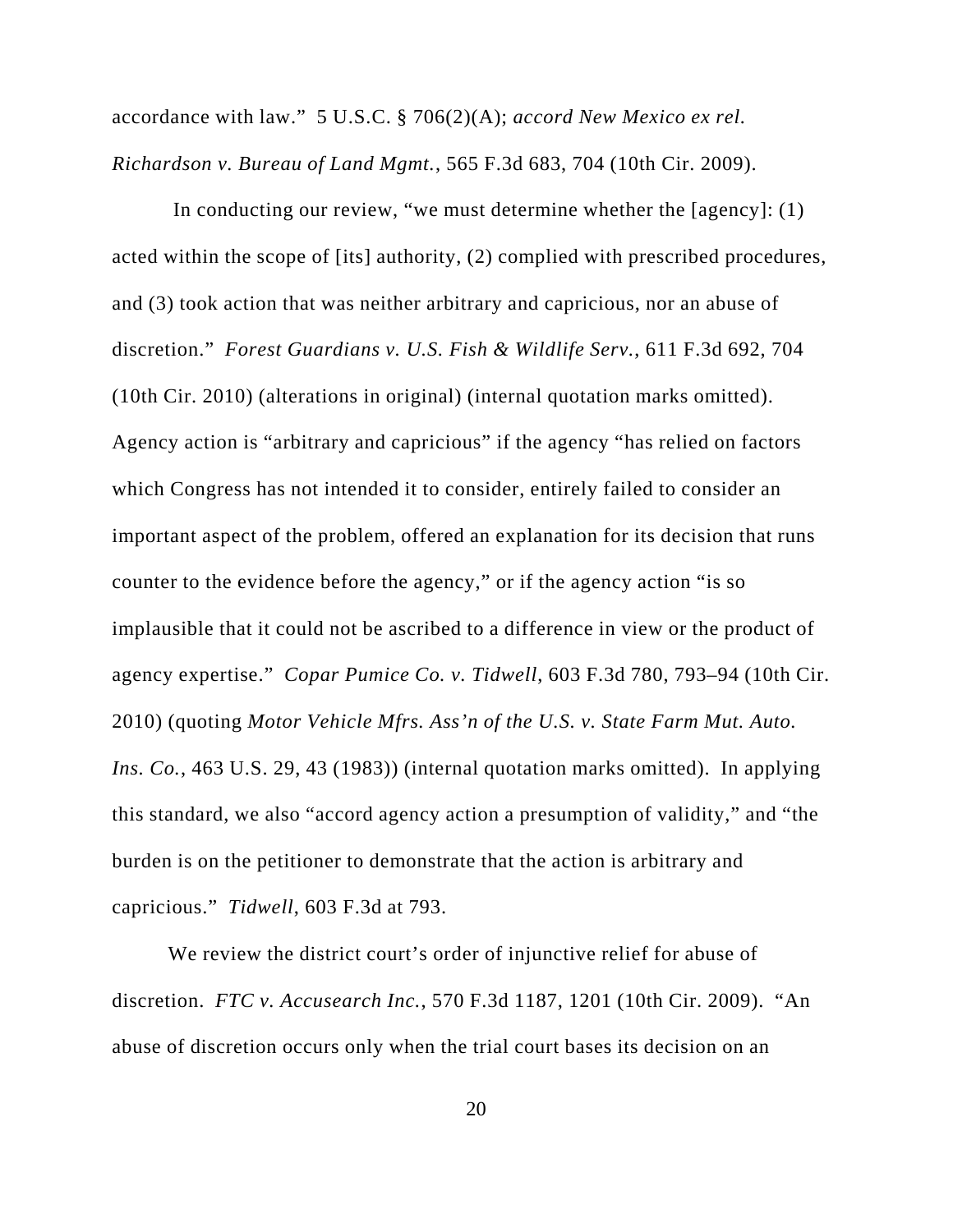erroneous conclusion of law or where there is no rational basis in the evidence for the ruling." *Wilderness Workshop v. U.S. Bureau of Land Mgmt.*, 531 F.3d 1220, 1223–24 (10th Cir. 2008). We have previously characterized an "abuse of discretion" as "an arbitrary, capricious, whimsical, or manifestly unreasonable judgment." *Attorney Gen. of Okla. v. Tyson Foods, Inc.*, 565 F.3d 769, 776 (10th Cir. 2009).

## **B. Wilderness Act Claim**

Wyoming's Wilderness Act claim asserts that the Roadless Rule constitutes a de facto designation of "wilderness" in contravention of the process established by Congress in the Wilderness Act of 1964. The district court agreed, holding that the "Forest Service, through the promulgation of the Roadless Rule, designated 58.5 million acres of National Forest land as a de facto wilderness area in violation of the Wilderness Act," and therefore the rule was "promulgated in excess of [the] Forest Service's statutory jurisdiction and authority." *Wyoming*, 570 F. Supp. 2d at 1349–50. We conclude that the district court erred in finding that the Forest Service promulgated the rule in violation of the Wilderness Act.

#### **1. Overview of Wilderness Act**

Congress passed the Wilderness Act in 1964, 16 U.S.C. §§ 1131–36, for the purpose of "secur[ing] for the American people of present and future generations the benefits of an enduring resource of wilderness." *Id.* § 1131(a). The Wilderness Act established the National Wilderness Preservation System, which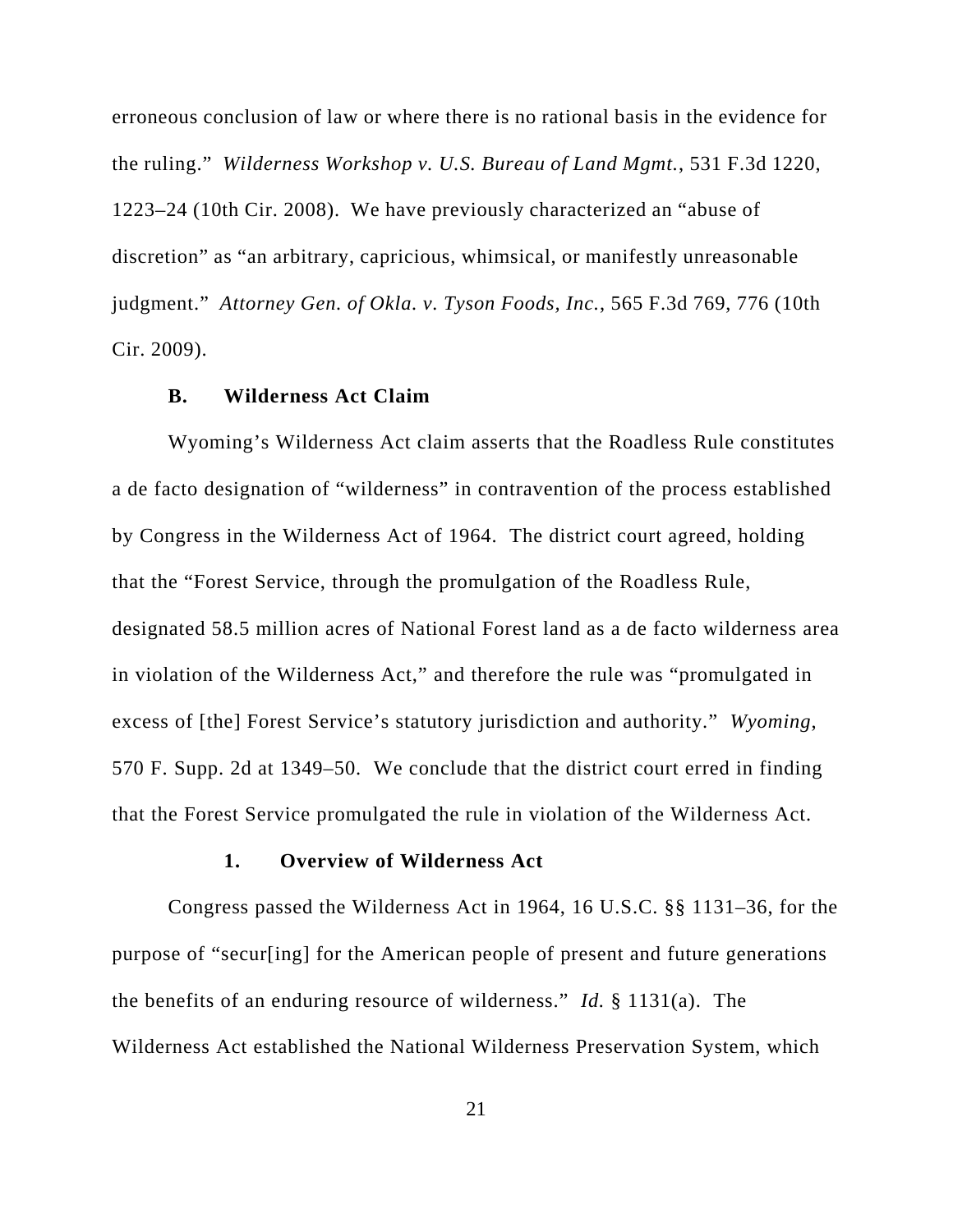was "to be composed of federally owned areas designated by Congress as 'wilderness areas.'" *Id.* Congress immediately designated certain areas as "wilderness areas" in the Act. *See id.* § 1132(a) ("All areas within the national forests classified . . . by the Secretary of Agriculture or the Chief of the Forest Service as 'wilderness', 'wild', or 'canoe' are hereby designated as wilderness areas."). The Wilderness Act also established a process by which NFS lands could be designated as "wilderness areas" in the future. *Id.* § 1132(b). Under this process for designating "wilderness" in the future, the Secretary of Agriculture determines which NFS lands are suitable for preservation as wilderness and reports those findings to the President, who then submits recommendations to Congress as to which NFS lands should be regulated as wilderness areas under the Act. *Id.* Such lands actually become "wilderness areas" protected by the provisions of the Wilderness Act only if Congress enacts legislation to that effect. *Id.* Indeed, Congress explicitly stated that "no Federal lands shall be designated as 'wilderness areas' except as provided for in [the Wilderness Act] or by a subsequent Act." *Id.* § 1131(a).

The Act defines "wilderness" as "an area where the earth and its community of life are untrammeled by man, where man himself is a visitor who does not remain," as well as "an area of undeveloped Federal land retaining its primeval character and influence, without permanent improvements or human habitation." *Id.* § 1131(c). Congress further defined "wilderness" as an area that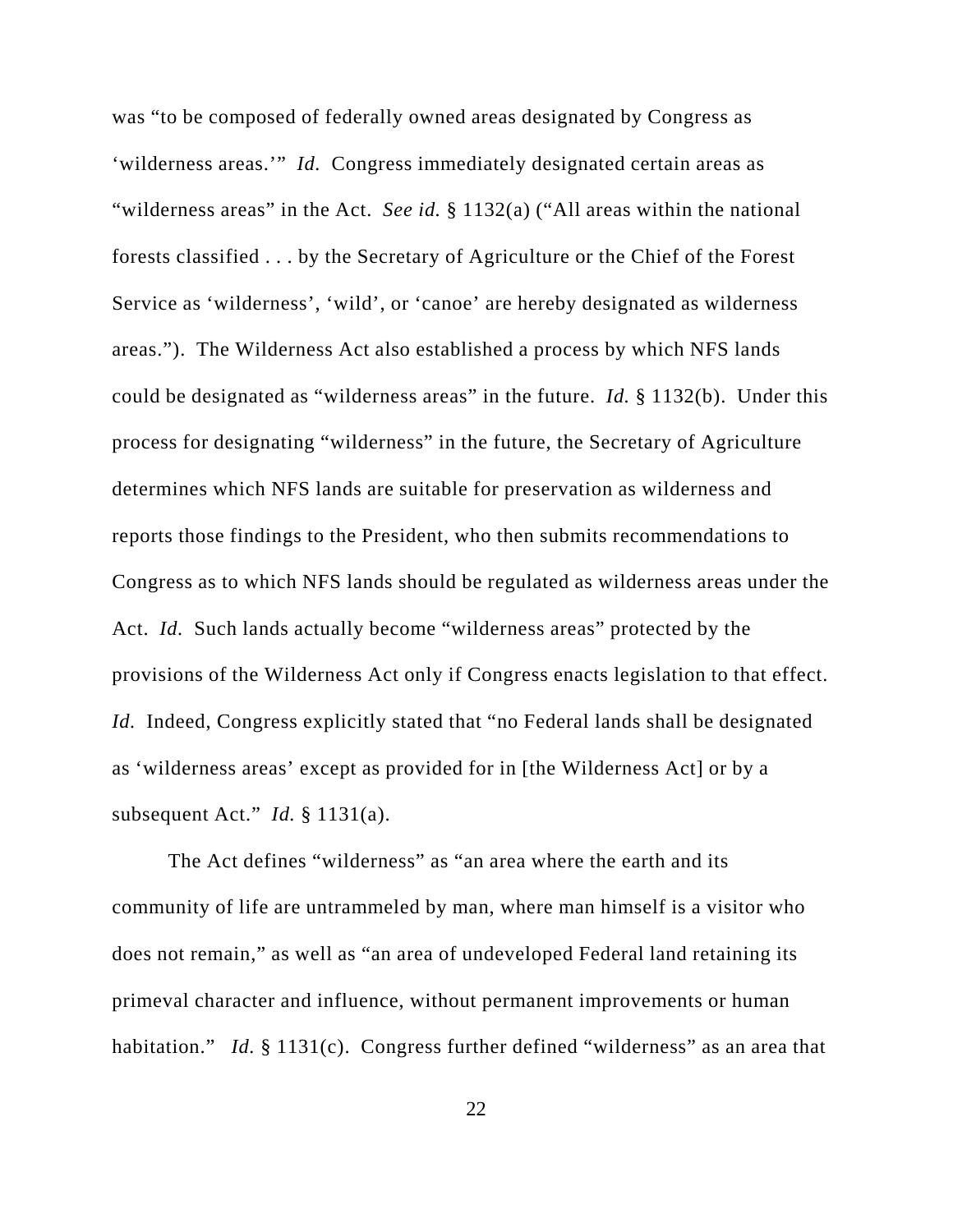(1) generally appears to have been affected primarily by the forces of nature, with the imprint of man's work substantially unnoticeable; (2) has outstanding opportunities for solitude or a primitive and unconfined type of recreation; (3) has at least five thousand acres of land or is of sufficient size as to make practicable its preservation and use in an unimpaired condition; and (4) may also contain ecological, geological, or other features of scientific, educational, scenic, or historical value.

*Id.*

Areas designated as "wilderness areas" by Congress under the Act must be maintained so as to "preserv[e] the wilderness character of the area" and "shall be devoted to the public purposes of recreational, scenic, scientific, educational, conservation, and historical use," unless an exception applies. *Id.* § 1133(b). In order to preserve the character of areas designated by Congress as "wilderness," the Act prohibits a wide array of uses within such areas:

> [T]here shall be no commercial enterprise and no permanent road within any wilderness area designated by this chapter and, except as necessary to meet minimum requirements for the administration of the area for the purpose of this chapter (including measures required in emergencies involving the health and safety of persons within the area), there shall be no temporary road, no use of motor vehicles, motorized equipment or motorboats, no landing of aircraft, no other form of mechanical transport, and no structure or installation within any such area.

*Id.* § 1133(c).

The Act includes seven "special provisions," which serve as exceptions to the general use prohibitions found in § 1133(c). *See id.* § 1133(d)(1)–(7). These "special provisions" allow, among other things, for (1) "measures . . . [for]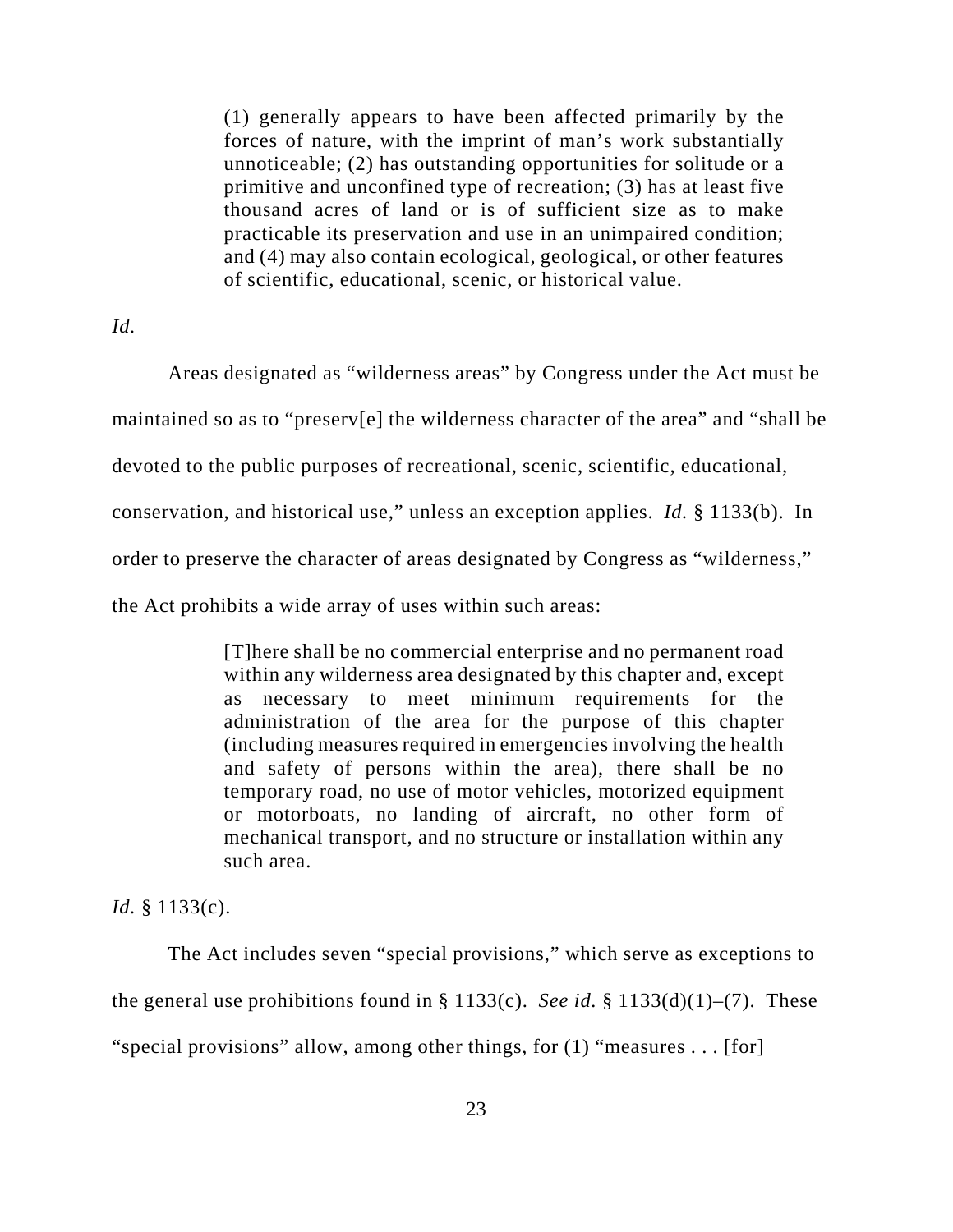control of fire, insects, and diseases, subject to such conditions as the Secretary deems desirable"; (2) "prospecting" and activities carried out "for the purpose of gathering information about mineral or other resources, if such activity is carried on in a manner compatible with the preservation of the wilderness environment"; (3) certain development of water resources, if approved by the President; (4) "grazing of livestock," but only if established before September 1964; and (5) "[c]ommercial services . . . to the extent necessary for activities which are proper for realizing the recreational or other wilderness purposes of the areas."

*Id.* § 1133(d)(1), (2), (4), &  $(5)$ .<sup>12</sup>

Lastly, the Wilderness Act establishes that its provisions are "declared to be within and supplemental to the purposes for which national forests . . . are established and administered," *id.* § 1133(a), and therefore Congress made clear that "[n]othing in [the Wilderness Act] shall be deemed to be in interference with the purpose for which national forests are established as set forth in the [Organic Act] (30 Stat. 11), and [MUSYA] (74 Stat. 215)." *Id.* § 1133(a)(1).

# **2. Discussion**

As stated by the district court, the narrow issue presented by this claim is "whether the Forest Service has usurped Congress'[s] power regarding access to,

 $12$  The Act also included an exception for "mining" that was conducted pursuant to U.S. mining laws and valid existing rights. 16 U.S.C. § 1133(d)(3). However, that "special provision" has expired and mining is no longer permitted in "wilderness areas" designated by Congress under the Wilderness Act.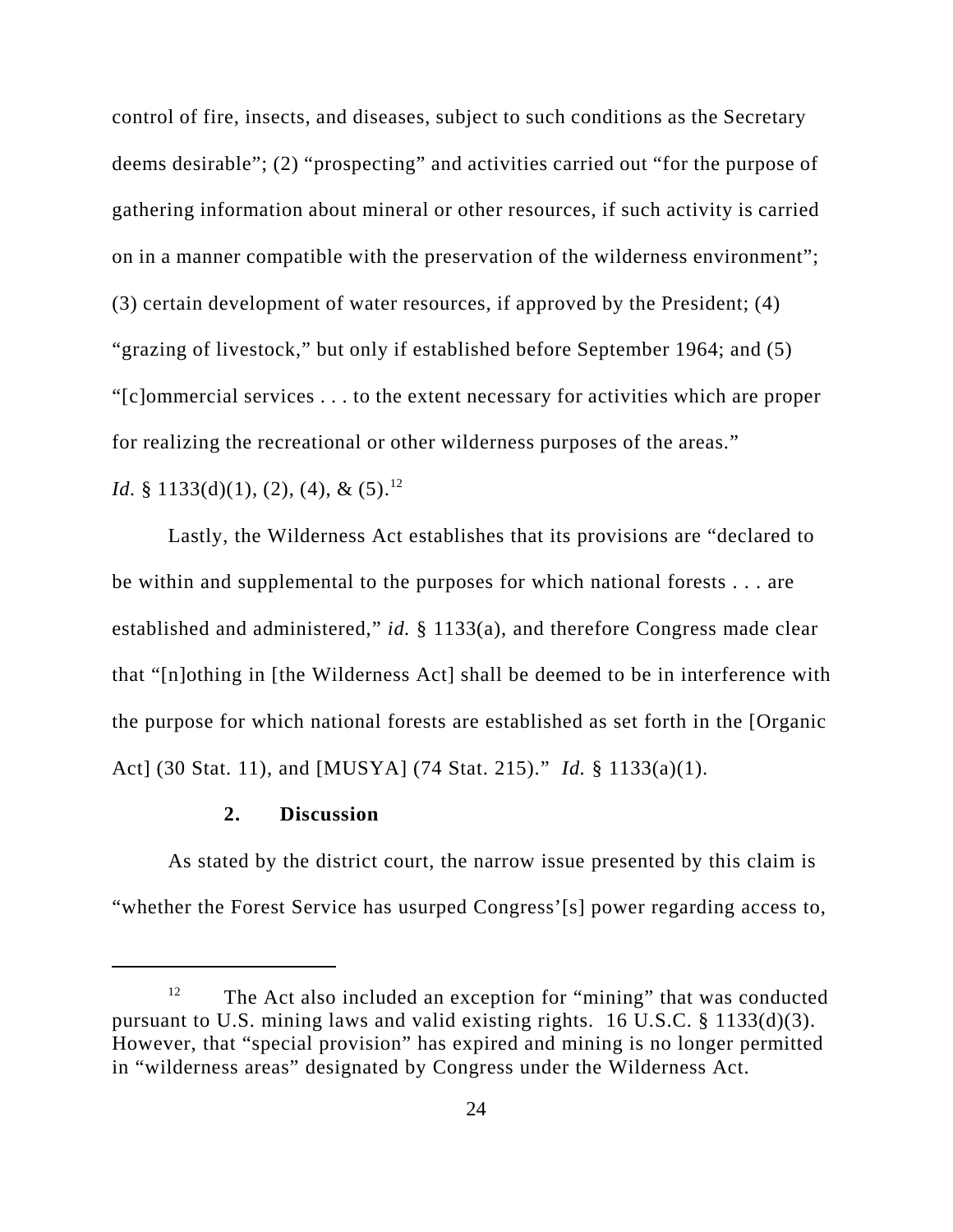and management of, public lands by a de facto designation of 'wilderness' in violation of the Wilderness Act of 1964." *Wyoming*, 570 F. Supp. 2d at 1346. The district court held that the Roadless Rule established de facto wilderness areas and was therefore promulgated in violation of the Wilderness Act, which gives Congress the sole authority to establish "wilderness areas." *Id.* at 1349–50.

On appeal, the Forest Service first argues that the Wilderness Act did not repeal or in any way limit its broad authority to regulate NFS lands for conservation purposes, including "wilderness," and therefore it was authorized to promulgate the Roadless Rule. In the alternative, even assuming, *arguendo*, that the Wilderness Act did repeal or limit the Forest Service's authority to regulate "wilderness areas" by administrative rule, the Forest Service and the Environmental Groups argue that the IRAs governed by the Roadless Rule are not de facto wilderness areas. Therefore, they assert that the Roadless Rule was a valid exercise of the authority granted under the Organic Act and MUSYA "to manage NFS lands for an array of uses or combinations of use, including conservation uses that *fall short of* statutory 'wilderness' designations." Forest Serv. Opening Br. at 32 (emphasis added). We agree with the latter argument—*viz.*, that the Forest Service did not usurp congressional authority because the Roadless Rule did not establish de facto wilderness areas—and, therefore, conclude that the district court erred in holding otherwise. Accordingly, we need not address the first argument advanced by the Forest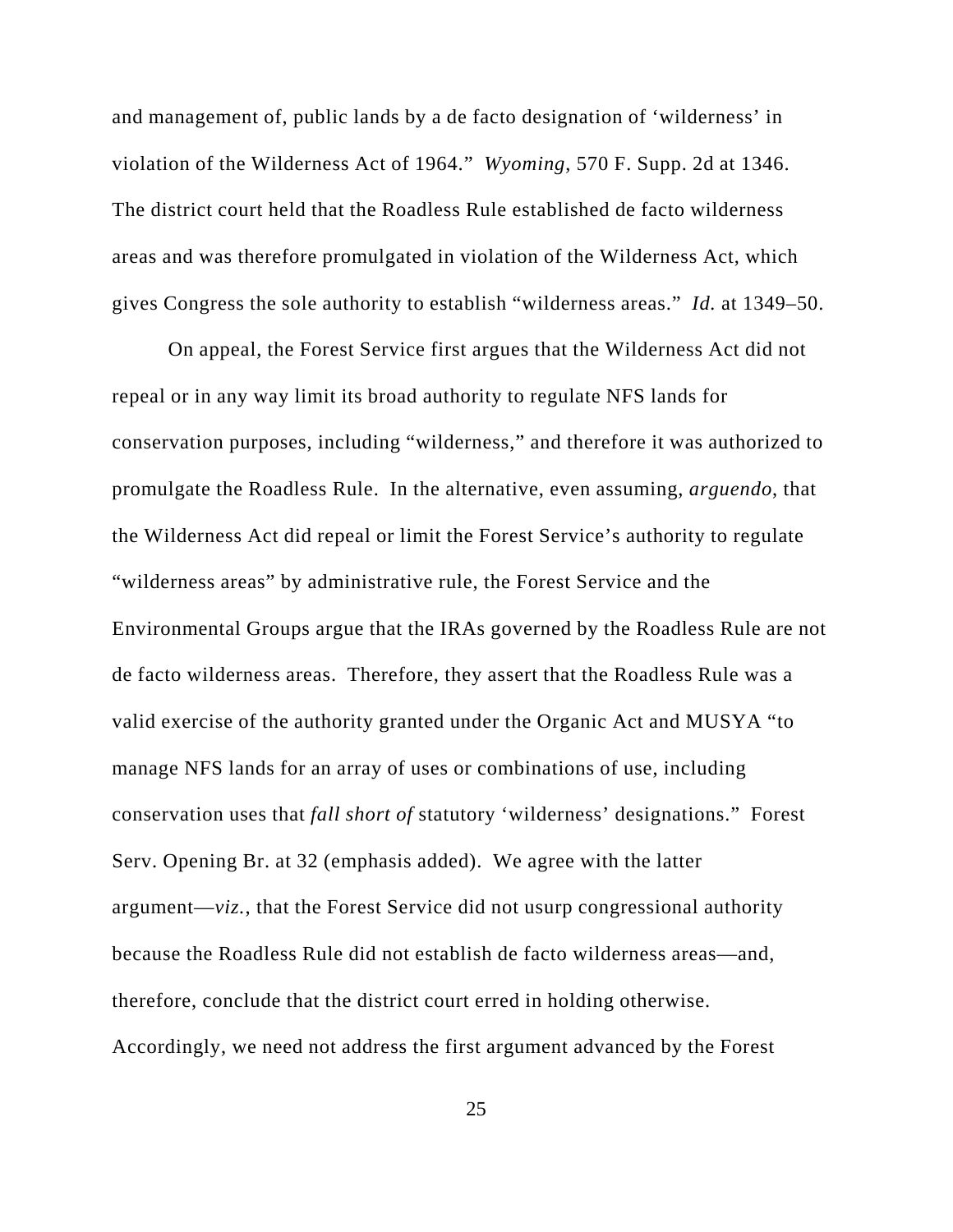Service regarding whether it retains the authority under the Organic Act and MUSYA to regulate de facto wilderness areas by administrative rule.

# **a. Roadless Rule Did Not Establish De Facto Wilderness Areas**

The district court's conclusion that the Roadless Rule created de facto wilderness in violation of the Wilderness Act was based largely on its finding that "wilderness areas" governed by the Wilderness Act and IRAs governed by the Roadless Rule "are essentially the same," and that "[i]n fact, uses in [IRAs] are even more restricted than those permitted in congressionally designated wilderness areas." *Wyoming*, 570 F. Supp. 2d at 1349. However, a comparison of the provisions of the Wilderness Act and the Roadless Rule demonstrates that IRAs and wilderness areas are not functionally equivalent or "essentially the same." To the contrary, the two types of areas are distinct. In fact, such a comparison demonstrates that the scope of the Wilderness Act is broader than the scope of the Roadless Rule; that is, the Wilderness Act is more restrictive and prohibitive than the Roadless Rule.<sup>13</sup>

 $13$  The district court also based its conclusion that the Roadless Rule "designated 58.5 million acres of National Forest land as a de facto wilderness area in violation of the Wilderness Act," *Wyoming*, 570 F. Supp. 2d at 1349, on its findings that (a) "a roadless forest is synonymous with the Wilderness Act's definition of 'wilderness,'" and (b) "that most, if not all, of the [IRAs] were based on the RARE II inventories, which were designed to recommend wilderness areas to Congress." *Id.* at 1349–50. However, we are not persuaded that these two factors alone—which relate to identifying areas that would be governed by the Roadless Rule, rather than to whether the two types of areas are functionally (continued...)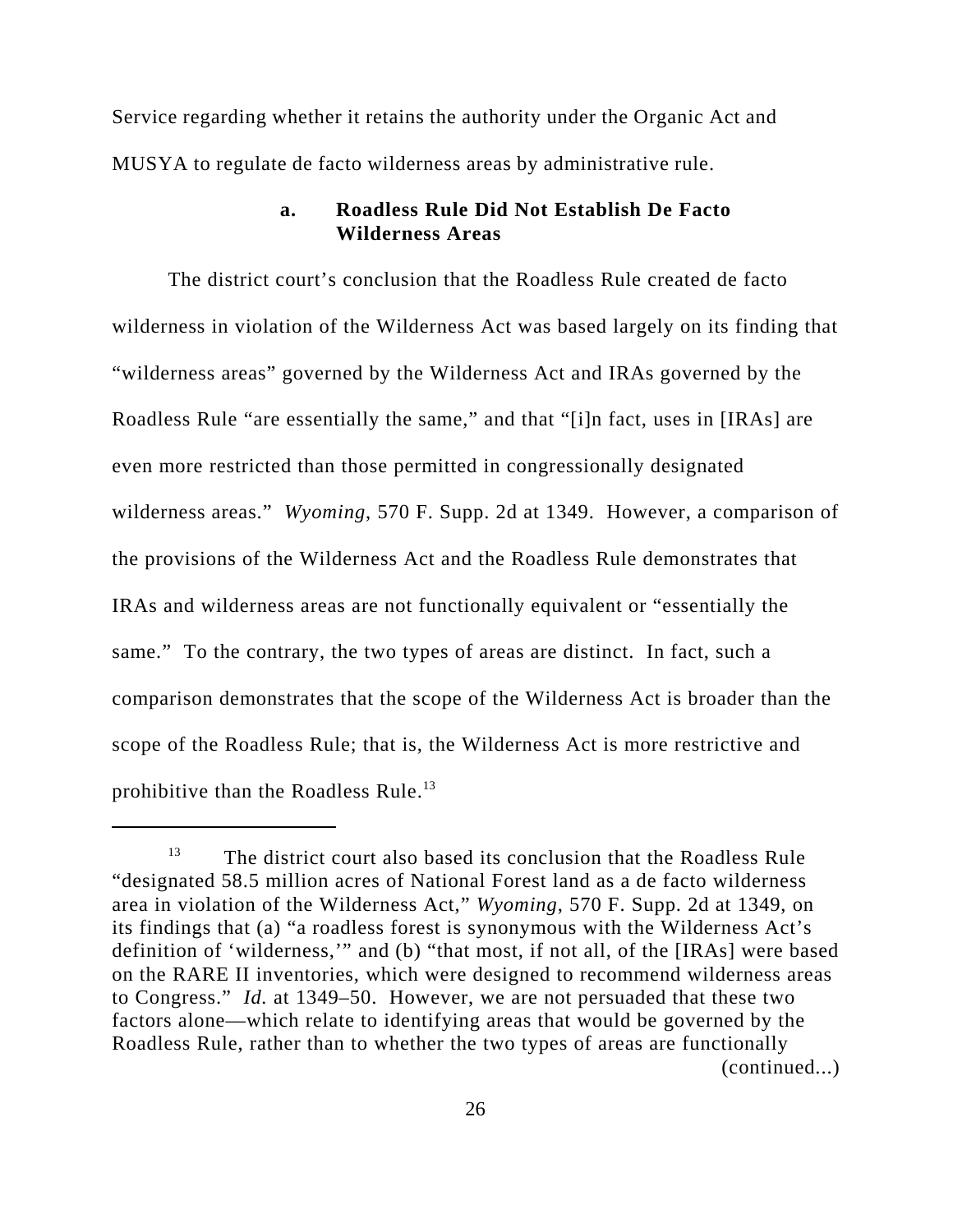As a general matter, the Roadless Rule restricts only two activities—road construction and commercial timber harvesting, unless an exception applies. *See* 66 Fed. Reg. at 3272–73 (to be codified at 36 C.F.R. §§ 294.12–.13). On the other hand, although the Wilderness Act likewise prohibits permanent and temporary roads and commercial logging, it additionally prohibits all "commercial enterprise," "motor vehicles, motorized equipment or motorboats," all "form[s] of mechanical transport," and any "structure or installation," unless an exception applies. 16 U.S.C. § 1133(c). This rudimentary comparison of the general use prohibitions in IRAs and wilderness areas demonstrates that they are not the same; the uses prohibited in wilderness areas under the Wilderness Act are greater in number and scope than those prohibited in IRAs under the Roadless Rule.

We acknowledge that the Wilderness Act and Roadless Rule do in fact overlap in coverage in many ways. However, the issue we are to consider is whether the IRAs governed by the Roadless Rule are de facto wilderness areas; that is, whether the Roadless Rule essentially mirrors the Wilderness Act by a different label. A closer examination of the precise differences between IRAs and

 $13$ (...continued)

equivalent under each respective law—demonstrate that IRAs under the Roadless Rule are de facto administrative wilderness areas. As discussed *infra*, a review of the prohibitions applicable to each type of area clearly demonstrates that IRAs governed by the Roadless Rule are not tantamount to wilderness areas governed by the Wilderness Act. This conclusion is dispositive on this issue.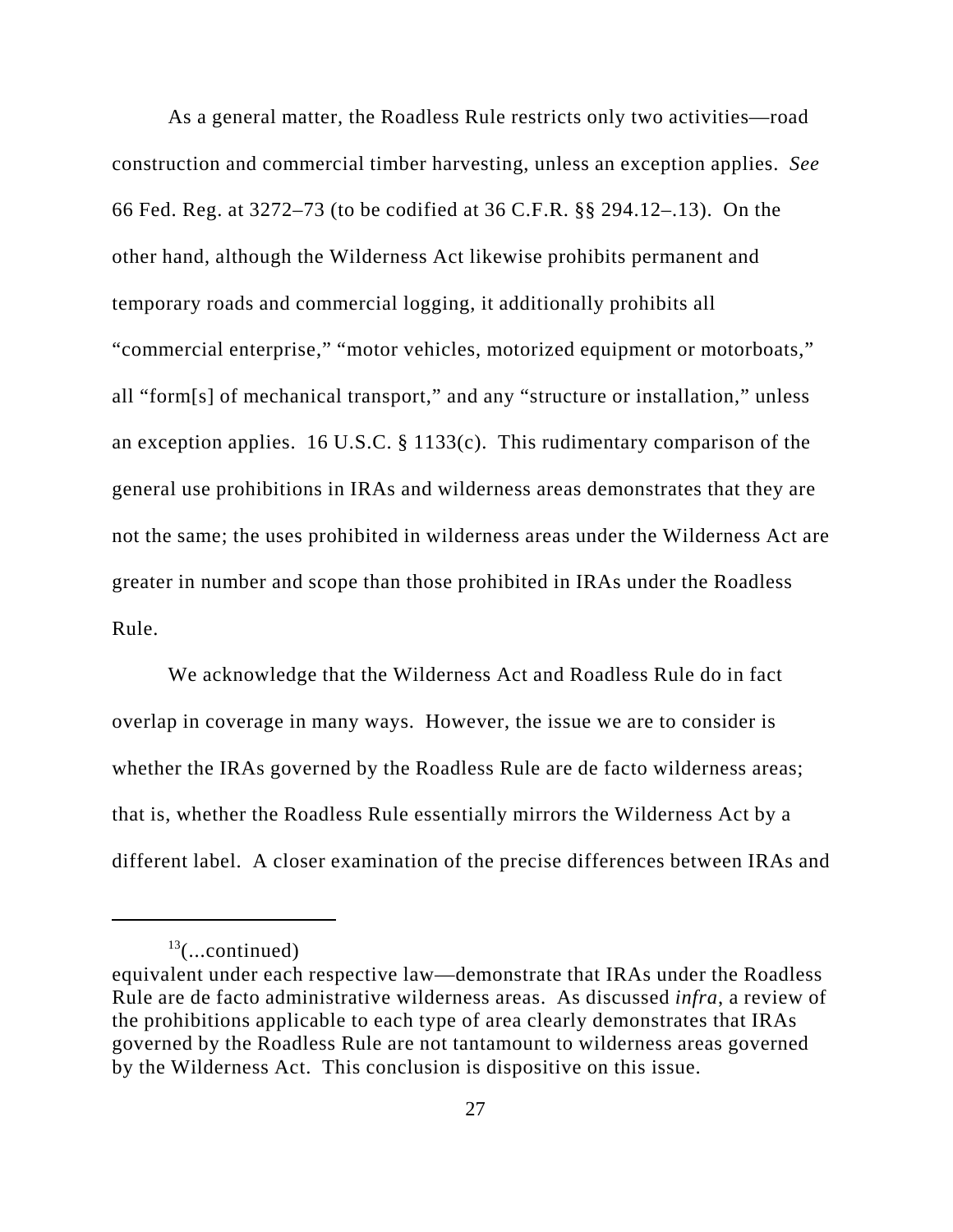wilderness areas further demonstrates that the Roadless Rule does not establish de facto wilderness. First, although the Wilderness Act prohibits permanent structures and installations, the Roadless Rule does not prohibit the construction of permanent or temporary structures or installations. *Compare* 16 U.S.C. § 1133(c), *with* 66 Fed. Reg. at 3272–73 (to be codified at 36 C.F.R. §§ 294.10–.14). Therefore, structures and installations that can be erected without the construction of a new road—for example, through the use of an existing road—are permitted in IRAs, but not in wilderness areas.

Second, the Wilderness Act imposes significantly more stringent prohibitions on recreational activities. Under the Wilderness Act, any "use of motor vehicles, motorized equipment or motorboats, . . . landing of aircraft, . . . [or] other form of mechanical transport" is prohibited. 16 U.S.C.  $\S$  1133(c). On the other hand, the Roadless Rule contains no prohibitions on the use of motorized vehicles or equipment, boats or aircraft, or other forms of mechanical transport. Therefore, many recreational uses allowed to continue under the Roadless Rule—such as off-road vehicle use, biking, snowmobiling, and other motorized and mechanical activities—would be prohibited under the Wilderness Act. *See, e.g.*, 66 Fed. Reg. at 3245 (stating that "unlike Wilderness," the Roadless Rule permits the "use of mountain bikes, and other mechanized means of travel"); *id.* at 3249 ("The Roadless [Rule], unlike the establishment of wilderness areas, will allow a multitude of activities including motorized uses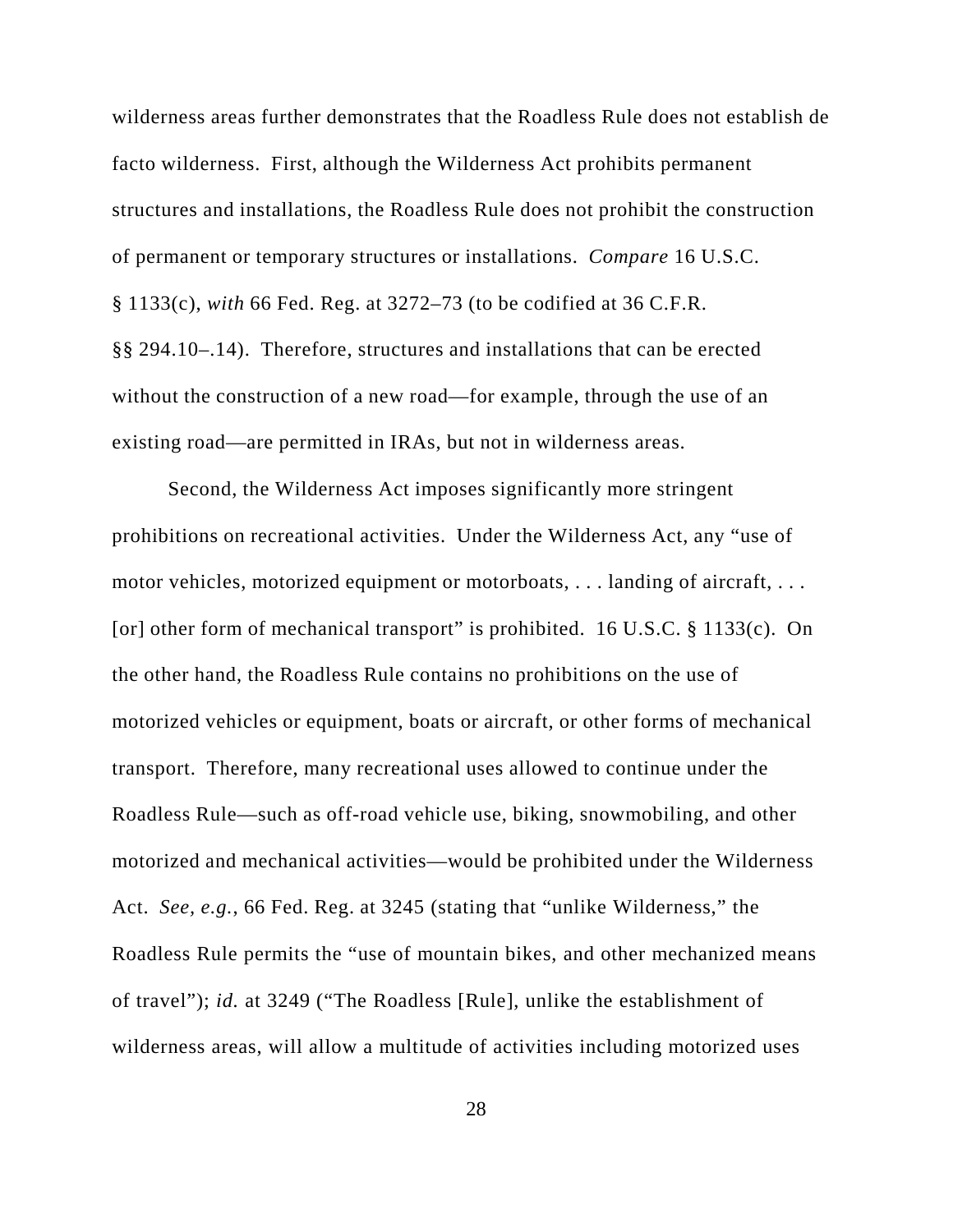. . . ."); *id.* at 3267 ("[IRAs] provide a remote recreation experience without the activity restrictions of Wilderness (for example, off-highway vehicle use and mountain biking)." $)$ .<sup>14</sup>

Third, the Wilderness Act is more restrictive in terms of road maintenance, road construction, and use of existing roads. The Wilderness Act prohibits any "permanent road" or any "temporary road," and road maintenance activities, subject to limited exceptions,<sup>15</sup> and prohibits any use of motor vehicles. 16 U.S.C. § 1133(c); 36 C.F.R. § 293.6. On the other hand, the Roadless Rule allows all existing classified roads—defined as roads "wholly or partially within or adjacent to [NFS] lands that [are] determined to be needed for long-term motor

<sup>&</sup>lt;sup>14</sup> The Wilderness Act does provide that the "use of aircraft or motorboats, where these uses have already become established, may be permitted to continue subject to such restrictions as the Secretary of Agriculture deems desirable." 16 U.S.C. § 1133(d)(1). However, the Wilderness Act still prohibits all other types of motorized or mechanical recreation or transportation, subject to a very limited exception, *see* 36 C.F.R. § 293.6, as well as the use of aircraft or motorboats that had not already become established. The Roadless Rule, on the other hand, does not prohibit the use of aircraft or motorboats, which could be brought in and out of IRAs through existing roads, and does not prohibit the use of off-road vehicles, bicycles, and other forms of motorized or mechanized transportation.

<sup>&</sup>lt;sup>15</sup> Under the Wilderness Act, *temporary* roads are permitted "as necessary to meet minimum requirements for the administration of the area for the purpose of [the Wilderness Act] (including measures required in emergencies involving the health and safety of persons within the area)," 16 U.S.C. § 1133(c), and for "prospecting for water resources, the establishment and maintenance of reservoirs, water-conservation works, power projects, transmission lines, and other facilities needed in the public interest," and for "road construction and maintenance essential to development and use thereof," but only when authorized by the President, *id.* § 1133(d)(4).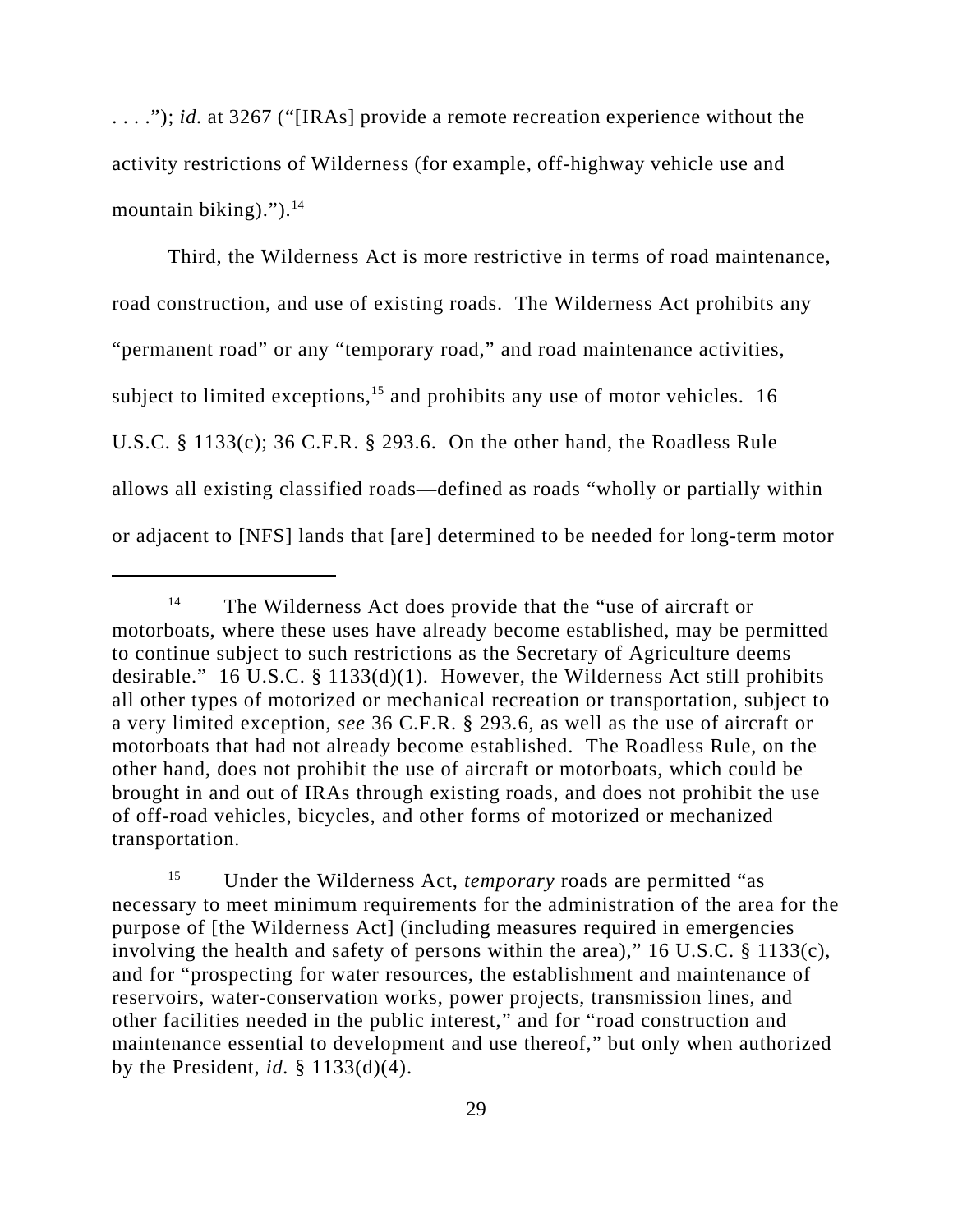vehicle access, including State roads, county roads, privately owned roads, National Forest System roads, and other roads authorized by the Forest Service, 66 Fed. Reg. at 3272 (to be codified at 36 C.F.R. § 294.11)—to be maintained. *Id.* at 3273 (to be codified at 36 C.F.R. § 294.12(c)).<sup>16</sup> Therefore, unlike the Wilderness Act, the Roadless Rule permits unlimited maintenance of all existing roads and does not prohibit the use of motorized vehicles or other motorized transportation on such existing roads.

Furthermore, the Roadless Rule provides broader exceptions for when new road construction or reconstruction can occur. For example, unlike in wilderness areas, "a road may be constructed or reconstructed in an [IRA] . . . as provided for by statute or treaty," *id.* at 3272 (to be codified at 36 C.F.R. § 294.12(b)(3));<sup>17</sup> when "needed to conduct a response action under the Comprehensive Environmental Response, Compensation, and Liability Act (CERCLA) or to conduct a natural resource restoration action under CERCLA, [§] 311 of the Clean Water Act, or the Oil Pollution Act," *id.* (to be codified at 36 C.F.R.) § 294.12(b)(2)); or when the "Secretary of Agriculture determines that a Federal Aid Highway project . . . is in the public interest or is consistent with the

<sup>&</sup>lt;sup>16</sup> "Road maintenance" is defined as "[t]he ongoing upkeep of a road necessary to retain or restore the road to the approved road management objective." 66 Fed. Reg. at 3272 (to be codified at 36 C.F.R. § 294.11).

<sup>17</sup> *See, e.g.*, 66 Fed. Reg. at 3264 ("Reasonable access includes[] road construction or reconstruction for mining activities covered under the General Mining Law  $\ldots$ .").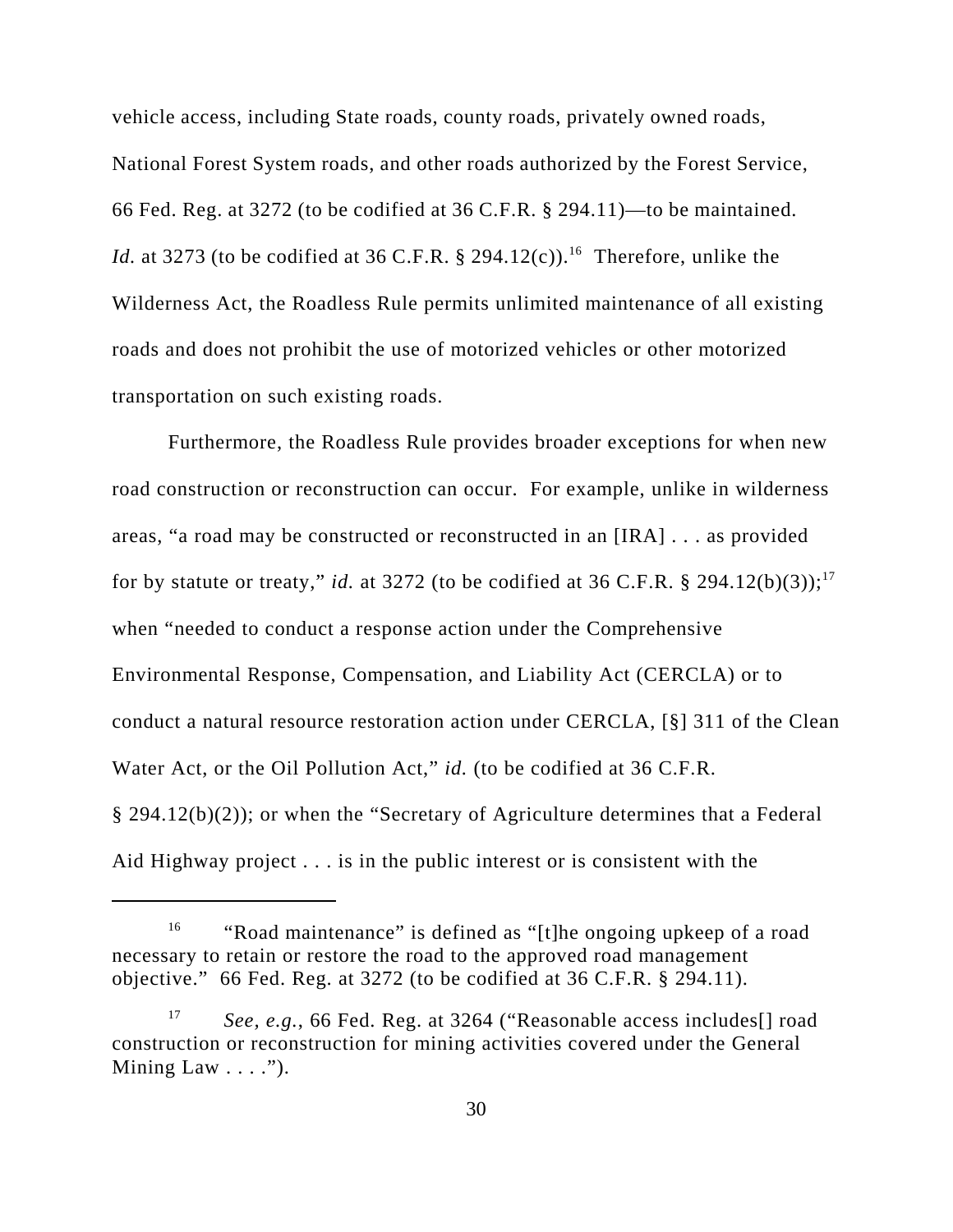purposes for which the land was reserved or acquired," *id.* (to be codified at 36 C.F.R. § 294.12(b)(6)), among other instances. The Wilderness Act includes no exceptions of this kind to its prohibition of temporary and permanent roads.

Fourth, the Roadless Rule is less restrictive in terms of "grazing." Under the Wilderness Act's mandate that "there shall be no commercial enterprise . . . within any wilderness area," 16 U.S.C. § 1133(c), commercial livestock grazing is prohibited. The Act includes a grandfather clause that permits "the grazing of livestock . . . [that was] established prior to September 3, 1964," *id.* § 1133(d)(4)(2), more than four decades ago, but otherwise completely bars such activity. By contrast, the Roadless Rule does not explicitly prohibit *any* type of "commercial enterprise," with the exception of commercial logging, and therefore permits commercial grazing within IRAs. The district court found this distinction meaningless because "one could not meaningfully set cattle out to pasture in a roadless area with no way of rounding those cattle back up or trucking them in and out of the forest allotment," unless a new road was constructed. *Wyoming*, 570 F. Supp. 2d at 1350. However, this conclusion does not take into account that all existing roads—as well as any roads constructed or reconstructed under exceptions to the Roadless Rule—could be used to facilitate commercial grazing. This would not be permitted in a wilderness areas due to the general prohibition on commercial enterprises (unless such grazing was established more than four decades ago), as well as the Act's prohibition on the use of motorized vehicles or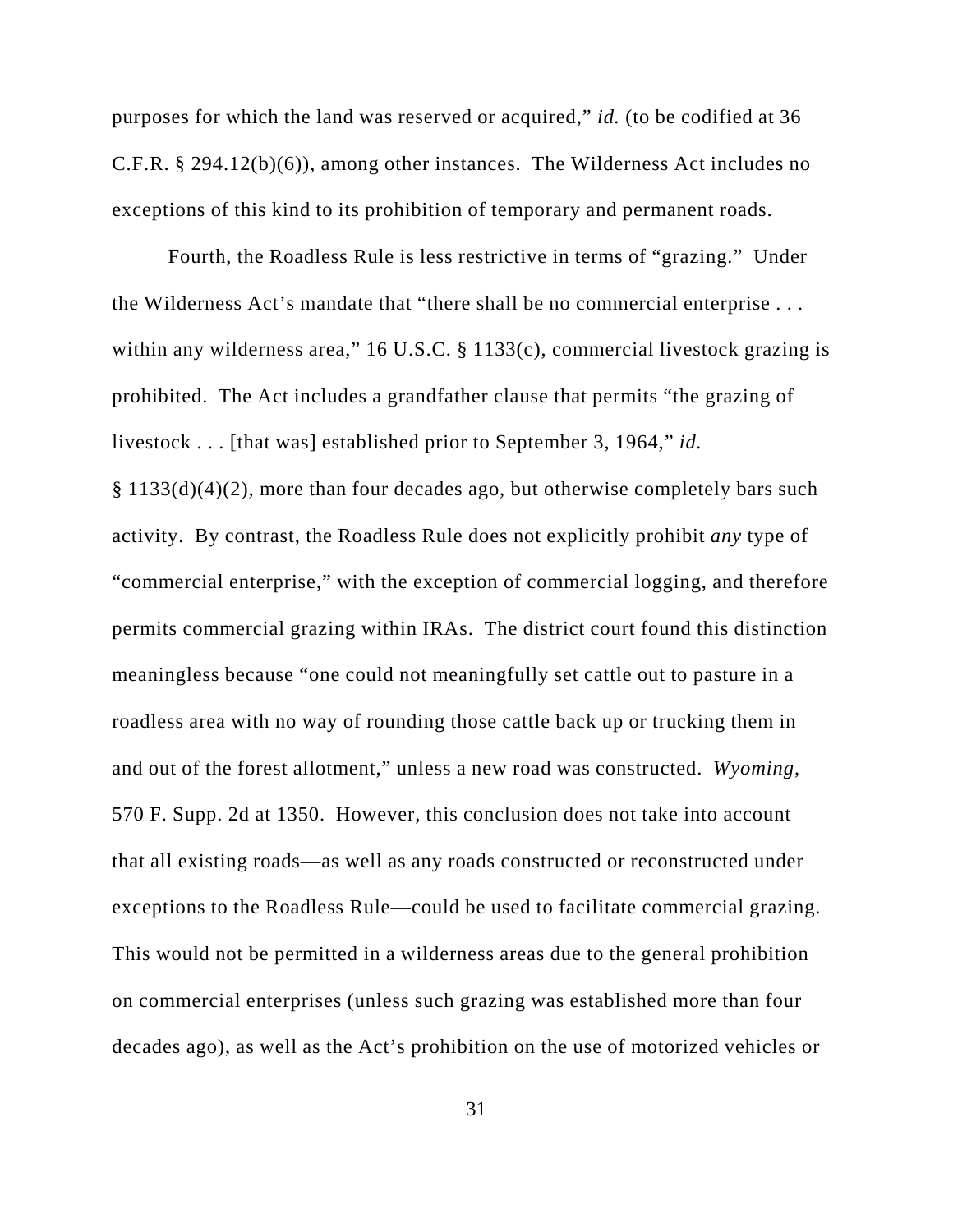equipment. Accordingly, the court's dismissal of this distinction was unfounded.

Fifth, the Roadless Rule allows for mineral development to a greater extent than does the Wilderness Act. Although the Wilderness Act initially permitted mineral development under United States mining laws, wilderness areas governed by the Act are now closed to mineral-development activities. 16 U.S.C.  $§$  133(d)(3).<sup>18</sup> On the other hand, the Roadless Rule imposes no general prohibition on mining or mineral-development activities, other than the limitations imposed through the road-building prohibition. Therefore, "leasing activities not dependent on road construction, such as directional (slant) drilling and underground development," and mineral-leasing activities that could be carried out through utilization of existing roads, "would not be affected by the prohibition." 66 Fed. Reg. at 3265; *see also Wilderness Workshop*, 531 F.3d at 1224–28 (affirming the district court's holding that the Forest Service and Bureau of Land Management had not acted arbitrarily, capriciously, or not in accordance with law in approving the installation of a natural-gas pipeline across an IRA protected by the Roadless Rule; the agencies' approval was based on the

<sup>18</sup> *See* 16 U.S.C. § 1133(d)(3) ("Subject to valid rights then existing, effective January 1, 1984, the minerals in lands designated by this chapter as wilderness areas are withdrawn from all forms of appropriation under the mining laws and from disposition under all laws pertaining to mineral leasing and all amendments thereto."); *see also Wilderness Soc'y v. Dombeck*, 168 F.3d 367, 375 (9th Cir. 1999) (The Wilderness Act "allowed mineral exploration in designated wilderness areas to continue for twenty years after passage of the Act. ... Subject to valid rights then existing, the minerals in the lands designated as wilderness areas were withdrawn after the expiration of the twenty years.").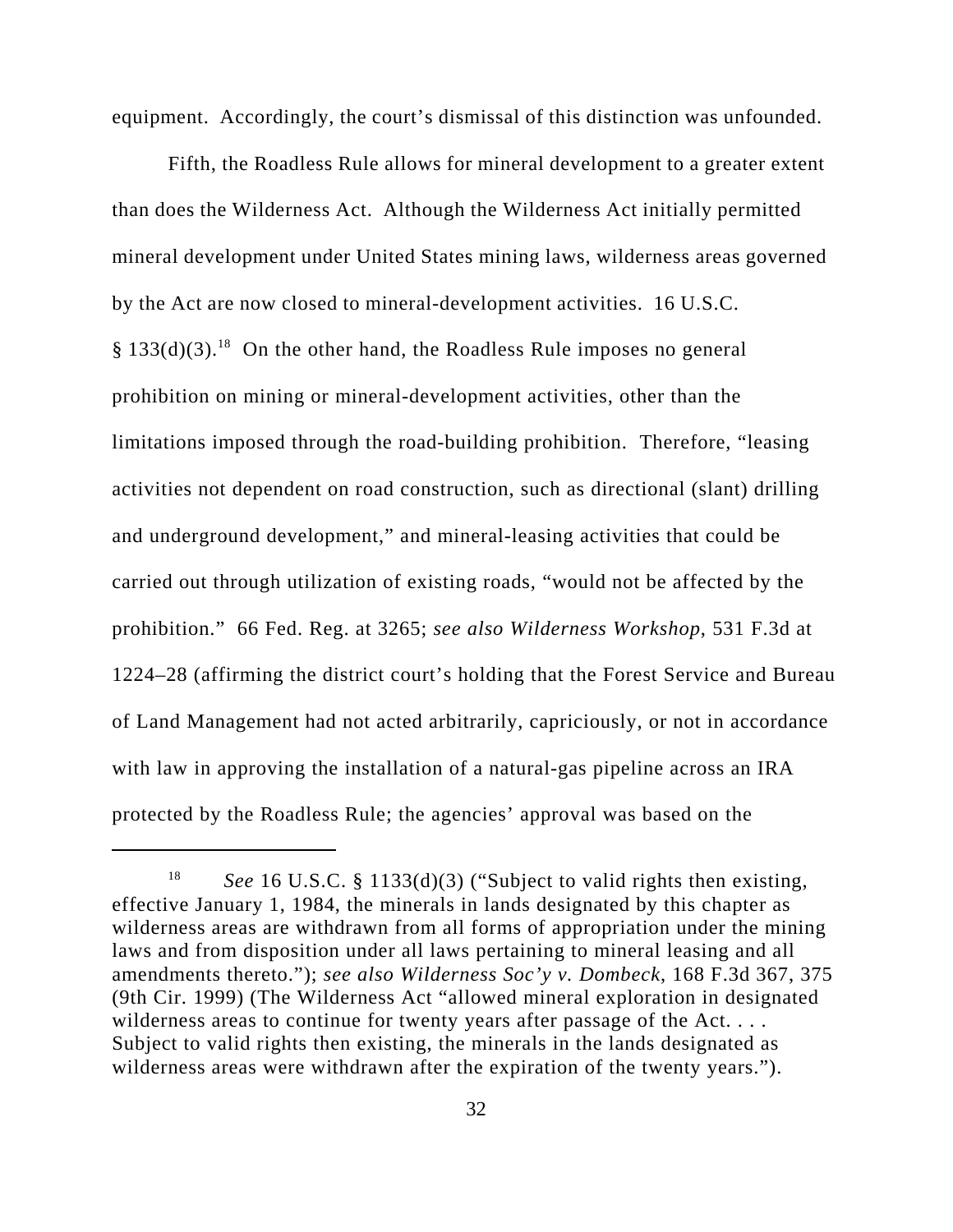conclusion that "there would be no violation of the Roadless Rule because the proposed [natural-gas] pipeline could be built within IRA's [sic] without road construction" (internal quotation marks omitted)).

The exceptions to the Roadless Rule's road-building prohibition would also permit new road construction or reconstruction for mineral development in certain situations. Under the exception for existing mineral leases, road construction is permitted "in conjunction with the continuation, extension, or renewal of a mineral lease on lands that are under lease by the Secretary of the Interior as of January 12, 2001[,] or for a new lease issued immediately upon expiration of an existing lease." 66 Fed. Reg. at 3272–73 (to be codified at 36 C.F.R. § 294.12(b)(7)). This exception "extends indefinitely the timeframe for which roads can be constructed on areas currently under lease." *Id.* at 3265–66. In addition, under the exception permitting road construction "as provided for by statute or treaty," *id.* at 3272 (to be codified at 36 C.F.R. § 294.12(b)(3)), "[r]easonable access to conduct exploration and development of valid claims for locatable minerals (metallic and nonmetallic minerals subject to appropriation under the General Mining Law of 1872)" would not be prohibited under the Roadless Rule. *Id.* at 3268. "Reasonable access" could "involve some level of road construction that, depending on the stage of exploration or development, could range from helicopters, temporary or unimproved roads, more permanent, improved roads, or nonmotorized transport." *Id.* In sum, the Roadless Rule is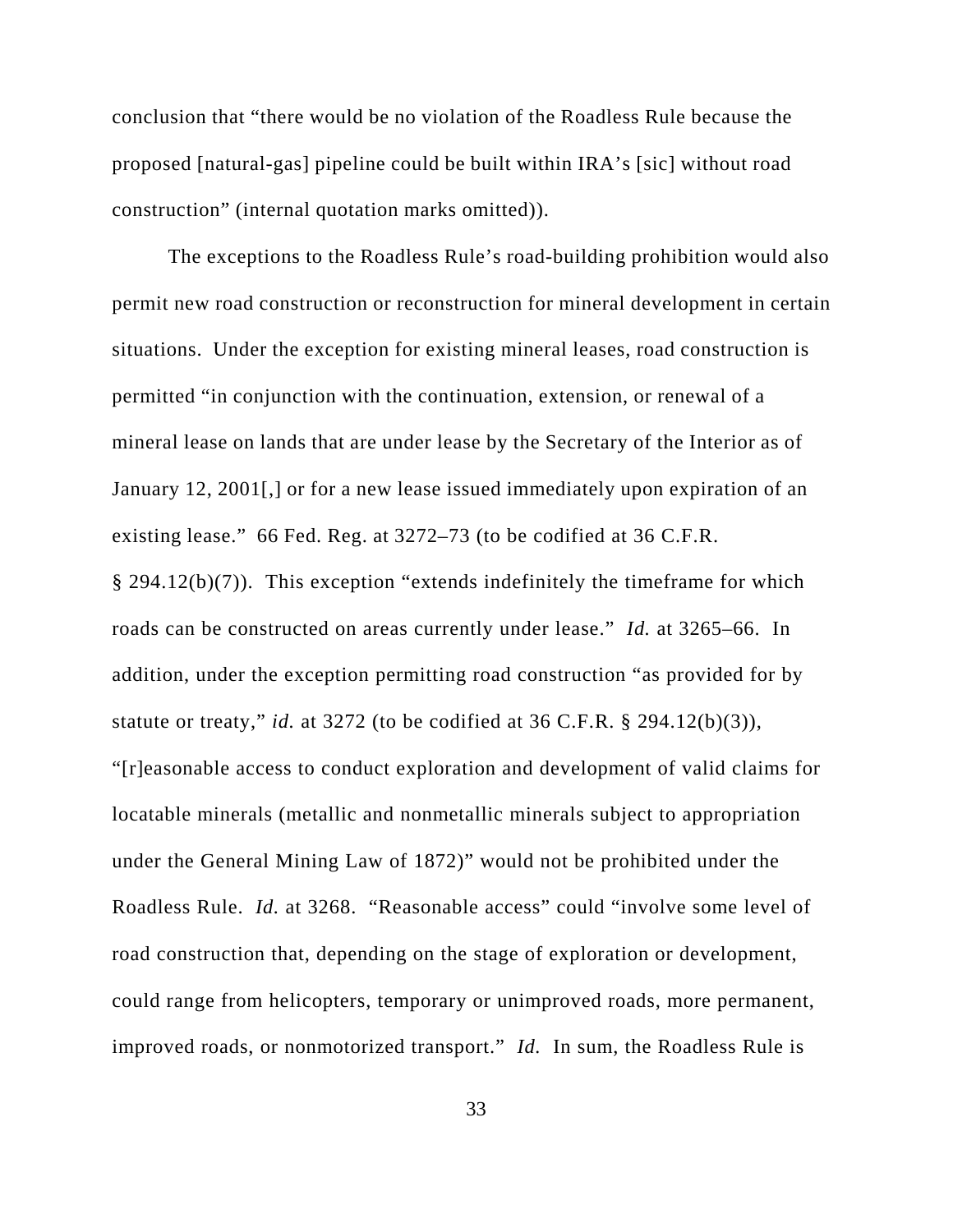less restrictive than the Wilderness Act in regard to mineral development.

These distinctions clearly demonstrate that wilderness areas governed by the Wilderness Act and IRAs governed by the Roadless Rule are not only distinct, but that the Wilderness Act is more restrictive and prohibitive than the Roadless Rule. Accordingly, we conclude that the IRAs governed by the Roadless Rule are not de facto administrative wilderness areas; therefore, the district court erred by holding otherwise.

In reaching the contrary conclusion that "uses in [IRAs] are even more restricted than those permitted in congressionally designated wilderness areas," *Wyoming*, 570 F. Supp. 2d at 1349, the district court relied heavily on one exception found in the Roadless Rule. The district court stated that

> a road could be constructed in a wilderness area to "control fire, insects, and diseases," whereas a road could only be constructed in a roadless area in the "case of an *imminent* flood, fire, or other catastrophic event that, without intervention, would cause the loss of life or property." *Compare* 16 U.S.C. § 1133(d)(1) *with* 36 C.F.R. § 294.12(b)(1).

*Id.* at 1349–50 (emphasis added). However, this distinction alone, when viewed in light of the numerous distinctions discussed above, does not demonstrate that the uses in IRAs are overall more restricted than those permitted in wilderness areas.<sup>19</sup> The district court's reliance on this single distinction in concluding that

(continued...)

<sup>&</sup>lt;sup>19</sup> Furthermore, as the Forest Service points out, "the Wilderness Act" exception [under § 1133(d)(1)] applies to a broader [and overall more restrictive] set of prohibitions." Forest Serv. Reply Br. at 9. As it explained: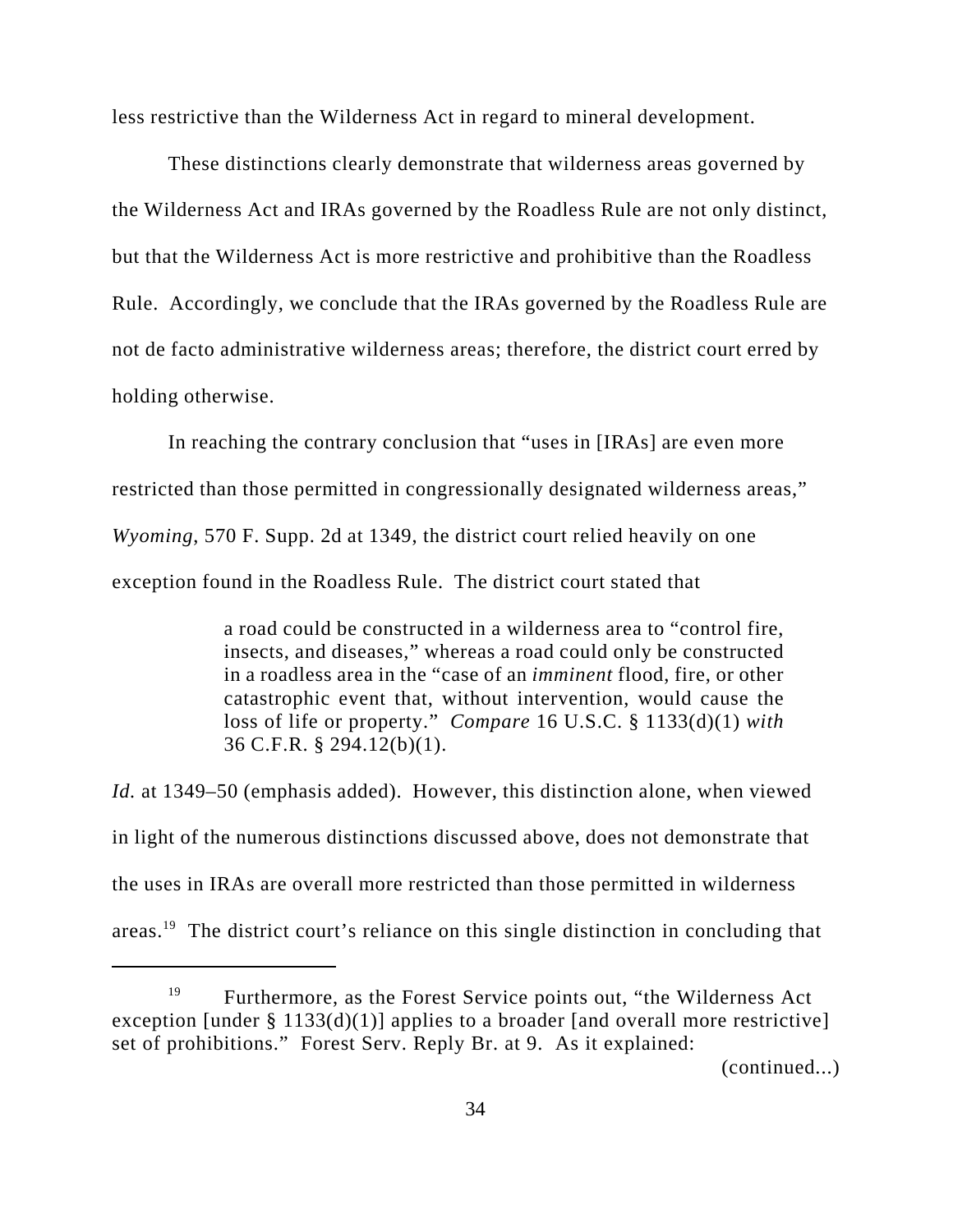the Roadless Rule is more restrictive than the Wilderness Act was erroneous.

In sum, we conclude that the Roadless Rule did not designate de facto administrative wilderness areas in contravention of the procedures set out in the Wilderness Act.

# **b. Roadless Rule Was Promulgated Pursuant to Broad Authority Granted in Organic Act and MUSYA**

Because we conclude that the Roadless Rule did not establish de facto wilderness areas in contravention of the procedures established in the Wilderness Act, and therefore did not usurp congressional authority under the Act, the only remaining issue is whether the Forest Service otherwise acted within its statutory authority in promulgating the Roadless Rule. We conclude that the Forest Service acted within the authority that Congress granted to it under the Organic Act and MUSYA.

As stated above, the Organic Act of 1897 empowers the Secretary of Agriculture, through the Forest Service, to "make provisions for the protection against destruction by fire and depredations upon the public forests and national

 $19$ (...continued)

For example, given the Wilderness Act's prohibition on "motorized equipment," USDA could not use a chain saw to cut a fire break in advance of a wildfire that threatened property interests, but for the statutory exception permitting measures necessary to "control . . . fire." *See* 16 U.S.C. §§ 1133(c), (d)(1). In contrast, the Roadless Rule does not ban motorized equipment in the first place.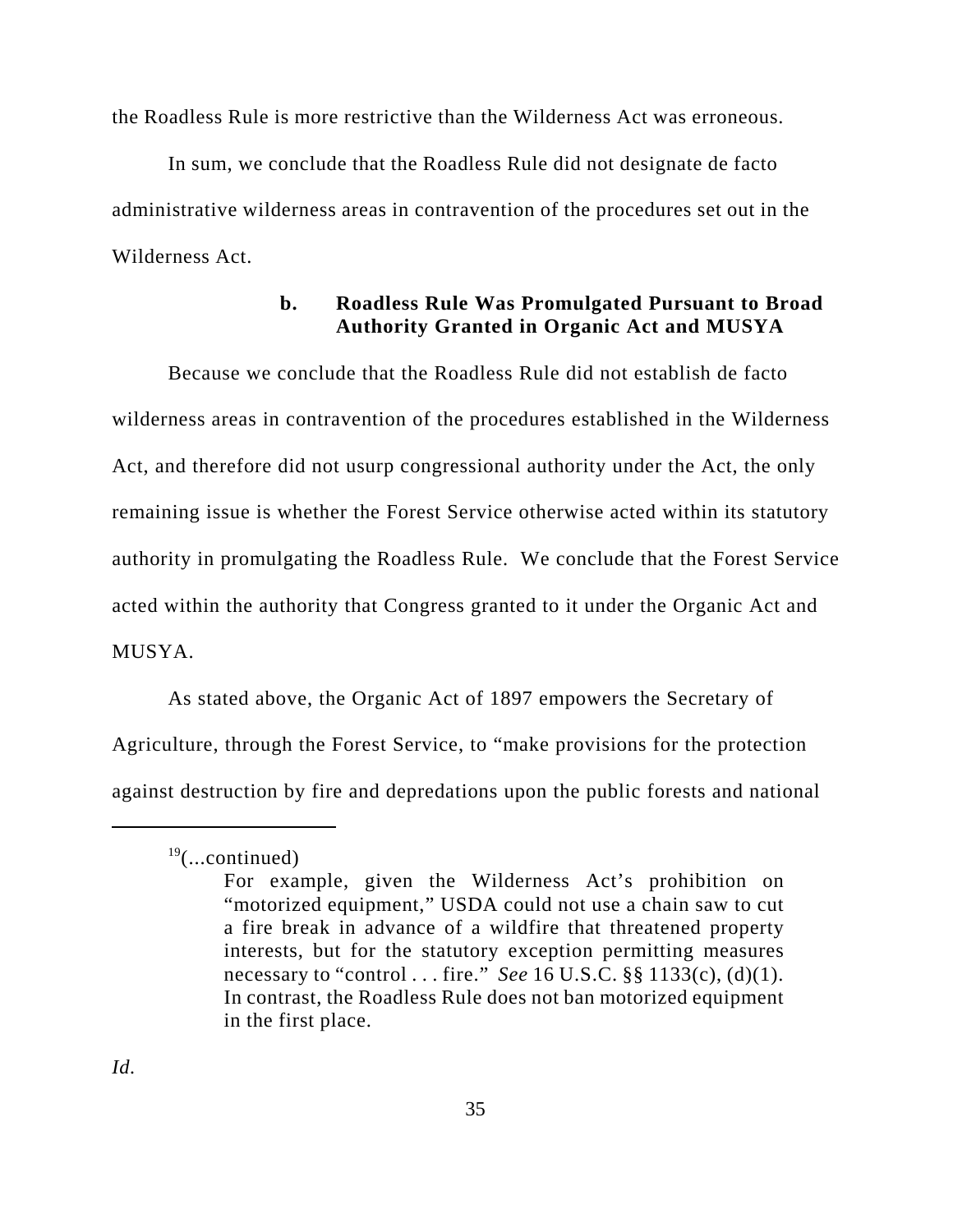forests" and "make such rules and regulations . . . to regulate [the national forests'] occupancy and use and to preserve the forests thereon from destruction." 16 U.S.C. § 551. The Organic Act gives the Forest Service broad discretion to regulate the national forests, including for conservation purposes. *See United States v. Grimaud*, 220 U.S. 506 (1911) (discussing the general authority granted under the Organic Act and upholding the Secretary of Agriculture's establishment of criminal penalties for violations of forest-wide grazing regulations); *City & Cnty. of Denver v. Bergland*, 695 F.2d 465, 476 (10th Cir. 1982) (stating that the Organic Act "confers upon the forest service the duty to protect the forests from injury and trespass, and the power to condition their use and prohibit unauthorized uses"); *United States v. Hymans*, 463 F.2d 615, 617 (10th Cir. 1972) (discussing the broad authority delegated to the Forest Service under the Organic Act to regulate the "occupancy and use" of national forests (citing *McMichael v. United States*, 355 F.2d 283 (9th Cir. 1965))); *see also Burlison v. United States*, 533 F.3d 419, 435 (6th Cir. 2008) ("Congress has given the Forest Service broad power [under the Organic Act] to regulate Forest System land." (citation omitted) (internal quotation marks omitted)); *Skranak v. Castenada*, 425 F.3d 1213, 1217 (9th Cir. 2005) (stating that "16 U.S.C. § 551 confers broad powers on the Forest Service to regulate roads for the good of the forests" (citing *Clouser v. Espy*, 42 F.3d 1522, 1538 (9th Cir. 1994))); *Wilson v. Block*, 708 F.2d 735, 758 (D.C. Cir. 1983) ("The Department of Agriculture now has adequate authority to issue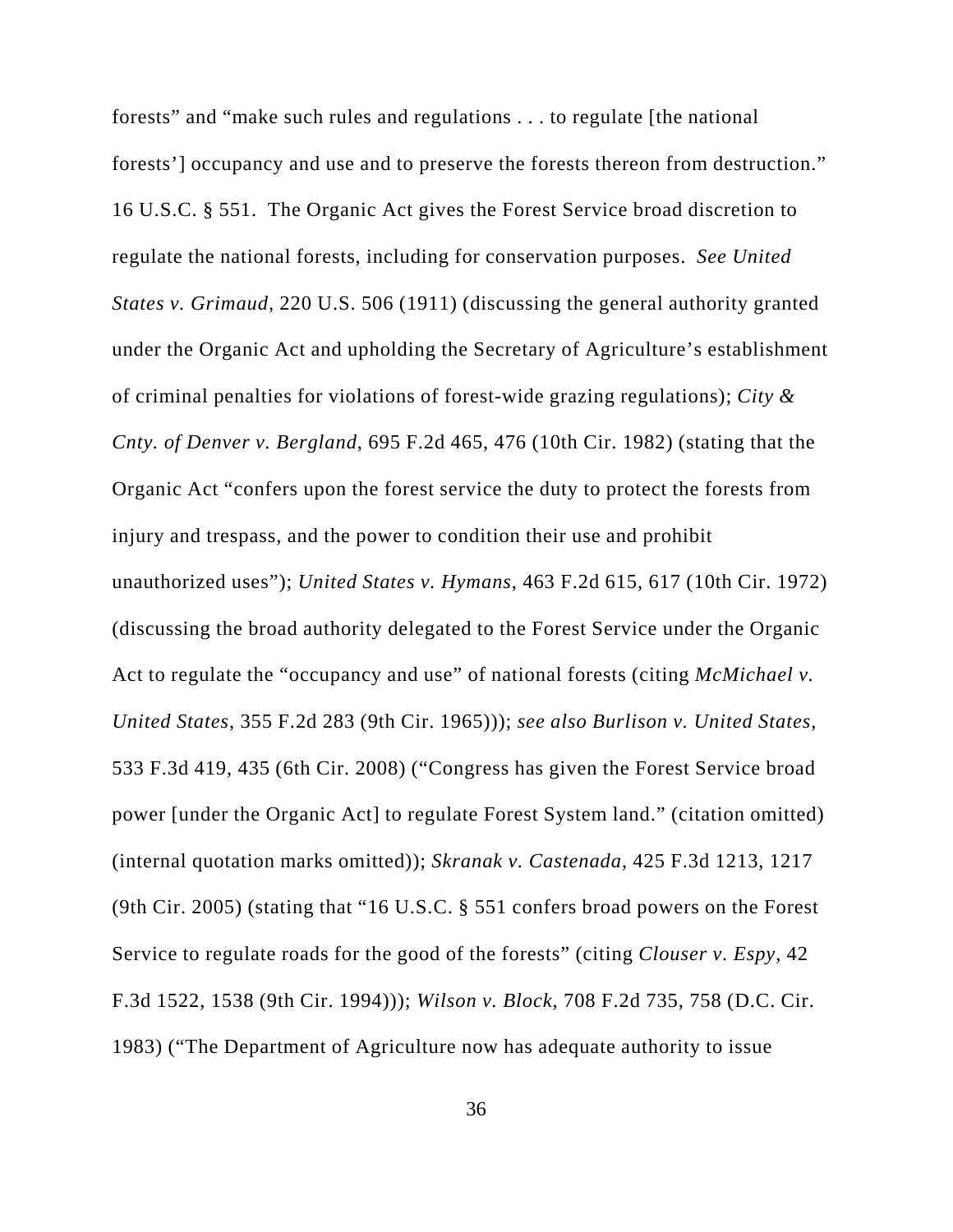revocable permits for *all* purposes under the [Organic Act of] 1897." (citation omitted) (internal quotation marks omitted)); *United States v. Weiss*, 642 F.2d 296, 298 (9th Cir. 1981) ("The authority of the Secretary [of Agriculture] to regulate activity on national forest land pursuant to [16 U.S.C. § 551] has been upheld in a variety of . . . instances."); *Koniag, Inc., Vill. of Uyak v. Andrus*, 580 F.2d 601, 605 (D.C. Cir. 1978) (The "Forest Service and the Fish and Wildlife Service have broad mandates to protect our forests and wildlife." (citing 16 U.S.C. § 551)); *Mountain States Tel. & Tel. Co. v. United States*, 499 F.2d 611, 614 (Ct. Cl. 1974) (stating that the Organic Act "reveals a clear intent of Congress to commit regulation of the national forests to the discretion of the Secretary [of Agriculture]"); *McMichael*, 355 F.2d at 286 (upholding Department of Agriculture's regulations establishing primitive, wilderness, and wild areas and providing limitations upon the use to be made of such areas under the Organic Act).

The broad rulemaking authority granted the Forest Service under the Organic Act—to regulate "occupancy and use" of NFS lands and "to preserve the forests thereon from destruction" (for example, from road construction and logging)—is alone sufficient to support the Forest Service's promulgation of the Roadless Rule. *See Kootenai Tribe*, 313 F.3d at 1117 n.20 ("[T]he general rulemaking authority of the 1897 Organic Act is sufficient to support the Roadless Rule's promulgation to achieve the objects of our National Forest System."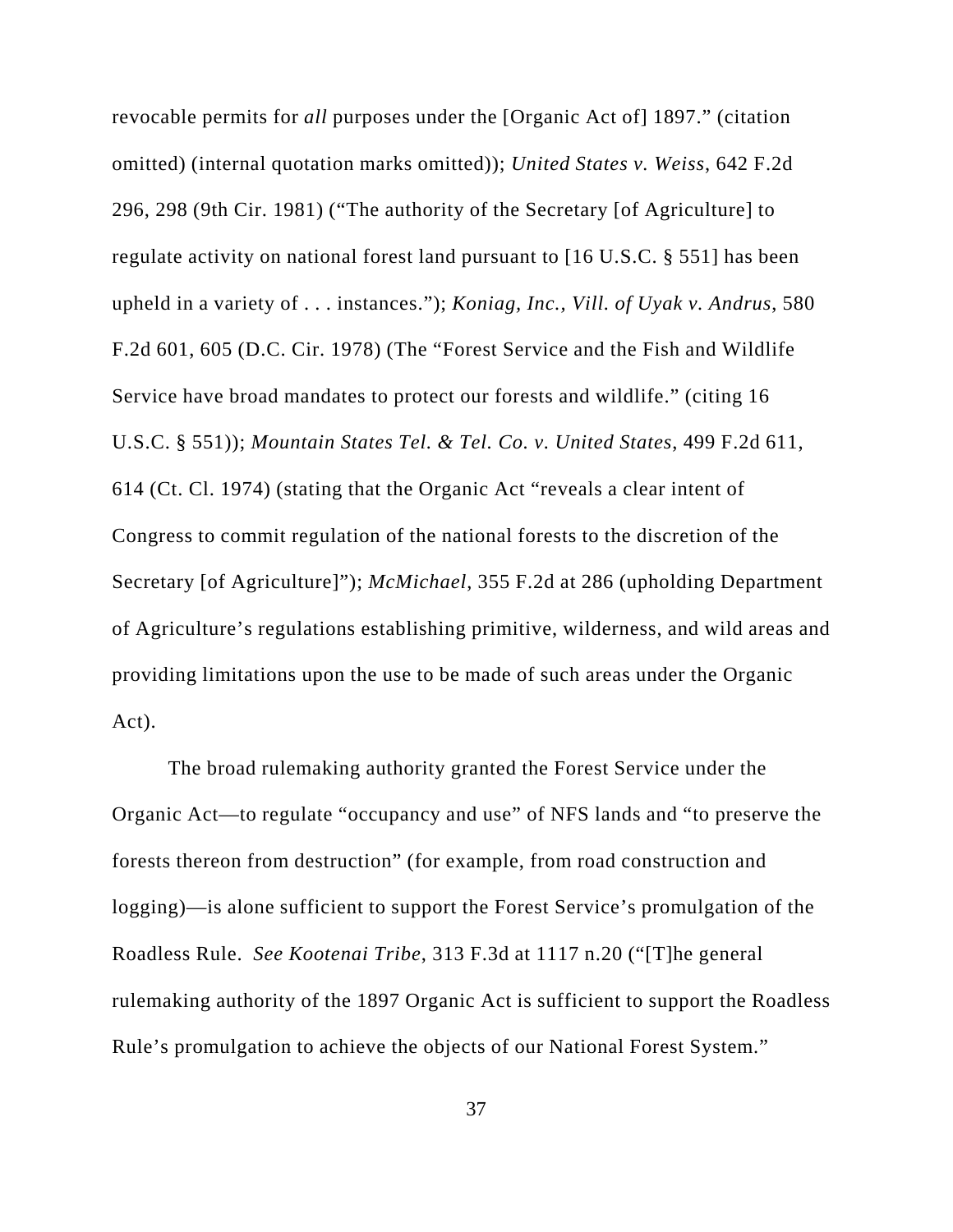(citing 16 U.S.C. § 551; *McMichael*, 355 F.2d 283)). Indeed, the Forest Service cited this authority in the final Roadless Rule. 66 Fed. Reg. at 3272 (citing 16 U.S.C. §§ 472, 551).

The Forest Service was further authorized to manage NFS lands through MUSYA, which reaffirmed the Forest Service's authority to manage national forests for a wide range of uses. Specifically, MUSYA directs the Forest Service to manage the national forests for "multiple uses," including "outdoor recreation, range, timber, watershed, and wildlife and fish purposes." 16 U.S.C. § 528. Congress directed the Forest Service to "mak[e] the most judicious use of the land for some or all of these resources," and acknowledged "that some land will be used for less than all of the resources." *Id.* § 531(a). Furthermore, MUSYA states that "establishment and maintenance of areas of wilderness are consistent with the purposes and provisions of [the Act]." *Id.* § 529. Congress expressly indicated that MUSYA was "to be supplemental to, but not in derogation of," the Organic Act. *Id.* § 528.

As with the Organic Act, the provisions of MUSYA give the Forest Service broad discretion to regulate NFS lands for a wide variety of purposes. *See Perkins v. Bergland*, 608 F.2d 803, 806–07 (9th Cir. 1979) (The language found in 16 U.S.C. §§ 528, 529, and 531 "can hardly be considered concrete limits upon agency discretion. Rather, it is language which 'breathe(s) discretion at every pore.'" (quoting *Strickland v. Morton*, 519 F.2d 467, 469 (9th Cir. 1975))); *see*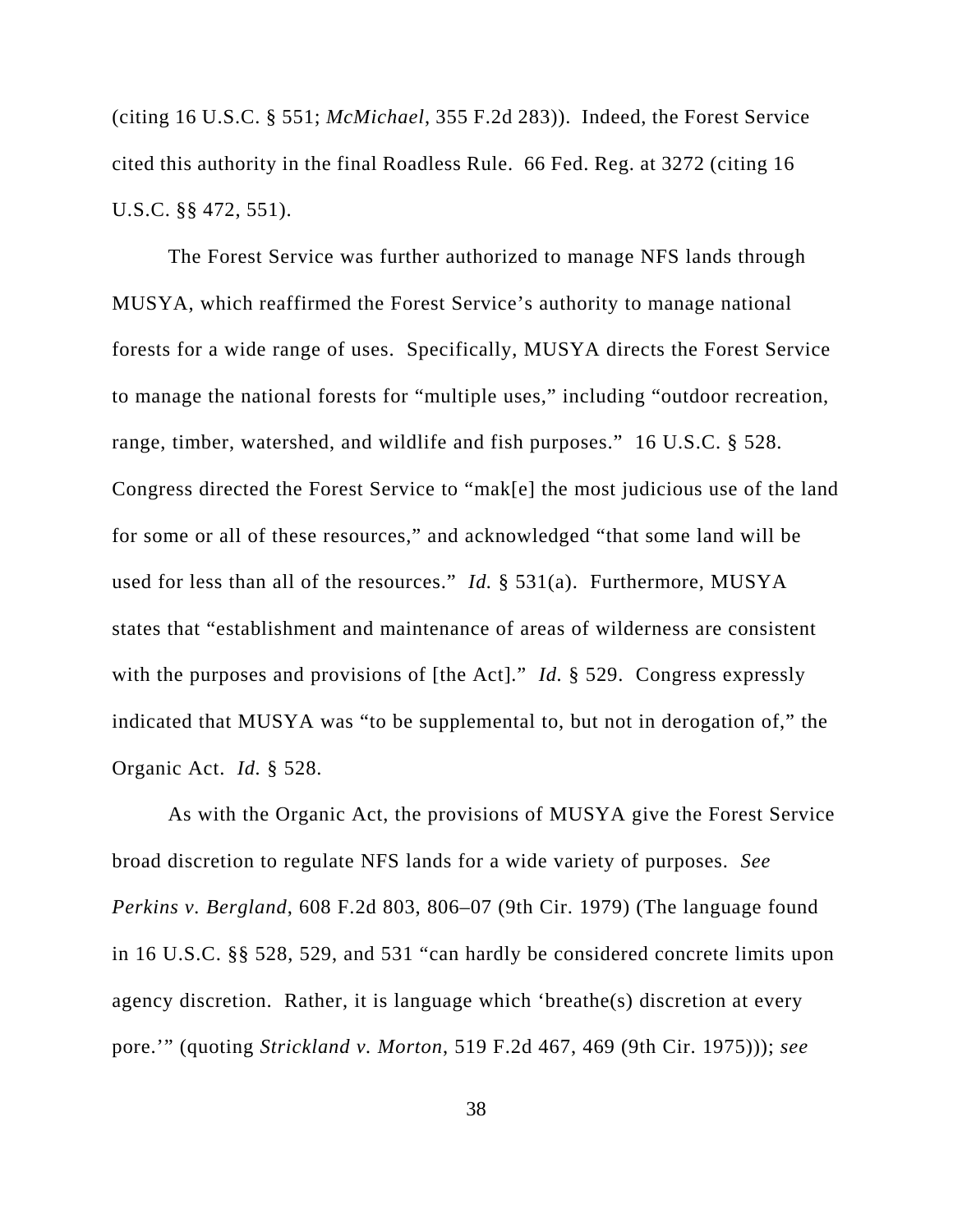*also United States v. New Mexico*, 438 U.S. 696, 713 (1978) ("[W]e conclude that the Multiple-Use Sustained-Yield Act of 1960 was intended to broaden the purposes for which national forests had previously been administered . . . ."). Under MUSYA's statutory scheme, which supplemented the broad authority granted in the Organic Act, Congress clearly authorized the Forest Service to regulate NFS lands for multiple uses, including those protected by the Roadless Rule, such as "outdoor recreation," "watershed," and "wildlife and fish purposes." 16 U.S.C. § 528. We therefore conclude that the Forest Service had the authority—under the Organic Act and MUSYA—to promulgate a rule protecting NFS lands through restrictions on commercial logging and road construction.<sup>20</sup>

 $20$  Any argument that the Wilderness Act impliedly repealed the Forest Service's general authority to regulate NFS lands for conservation purposes—that is, short of designating de facto wilderness by administrative rule—must fail. It is undisputed that Congress did not expressly repeal the general rulemaking authority granted to the Forest Service under the Organic Act and MUSYA. To the contrary, Congress explicitly stated that "[n]othing in [the Wilderness Act] shall be deemed to be in interference with the purpose for which national forests are established as set forth in [the Organic Act] and [MUSYA]." 16 U.S.C. § 1133(a)(1); *see, e.g.*, *Minn. Pub. Interest Research Grp. v. Butz*, 541 F.2d 1292, 1309 (8th Cir. 1976) ("In the Wilderness Act, Congress declared that nothing therein was to be construed to interfere with the purposes of the Multiple Use-Sustained Yield Act of 1960.")*; see also Stupak-Thrall v. United States*, 89 F.3d 1269, 1282–83 (6th Cir. 1996) (Boggs, J., dissenting) ("[T]he Wilderness Act specifically states that it is not intended to displace the Organic Act." (citing 16 U.S.C. § 1133(a)(1))). Furthermore, Congress did not otherwise demonstrate a "clear and manifest" intent to impliedly repeal the Forest Service's statutory authority to regulate NFS land for conservation purposes that stop short of "wilderness area" designations. *See Nat'l Ass'n of Home Builders v. Defenders of Wildlife*, 551 U.S. 644, 662 (2007) ("While a later enacted statute . . . can sometimes operate to amend or even repeal an earlier statutory provision . . . , (continued...)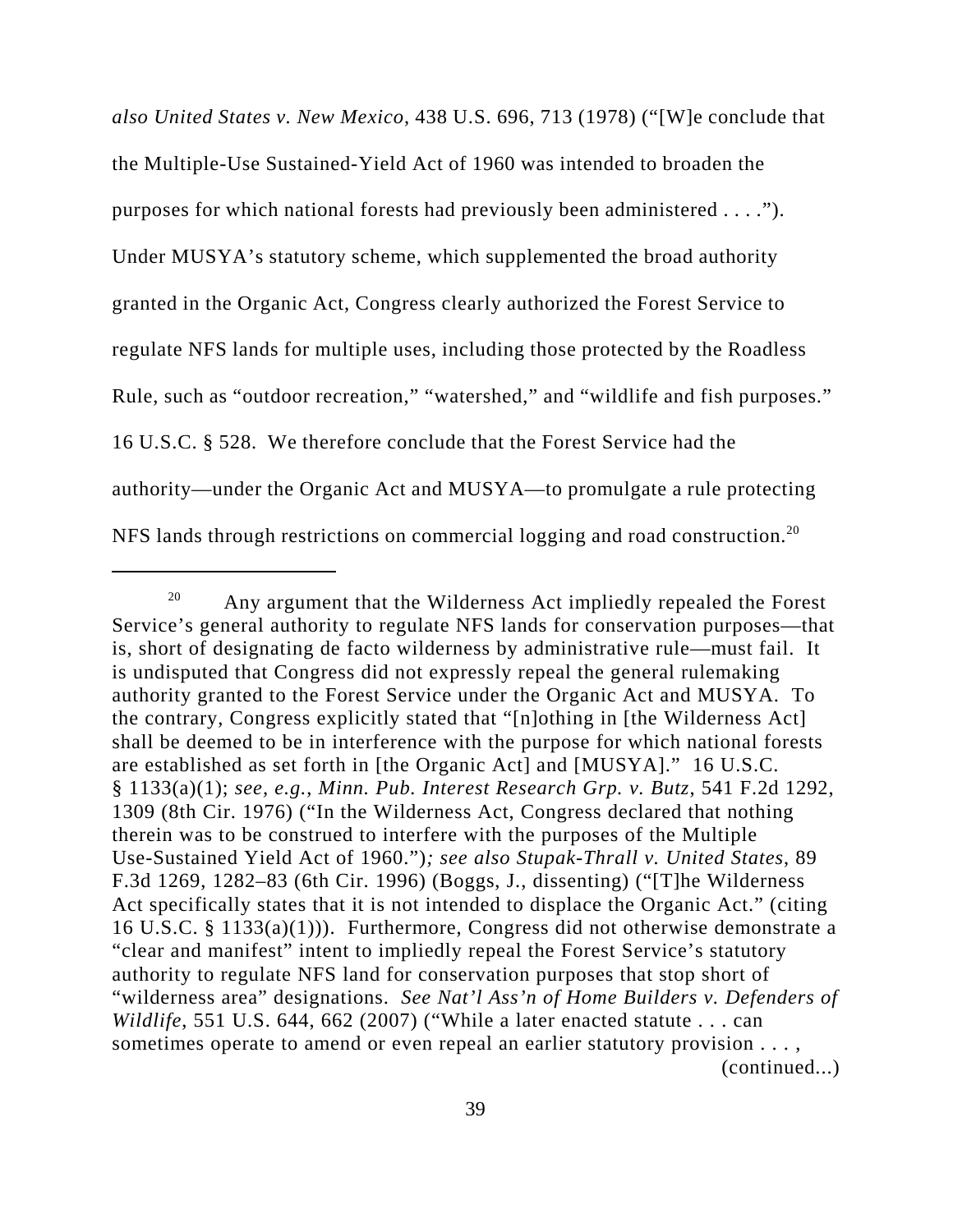### **C. NEPA Claims**

Wyoming asserts that the Forest Service, in promulgating the Roadless Rule, violated NEPA in seven ways. Specifically, it argues that the Forest Service failed to comply with the NEPA requirements regarding: (1) scoping, (2) cooperating-agency status, (3) consideration of a reasonable range of alternatives in the EIS, (4) consideration of the cumulative impacts of the proposed action in the EIS, (5) preparation of a supplemental impact statement, (6) inclusion of sitespecific analysis in the EIS, and (7) an objective "hard look" at the environmental consequences of agency action, by instead predetermining the outcome of the NEPA process. The district court ruled in favor of Wyoming on all its NEPA claims except for two—the site-specific analysis claim, on which it found in favor of the Forest Service, *Wyoming*, 570 F. Supp. 2d at 1340–41, and the predetermination claim, which it did not specifically rule on. On appeal, we consider all seven of Wyoming's NEPA claims.

### **1. Overview of NEPA**

Congress enacted NEPA in 1969. 42 U.S.C. §§ 4321–70. The statute,

 $20$ (...continued)

<sup>&#</sup>x27;repeals by implication are not favored' and will not be presumed unless the 'intention of the legislature to repeal [is] clear and manifest.'" (alteration in original) (quoting *Watt v. Alaska*, 451 U.S. 259, 267 (1981))). We have previously "accept[ed] the legislative history of the [Wilderness] Act as indicating its terms should not be interpreted as a general curtailment of agency discretion in the normal day-by-day administration of the national forests . . . ." *Parker v. United States*, 448 F.2d 793, 797 (10th Cir. 1971).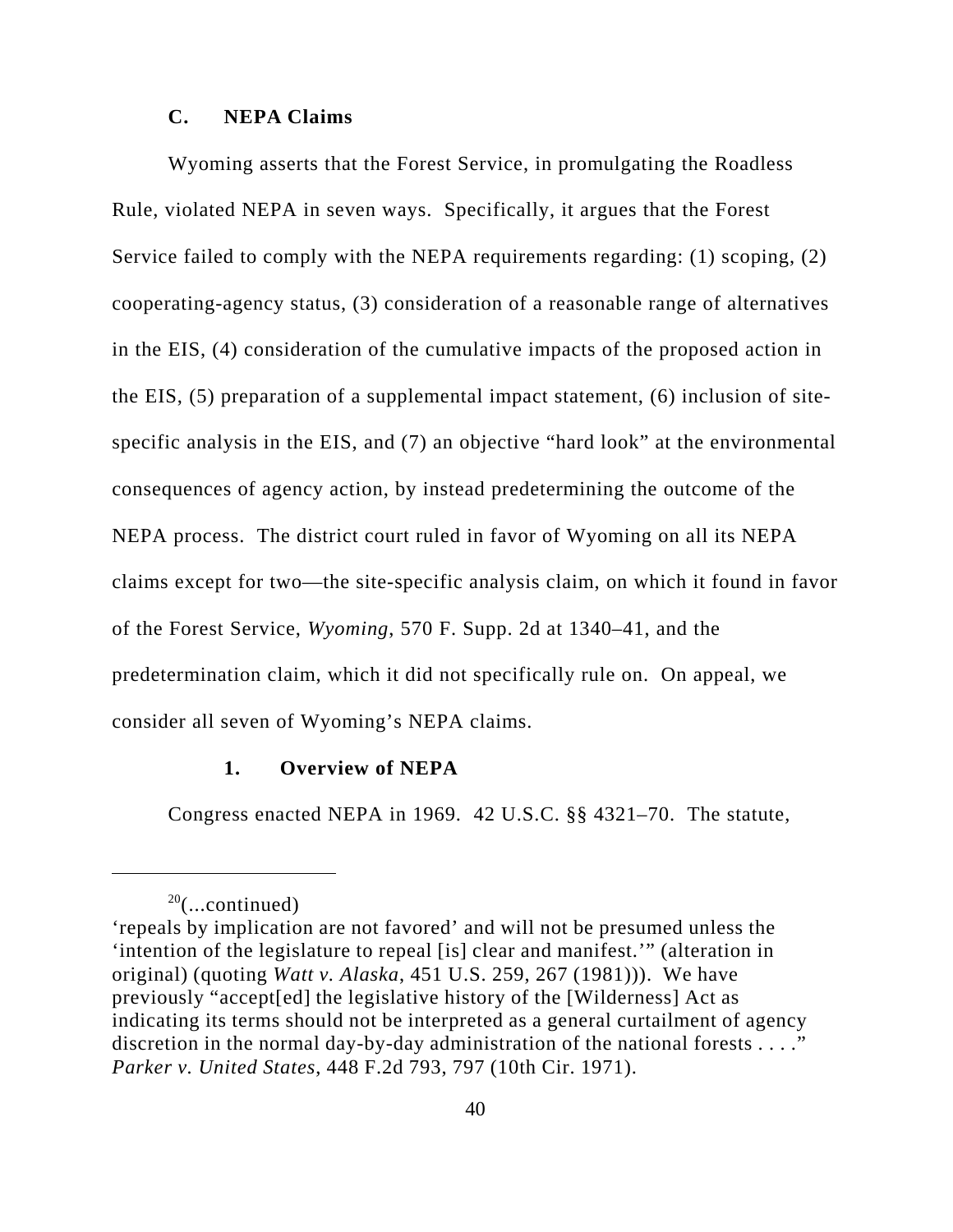which has been described as "[t]he centerpiece of environmental regulation in the United States," *Forest Guardians*, 611 F.3d at 711 (quoting *New Mexico ex rel. Richardson*, 565 F.3d at 703) (internal quotation marks omitted), requires federal agencies to integrate environmental values into the decisionmaking process by considering the environmental impacts of proposed actions and reasonable alternatives to such actions, *see, e.g.*, *Barnes v. U.S. Dep't of Transp.*, --- F.3d ----, No. 10-70718, 2011 WL 3715694, at \*5 (9th Cir. Aug. 25, 2011) ("Congress passed NEPA 'to protect the environment by requiring that federal agencies carefully weigh environmental considerations and consider potential alternatives to the proposed action before the government launches any major federal action.'" (quoting *Lands Council v. Powell*, 395 F.3d 1019, 1026 (9th Cir. 2005))). "NEPA established a 'national policy [to] encourage productive and enjoyable harmony between man and his environment,' and was intended to reduce or eliminate environmental damage and promote 'the understanding of the ecological systems and natural resources important to' the United States." *Ecology Ctr., Inc. v. U.S. Forest Serv.*, 451 F.3d 1183, 1185 (10th Cir. 2006) (alteration in original) (quoting 42 U.S.C. § 4321).

NEPA has two aims: "First, it places upon an agency the obligation to consider every significant aspect of the environmental impact of a proposed action. Second, it ensures that the agency will inform the public that it has indeed considered environmental concerns in its decisionmaking process." *Forest*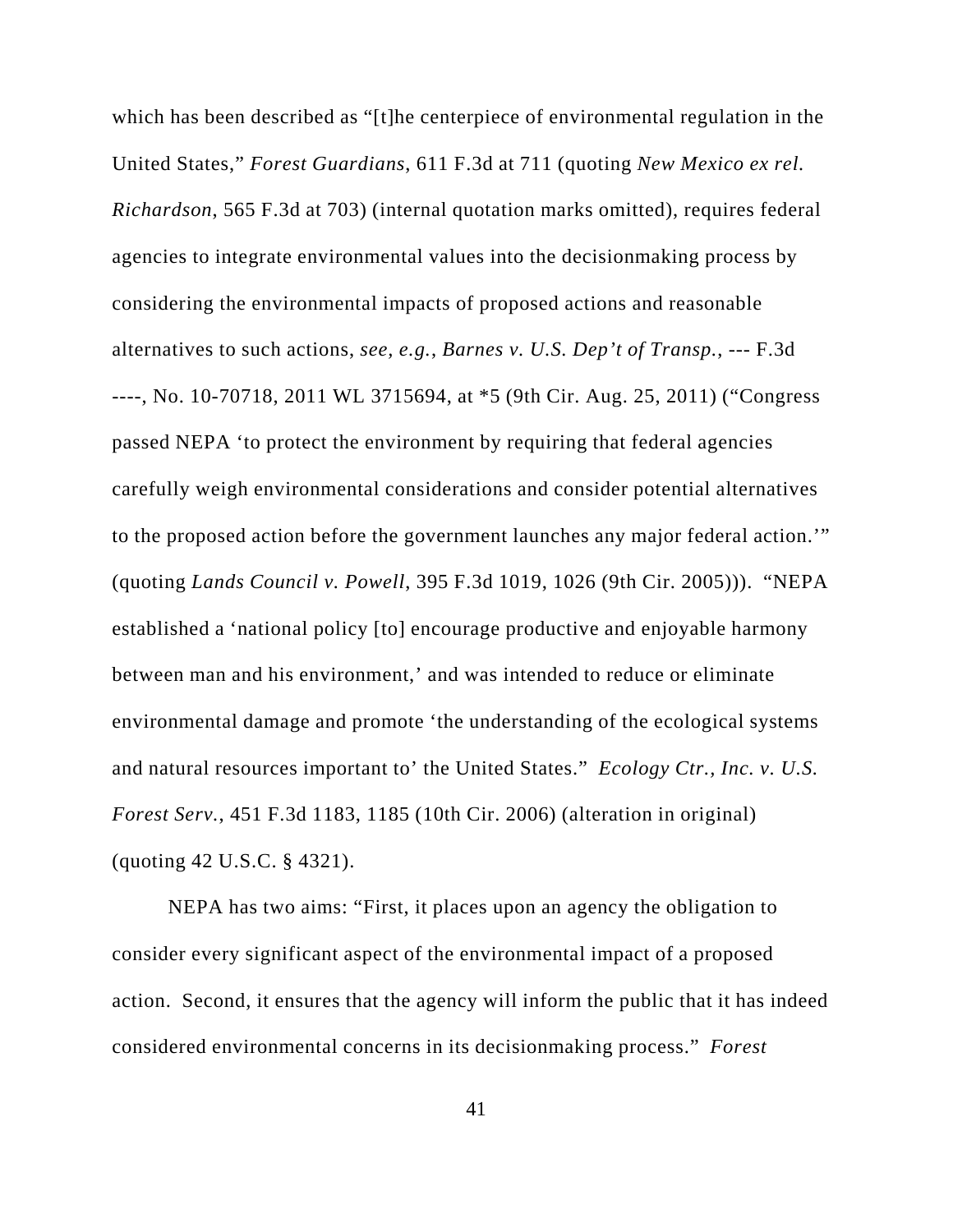*Guardians*, 611 F.3d at 711 (quoting *Balt. Gas & Elec. Co. v. Natural Res. Def. Council, Inc.*, 462 U.S. 87, 97 (1983)) (internal quotation marks omitted); *see also New Mexico ex rel. Richardson*, 565 F.3d at 703 ("By focusing both agency and public attention on the environmental effects of proposed actions, NEPA facilitates informed decisionmaking by agencies and allows the political process to check those decisions."). However, NEPA is strictly a procedural statute; it does not mandate substantive results. *E.g.*, *Winter v. Natural Res. Def. Council, Inc.*, 129 S. Ct. 365, 376 (2008); *Utah Envtl. Cong. v. Russell*, 518 F.3d at 821.

Under NEPA, before a federal agency "undertakes a 'major Federal action[] significantly affecting the quality of the human environment,' it must prepare an environmental impact statement ('EIS') that details, among other things, the environmental impacts of the proposed action, any adverse environmental effects that would occur as a result, and alternatives to the proposed action." *Greater Yellowstone Coal. v. Flowers*, 359 F.3d 1257, 1274 (10th Cir. 2004) (quoting 42 U.S.C.  $\S$  4332(2)(C)). Through the NEPA process, "the agency must take a 'hard look' at information relevant to its decision." *Forest Guardians*, 611 F.3d at 711. We have described the multi-stage process for preparation of an EIS as follows:

> Initially, an agency announces its intent to study a proposed action through a process called scoping, during which the agency solicits comments and input from the public and other state and federal agencies with the goal of identifying specific issues to be addressed and studied. 40 C.F.R. § 1501.7. After assessing the input from the scoping process, the government then prepares a draft Environmental Impact Statement (DEIS), *id.* § 1502.9(a),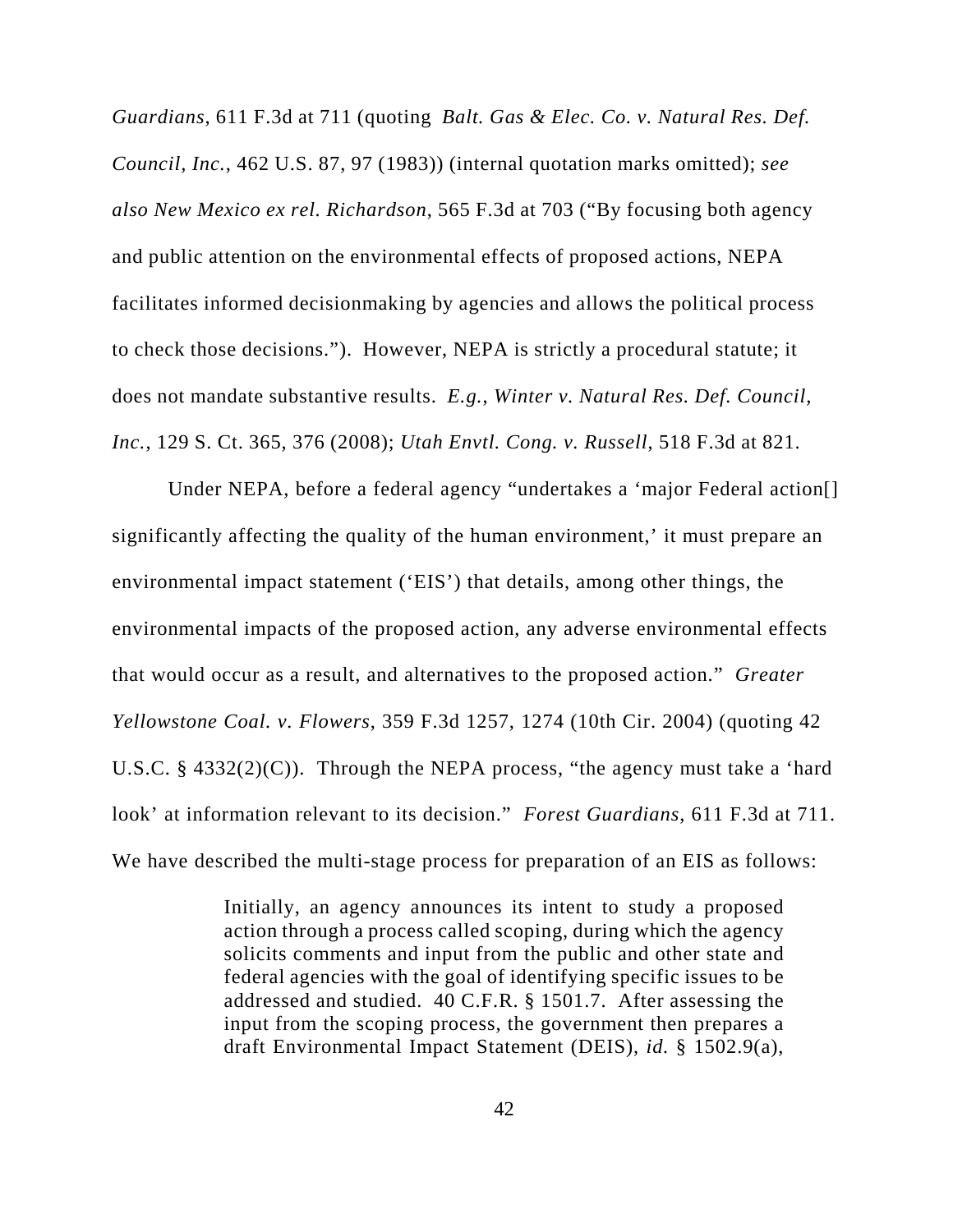which is then presented to the public and other government agencies for notice and comment. *Id.* § 1503.1(a). After evaluating the feedback received during the notice and comment process, the agency prepares a FEIS. *Id.* § 1502.9(b). If after preparing either a DEIS or FEIS, the proposed action substantially changes in a way "relevant to environmental concerns," or if new information comes to light about environmental impacts, an agency must prepare a supplemental EIS (SEIS). *Id.* § 1502.9(c)(1).

*Citizens' Comm. to Save Our Canyons v. U.S. Forest Serv.*, 297 F.3d 1012, 1022

(10th Cir. 2002). In every EIS prepared under NEPA, agencies must include a

"detailed statement" on:

(i) the environmental impact of the proposed action, (ii) any adverse environmental effects which cannot be avoided should the proposal be implemented, (iii) alternatives to the proposed action, (iv) the relationship between local short-term uses of man's environment and the maintenance and enhancement of long-term productivity, and (v) any irreversible and irretrievable commitments of resources which would be involved in the proposed action should it be implemented.

42 U.S.C. § 4332(2)(C). After completing the NEPA process and making a final

decision on the proposed action, the agency "then must publish a record of its

decision, showing how its final decision-making process incorporated the [EIS's]

findings." *BioDiversity Conservation Alliance v. Bureau of Land Mgmt.*, 608

F.3d 709, 712 (10th Cir. 2010) (citing 23 C.F.R. § 771.127). The requirements of

NEPA "have been augmented by longstanding regulations issued by the Council

on Environmental Quality ('CEQ')." *New Mexico ex rel. Richardson*, 565 F.3d at

703; *see* 40 C.F.R. pts. 1500–08.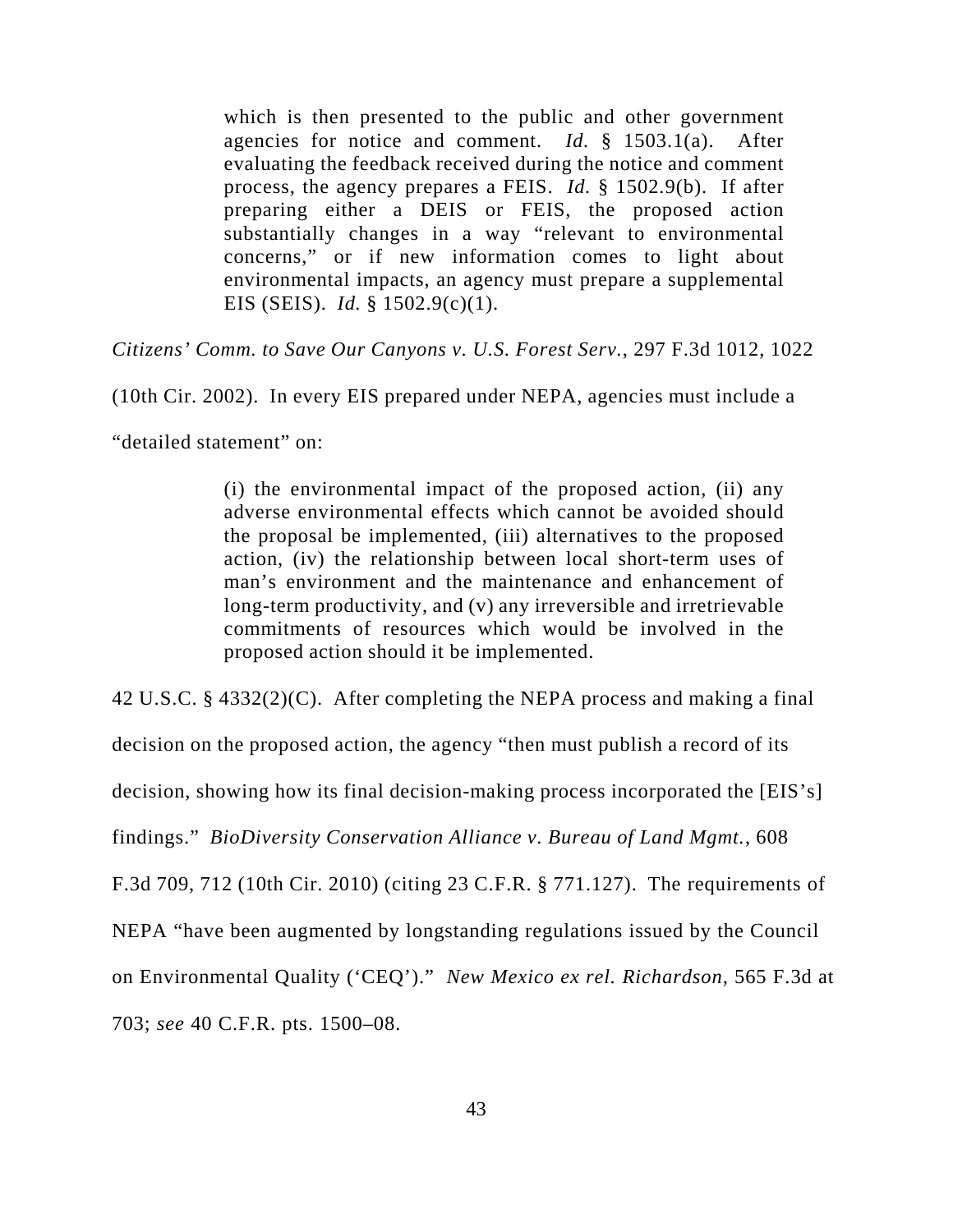### **2. Scoping**

Wyoming's first claim under NEPA alleges that the scoping period of the Forest Service was inadequate. Specifically, Wyoming argues that the Forest Service acted arbitrarily and capriciously when it failed to (a) extend the scoping period beyond the initial sixty days allotted, and (b) provide during the scoping period detailed maps of the IRAs affected by the Roadless Rule.The district court held that the Forest Service's failure to extend the scoping period and provide maps accurately depicting the areas covered by the rule was arbitrary and capricious in that it deprived Wyoming of the opportunity to "meaningfully 'participate' in determining the scope and significant issues to be analyzed in the EIS." *Wyoming*, 570 F. Supp. 2d at 1333–34. On appeal, the Forest Service argues that it fully complied with its scoping obligations under NEPA, that it was not required to extend the scoping period, and that the district court erred in finding that its failure to provide maps prevented Wyoming from meaningfully participating in the scoping process. We hold that the Forest Service fulfilled its scoping obligations under NEPA, and therefore did not act arbitrarily and capriciously.

"Scoping" is the initial phase of the overall EIS process under NEPA. *Citizens' Comm. to Save Our Canyons*, 297 F.3d at 1022. The scoping process is "an early and open process for determining the scope of issues to be addressed and for identifying the significant issues related to a proposed action." 40 C.F.R.

44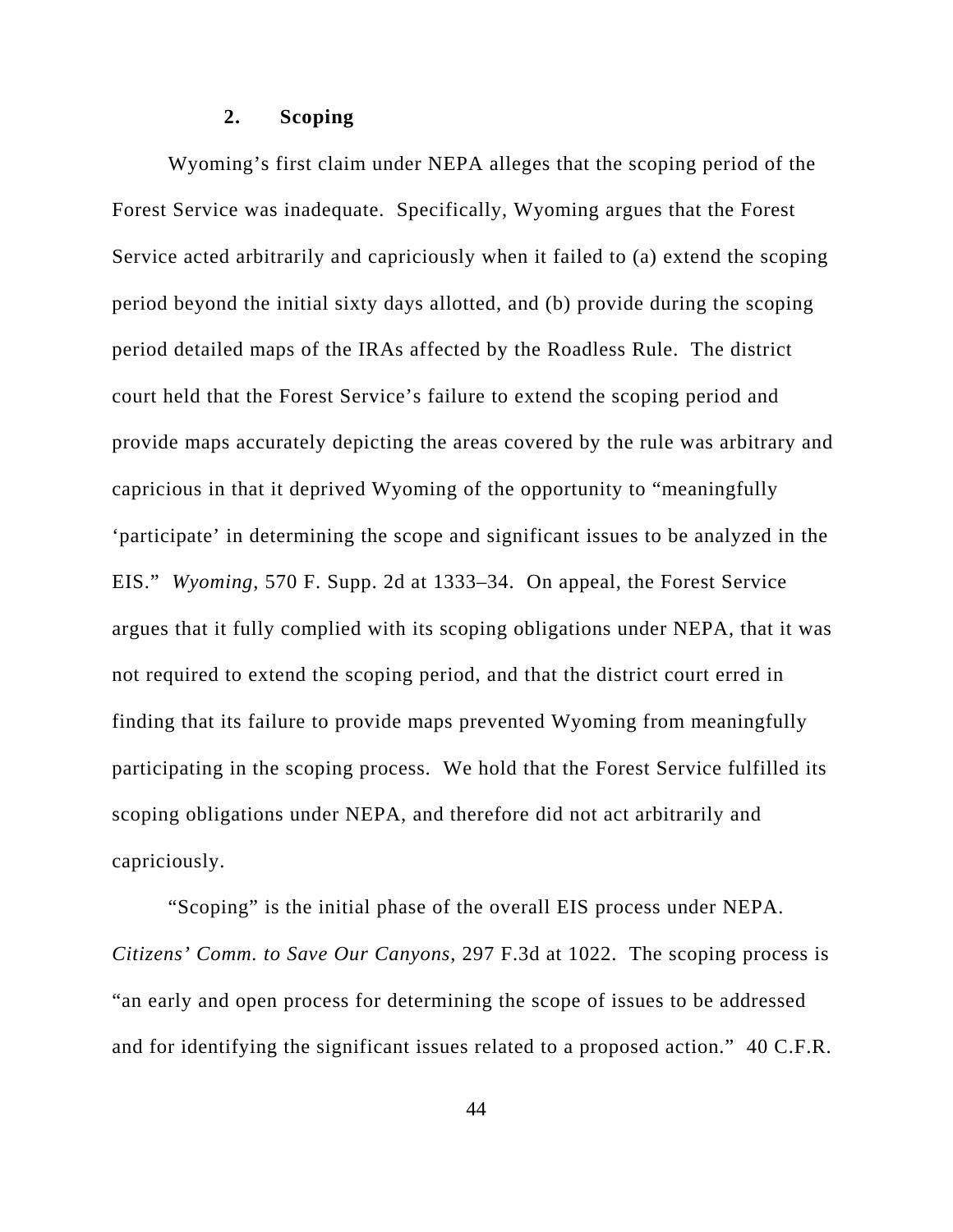§ 1501.7; *see Citizens' Comm. to Save Our Canyons*, 297 F.3d at 1022 (stating that the goal of the scoping process is to "identify[] specific issues to be addressed and studied" during the EIS process (citing 40 C.F.R. § 1501.7)).To initiate the scoping process, the agency is required to publish a NOI in the Federal Register "[a]s soon as practicable after its decision to prepare an [EIS]." 40 C.F.R. § 1501.7. As part of this process, the lead agency is required to, *inter alia*, "[i]nvite the participation of affected Federal, State, and local agencies" and "[d]etermine the scope . . . and the significant issues to be analyzed in depth in the [EIS]." *Id.* § 1501.7(a)(1), (2).

In addition, the agency "*may* . . . [s]et time limits" for the scoping process and "[h]old an early scoping meeting or meetings." *Id.* § 1501.7(b)(2), (4) (emphasis added). In regard to setting time limits for the scoping process, the only requirement is that such limits comply with 40 C.F.R. § 1501.8. *Id.* § 1501.7(b)(1). Section 1501.8 does not "prescribe[] universal time limits for the entire NEPA process," but instead merely authorizes agencies to set time limits—including times limits on the scoping process—that are "appropriate to individual actions" and "are consistent with the purposes of NEPA and other essential considerations of national policy." *Id.* § 1501.8. More specifically, the principal regulations governing scoping—i.e., the CEQ Regulations—do not set minimum time limits for the scoping period and do not require an agency to extend or reopen the scoping period; those determinations are generally left to the

45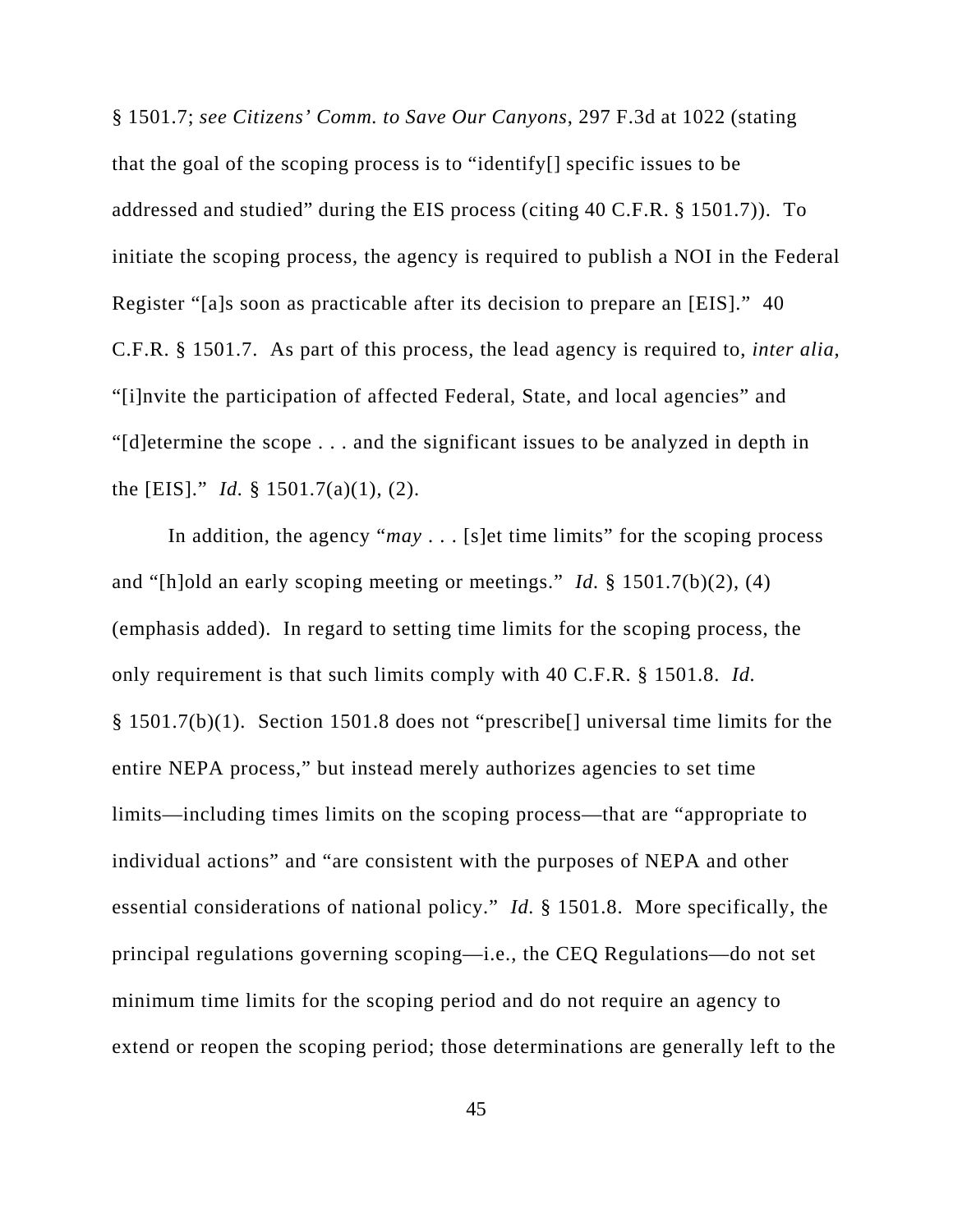agency's discretion.

In accordance with 40 C.F.R. § 1501.7, the Forest Service published a NOI commencing the scoping period for the Roadless Rule on October 19, 1999. 64 Fed. Reg. at 56,306. The NOI stated that the "Forest Service is initiating a public rulemaking process to propose the protection of remaining roadless areas within the [NFS]." *Id.* The scoping period for the proposed rulemaking was to close on December 20, 1999, sixty days after it opened. *Id.* The NOI gave an overview of the proposed rulemaking, *see id.* at 56,307 (stating that the "Forest Service proposes to promulgate a [two-part] rule" that would "restrict certain activities, such as road construction, in unroaded portions of [IRAs]" and "establish national direction for managing inventoried roadless areas, and for determining whether and to what extent similar protections should be extended to uninventoried roadless areas"); listed the possible alternatives that would be considered in the DEIS, *see id.* (listing the four alternatives, including the "no action" alternative); and gave a tentative timeline for completion of the overall NEPA process, *see id.* (stating that the "[DEIS] and proposed rule are expected . . . in Spring 2000, and a [FEIS] and final rule will follow"). The NOI did not indicate the existence of any maps depicting the geographic scope of the Roadless Rule, but it did indicate that the proposed rule would apply to "unroaded portions of inventoried roadless areas, as previously identified in RARE II and existing forest plan inventories." *Id.*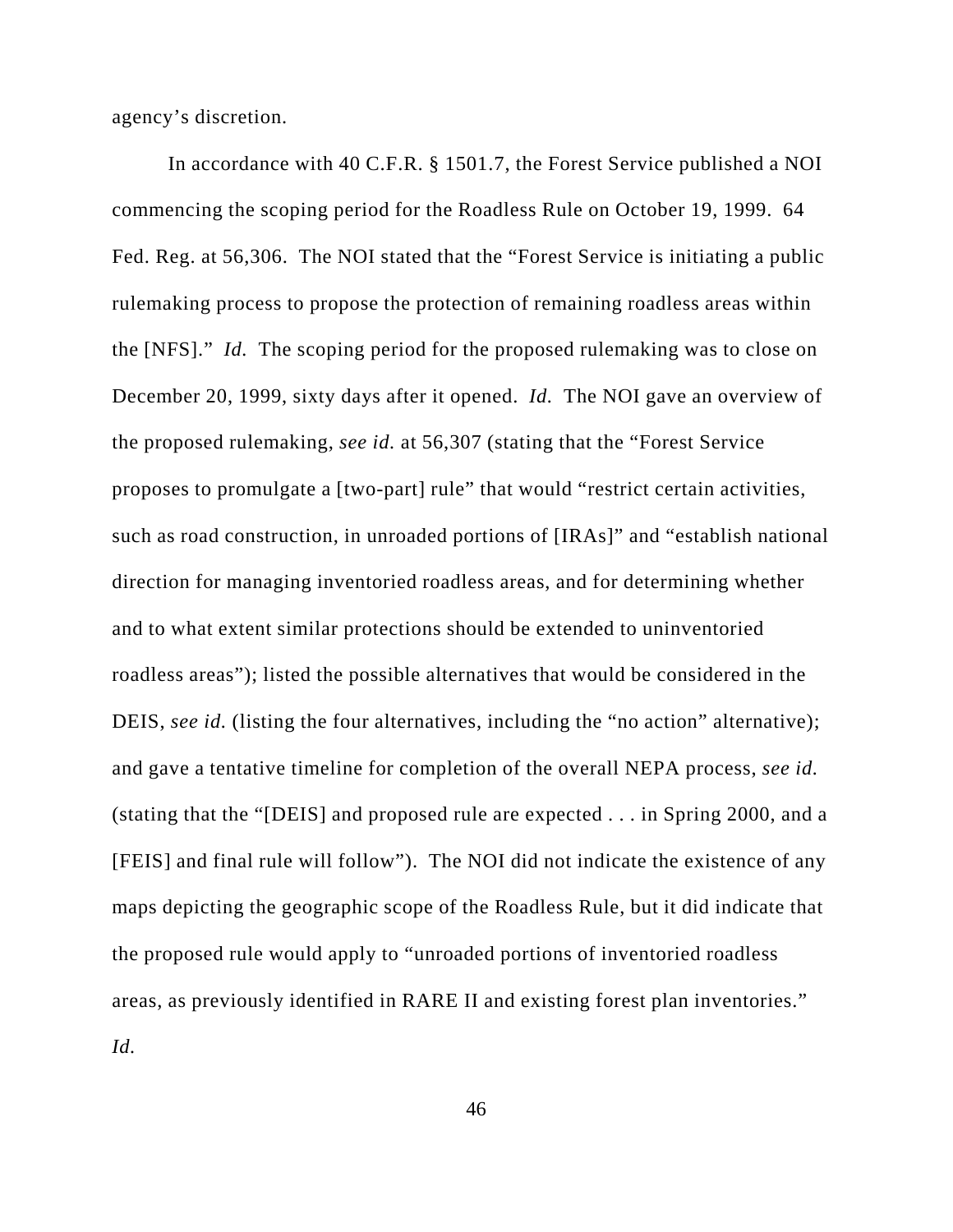Turning to the Forest Service's refusal to extend the scoping period, we conclude that it was not unreasonable—that is, not arbitrary, capricious, or an abuse of discretion—to limit the period to sixty days and to decline to extend it any further. As stated above, there is no requirement mandating a minimum number of days the scoping period must remain open or requiring the Forest Service to extend or reopen the scoping period. We have found that "[a]bsent constitutional constraints or extremely compelling circumstances the administrative agencies should be free to fashion their own rules of procedure and methods of inquiry permitting them to discharge their multitudinous duties." *Phillips Petroleum Co. v. U.S. EPA*, 803 F.2d 545, 559 (10th Cir. 1986) (quoting *Vt. Yankee Nuclear Power Corp. v. Natural Res. Def. Council*, 435 U.S. 519, 543 (1978)) (internal quotation marks omitted). "Congress intended that the discretion of the agencies and not that of the courts be exercised in determining when extra procedural devices should be employed." *Id.* (emphasis omitted) (quoting *Vt. Yankee*, 435 U.S. at 546) (internal quotation marks omitted). Therefore, as long as the agency complies with the statutory and regulatory minima, absent "extremely compelling circumstances," a reviewing court generally may not overturn an agency decision for failure to provide additional procedure, *Vt. Yankee*, 435 U.S. at 543; "such [extreme] circumstances, if they exist, are extremely rare." *Id.* at 524.

Nothing in NEPA or the CEQ Regulations (or the APA for that matter)

47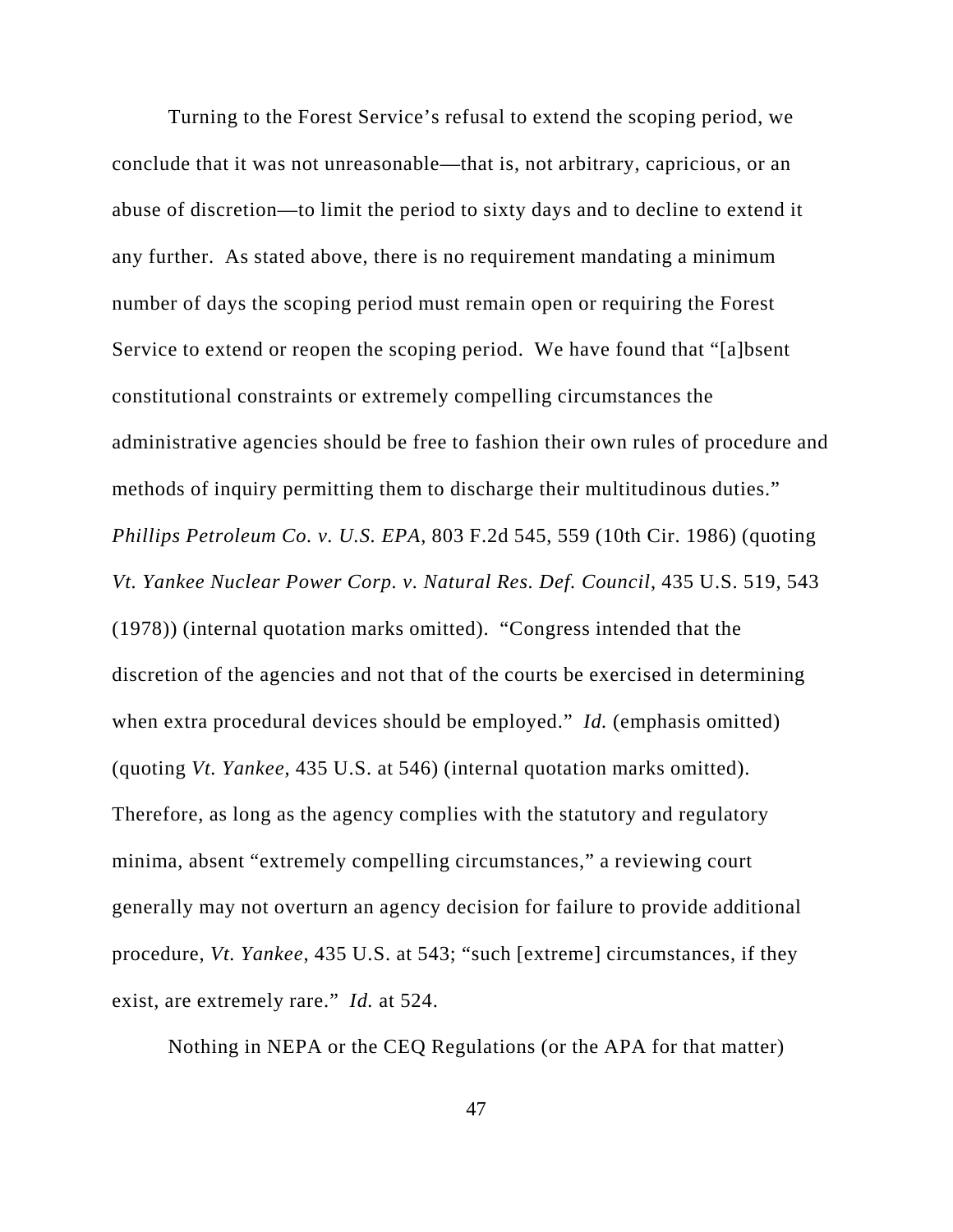required the Forest Service to extend the scoping period beyond the initial sixtyday allotment; Wyoming itself acknowledges this. *See* Wyo. Br. at 16 ("Wyoming agrees that the NEPA scoping regulations do not specifically require . . . extensions of the scoping period upon request."). To impose upon the agency more stringent requirements than the legal framework requires, absent "extremely compelling circumstances," would violate the well-settled principle articulated by the Supreme Court in *Vermont Yankee* "that the formulation of procedure is to be basically left within the discretion of the agencies to which Congress has confined the responsibility for substantive judgments." *Phillips Petroleum*, 803 F.2d at 559. Because Wyoming has cited to no "extremely compelling circumstance" that would justify our intrusion, we conclude that the agency's refusal to extend the comment period was not arbitrary, capricious, or an abuse of discretion. *See, e.g.*, *id.* (applying *Vermont Yankee* and holding that the EPA did not act arbitrarily and capriciously under the APA in "refusing to extend the [45-day] comment period 30 days" because "[t]here [wa]s no requirement concerning how many days the EPA must allow for comment or that the EPA must re-open the comment period at the request of one of the participants"); *cf. Conn. Light & Power Co. v. Nuclear Regulatory Comm'n*, 673 F.2d 525, 534 (D.C. Cir. 1982) (holding that the Nuclear Regulatory Commission's refusal to extend the minimum comment period under the APA was not "unreasonable" because "[n]either statute nor regulation mandates that the agency do more," even though a "longer comment period might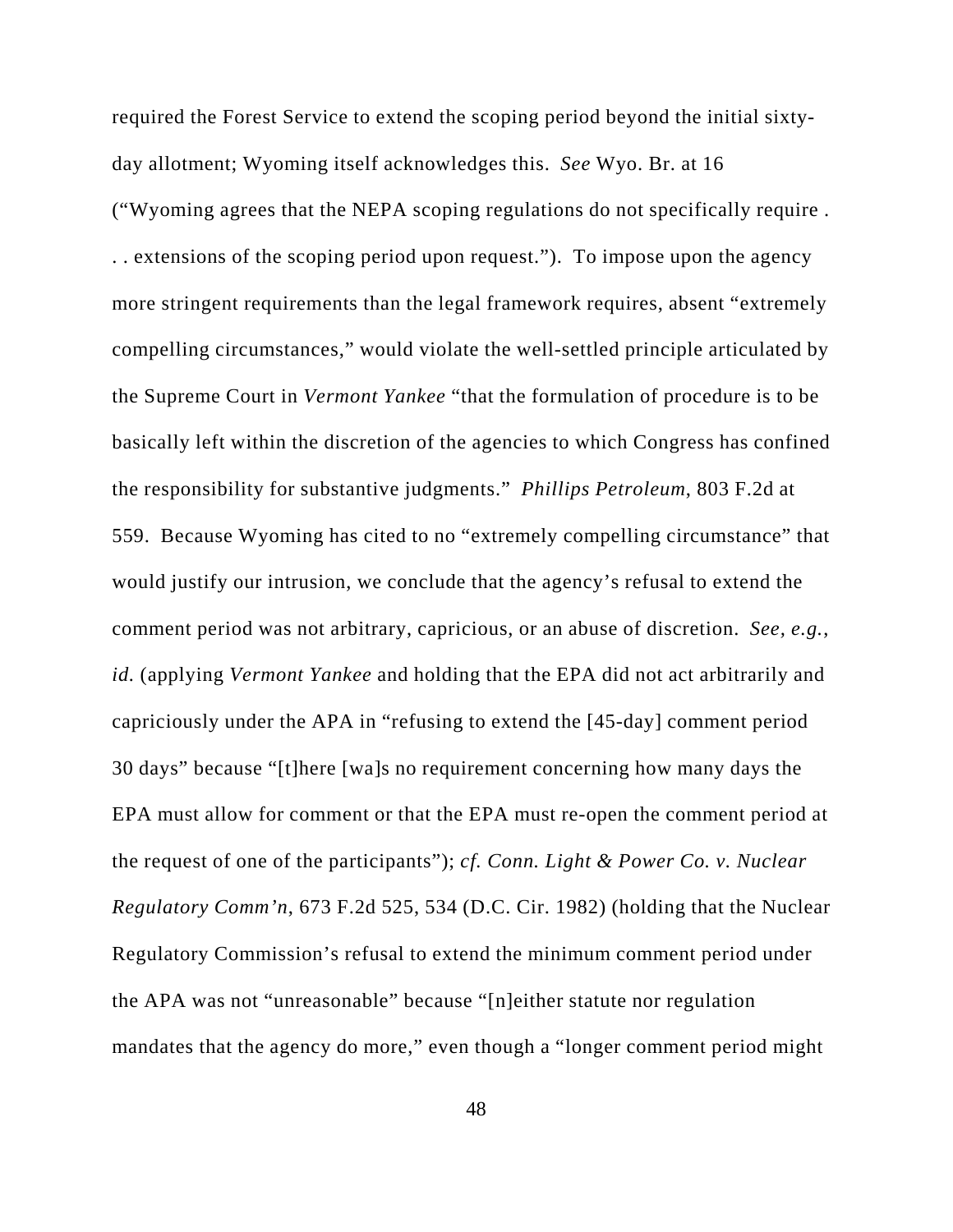have been helpful" due to the "technical complexity of the regulations").<sup>21</sup>

The district court likewise erred in holding that the Forest Service's failure to present detailed maps of the areas impacted by the Roadless Rule during the scoping period was arbitrary and capricious. The district court found that the Forest Service violated NEPA by failing to provide "maps accurately depicting the areas covered by the Roadless Rule" because without such maps "Wyoming could not meaningfully participate in defining the scope of a rule when it did not know what lands within its borders would be impacted by the rule." *Wyoming*, 570 F. Supp. 2d at 1333. Again, we disagree with the district court's conclusion that the Forest Service's refusal to provide such information was arbitrary, capricious, or an abuse of discretion.

As Wyoming acknowledges, neither NEPA's provisions nor the CEQ Regulations require an agency to include detailed maps or a precise geographic description of the areas potentially affected by a proposed rule during the scoping

 $21$  In any event, we are convinced that Wyoming was given a meaningful opportunity to participate in the scoping process. A review of the record demonstrates that the Forest Service's sixty-day scoping period was adequate because of the substantial input the Forest Service was able to obtain during that period. The Forest Service conducted 187 public meetings, several of which were held in Wyoming, and received approximately 517,000 comments during the sixty days. It is virtually certain that this process produced more than enough information to "[d]etermine the scope . . . and the significant issues to be analyzed in depth in the [EIS]."  $40 \text{ C.F.R.}$  § 1501.7(a)(2).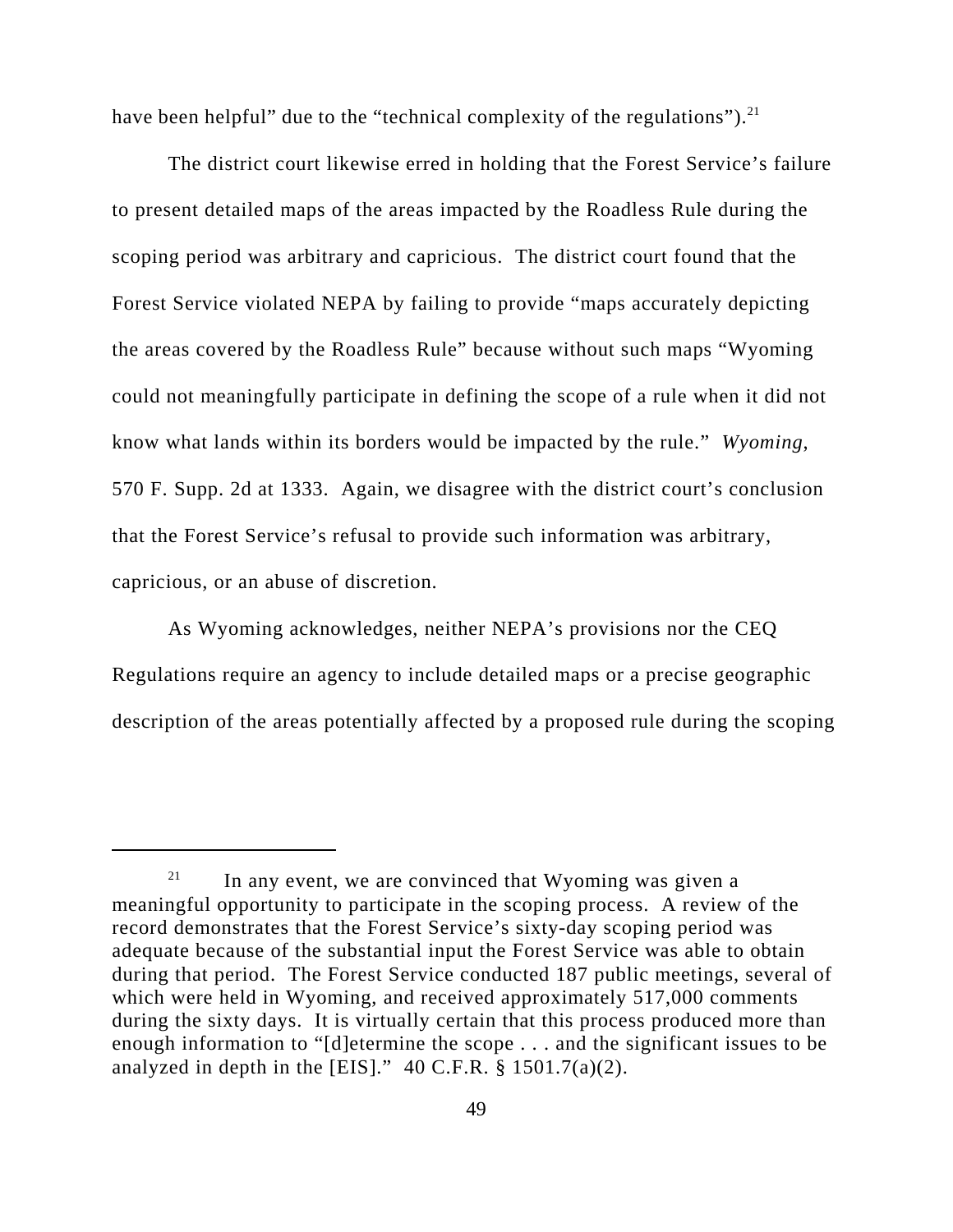process. 40 C.F.R. § 1501.7.<sup>22</sup> Furthermore, Wyoming's assertion—and the district court's conclusion—that the failure to provide maps deprived Wyoming of an opportunity to meaningfully participate in the scoping process because it could not determine which areas would be affected is wholly without merit. A review of the record demonstrates that Wyoming had adequate notice of the unroaded areas within their borders that would be affected by the proposed rule, which in turn enabled Wyoming to meaningfully participate in the scoping process. *See Kootenai Tribe*, 313 F.3d at 1116–17 ("The primary purpose of the scoping period is to notify those who may be affected by a proposed government action which is governed by NEPA that the relevant entity is beginning the EIS process; this notice requirement ensures that interested parties are aware of and therefore are able to participate meaningfully in the entire EIS process, from start to finish." (citing *Nw. Coal. for Alts. to Pesticides (NCAP) v. Lyng*, 844 F.2d 588, 594–95 (9th Cir. 1988))).

First, the Forest Service displayed preliminary versions of the Roadless Rule maps at the scoping meetings, including the meetings in Wyoming. *See* Aplt. App. at 312–13 (Baron Decl., dated Feb. 28, 2003) (stating that preliminary

<sup>22</sup> Wyoming argues that the "[scoping regulations] *do* require that environmental information of 'high quality' be made available to public officials and citizens 'before decisions are made and before actions are taken.'" Wyo. Br. at 16–17 (emphasis added) (quoting 40 C.F.R. § 1500.1(b)). However, because § 1500.1(b) is not a scoping regulation, and must only be satisfied "before decisions are made and before actions are taken," it is not relevant to the scoping issue.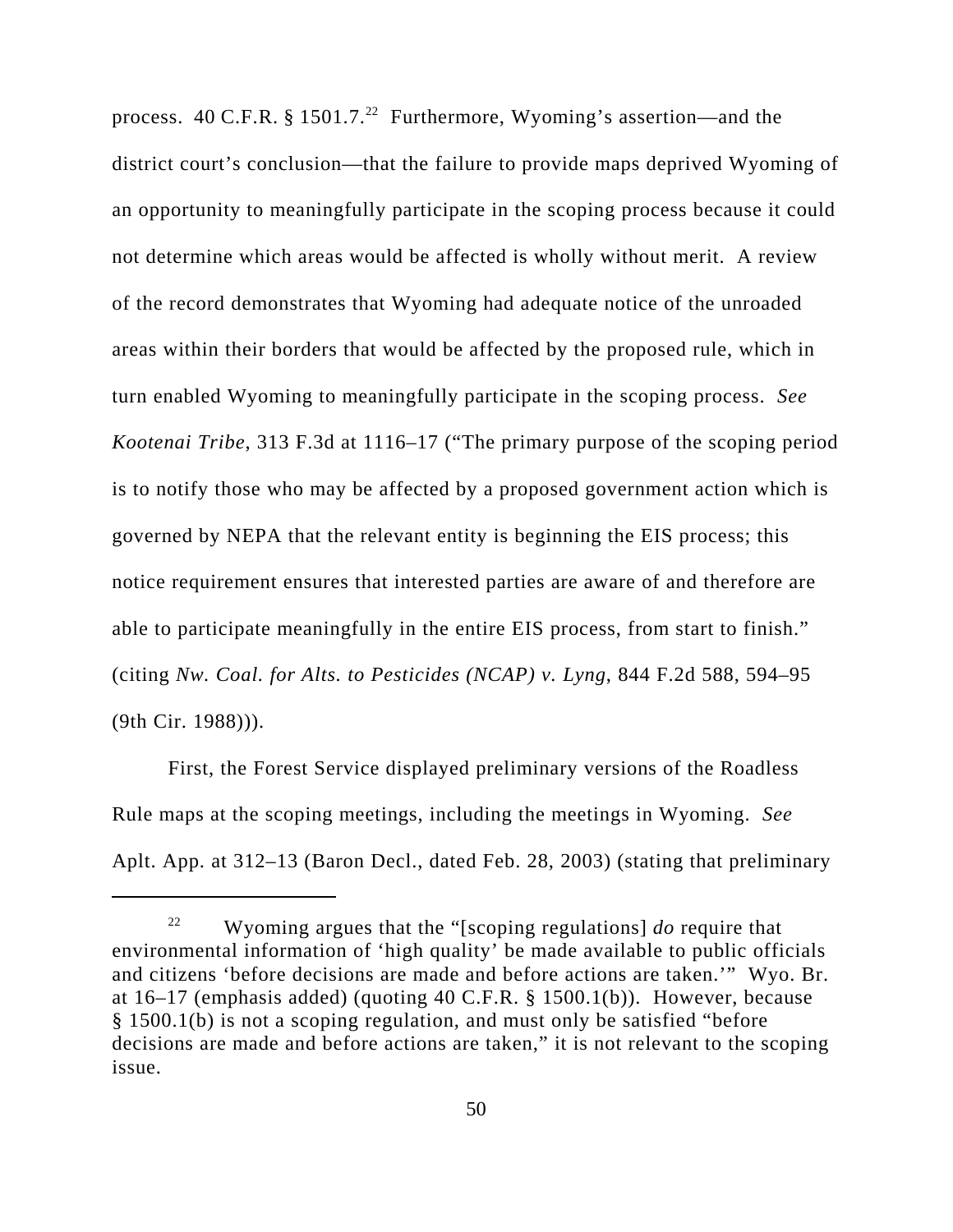maps were presented at scoping meetings in Wyoming, which displayed rough depictions of the RARE II IRAs located within Bighorn, Bridger-Teton, Medicine Bow, Shoshone, and Ashley National Forests, as well as the Thunder Basin National Grassland); *id.* at 2023–26 (large-scale copies of Geographic Information System ("GIS") maps depicting RARE II IRAs in Bighorn, Bridger-Teton, and Medicine Bow National Parks, which were displayed at scoping meetings in Wyoming). These maps, although not depicting the precise boundaries of the rule's geographic scope, gave Wyoming sufficient notice as to which IRAs within its borders would generally be impacted by the rule. Second, even without the maps, Wyoming was aware of the IRAs that would be impacted because the NOI indicated that the rule would "restrict certain activities . . . in unroaded portions of inventoried roadless areas, as previously identified in RARE II and existing forest plan inventories." 64 Fed. Reg. at 56,307. This description alone reasonably informed the public, including Wyoming, of which IRAs would be affected by the rule. The notice provided by the preliminary maps and also the NOI's reference to IRAs identified in the RARE II and existing forest plan inventories were more than sufficient to allow Wyoming to meaningfully participate in the initial scoping phase of the EIS process; that is, sufficient to allow them to meaningfully participate in the "early and open process for determining the scope of issues to be addressed and for identifying the significant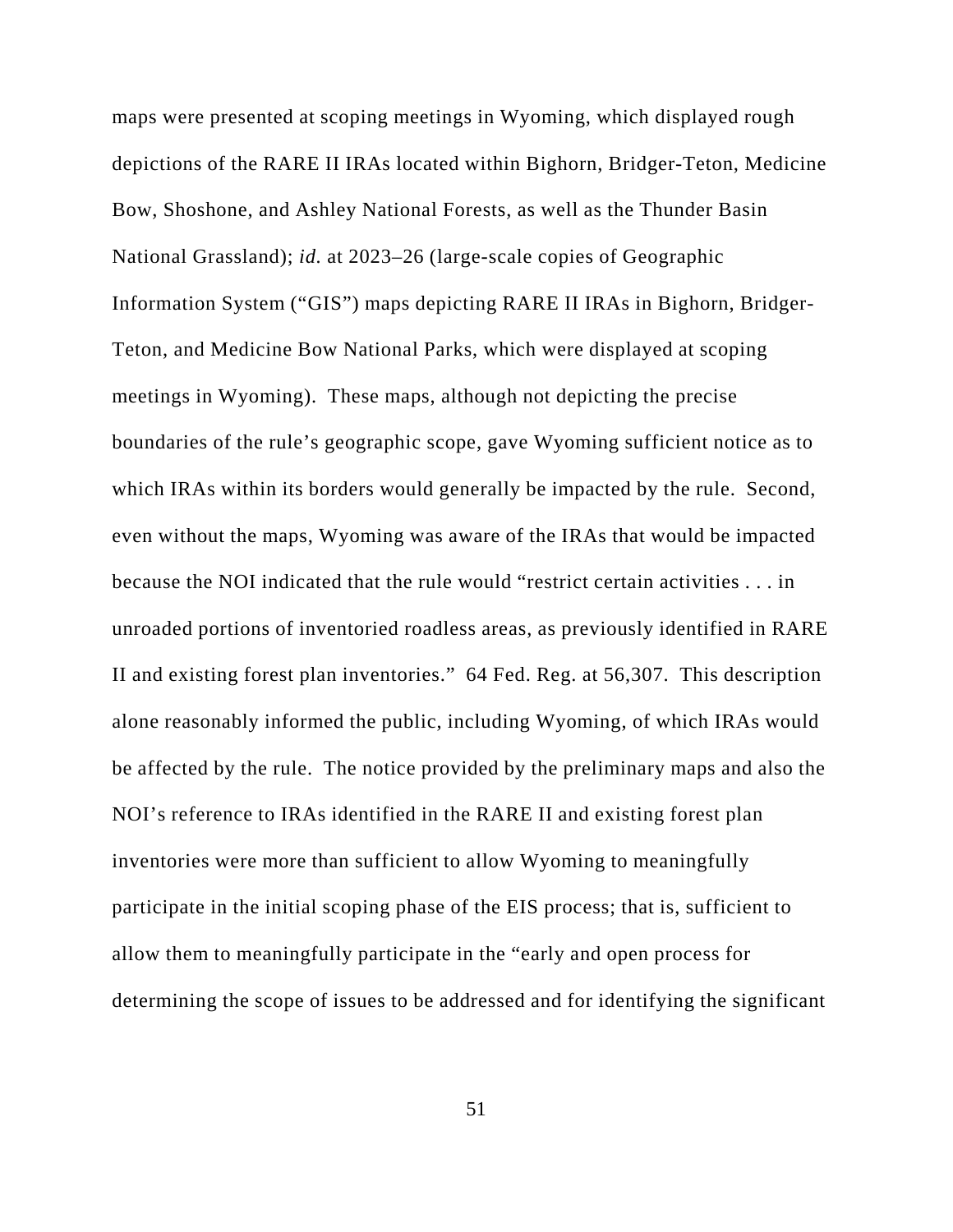issues related to a proposed action." 40 C.F.R.  $\S 1501.7$ .<sup>23</sup> Accordingly, we hold that the district court erred in holding that the Forest Service's failure to provide more detailed maps during the scoping period was arbitrary and capricious.

# **3. Cooperating-Agency Status**

In February of 2000, early in the NEPA process, Wyoming requested the Forest Service to grant it "cooperating agency" status under the CEQ Regulations. The Forest Service never responded, thereby impliedly rejecting or denying Wyoming's request. The district court concluded that, although administrative agencies generally have "the discretion to grant or deny the states cooperating agency status," the Forest Service acted arbitrarily and capriciously in denying Wyoming's request because "[t]here is not one good reason in the administrative record before the Court explaining why cooperating-agency status was denied to

 $23$  In reviewing a similar challenge to the Forest Service's failure to provide maps during the scoping process for the Roadless Rule EIS, the Ninth Circuit held that "the Forest Service met its obligations under NEPA for the scoping period." *Kootenai Tribe*, 313 F.3d at 1117. The *Kootenai Tribe* court "disagree[d] with the district court and plaintiffs that the Forest Service's failure to provide maps of the affected areas during [the scoping] period violated NEPA." *Id.* This holding was based in part on the court's conclusion that "the location of the affected areas was reasonably known to the plaintiffs prior to the receipt of the maps because the plaintiffs ha[d] been engaged in ongoing studies and discussions with the Forest Service about roadless areas for several years." *Id*; *see id.* (stating that even if the maps presented by the Forest Service were "less than ideal, plaintiffs cannot seriously dispute that they had actual notice as to the roadless areas that would be affected, by virtue of their prior contact with the Forest Service"). Although certainly not binding on this court, the *Kootenai Tribe* decision does lend support to our holding that the Forest Service was not required to provide more detailed maps of the affected IRAs during the scoping process.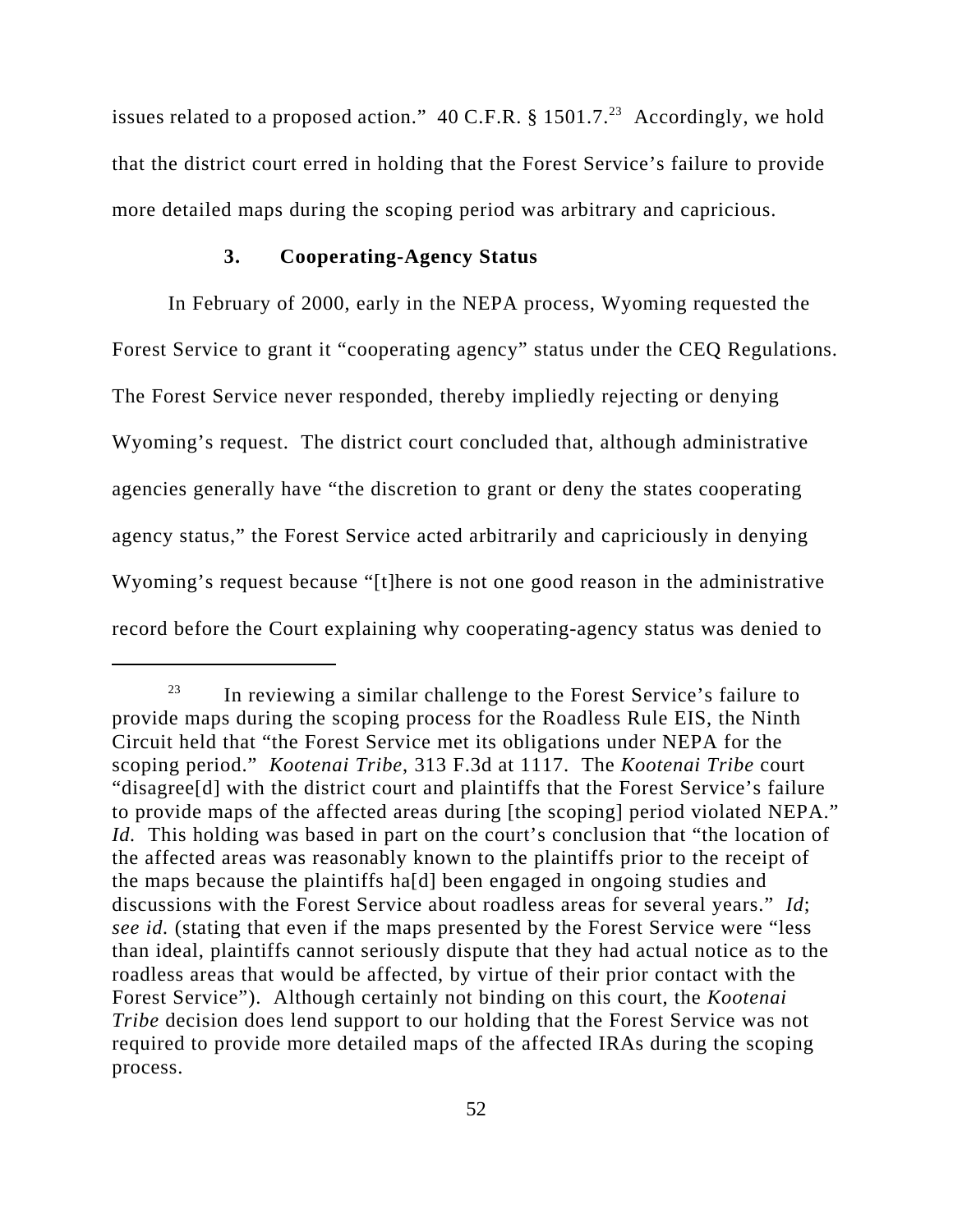the ten most affected states, including Wyoming." *Wyoming*, 570 F. Supp. 2d at 1334–35. On appeal, the Forest Service and the Environmental Groups argue that the district court erred because the Forest Service's decision to grant or deny a request for cooperating-agency status is committed solely to the agency's discretion and not subject to judicial review under the APA. We agree.

All agency actions are presumed reviewable under the APA. *Payton v. U.S. Dep't of Agric.*, 337 F.3d 1163, 1167 (10th Cir. 2003). However, there is a narrow exception to this otherwise strong presumption, found in 5 U.S.C. § 701(a)(2), which precludes review "if the statute is drawn so that a court would have no meaningful standard against which to judge the agency's exercise of discretion." *Id.* at 1168 (quoting *Heckler v. Chaney*, 470 U.S. 821, 830 (1985)) (internal quotation marks omitted). "In such a case, the statute ('law') can be taken to have 'committed' the decisionmaking to the agency's judgment absolutely." *City of Colo. Springs v. Solis*, 589 F.3d 1121, 1129 (10th Cir. 2009) (quoting *Heckler*, 470 U.S. at 830) (internal quotation marks omitted). In other words, where the statutory and regulatory frameworks yield no law to apply, there can be no judicial review under the APA. *Id.* (citing *Thomas Brooks Chartered v. Burnett*, 920 F.2d 634, 642 (10th Cir. 1990)). In ascertaining whether there is "law" or a "meaningful standard" to apply to a challenged action, the court may look to the applicable statutes, regulations, or other binding agency rules. *E.g.*, *Solis*, 589 F.3d at 1129–30; *McAlpine v. United States*, 112 F.3d 1429, 1433 (10th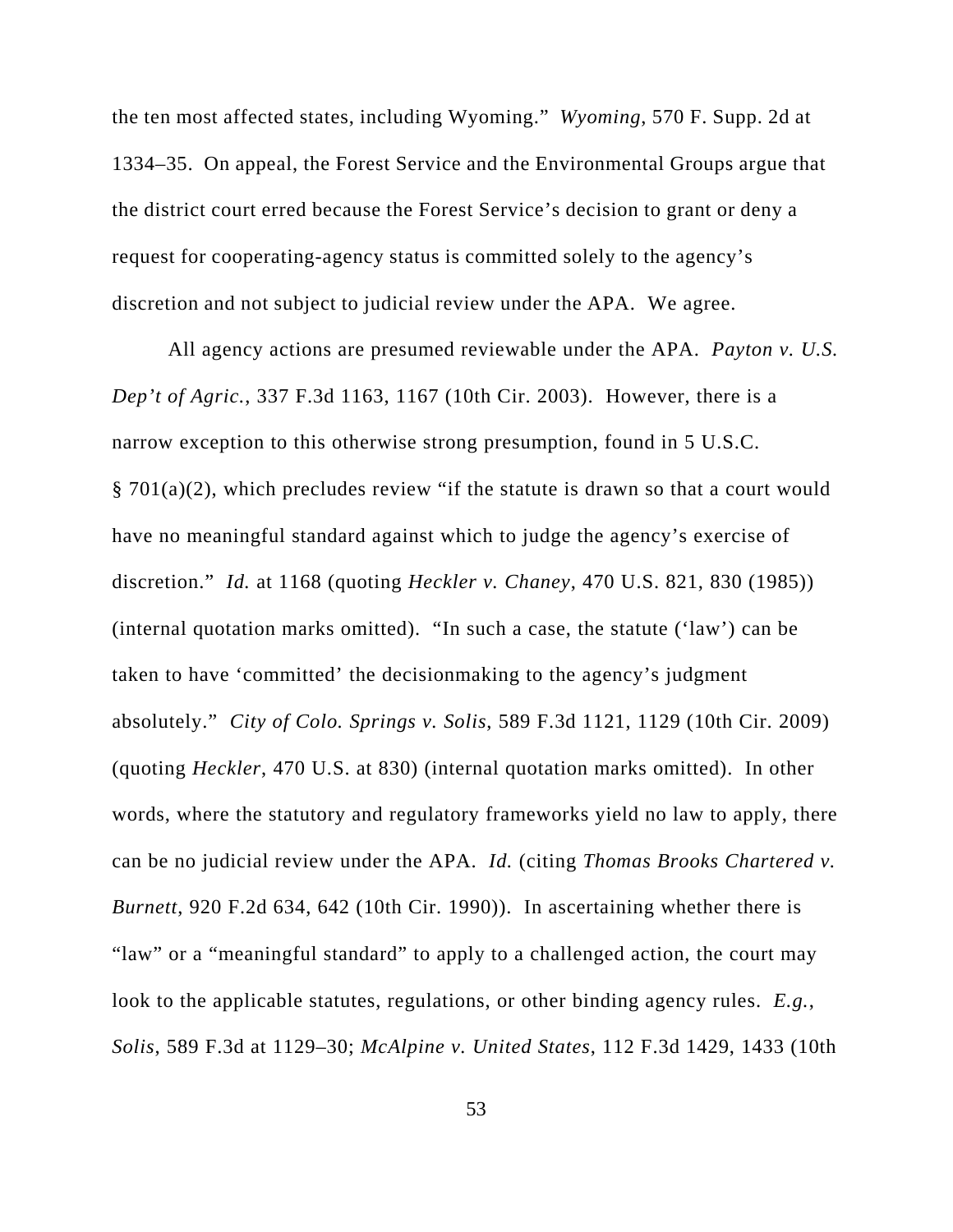Cir. 1997).

The CEQ Regulations state that "[u]pon request of the lead agency, any other Federal agency which has jurisdiction by law shall be a cooperating agency." 40 C.F.R. § 1501.6. A "cooperating agency" is defined as "any Federal agency other than a lead agency which has jurisdiction by law or special expertise with respect to any environmental impact involved in a proposal (or a reasonable alternative) for legislation or other major Federal action significantly affecting the quality of the human environment." *Id.* § 1508.5. A non-federal agency, such as a State or local agency, "*may* request the lead agency to designate it a cooperating agency," *id.* § 1501.6 (emphasis added), and "*may* by agreement with the lead agency become a cooperating agency," *id.* § 1508.5 (emphasis added).

Although it is true that the CEQ Regulations permit Wyoming to request cooperating-agency status from the Forest Service, and further authorize the agency to grant such status, nothing in the regulations mandates or requires that the Forest Service grant such a request. More importantly, the applicable regulations provide no standard for a court to apply in reviewing the Forest Service's denial of such a request, and are likewise devoid of any standards or directives that would guide the Forest Service in granting or denying such a request. In other words, there is simply no law to apply. *Cf. Solis*, 589 F.3d at 1130 (concluding that there *is* "law to apply" when the applicable legal framework provides "clear and specific directives" to guide the agency in making

54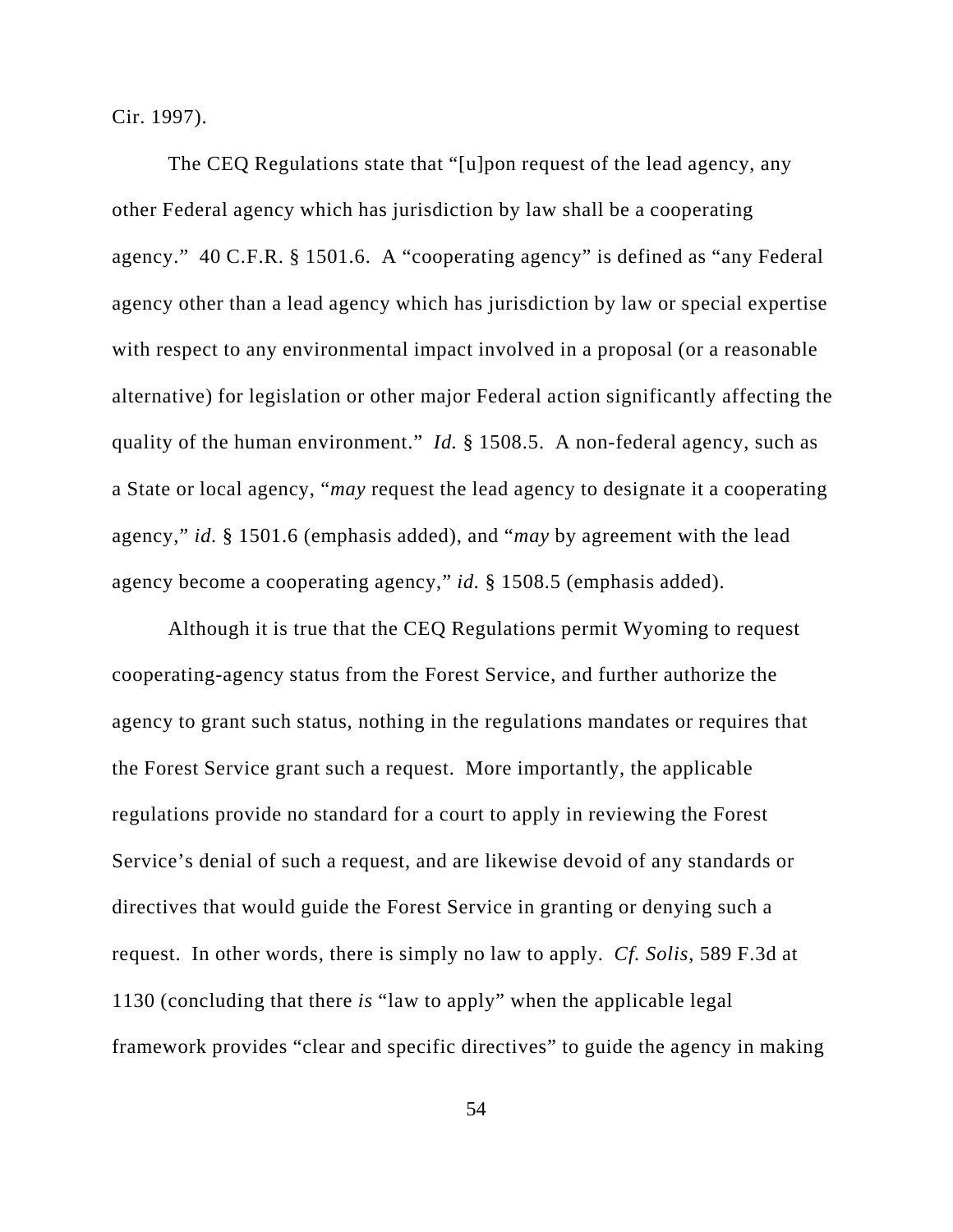the determination (internal quotation marks omitted)). Under the applicable legal framework, therefore, the decision to grant or deny Wyoming's request was committed to the Forest Service's discretion and is not judicially reviewable under the APA. Accordingly, the district court erred in finding that the Forest Service's implied denial of Wyoming's request was arbitrary and capricious.<sup>24</sup>

### **4. Alternatives Analysis**

Wyoming and CMA also claim that the Forest Service violated NEPA by failing to adequately consider a reasonable range of alternatives to the proposed action. More specifically, they argue that the Forest Service impermissibly defined the purpose of the proposed action too narrowly, which therefore precluded consideration of a reasonable range of alternatives. The district court,

<sup>&</sup>lt;sup>24</sup> Wyoming argues that a "meaningful standard" emanates from the "policy" provision of NEPA, 42 U.S.C. § 4331, as well as from a memorandum issued by the CEQ in 1999. *See* 42 U.S.C. § 4331(a) (stating that it is the "policy" of the Federal Government under NEPA to work "in cooperation with State and local governments"); *id.* § 4331(b) (stating that "it is the continuing responsibility of the Federal Government to use all practicable means, consistent with other essential considerations of national policy, to improve and coordinate Federal plans, functions, programs, and resources"); Aplee. Supp. App. at 153–55 (Memorandum from George T. Frampton, Council on Envtl. Quality, to the Heads of Federal Agencies, dated July 28, 1999) ("urg[ing] agencies to more actively solicit in the future the participation of state, tribal and local governments as 'cooperating agencies' in implementing the [EIS] process under [NEPA]" (citing 40 C.F.R. § 1508.5)). However, this argument fails for two reasons. First, neither § 4331 nor the memorandum set out "clear and specific directives" for the agency or the court to apply. *See Solis*, 589 F.3d at 1130. Second, neither of these sources establish binding legal duties that limit the Forest Service's discretion in granting or denying a request. *E.g.*, *Sierra Club v. Yeutter*, 911 F.2d 1405, 1414 (10th Cir. 1990).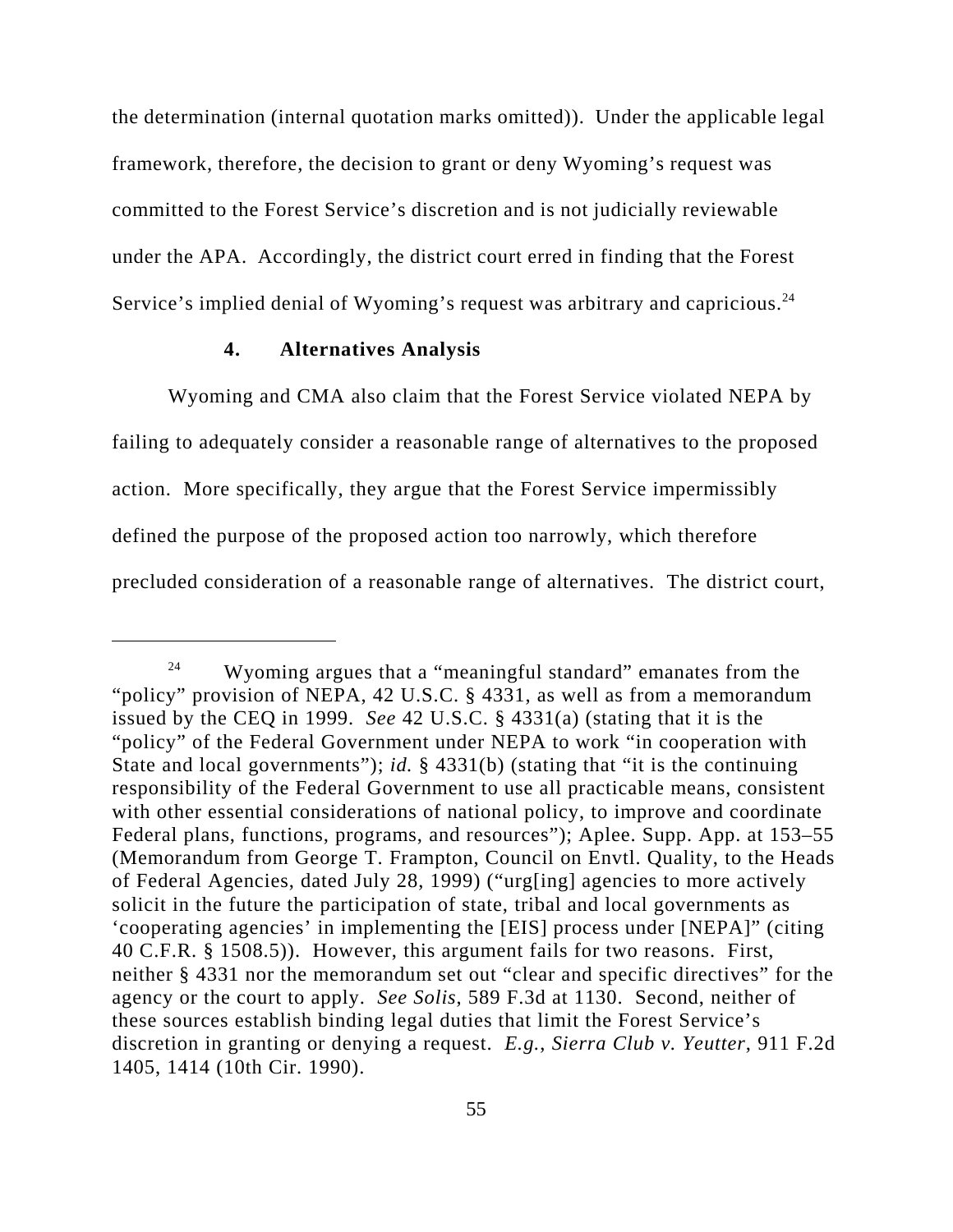finding in favor Wyoming and CMA, held that the Forest Service violated NEPA because it "failed to rigorously explore and objectively evaluate all reasonable alternatives" to the proposed action, which "was the result of the agency narrowly defining the scope of its project" thereby "eliminat[ing] competing alternatives out of consideration and existence." *Wyoming*, 570 F. Supp. 2d at 1339–40. On appeal, the Forest Service and the Environmental Groups argue that the Forest Service reasonably limited the range of alternatives to those that furthered the defined purpose of the Roadless Rule—*viz.*, to prohibit activities, such as road construction and timber harvest, that have the greatest likelihood of degrading the characteristics of IRAs—and thereafter satisfied NEPA's requirements by analyzing a full range of reasonable alternatives that would satisfy that purpose. We agree.

#### **a. NEPA's Alternatives-Analysis Mandate**

Under NEPA, an EIS prepared by a federal agency must include a discussion of "alternatives to the proposed action." 42 U.S.C. § 4332(2)(C). The analysis of alternatives "is characterized as 'the heart' of the environmental impact statement." *Colo. Envtl. Coal. v. Dombeck*, 185 F.3d 1162, 1174 (10th Cir. 1999) (quoting 40 C.F.R.  $\S$  1502.14). In the EIS, the agency must "[r]igorously explore and objectively evaluate all reasonable alternatives" in response to a "specif[ied] . . . purpose and need." 40 C.F.R. §§ 1502.13, 1502.14(a); *see also New Mexico ex rel. Richardson*, 565 F.3d at 703 (stating that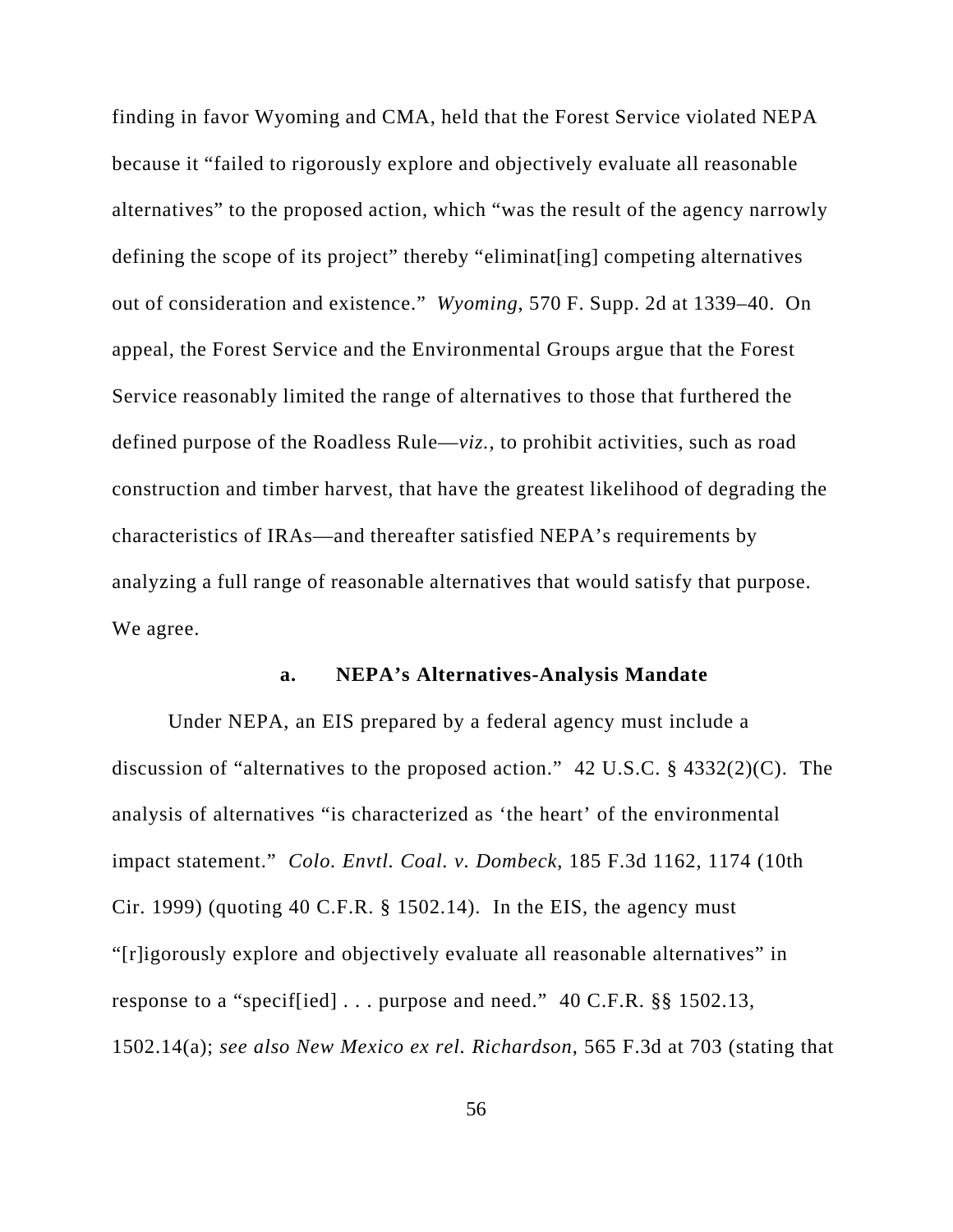"an EIS must 'rigorously explore and objectively evaluate' all reasonable alternatives to a proposed action, in order to compare the environmental impacts of all available courses of action" (quoting 40 C.F.R. § 1502.14)).

"We review an EIS under a 'rule of reason' standard to determine . . . whether the discussion of alternatives in the EIS is sufficient to permit a reasoned choice among the options." *Ass'ns Working for Aurora's Residential Env't (AWARE) v. Colo. Dep't of Transp*., 153 F.3d 1122, 1130 (10th Cir. 1998); *see also Colo. Envtl. Coal.*, 185 F.3d at 1174 (stating that, when evaluating the adequacy of an agency's alternatives analysis, we employ a "rule of reason"); *BioDiversity Conservation Alliance*, 608 F.3d at 714 ("Our review of a decision not to consider a particular alternative is informed by a rule of reason and practicality."). The "reasonableness standard applies both to which alternatives the agency discusses and the extent to which it discusses them." *Utahns for Better Transp. v. U.S. Dep't of Transp.*, 305 F.3d 1152, 1166–67 (10th Cir. 2002) (citing *City of Grapevine v. Dep't of Transp.*, 17 F.3d 1502, 1506 (D.C. Cir. 1994)).

We have held that "[o]nce an agency appropriately defines the objectives of an action, NEPA does not require agencies to analyze the environmental consequences of alternatives it has in good faith rejected as too remote, speculative, or . . . impractical or ineffective." *Citizens' Comm. to Save Our Canyons*, 297 F.3d at 1030 (quoting *All Indian Pueblo Council v. United States*,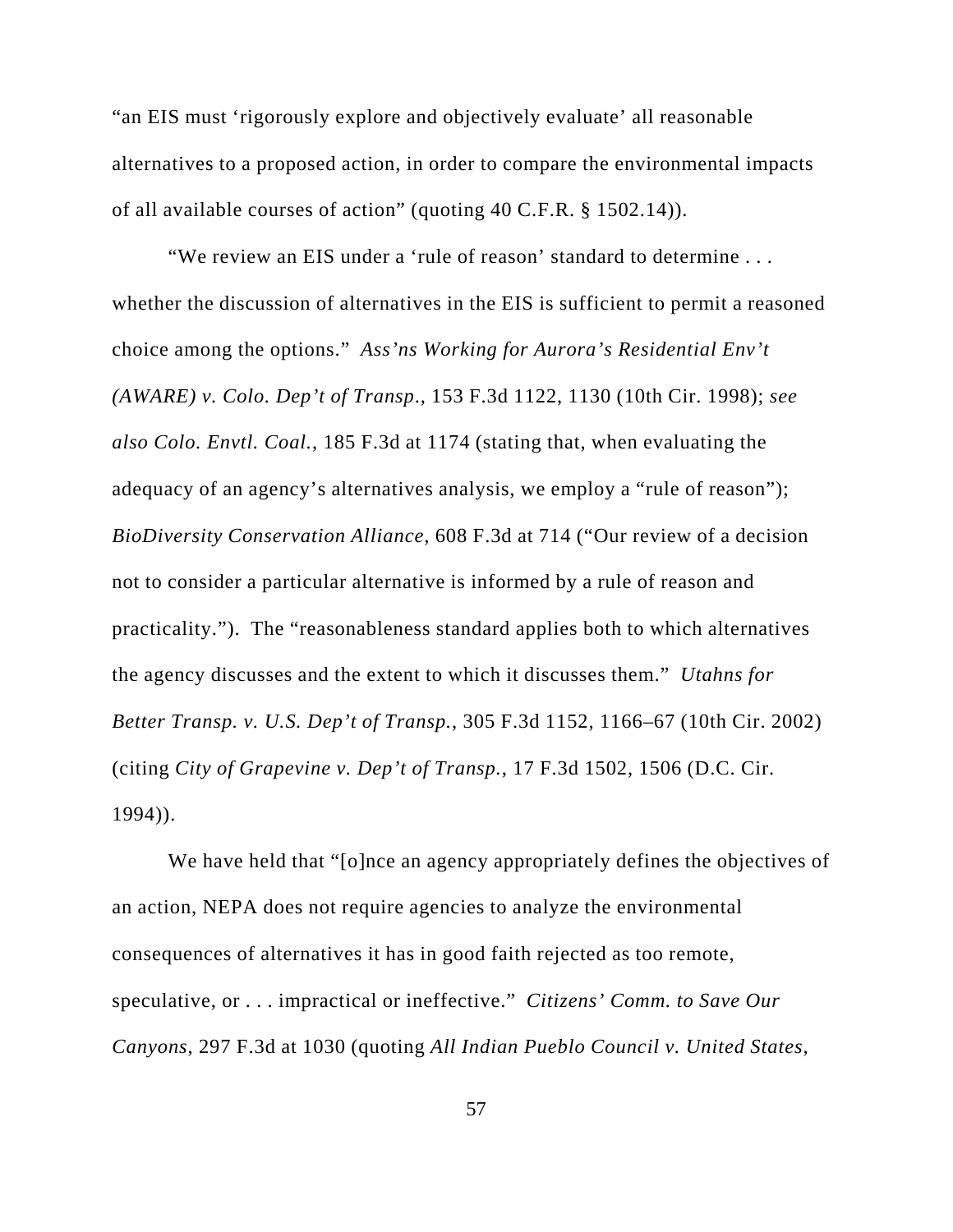975 F.2d 1437, 1444 (10th Cir. 1992)) (internal quotations marks omitted). That is, once an agency establishes the objective of the proposed action—which it has considerable discretion to define, *Utah Envtl. Cong. v. Bosworth*, 439 F.3d at 1195; *see also Friends of Se.'s Future v. Morrison*, 153 F.3d 1059, 1066 (9th Cir. 1998) (stating that agencies have "considerable discretion to define the purpose and need of a project," as long as it is reasonable)—the agency need not provide a detailed study of alternatives that do not accomplish that purpose or objective, as those alternatives are not "reasonable," *Citizens' Comm. to Save Our Canyons*, 297 F.3d at 1031; *see also BioDiversity Conservation Alliance*, 608 F.3d at 714–15 ("An environmental impact statement must study reasonable alternatives in detail. . . . The Bureau may eliminate alternatives that are 'too remote, speculative, impractical, or ineffective,' or that do not meet the purposes and needs of the project." (citation omitted) (quoting *New Mexico ex rel. Richardson*, 565 F.3d at 708–09 & n.30)); *AWARE*, 153 F.3d at 1130 ("[A]n agency need not independently evaluate alternatives it determines in good faith to be ineffective as a means to achieving the desired ends."). However, agencies are not permitted "to define the objectives [of a proposed action] so narrowly as to preclude a reasonable consideration of alternatives." *Citizens' Comm. to Save Our Canyons*, 297 F.3d at 1030; *see also Utah Envtl. Cong. v. Bosworth*, 439 F.3d at 1184 (stating that an agency cannot "define the project so narrowly that it foreclose[s] a reasonable consideration of alternatives" (quoting *Davis v. Mineta*, 302 F.3d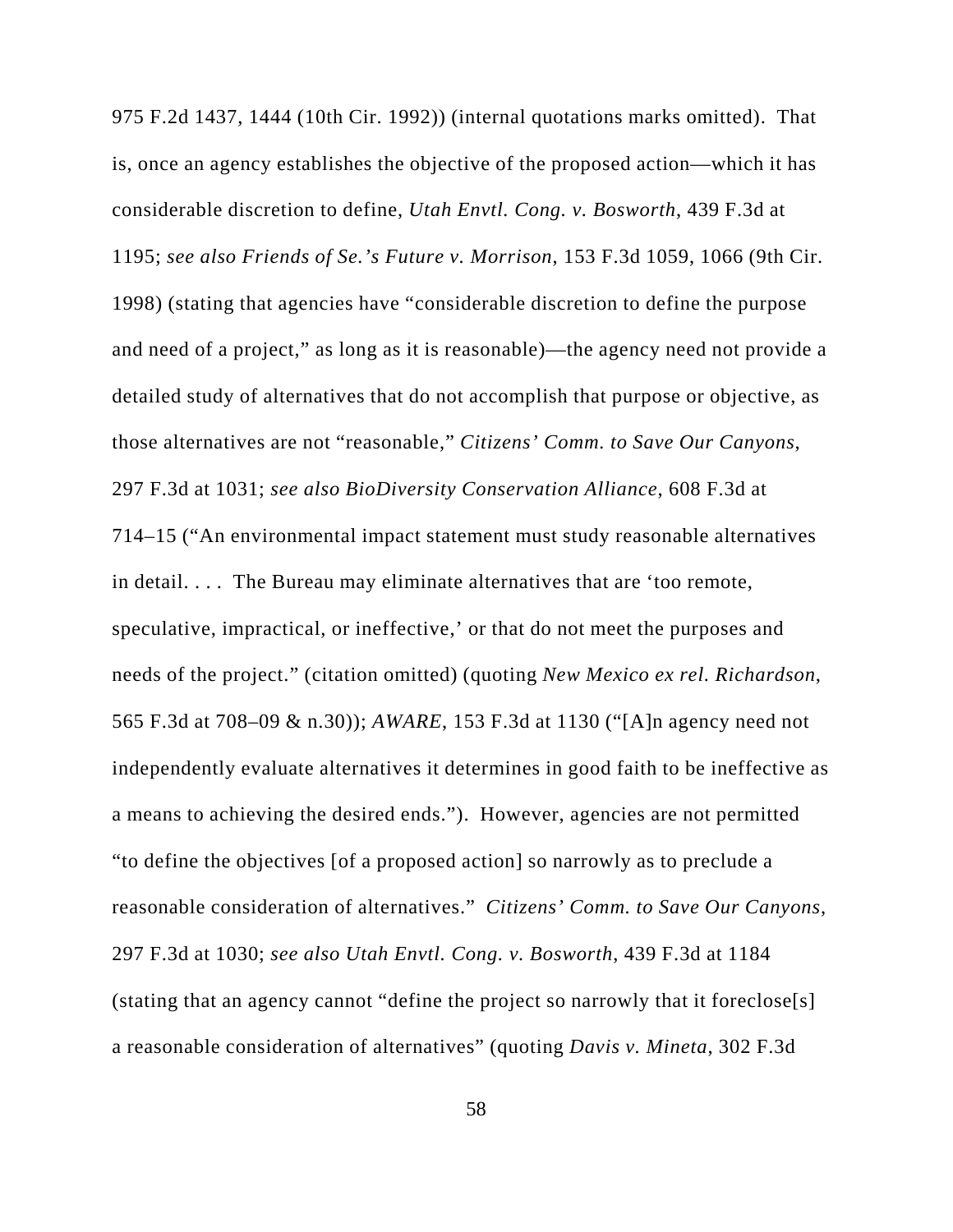1104, 1119 (10th Cir. 2002)) (internal quotation marks omitted)).

For the alternatives selected for detailed analysis in the EIS, the agency must "[d]evote substantial treatment to each alternative . . . including the proposed action so that reviewers may evaluate their comparative merits." 40 C.F.R. § 1502.14(b). Within the detailed alternatives analysis, agencies are also required to "[i]nclude the alternative of no action." *Id.* § 1502.14(d); *accord Forest Guardians*, 611 F.3d at 711. For those "alternatives which were eliminated from detailed study" in the EIS—for example, because such alternatives do not further the defined purpose of the proposed action—the agency must "briefly discuss the reasons for their having been eliminated." *Utahns for Better Transp.*, 305 F.3d at 1166 (quoting 40 C.F.R. § 1502.14(a)) (internal quotation marks omitted).

#### **b. Discussion**

As stated above, agencies have considerable discretion to define the purposes and objectives of a proposed action, as long as they are reasonable. *Utah Envtl. Cong. v. Bosworth*, 439 F.3d at 1195; *Friends of Se.'s Future*, 975 F.3d at 1066. In this action, the Forest Service stated that the defined purpose of the Roadless Rule was, *inter alia*, to provide long-term "protect[ion] [of] the values prevalent in roadless areas" by "immediately stop[ping] activities that have the greatest likelihood of degrading desirable characteristics of [IRAs]." DEIS at 1-10; *see also* FEIS at ES-1 ("The purpose of this action is to immediately stop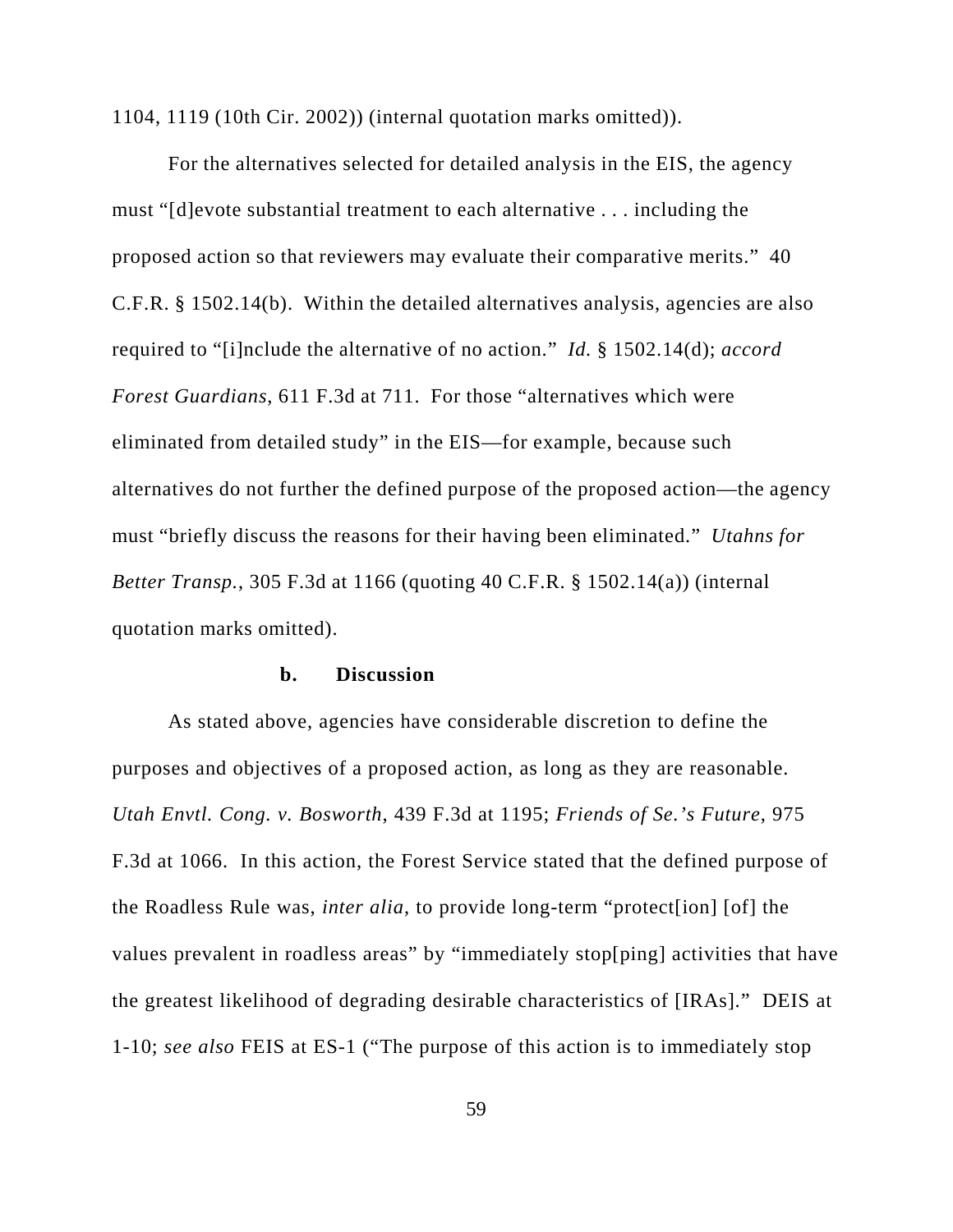activities that pose the greatest risks to the social and ecological values of [IRAs]."). Although the district court concluded otherwise, we do not find this stated purpose to be unreasonably narrow, in that it would preclude reasonable consideration of alternatives. *See Kootenai Tribe*, 313 F.3d at 1122 (stating that "[p]rotecting the roadless areas of our national forests from further degradation," the defined objective of the Roadless Rule, "can hardly be termed unreasonably narrow").

To achieve the defined purpose of the proposed rule, "the agency determined that only those uses and activities that are likely to significantly alter landscapes and cause landscape fragmentation on a national scale [would] be considered for prohibition in this proposal." DEIS at 1-10. Specifically, the Forest Service decided—based on the stated purpose of the action and a review of public commentary—to limit the alternatives analyzed in detail to those that prohibited road construction and reconstruction, in addition to the "no action" alternative. *Id.*

Within this established scope, the Forest Service analyzed four prohibition alternatives in detail in the EIS: three "action" alternatives and the "no action alternative." Alternative 1 was the "no action" alternative, DEIS at 2-4, under which "no rule prohibiting activities in [IRAs] would be issued" and "[c]urrent management plans would continue to guide forest and grassland management." FEIS at ES-5. Alternative 2, which was the preferred alternative identified in the

60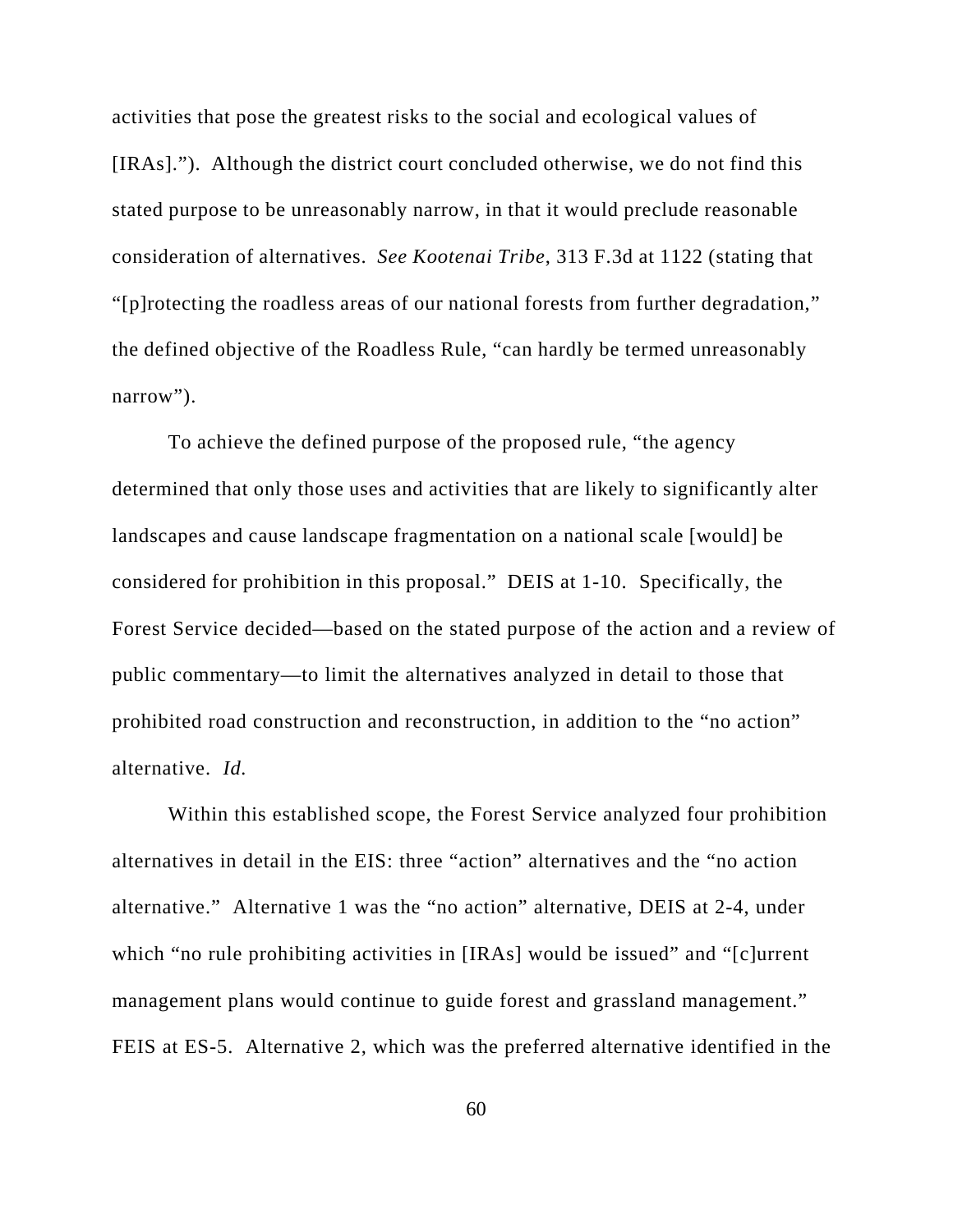DEIS, proposed a prohibition on "road construction and reconstruction within unroaded portions of [IRAs]," with no explicit restriction on timber harvest. DEIS at 2-4 to 2-5; FEIS at 2-6 to 2-7. Alternative 3, which was the preferred alternative in the FEIS, proposed a prohibition on "road construction, reconstruction, and timber harvest except for stewardship purposes within unroaded portions of [IRAs]." DEIS at 2-5; FEIS at 2-7. Lastly, Alternative 4 proposed a prohibition on "road construction, reconstruction[,] and all timber harvest within unroaded portions of [IRAs]," with no stewardship exception. DEIS at 2-6; FEIS at 2-8.

The Forest Service explained that it was limiting the action alternatives to restrictions on

> road construction, reconstruction, and timber harvest, because these activities occur on a national scale, have the greatest likelihood of altering landscapes, often cause significant landscape fragmentation, and often result in immediate, irreversible, and long-term loss of roadless characteristics. In addition, timber harvest historically generates the need for most of the road construction in inventoried roadless areas.

DEIS at 1-10 to 1-11. We conclude that the Forest Service's decision to limit the alternatives considered in detail to those that focused on restrictions on road construction and timber harvest (as well as the required "no action" alternative) was reasonable in light of its conclusion, based on ample evidence presented in the EIS, that these activities posed the greatest risk of destroying the characteristics of IRAs, which the proposed rule was intended to protect and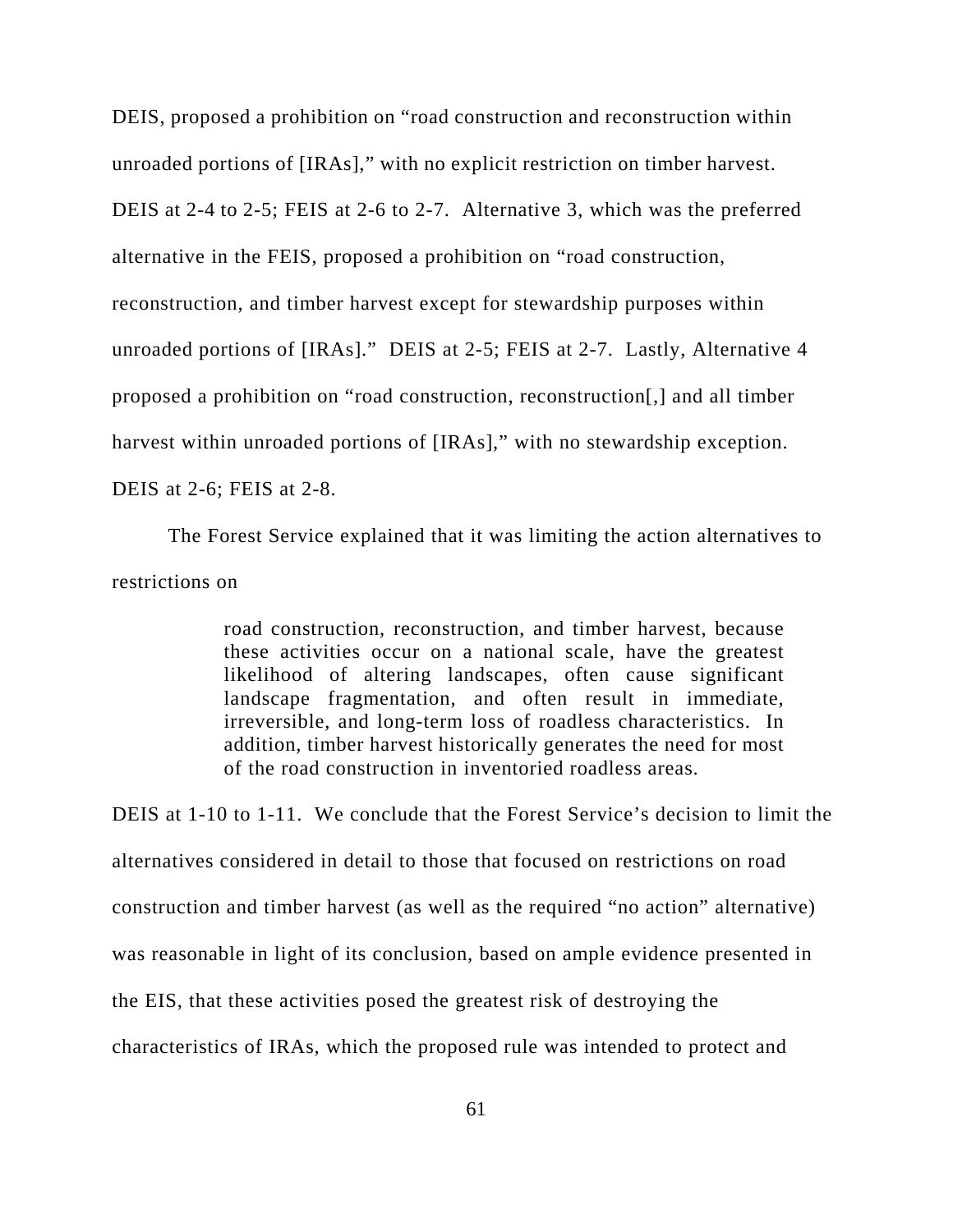preserve.

The district court faulted the Forest Service for only considering alternatives that prohibited road construction, based on the court's finding that Defendants had not "directed the Court to any evidence considered by the Forest Service to support th[e] conclusory premise" that "any road construction whatsoever would degrade the desirable characteristics of [IRAs] in contravention of the purpose of the Roadless Rule." *Wyoming*, 570 F. Supp. 2d at 1339. However, this finding was clearly erroneous; the record is replete with evidence supporting the Forest Service's decision to sharply limit road construction in each of the action alternatives analyzed in the EIS.

For example, the Forest Service explained that road construction and reconstruction in IRAs, which occur within IRAs on a nationwide basis: (a) create "the greatest likelihood of altering landscapes," "[o]ften cause substantial landscape fragmentation and adverse changes to native plant and animal communities," and can "result in immediate, irretrievable, and long-term loss of roadless characteristics," FEIS at 1-16; (b) are "the primary human-caused source of soil and water disturbances in forested environments," *id.* at 3-44; (c) "contribute more sediment to streams than any other land management activity," *id.* at 3-165; (d) are "major contributors to forest fragmentation" and the associated disturbance of important wildlife habitat, *id.* at 3-131 to 3-133; (e) "convert[] large areas of habitat into nonhabitat" and "negative[ly] [a]ffect[] . . .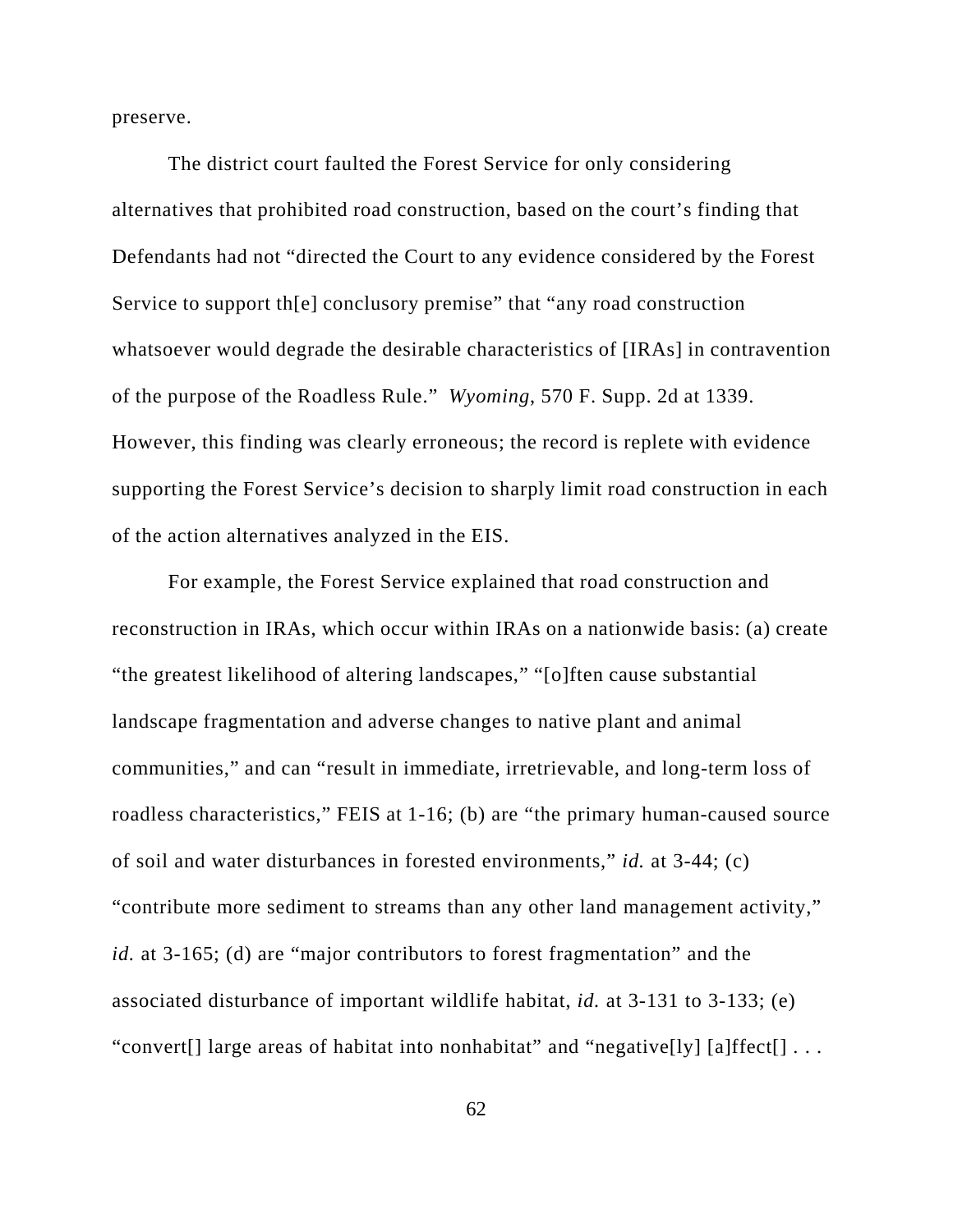both terrestrial and aquatic ecosystems," *id.* at 3-149 to 3-150; (f) create "avenues for invasion by nonnative invasive plant species that frequently compete with or displace native vegetation," *id.* at 3-174; and (g) adversely impact threatened and endangered wildlife species, through habitat loss, loss of connectivity with other habitats, displacement, and access for poaching and illegal collection, *see id.* at 3- 181 to 3-182. A review of this evidence, among other evidence presented in the DEIS and FEIS, supports the Forest Service's judgment that a near-total ban on road construction was a necessary component of a rule with the goal of protecting and preserving the characteristics of IRAs. *See Kootenai Tribe*, 313 F.3d at 1122 ("[H]aving considered additional alternatives in a preliminary manner, the Forest Service could reasonably conclude that only a near total ban on road construction in roadless areas could satisfy [the] policy objectives [of the Roadless Rule].").

Unlike the district court, we will defer to the Forest Service's judgment on this issue. *Cf., e.g.*, *Morris v. U.S. Nuclear Regulatory Comm'n*, 598 F.3d 677, 691 (10th Cir. 2010) (stating that under NEPA "our 'deference to the agency is especially strong where the challenged decisions involve technical or scientific matters within the agency's area of expertise'" (quoting *Utah Envtl. Cong. v. Russell*, 518 F.3d 817, 824 (10th Cir. 2008))). Accordingly, we find that the Forest Service reasonably limited the detailed alternatives analysis to the three alternatives—in addition to the required "no action" alternative—that prohibited road construction, because any alternative permitting road construction to a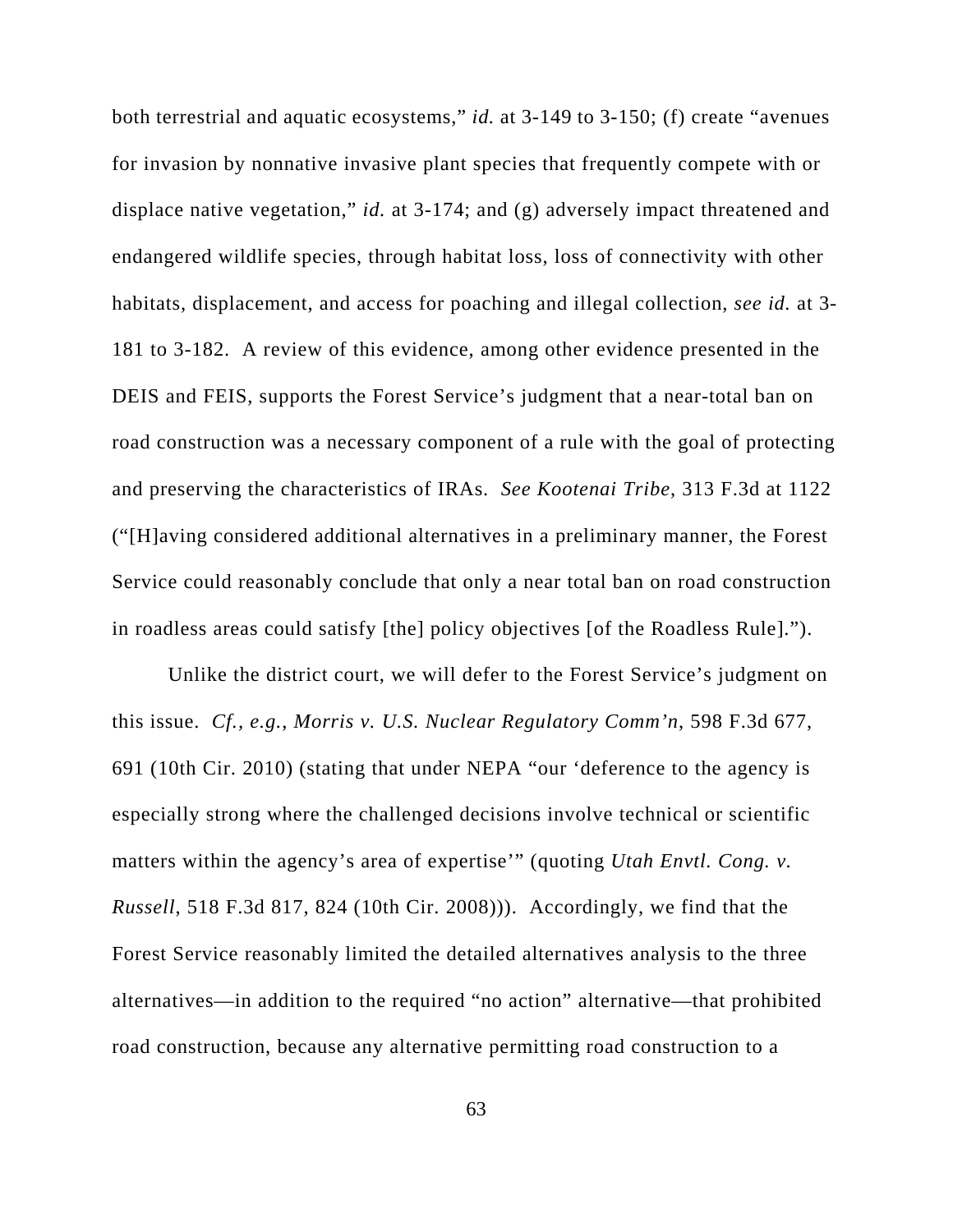greater extent would not further the defined objective of the Roadless Rule and would therefore not be "reasonable." *Citizens' Comm. to Save Our Canyons*, 297 F.3d at 1031; *see also AWARE*, 153 F.3d at 1130.25

The district court's holding that the Forest Service failed to satisfy its NEPA mandate was also based on several other conclusions, which we find to be erroneous. First, the district court erred in finding that the Forest Service had considered only two action alternatives. As discussed above, the Forest Service took the requisite "hard look" at four alternatives—the three "action" alternatives and the required "no action" alternative. The district court found that Alternative 2 and Alternative 4 would have the same practical effect of eliminating all logging, in addition to banning road construction and reconstruction, and were therefore essentially identical. *Wyoming*, 570 F. Supp. 2d at 1337–38. However, the record demonstrates otherwise. Contrary to the district court's conclusion, Alternative 2—which generally banned road construction and reconstruction, but not timber harvest—would not preclude all logging because it would allow the continued use of existing roads, helicopters, and cable systems to extract timber from IRAs. *See* FEIS at 2-7, 3-197, 3-201 to 3-202. The Forest Service estimated

<sup>&</sup>lt;sup>25</sup> The Tenth Circuit has repeatedly held that agencies may limit their alternatives to the no-action alternative and alternatives that meet the defined purpose or objective of the proposed action. *See, e.g.*, *Utah Envtl. Cong. v. Bosworth*, 439 F.3d at 1187, 1195; *Greater Yellowstone Coal.*, 359 F.3d at 1278; *Lee v. U.S. Air Force*, 354 F.3d 1229, 1238–40 (10th Cir. 2004); *Citizen's Comm. to Save Our Canyons*, 297 F.3d at 1031–32; *Colo. Envtl. Coal.*, 185 F.3d at 1174–75; *AWARE*, 153 F.3d at 1130.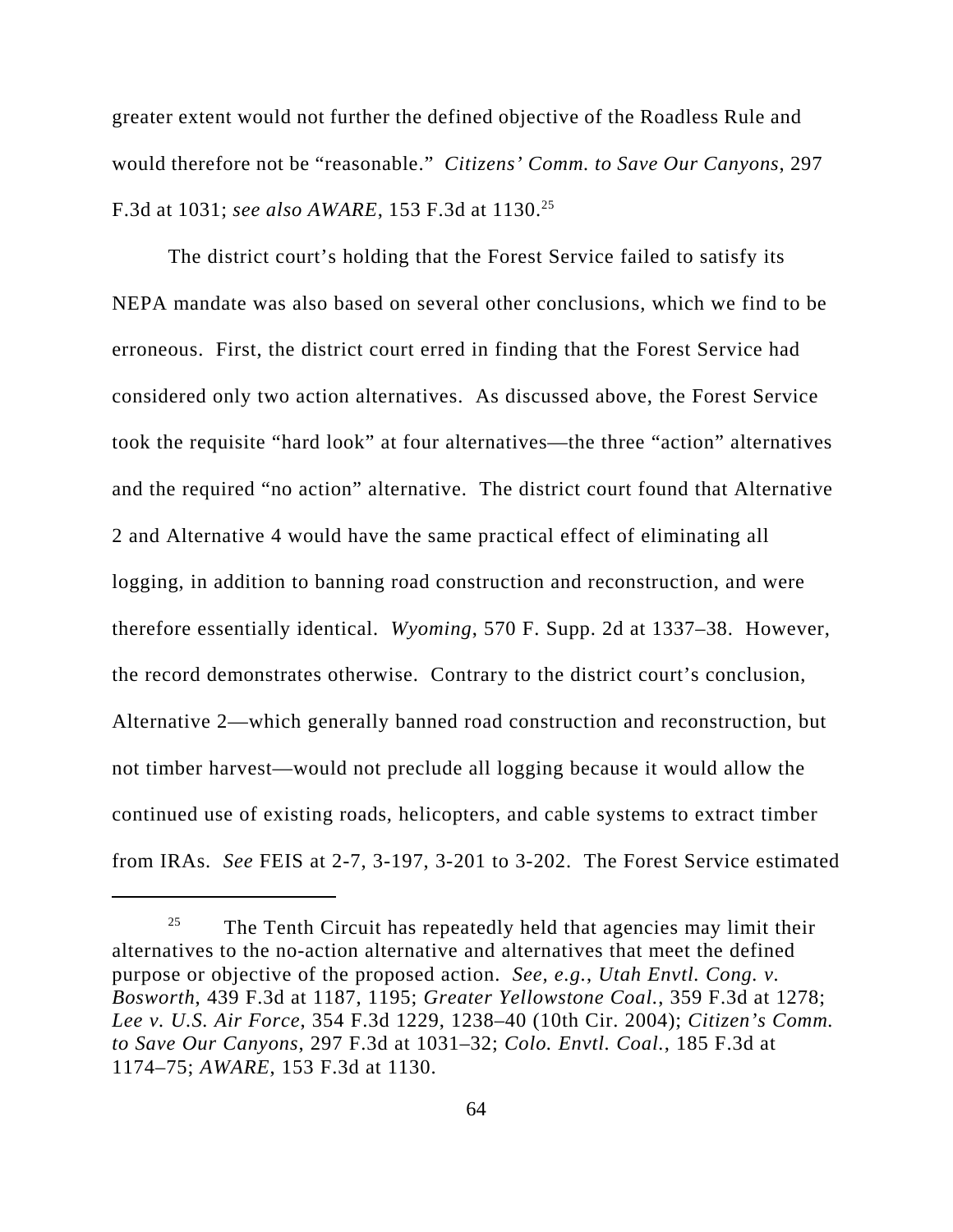that Alternative 2 would permit approximately 300 million board feet of timber to be harvested from approximately 40,000 acres of IRAs in the first five years following the rulemaking. *Id.* at 3-201 to 3-203. By contrast, Alternative 4—which generally banned road construction and timber harvest, with no stewardship exception—would prohibit all logging and yield no timber volume. *Id.* at 3-204. The record demonstrates that these two alternatives were not "essentially identical," and therefore the Forest Service was correct in analyzing them in the EIS as separate and distinct alternatives.

Second, the district court erred in finding that the Forest Service failed to consider other alternatives, aside from the four alternatives considered in detail. *Wyoming*, 570 F. Supp. 2d at 1338. As discussed *supra*, "an agency need not independently evaluate alternatives it determines in good faith to be ineffective as a means to achieving the desired ends." *AWARE*, 153 F.3d at 1130. For those alternatives considered but eliminated from detailed analysis, the Forest Service was required only to "briefly discuss the reasons for their having been eliminated." 40 C.F.R. § 1502.14(a). During the NEPA process, the Forest Service considered six other categories of alternatives—which included exempting road construction for fire, insect, and disease treatments and for forest health management—but eliminated them from detailed study. FEIS at 2-15 to 2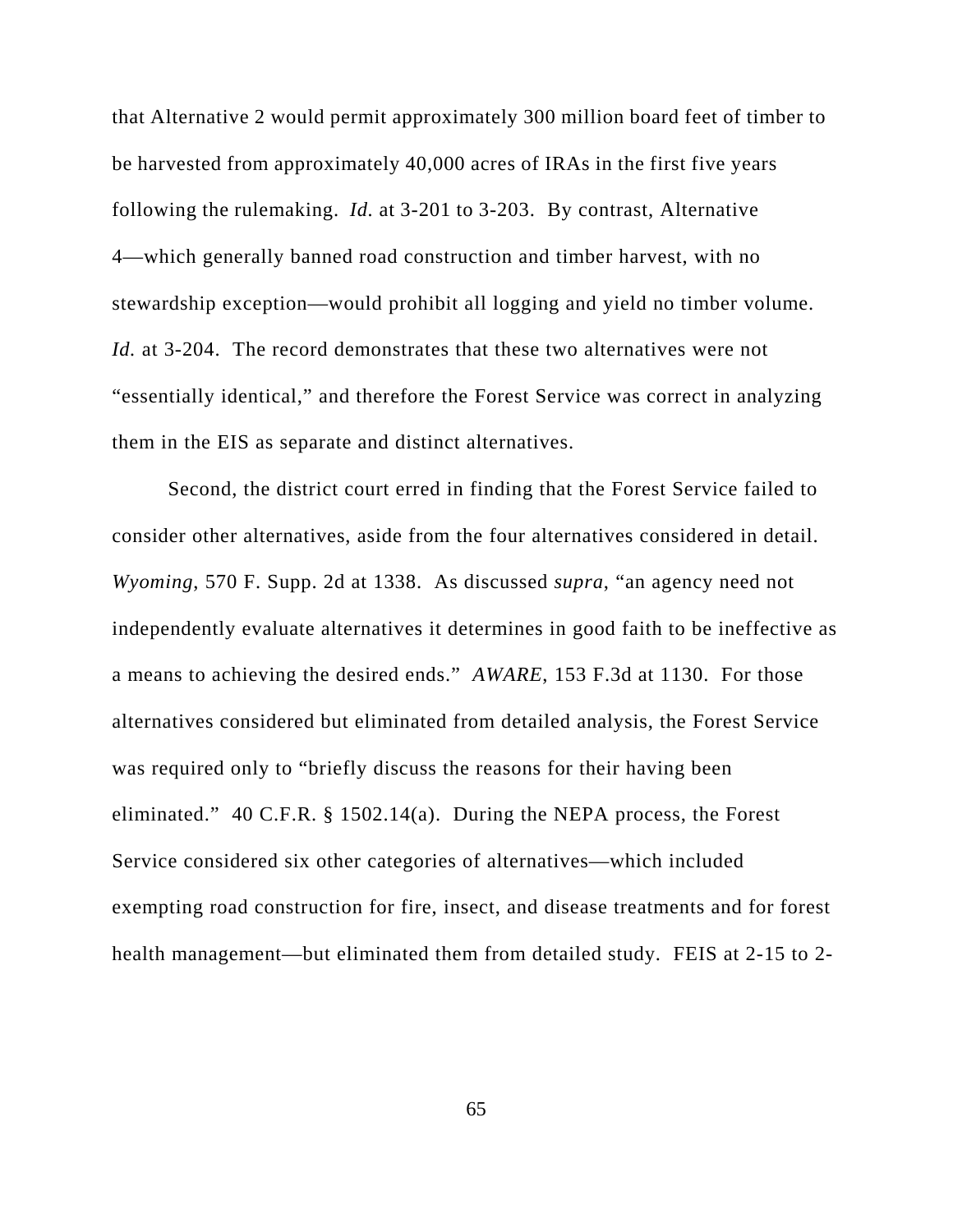22.<sup>26</sup> In accordance with the requirements under NEPA, the Forest Service briefly explained its reasons for eliminating these other alternatives from detailed study, stating that they "were outside the scope of conserving and protecting inventoried roadless areas, [were] already represented by one or more of the alternatives considered in detail, or it was determined that they would cause unnecessary environmental harm." FEIS at 2-15; *see also id.* at 2-15 to 2-22 (individually dismissing these other alternatives and stating the Forest Service's reason for not considering each alterative in detail). Under NEPA, we conclude that nothing more was required with respect to these additional alternatives. $27$ 

The district court also erred in finding that the Forest Service failed to consider the benefits of road building or the environmental impacts of prohibiting

 $26$  Specifically, these six other "categories" of alternatives included: (1) "processes other than rulemaking for attaining the purpose of this action"; (2) "land use designations"; (3) "prohibitions"; (4) "geographical definitions"; (5) "durations for prohibitions and procedures"; and  $(6)$  "exemptions" and exceptions." FEIS at 2-15.

 $27$  The district court complained that "the Forest Service stated that it did not consider various components of the alternatives . . . because it would create an 'unmanageably large number of alternatives.'" *Wyoming*, 570 F. Supp. 2d at 1338. We disagree with this characterization of the Forest Service's statement. The Forest Service actually stated that a "wide variety of factors . . . [were] *considered in detail*" during the scoping period and that "[s]ince the DEIS was released, many additional suggestions have been offered *and explored* in arriving at the set of alternatives considered in detail." FEIS at 2-15 (emphasis added). Although the Forest Service had considered each of the alternatives, it stated that addressing each of these alternatives individually in detail in the FEIS would be "unmanageabl[e]." *Id.* As stated above, we conclude that nothing more was required as to these eliminated alternatives.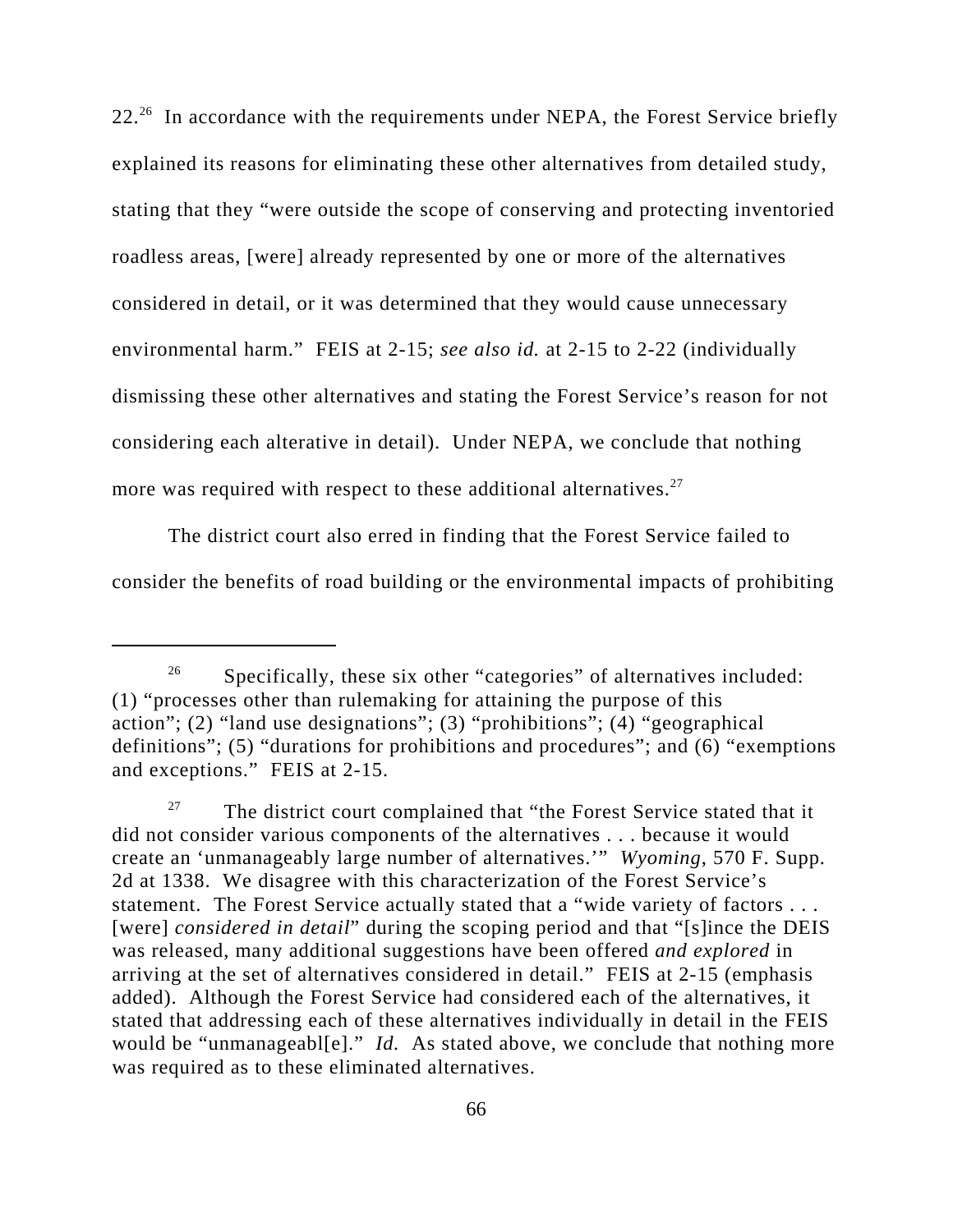road building in the EIS. Specifically, the district court stated that there is "nothing unreasonable about studying in detail an alternative that would permit the construction of a road into a roadless area to protect the forest through active forest management," and the court disapproved of what it considered the Forest Service's "cavalier dismissal of such forest management activities, which have been the environmental status quo for decades." *Wyoming*, 570 F. Supp. 2d at 1339.

Turning to the problems with the district court's findings, first, as discussed above, the Forest Service considered active forest management as an exception to the general prohibitions on road building in the proposed rule, but dismissed such an exception because the agency reasonably determined that these forest management "activities could lead to widespread road construction in many roadless areas that would be incompatible with the stated purpose and need" of the proposed rule. FEIS at 2-22. In addition, the Forest Service also analyzed the environmental effects and benefits of forest management activities in detail under the "no-action" alternative. *See generally id.* at 3-72 to 3-123 (analyzing "Forest Health and Fire Ecology").<sup>28</sup> For example, under Alternative 1, the Forest Service

 $28$  The district court itself characterized these forest management activities as the "environmental status quo" that had been in place "for decades." *Wyoming*, 570 F. Supp. 2d at 1339. We have explained that the purpose of the "no action" alternative—which agencies are required to consider, 40 C.F.R. § 1502.14(d)—is to "compare the potential impacts of the proposed major federal action to the known impacts of maintaining *the status quo*." *Custer Cnty. Action* (continued...)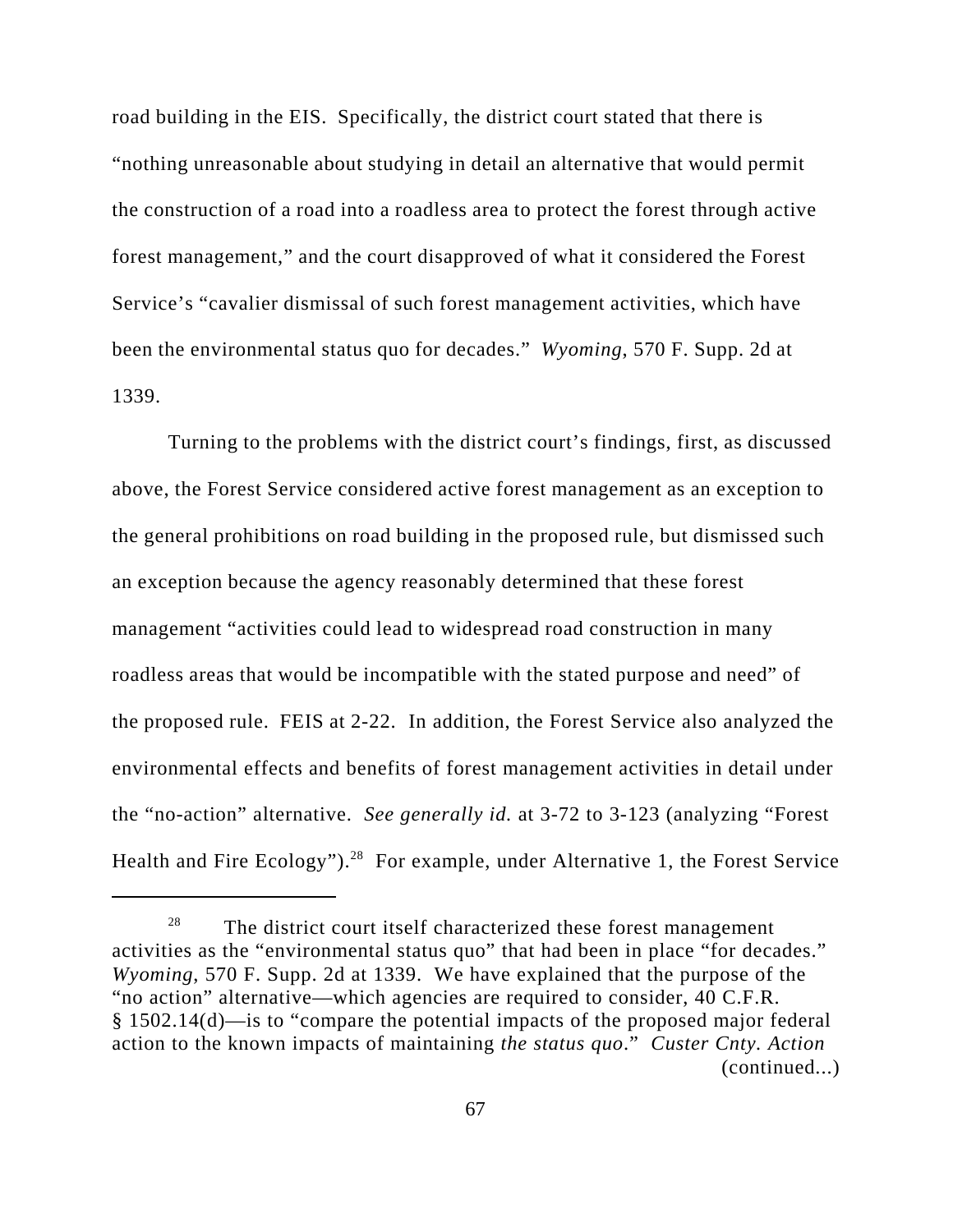analyzed in detail the use of "fuel management" and "fire suppression" practices, *see id.* at 3-76 to 3-93, as well as management practices used to reduce the risk of insect and disease infestation in order to protect and improve forest health, *see id.* at 3-116 to 3-120; *see also id.* at 3-19 to 3-20 (analyzing the use of "Active and Passive Forest Management," and stating that "[t]he Forest Service recognizes that some management activity may be needed to achieve the most desirable ecological conditions in roadless areas," but that such "management activities can be achieved in the absence of roads"). After reviewing the record, we therefore conclude that the Forest Service took a "hard look" at the forest management activities, which the district court mistakenly asserted that the Forest Service so "cavalier[ly] dismiss[ed]." *Wyoming*, 570 F. Supp. 2d at 1339.29

 $28$ (...continued)

*Ass'n v. Garvey*, 256 F.3d 1024, 1040 (10th Cir. 2001) (emphasis added). Therefore, it follows that the Forest Service's detailed analysis of the "no action" alternative evaluated exactly what the district court faulted the agency for "cavalier[ly] dismiss[ing]"—the status quo, which included active forest management carried out at the local level.

<sup>&</sup>lt;sup>29</sup> For the first time on appeal, CMA argues that the Forest Service violated NEPA by failing to "fully evaluate the adverse economic and social effects of the proposed action." CMA Br. at 18–23; *see* 40 C.F.R. § 1508.8 (defining "effects" of a proposed action to include "ecological . . . , aesthetic, historic, cultural, *economic, social*, or health, whether direct, indirect, or cumulative" (emphasis added)). However, this argument is without merit. The Forest Service addressed CMA's concerns about socio-economic impacts regarding mineral extraction and leasing in the EIS. *See*, *e.g.*, FEIS at 2-8 to 2-9 (addressing "social and economic mitigation measures"); *id.* at 3-308 to 3-324 (evaluating the social and economic impacts that the proposed rule would have on "energy and non-energy minerals" development); *id.* at 3-252 to 3-264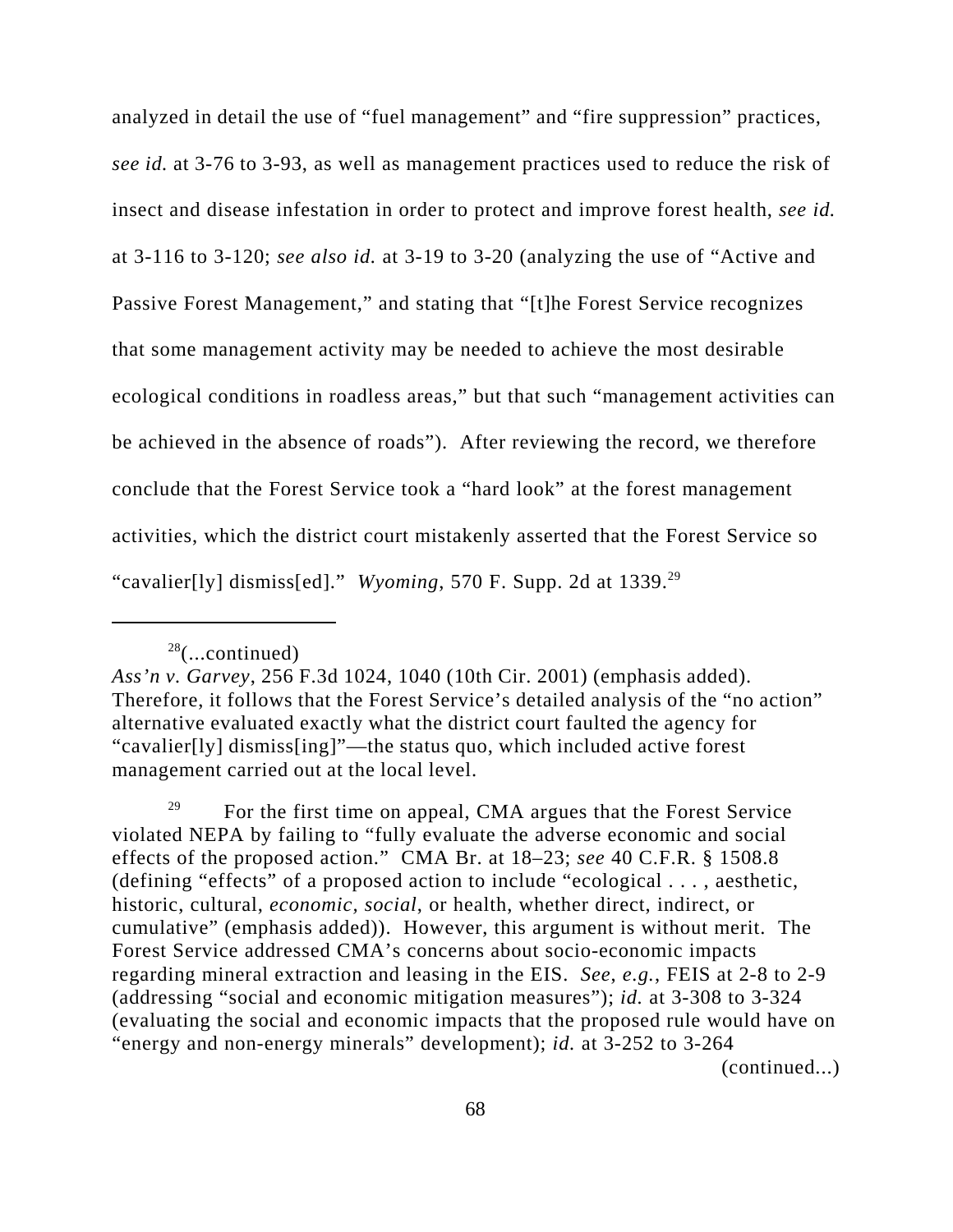Lastly, the district court erred in finding that the Forest Service improperly "eliminated . . . reasonable alternatives" when it moved the procedural aspect of the Roadless Rule to the 2000 Planning Regulations. *Wyoming*, 570 F. Supp. 2d at 1339. The district court stated that "alternatives that were eliminated from consideration in the draft EIS on the grounds that the procedural aspect of the Roadless Rule precluded further examination, should have been reevaluated" after the Forest Service moved the procedural requirements to the Planning Regulations. *Id*.; *see also id.* (stating that the "range of alternatives considered by the Forest Service was inadequate . . . [b]ecause the nature and scope of the proposed action materially changed between the [DEIS] and [FEIS], and the agency failed to update the list of alternatives it considered to reflect those changes").

The only alternatives discussed by the district court that were supposedly

 $29$ (...continued)

<sup>(</sup>addressing the impacts of the proposed rule on "minerals and geology"); *see also id.* at 3-326 to 3-350 (evaluating the social and economic impacts of the rule on "forest-dependent communities"). Furthermore, in response to concerns regarding the impacts of the Roadless Rule on mineral extraction, the Forest Service included an exception to allow road construction "in conjunction with the continuation, extension, or renewal of a mineral lease." 66 Fed. Reg. at 3256 (to be codified at 36 C.F.R. § 294.12(b)(7)); *see id.* at 3265 ("Existing mineral leases are not subject to the [Roadless Rule's] prohibitions, nor is the continuation, extension, or renewal of an existing mineral lease . . . . Additionally, road construction or reconstruction may be authorized for new leases on these same lands in the event that application for a new lease is made prior to termination or expiration of the existing lease."); *see also* FEIS at 2-9 (stating that the minerallease exception "was added in response to comments regarding the impacts the prohibition on road construction may have on future mineral leasing").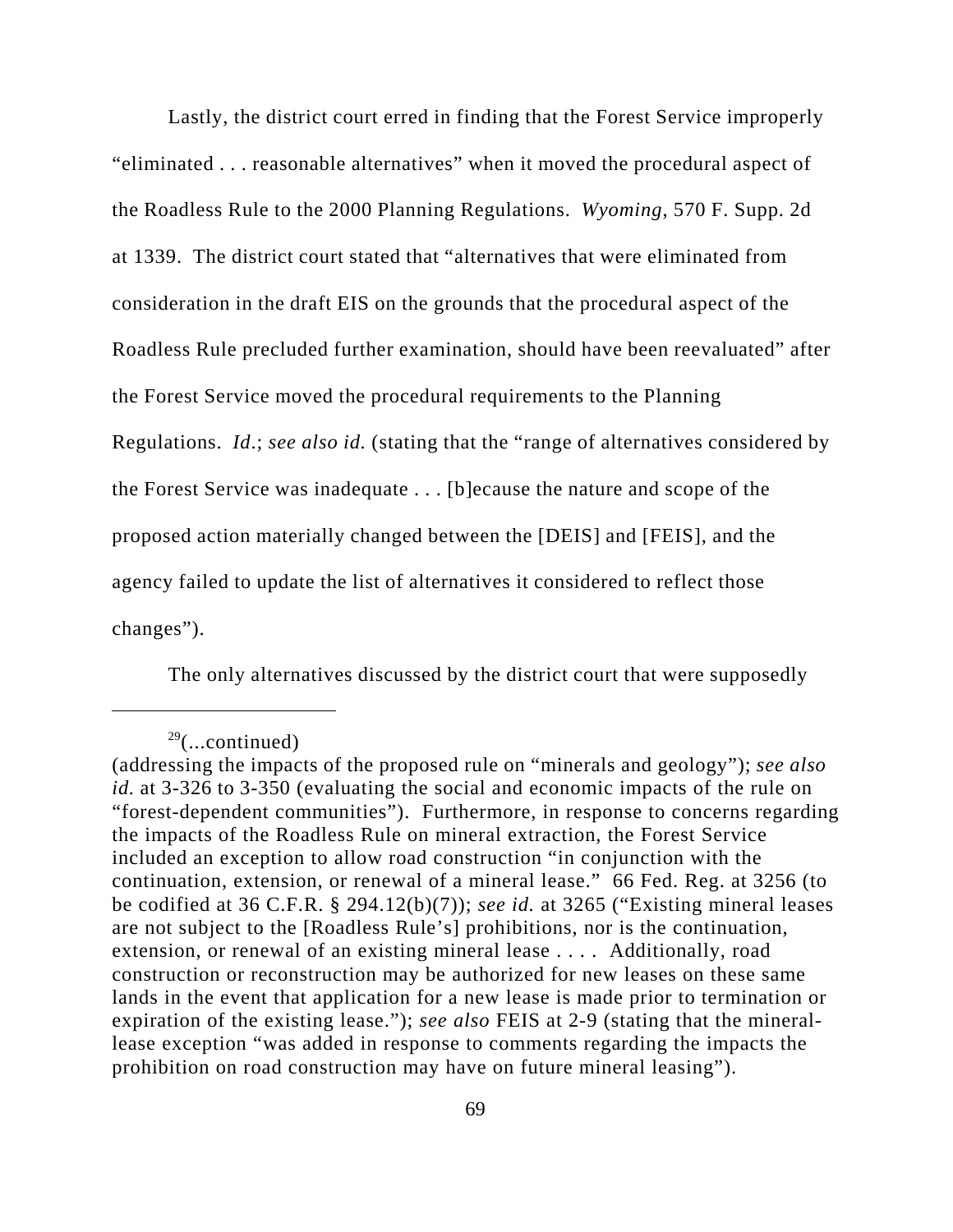"eliminated from [detailed] consideration in the [DEIS] on the grounds that the procedural aspect of the Roadless Rule precluded further examination" were the so-called "mineral withdrawal exemptions." *Id.* at 1338 (stating that the "mineral withdrawal exemptions were eliminated from study because such activities could be proposed through the implementation of the procedural alternatives, i.e., through proposals to local forest managers"). However, despite the district court's conclusion that "the Forest Service did not reevaluate the need for mineral withdrawal exemptions," the record demonstrates otherwise.

In the FEIS, which reflected the agency's environmental analysis *after* the procedural aspects had been moved to the Planning Regulations, the Forest Service reconsidered the "mineral withdrawal" alternatives discussed by the district court and reiterated its conclusion, similarly stated in its DEIS, that "[w]ithdrawal of [IRAs] from mining was considered but was dismissed from detailed study" because "[t]he potential impacts to roadless values from mining activities . . . are not believed to be significant and widespread on a national level" and it would "be difficult to accomplish [specific mining requirements] in a proposal of national scope." FEIS at 2-19. The Forest Service further reiterated in the FEIS that "mineral withdrawals for specific [IRAs] could be proposed in compliance with Department of the Interior rules and procedures," *id.*, as opposed to "the procedural alternatives" referenced in the DEIS, DEIS at 2-19. We fail to see how this demonstrates that the Forest Service eliminated reasonable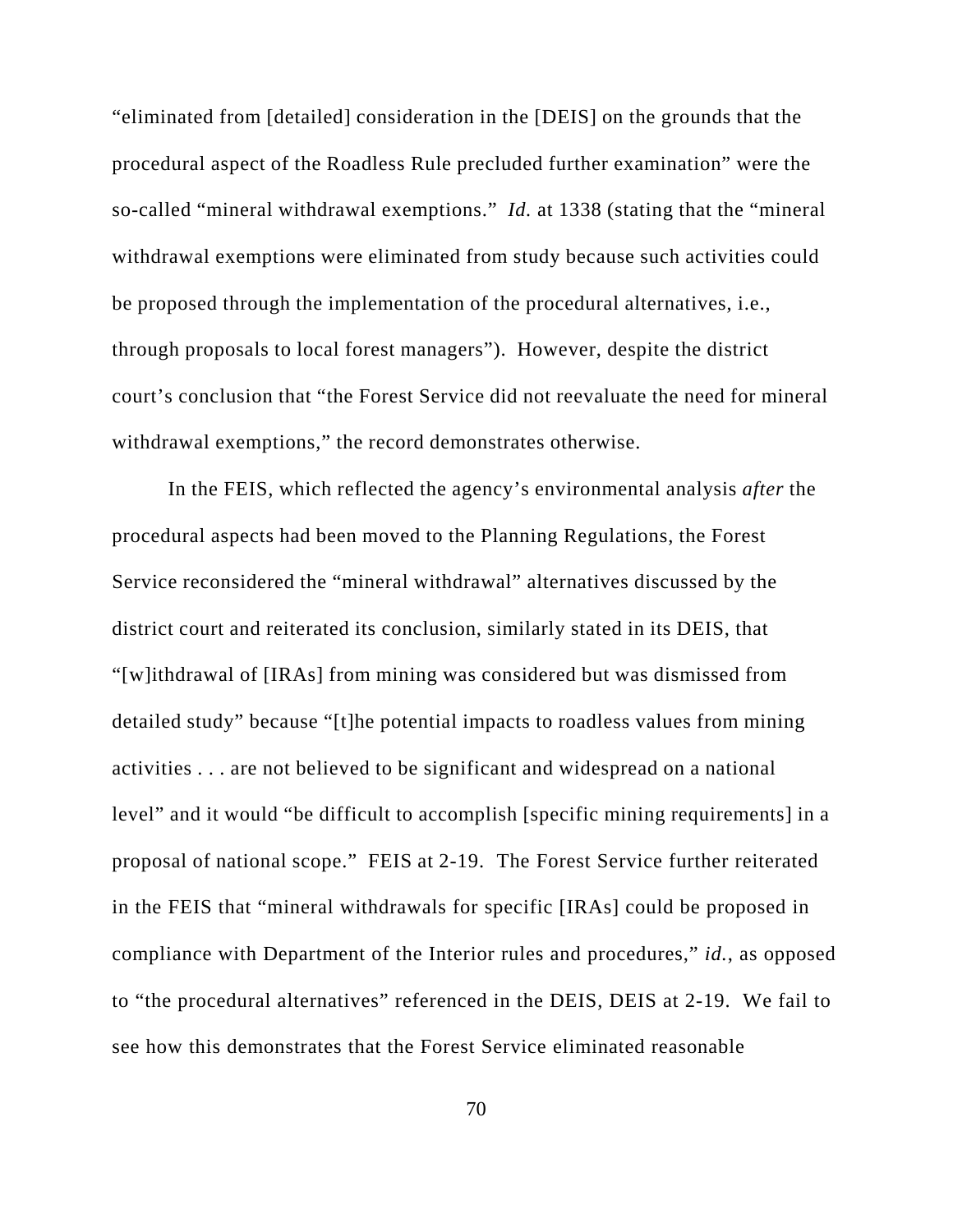alternatives from its alternatives analysis.

Furthermore, contrary to the district court's apparent conclusion that the Forest Service failed to "reevaluate the need for mineral withdrawal exemptions," as discussed above, *see supra* note 29, the Forest Service analyzed in detail the impacts of the proposed action on mining, mineral leasing, and the related social and economic impacts in the FEIS, and also added an exception to allow road construction "in conjunction with the continuation, extension, or renewal of a mineral lease." 66 Fed. Reg. at 3256 (to be codified at 36 C.F.R.  $\S$  294.12(b)(7)); *see* FEIS at 2-9 (stating that the mineral-lease exception "was added in response to comments regarding the impacts the prohibition on road construction may have on future mineral leasing").

In sum, we conclude that the Forest Service considered a reasonable range of alternatives in detail in the EIS, and reasonably rejected those alternatives that did not further the defined purpose of the Roadless Rule. In doing so, "the agency gathered 'information sufficient to permit a reasoned choice of alternatives as far as environmental aspects are concerned,'" *Greater Yellowstone Coal.*, 359 F.3d at 1277 (quoting *Colo. Envtl. Coal.*, 185 F.3d at 1174), which "enable[d] the Forest Service to take a hard look at the environmental impacts of the proposed [rule] and its alternatives." *Citizens' Comm. to Save Our Canyons*, 297 F.3d at 1031 (quoting *Colo. Envtl. Coalition*, 185 F.3d at 1174) (internal quotation marks omitted). Nothing more was required under NEPA. We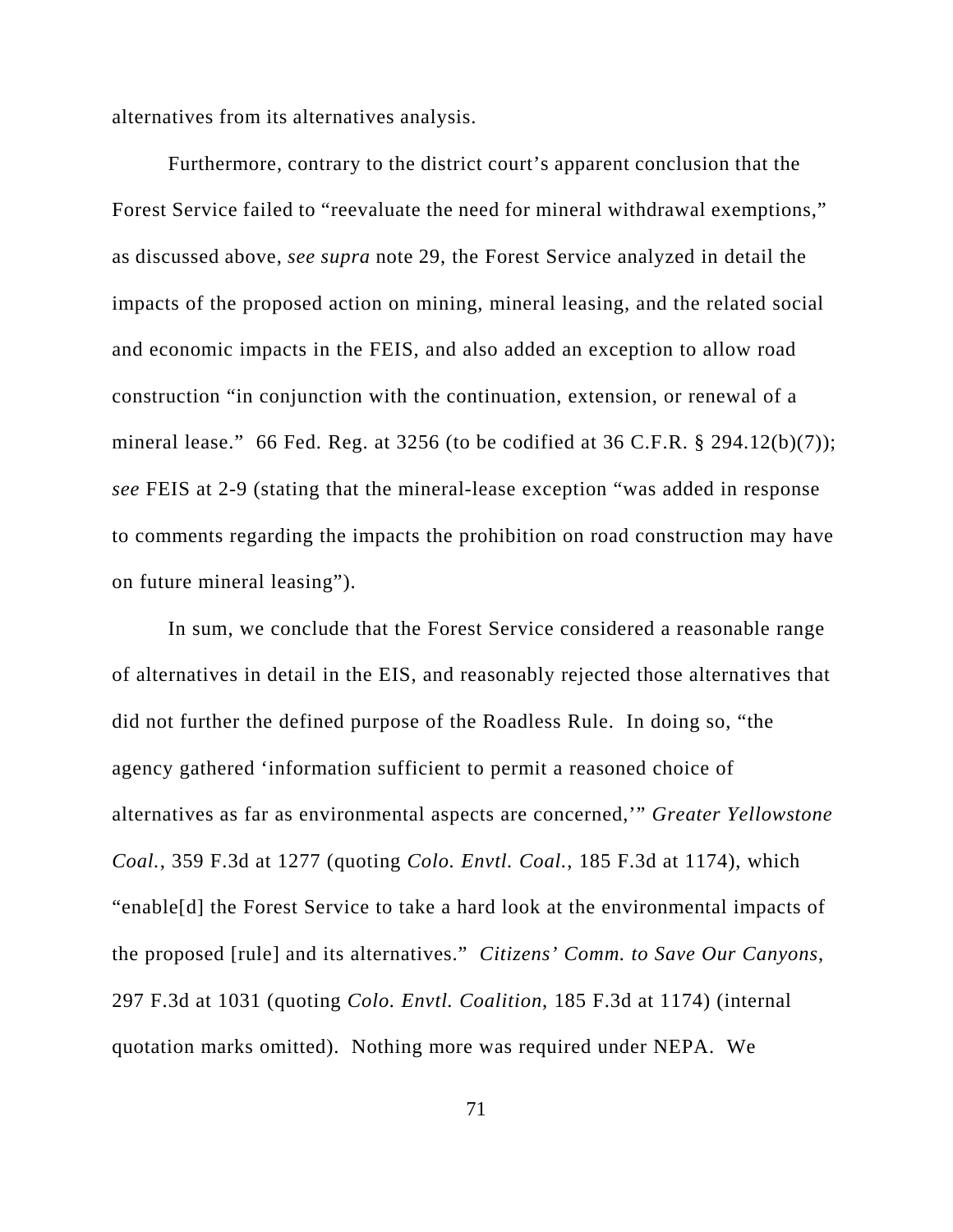therefore hold that the district court erred in concluding that the "promulgation of the Roadless Rule was not in accordance with law because the agency failed to rigorously explore and objectively evaluate all reasonable alternatives." *Wyoming*, 570 F. Supp. 2d at 1340.

# **5. Cumulative Impacts**

Wyoming next claims that the Forest Service violated NEPA by failing to adequately address the cumulative impacts of the Roadless Rule and three other coordinated rulemaking proceedings: the 2000 Planning Regulations, 65 Fed. Reg. 67,514 (Nov. 9, 2000); the 2001 Road Management Rule, 66 Fed. Reg. 3206 (Jan. 12, 2001); and the 2001 Transportation Policy, 66 Fed. Reg. 3219 (Jan. 12, 2001); 66 Fed. Reg. 65,796 (Dec. 20, 2001).30Wyoming asserts that the Forest Service's cumulative impacts analysis "did not provide needed information to the public or focus the agency's attention on the environmental consequences of its proposal, as required by NEPA."Wyo. Br. at 30.The district court, agreeing with Wyoming, concluded that the "Forest Service's final EIS does not provide an adequate discussion of the cumulative impacts of the [four coordinated

<sup>&</sup>lt;sup>30</sup> Briefly stated, the 2000 Planning Regulations, 65 Fed. Reg. 67,514, revised the regulations governing the development, adoption, and amendment of forest plans for the NFS; the 2001 Road Management Rule, 66 Fed. Reg. 3206, amended existing rules governing the management, use, and maintenance of the National Forest Transportation System; and the 2001 Transportation Policy, 66 Fed. Reg. 3219; 66 Fed. Reg. 65,796, governed Forest Service officials' decisions regarding the construction, reconstruction, or decommissioning of roads, among other things.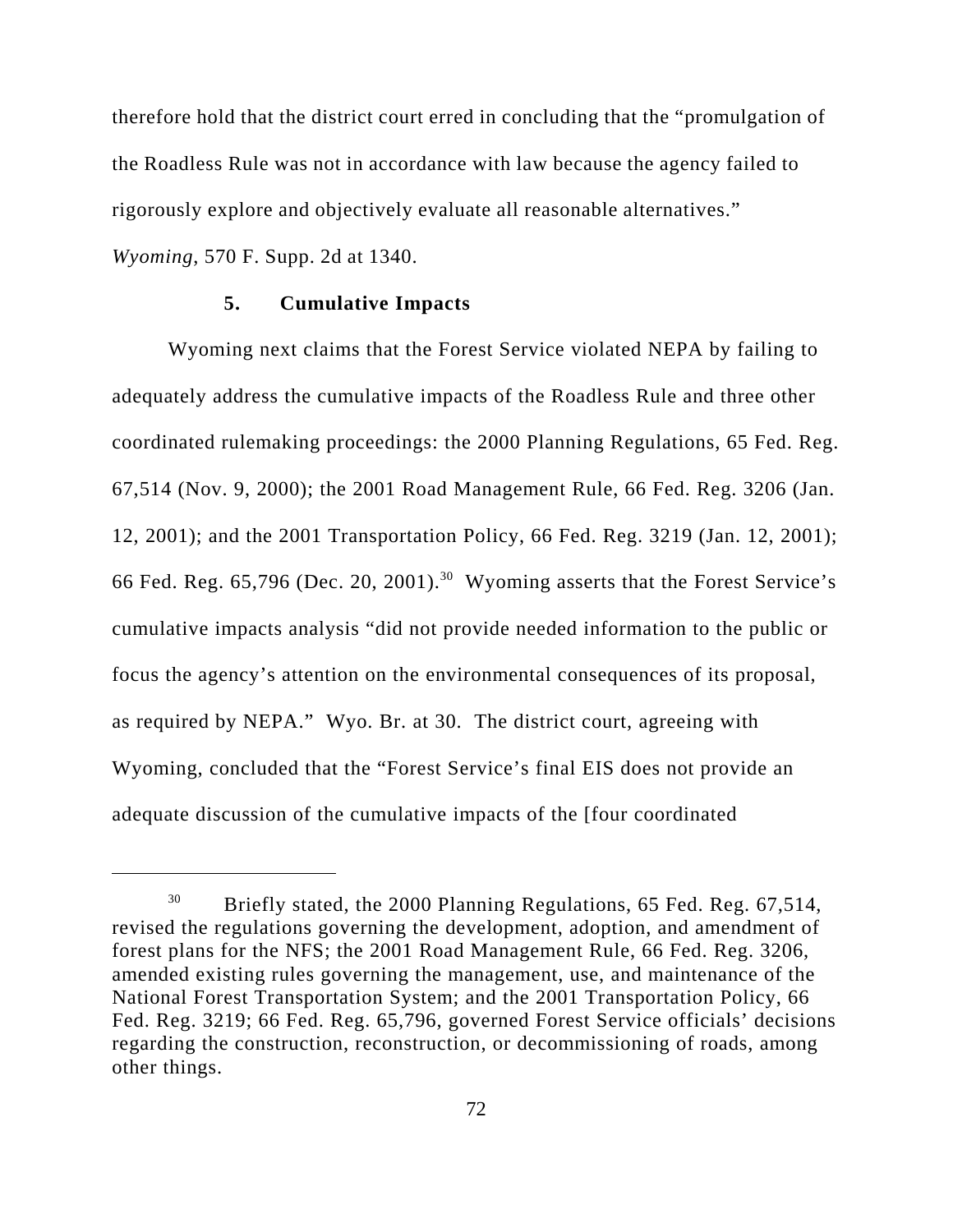rulemakings]," and that "the Forest Service failed to make a reasonable, good faith, and objective presentation of the cumulative impacts of these rules on the environment." *Wyoming*, 570 F. Supp. 2d at 1341; *see also id.* at 1343 (stating that "the cumulative impacts analysis was woefully inadequate because [the] impacts [of those four rulemakings] are potentially significant").

On appeal, the Forest Service does not dispute that it was required to include a discussion of the cumulative impacts of the four coordinated rulemakings in the Roadless Rule FEIS. Instead, it argues that the discussion of the cumulative impacts contained in the FEIS was adequate in that it "fully disclosed . . . that the Roadless Rule was one of several coordinated rulemaking initiatives relating to NFS roads," it discussed and disclosed the cumulative impacts that "reasonably could be foreseen," and it "reasonably declined to speculate about what was 'impossible' to predict; *viz.*, where increases in unroaded areas might occur as a result of the agency's future planning and project decisions (which themselves will be subject to NEPA analysis)." Forest Serv. Opening Br. at 54, 56–57. The Forest Service argues that "[n]othing more was required." *Id.* at 57. Similarly, the Environmental Groups argue that the cumulative-impacts analysis included in the EIS was reasonable and adequate, and any "further analysis of the cumulative impacts of these three policies would have been wholly speculative because they were merely planning provisions to be applied in later forest-specific decisions." Envtl. Grps. Opening Br. at 30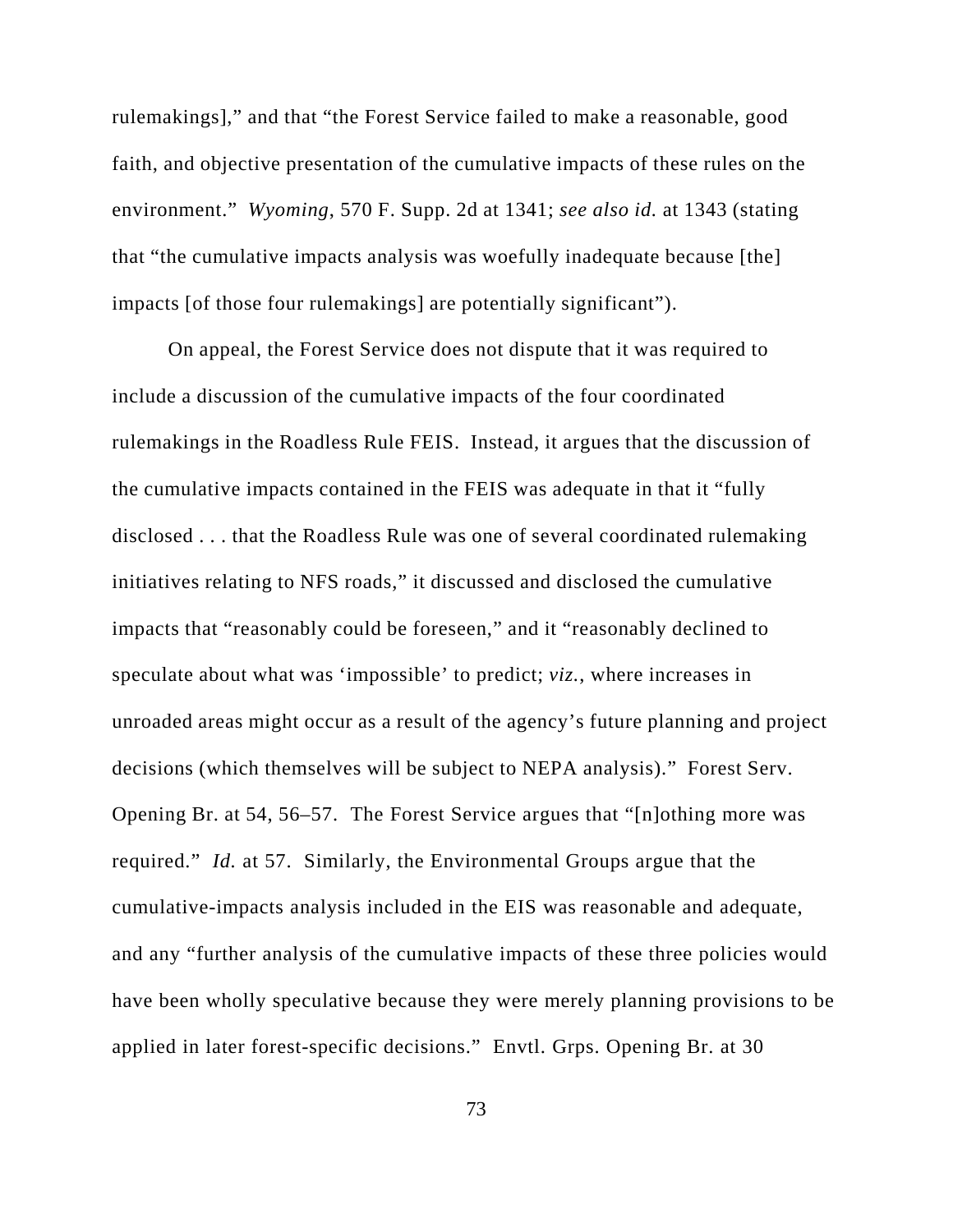(emphasis omitted).

Under NEPA, an EIS "must analyze not only the direct impacts of a proposed action, but also the indirect and cumulative impacts of 'past, present, and reasonably foreseeable future actions regardless of what agency (Federal or non-Federal) or person undertakes such other actions.'" *Colo. Envtl. Coal.*, 185 F.3d at 1176 (quoting 40 C.F.R. § 1508.7); *see also* 40 C.F.R. § 1508.25(c) (stating that the "scope" of an EIS includes consideration of "cumulative" impacts).<sup>31</sup> The types of impacts that must be considered include "ecological" (such as the effects on natural resources and on the components, structures, and functioning of affected ecosystems), aesthetic, historic, cultural, economic, social, or health [effects]." 40 C.F.R. § 1508.8. However, it is well-established that "[a]gencies only have a duty to discuss . . . the FEIS impacts that are reasonably foreseeable." *Utahns for Better Transp.*, 305 F.3d at 1176 (citing *Sierra Club v. Marsh*, 976 F.2d 763, 767 (1st Cir. 1992)). Furthermore, "[e]ven as to impacts that are sufficiently likely to occur such that they are reasonably foreseeable and

40 C.F.R. § 1508.7.

 $31$  The CEQ Regulations define "cumulative impact," in full, as

the impact on the environment which results from the incremental impact of the action when added to other past, present, and reasonably foreseeable future actions regardless of what agency (Federal or non-Federal) or person undertakes such other actions. Cumulative impacts can result from individually minor but collectively significant actions taking place over a period of time.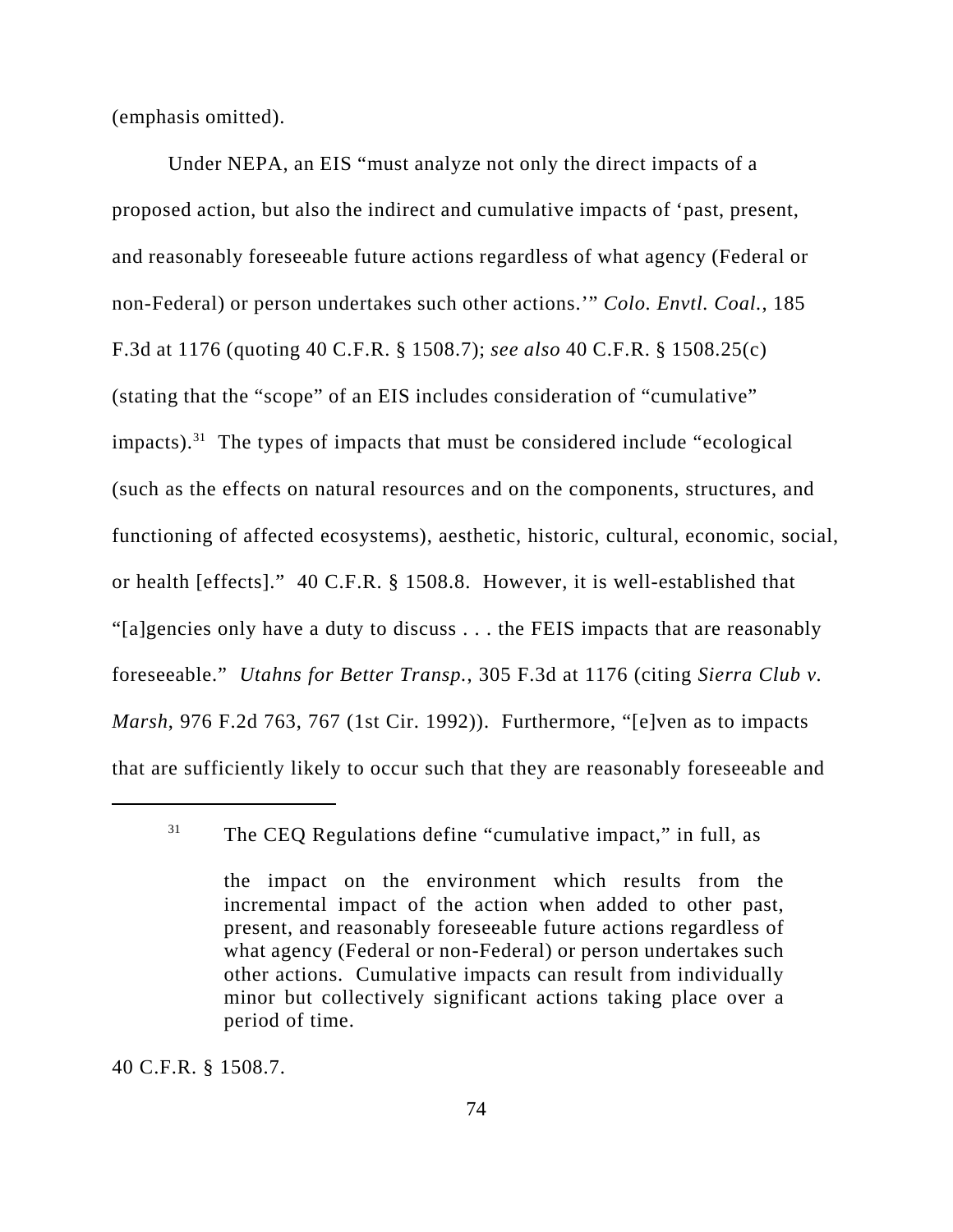merit inclusion, the FEIS need only furnish such information as appears to be reasonably necessary under the circumstances for evaluation of the project." *Id.* In reviewing the sufficiency of the Forest Service's cumulative-impacts analysis, "we must examine the administrative record, as a whole, to determine whether the Forest Service made a reasonable, good faith, objective presentation of those impacts sufficient to foster public participation and informed decision making." *Colo. Envtl. Coal.*, 185 F.3d at 1177. Having reviewed the FEIS and the record as a whole, we conclude that the Forest Service's cumulative-impacts analysis is adequate.

In the FEIS, the Forest Service disclosed the existence of the other coordinated rulemakings and stated that the cumulative purpose of these rulemakings was to collectively "address[] management of existing roads, inventoried roadless areas, and other unroaded areas" in the NFS. FEIS at 1-6, 3- 398 (disclosing the existence of and giving an overview of the final Planning Regulations and the future Transportation Policy and Road Management Rule). In the cumulative-impacts section of the FEIS, the Forest Service acknowledged "that the Roadless Rule together with the other proposed and finalized rules and policies could have cumulative effects." *Id.* at 3-396. As to the analysis of the Planning Regulations—which were enacted to "guide land management planning for the [NFS] and describe the required planning process and content of land and resource management plans," but "not [to] specify criteria or characteristics for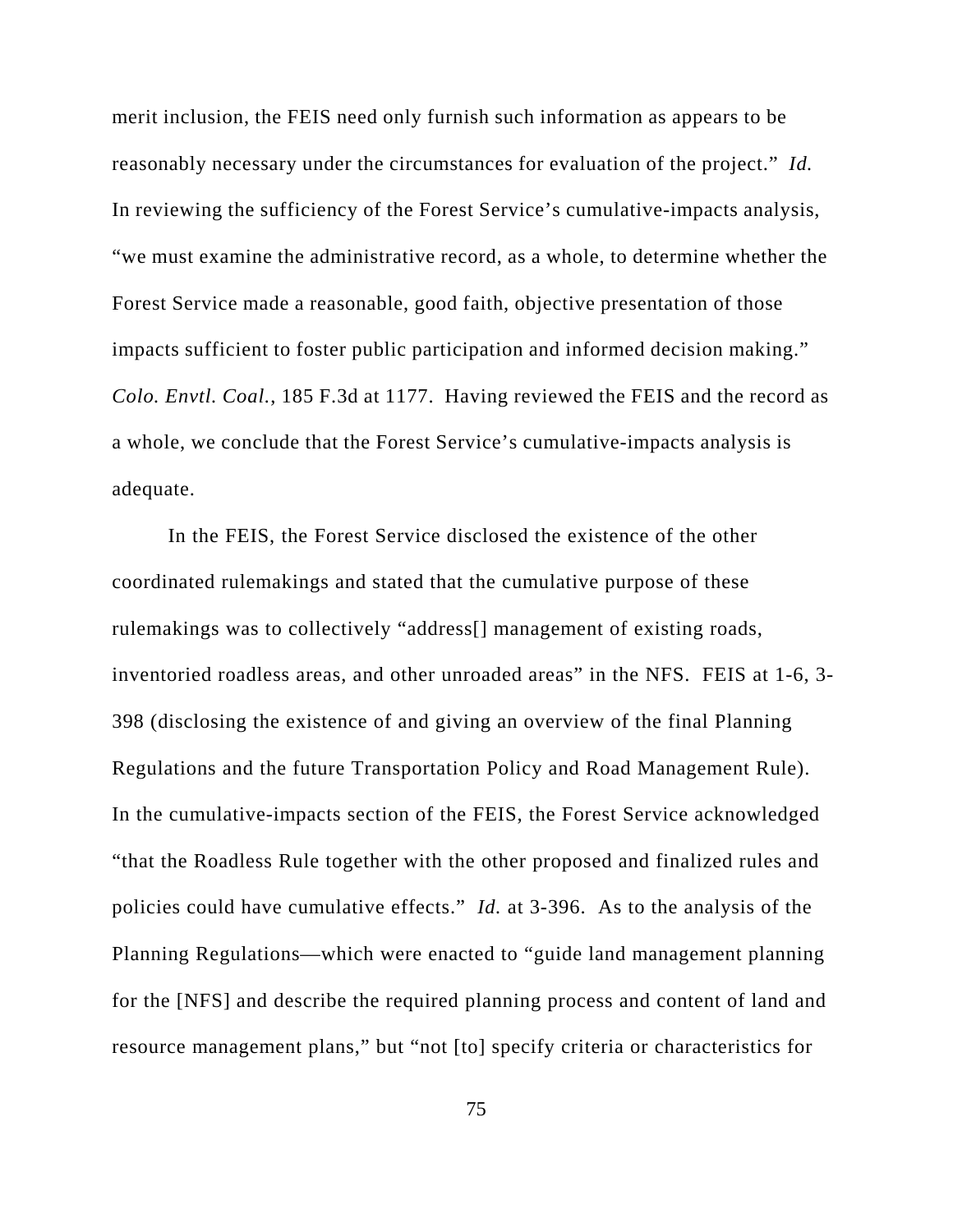roadless area delineation or management," *id.* at 3-397—the Forest Service stated that "the two rules (Planning Regulations and Roadless Rule) are complementary, not additive." *Id.* The Forest Service stated that "if the two rule[s] are implemented together, it is reasonable to predict that more inventoried roadless areas would be allocated to management uses that maintain undeveloped roadless characteristics th[a]n may have been allocated by the Planning Regulations alone"; however, "[t]o what extent this would occur is not predictable since it would occur through the local decision making process." *Id.* 

The cumulative-impacts analysis also discussed the Transportation Policy and Road Management Rule, which had not been promulgated at the time the FEIS was issued. Together, the rule and policy dealt with, among other things, the decommissioning of NFS roads, identification of minimum transportation needs on NFS lands, and construction of new roads or reconstruction of existing roads on NFS land (for compelling reasons only). *Id.* at 3-398. More specifically, the Road Management Rule "would change definitions and road management objectives, establish information to be contained in the road atlas (maps and inventory), and direct officials to identify the minimum transportation system needed that would best serve current and anticipated management objectives and public uses of NFS lands." *Id.* The proposed Transportation Policy would give "unneeded roads . . . decommissioning priority if they were causing environmental impacts," would "require[] a determination of a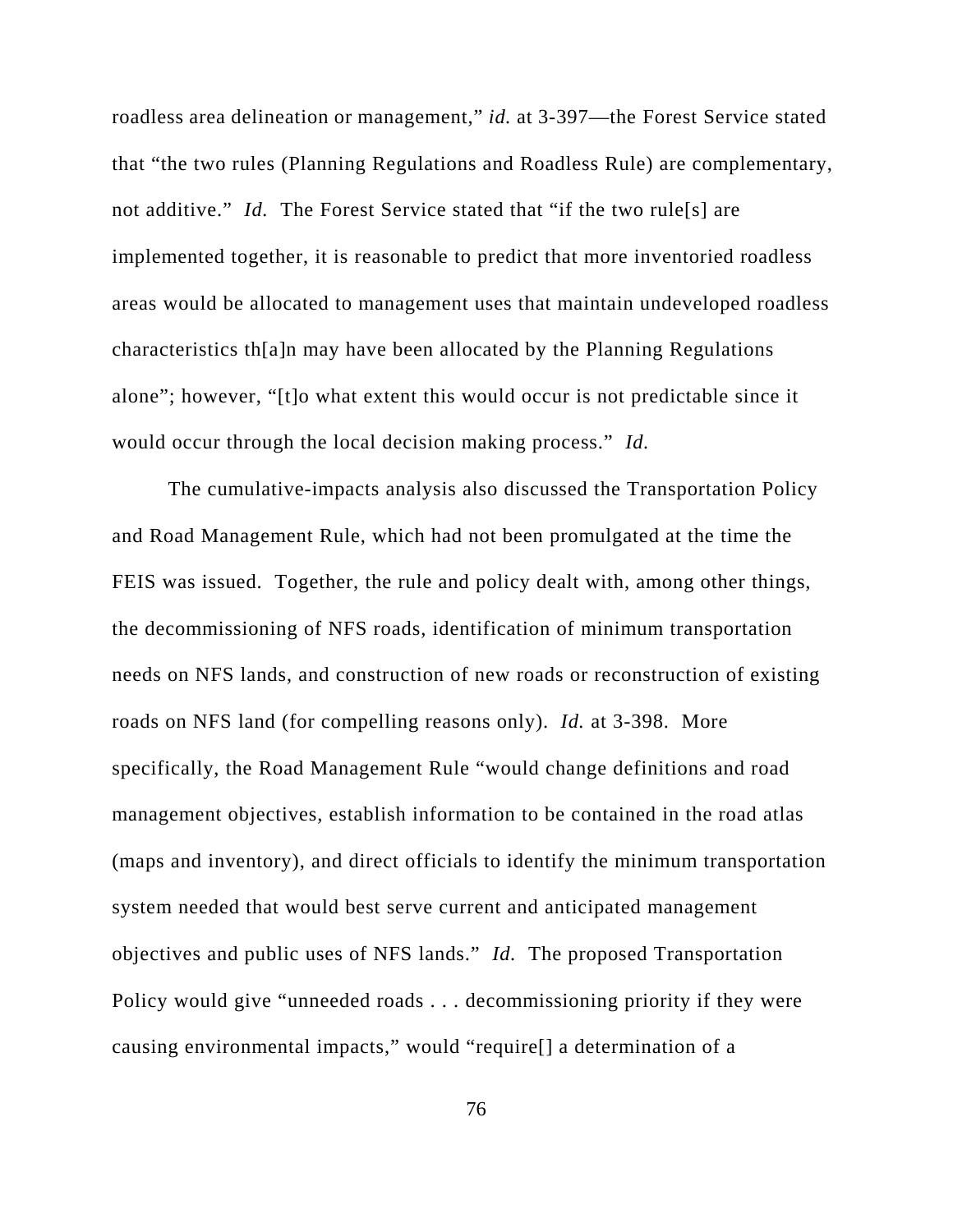compelling need for road construction and reconstruction in certain unroaded areas," and would require the establishment of a forest-wide "science-based roads analysis process" that would "help analyze effects [of road construction] to unroaded areas." *Id.* In its analysis, the Forest Service concluded that the Roadless Rule would "augment the provisions of the proposed Roads Policy that address [IRAs], since under the [Roadless Rule] construction and reconstruction in [IRAs] would be prohibited," and would cumulatively result "in better road planning and a probable decrease in road construction overall." *Id.*; *see also id.* ("The proposed Roads Policy is complementary to the proposed Roadless Rule and provides an additional level of review and analysis in certain unroaded areas of NFS lands.").

In sum, the Forest Service identified and gave an overview of the three other coordinated rulemakings and addressed the reasonably foreseeable cumulative effect of the rules—*viz.*, that they would likely result in an overall decrease in road construction and an increase in unroaded areas in IRAs. On the other hand, because the agency could not reasonably predict what specific actions and decisions would be taken under the other three rulemakings in the future, the agency declined to address the magnitude or degree of these cumulative impacts on specific NFS lands in any further detail.

The district court found this analysis "woefully inadequate." *Wyoming*, 570 F. Supp. 2d at 1343. We disagree. Collectively, the Planning Regulations,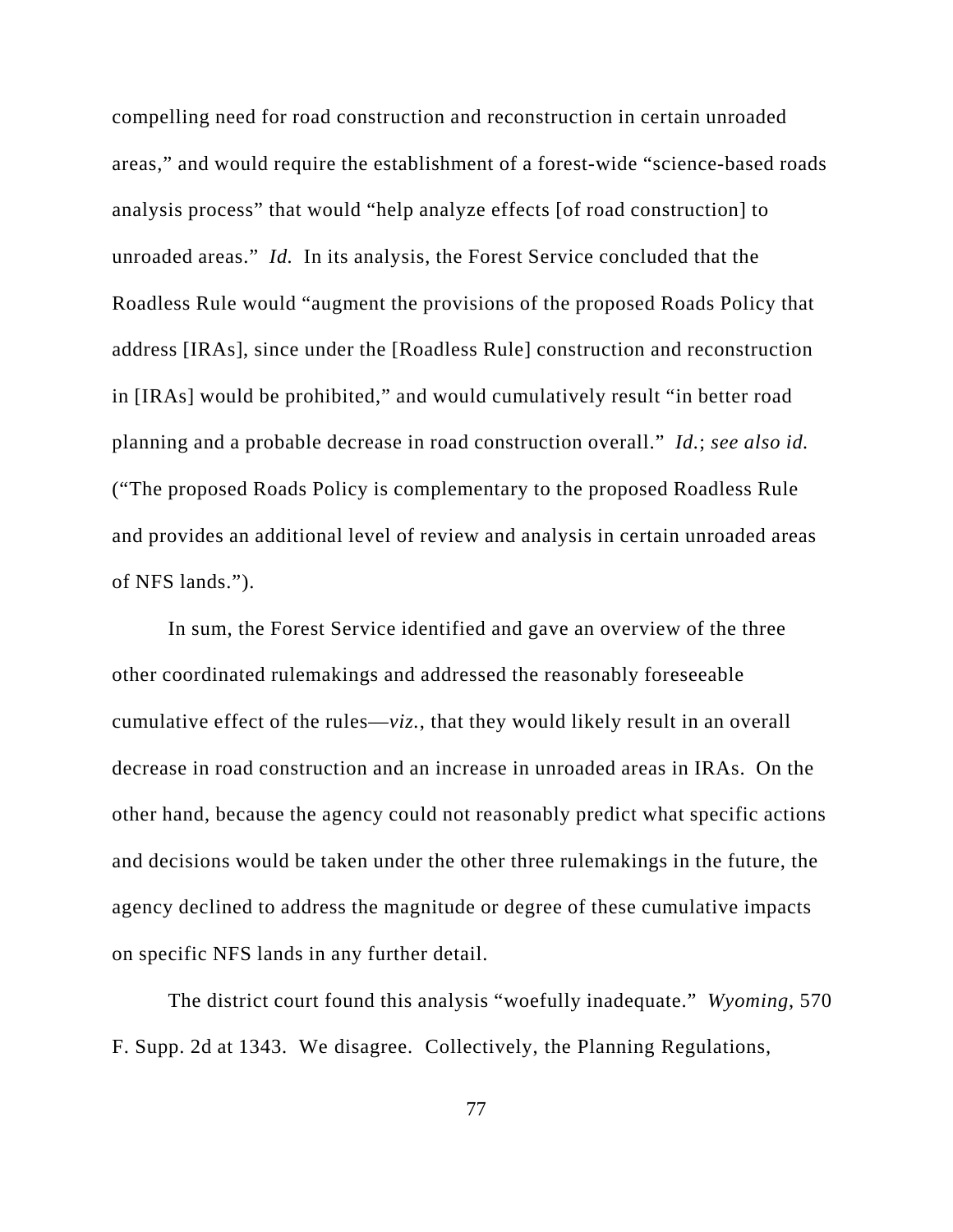Transportation Policy, and Road Management Rule merely established an overarching framework for evaluating future forest-specific management plans and road proposals, which generally would undergo their own NEPA evaluations. *See, e.g*., 65 Fed. Reg. at 67,570 (codified at 36 C.F.R. § 219.6 (2000)) (stating that actions proposed under the Planning Regulations must undergo NEPA analysis). In other words, these three procedural planning rules would not have any concrete, measurable cumulative impact until the Forest Service implemented them in response to specific proposals in the future. Therefore, the precise cumulative impacts flowing from these other coordinated rulemakings were only speculative in nature; that is, they were not "reasonably foreseeable" at that time. 40 C.F.R. § 1508.7.

In general, we have not required agencies to consider "speculative" impacts or actions in an EIS, whether it be in the context of the reasonable-alternatives analysis or the reasonably foreseeable impacts of the proposed project or other projects. *See, e.g.*, *Wilderness Workshop*, 531 F.3d at 1228–31 (holding that NEPA did not require the agency to analyze the impacts of future actions that were "speculative" or not "imminent" connected actions); *Sierra Club v. Lujan*, 949 F.2d 362, 368 (10th Cir. 1991) ("NEPA does not require an agency to consider the environmental effects that speculative or hypothetical projects might have on a proposed project."). This equally holds true in the context of a cumulative-impacts analysis; that is, cumulative impacts that are too speculative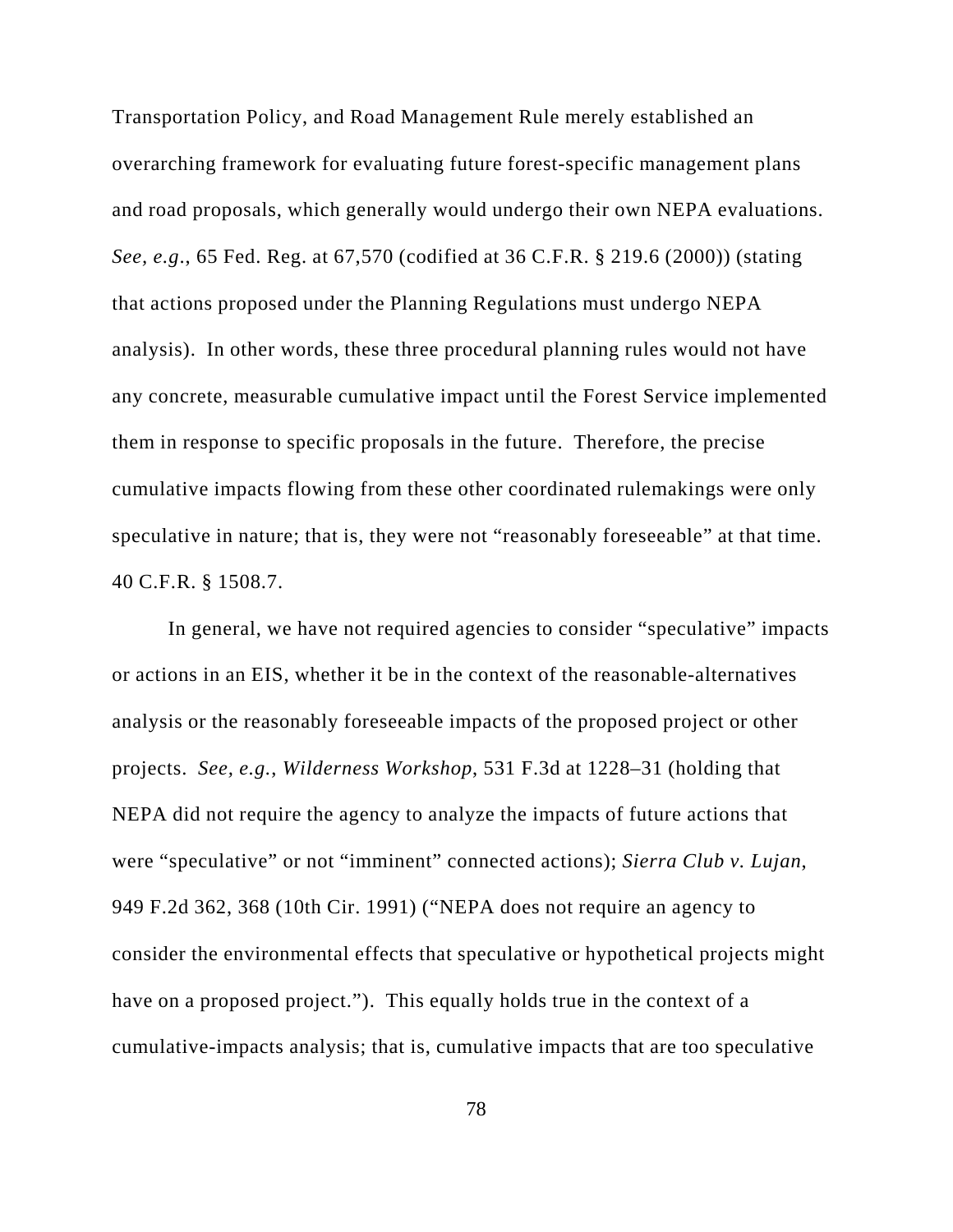or hypothetical to meaningfully contribute to NEPA's goals of public disclosure and informed decisionmaking need not be considered. *See Safeguarding The Historic Hanscom Area's Irreplaceable Res., Inc. v. FAA*, 651 F.3d 202, 218 (1st Cir. 2011) ("For NEPA purposes, an agency need not speculate about the possible effects of future actions that may or may not ensue."); *cf. Envtl. Def. Fund, Inc. v. Andrus*, 619 F.2d 1368, 1378 (10th Cir. 1980) ("An EIS is not supposed to resolve all contentions but rather to identify them in a full disclosure sense in order to enable the decision makers to undertake informed choices.").

Therefore, although the Forest Service was right to disclose the coordinated rulemakings and acknowledge that they could have some cumulative impacts—i.e., that they likely would result in an overall decrease in road construction and an increase in unroaded areas in the NFS—it was required to include only impacts that were reasonably foreseeable.<sup>32</sup> Accordingly, we conclude that the Forest Service made "a reasonable, good faith, objective presentation of those [cumulative] impacts sufficient to foster public participation and informed decision making." *Colo. Envtl. Coal.*, 185 F.3d at 1177. In this instance, nothing more was required to satisfy this requirement of NEPA; the

 $32$  The Ninth Circuit rejected a virtually identical claim challenging the Forest Service's cumulative-impacts analysis in the Roadless Rule EIS. *See Kootenai Tribe*, 313 F.3d at 1123 (rejecting "the district court's conclusion that the Forest Service failed adequately to evaluate the cumulative effects of the Roadless Rule" and concluding that "the potential cumulative effects of the Roadless Rule are too speculative to be amenable to in-depth analysis in the  $EIS$ ").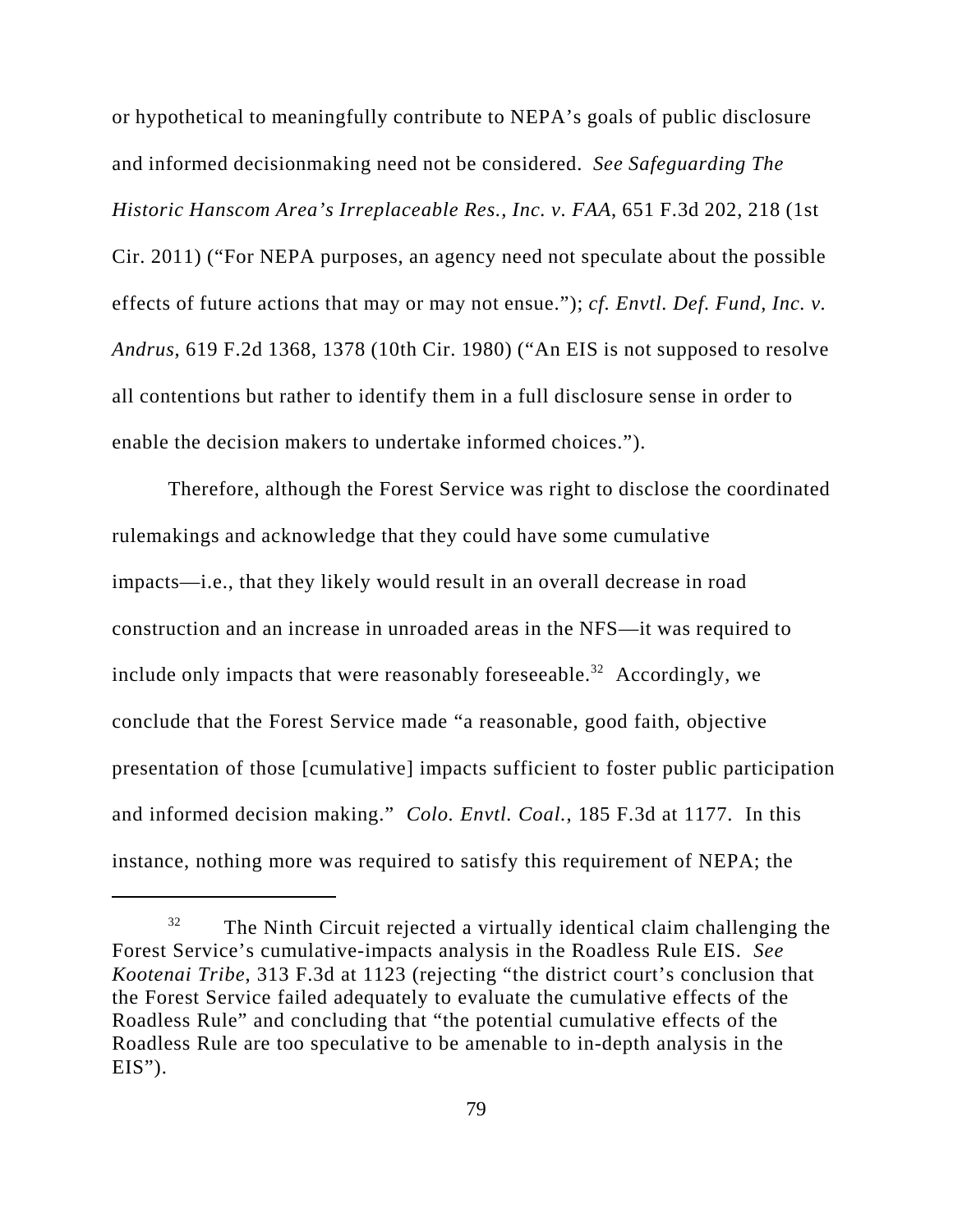district court erred in holding otherwise.

### **6. Site-Specific Analysis**

Wyoming asserts that the Forest Service also violated NEPA in promulgating the Roadless Rule because it failed to conduct a "site-specific analysis" of the environmental impacts for each of the specific forest units affected by the Rule. The district court rejected this argument and held that the Forest Service was not required under NEPA to conduct a site-specific analysis for every affected IRA. *Wyoming*, 570 F. Supp. 2d at 1340–41 ("In the absence of a clear statutory or regulatory directive [requiring agencies to conduce a sitespecific analysis], and a binding decision on point, this Court will not impose additional NEPA duties on federal agencies."). Even though Wyoming did not cross-appeal the district court's holding on this issue, it argues on appeal that we should rule in its favor on this issue, which would provide an alternate ground for affirming the district court's ultimate holding that the Forest Service violated NEPA in promulgating the Roadless Rule.<sup>33</sup> Specifically, Wyoming asserts that

 $33$  We have jurisdiction over the site-specific analysis issue, even without a cross-appeal, because an appellee is generally permitted to "defend the judgment won below on any ground supported by the record without filing a cross appeal." *S. Utah Wilderness Alliance v. Bureau of Land Mgmt.*, 425 F.3d 735, 745 n.2 (10th Cir. 2005) (quoting *Tinkler v. United States ex rel. FAA*, 982 F.2d 1456, 1461 n.4 (10th Cir. 1992)) (internal quotation marks omitted); *see, e.g.*, *United Fire & Cas. Co. v. Boulder Plaza Residential, LLC*, 633 F.3d 951, 958 (10th Cir. 2011) ("We have held that an 'appellee may, without filing a crossappeal, urge in support of a decree any matter appearing in the record, although his argument may involve an attack upon the reasoning of the lower court.'" (continued...)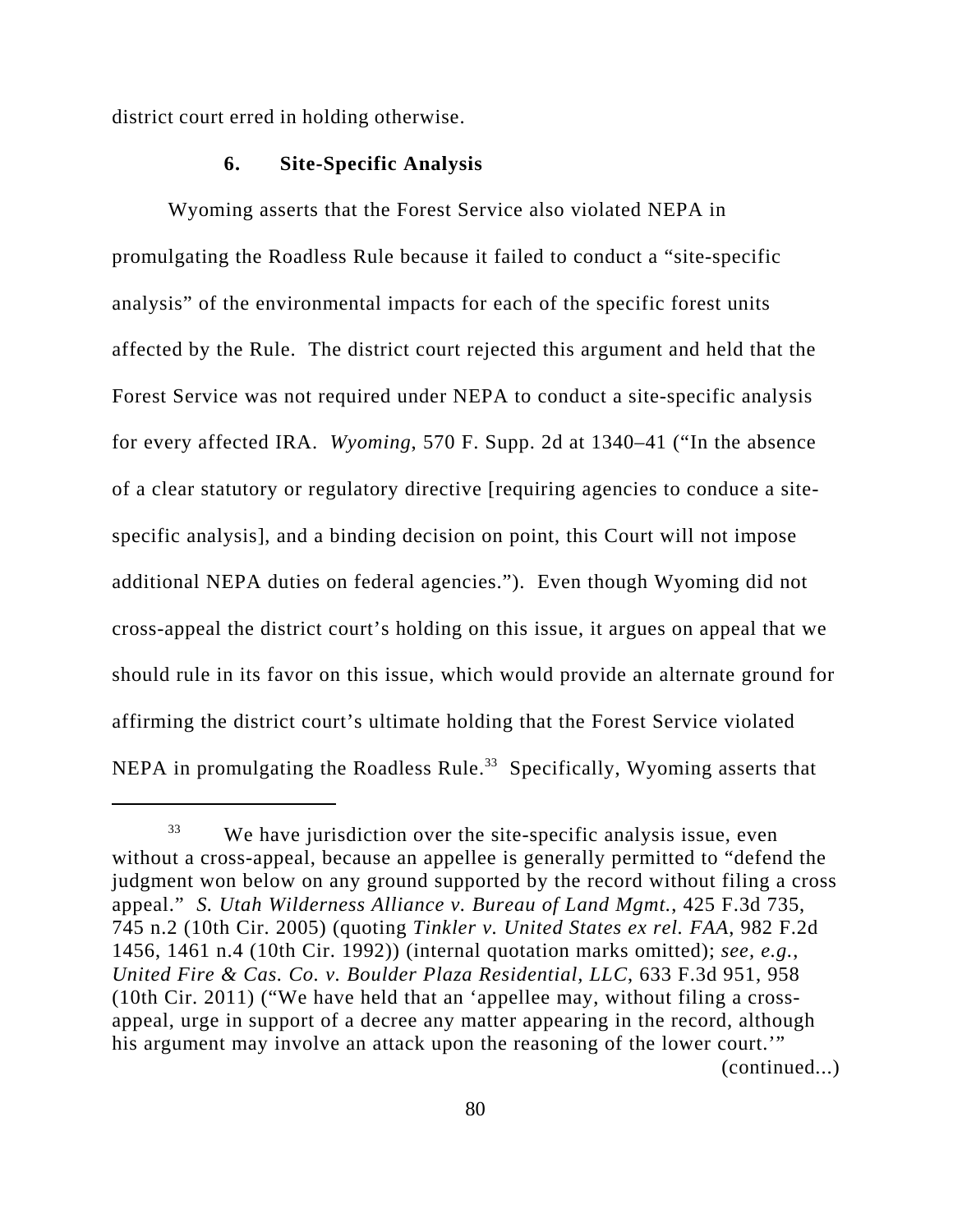because the EIS did not include a site-specific analysis for every individual IRA affected, the Forest Service failed to satisfy the statutory requirement that the EIS include a "detailed statement" of the environmental consequences of the proposed rule.

In preparing the EIS for the Roadless Rule, the Forest Service was required to provide a "detailed statement" regarding, among other things, "the environmental impact" of the rule and "any adverse environmental effects which cannot be avoided should the [rule] be implemented."  $42 \text{ U.S.C. }$  \$ $4332(2)(\text{C})$ ; *see also* 40 C.F.R. § 1502.16 (stating that the detailed statement should include: "environmental impacts of the alternatives . . . , any adverse environmental effects which cannot be avoided should the proposal be implemented, the relationship between short-term uses of man's environment and the maintenance and enhancement of long-term productivity, and any irreversible or irretrievable commitments of resources which would be involved in the proposal"). For "broad

 $33$ (...continued)

<sup>(</sup>quoting *Ute Distrib. Corp. v. Sec'y of Interior*, 584 F.3d 1275, 1282 (10th Cir. 2009))); *Fischer-Ross v. Barnhart*, 431 F.3d 729, 732 n.2 (10th Cir. 2005) (stating that "an appellee may generally, without taking a cross appeal, urge in support of a decree any matter appearing in the record"). Although Wyoming attacks the district court's rejection of its site-specific argument, it is merely claiming that this argument provides an alternative ground for affirming the district court, without seeking to enlarge its own rights or lessen the rights of others. *See, e.g.*, *Ute Distrib. Corp.*, 584 F.3d at 1282; *cf. Breakthrough Mgmt. Grp., Inc. v. Chukchansi Gold Casino & Resort*, 629 F.3d 1173, 1198 (10th Cir. 2010) ("A cross-appeal ordinarily would be appropriate where a litigant seeks to enlarge his rights conferred by the original judgment or to lessen the rights of his adversary under that judgment.").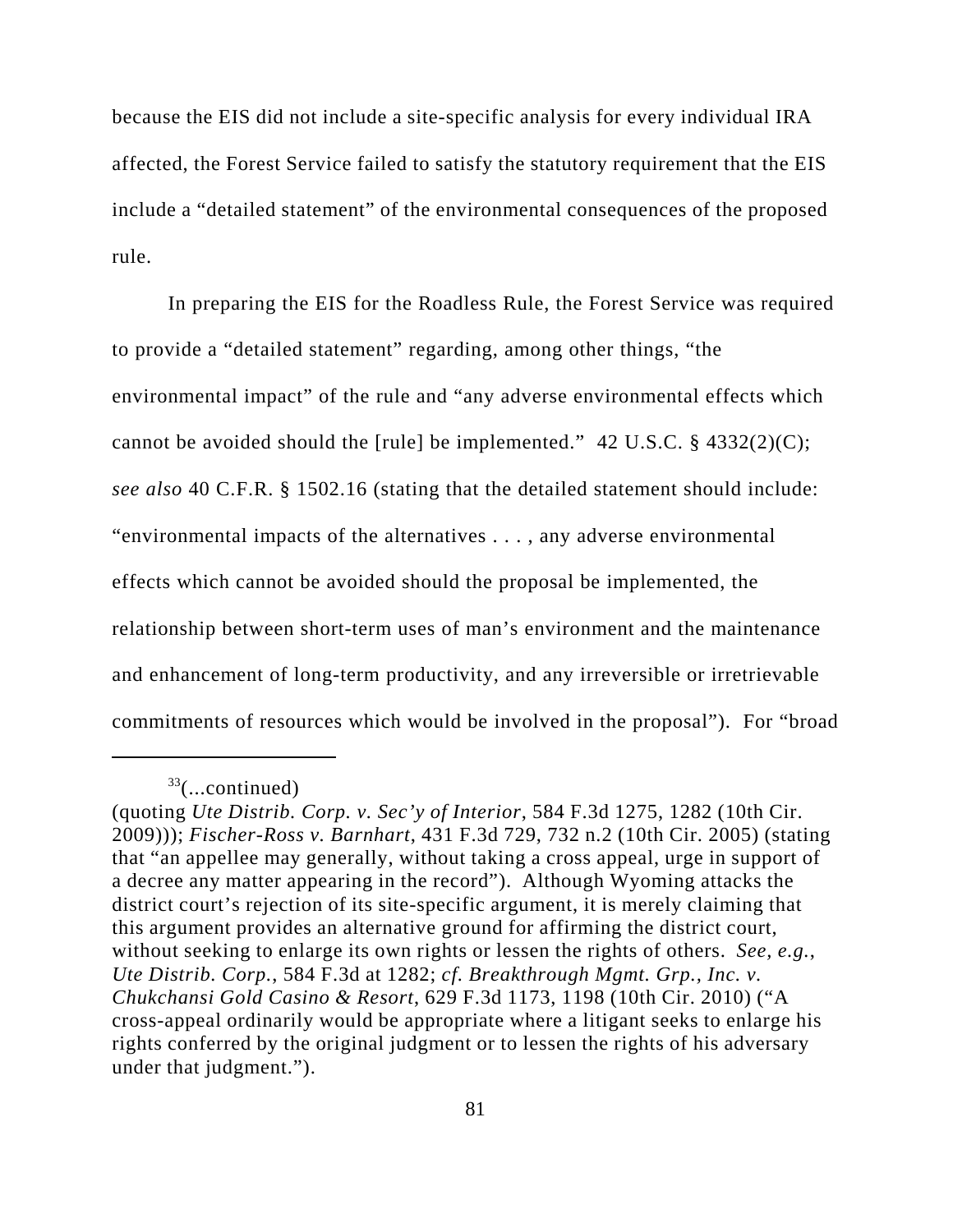Federal actions such as the adoption of new agency programs or regulations," the CEQ Regulations state that the agency "may find it useful to evaluate the proposal[] . . . [g]enerically, including actions which have relevant similarities, such as common timing, impacts, alternatives, methods of implementation, media, or subject matter." 40 C.F.R. § 1502.4(c)(2). There is nothing in the statute or CEQ Regulations that requires an agency to include a site-specific analysis for every particular area affected by the proposed action. Furthermore, as the district court correctly acknowledged, "[n]either the Supreme Court nor the Tenth Circuit has ascribed to the ... view that an agency must conduct a 'reasonably thorough' site-specific analysis under NEPA." *Wyoming*, 570 F. Supp. 2d at 1340 (quoting *California v. Block*, 690 F.2d 753, 765 (9th Cir. 1982)).

Wyoming asserts that NEPA uniformly requires an agency to prepare a sitespecific analysis for every specific area affected by a proposed action, regardless of whether the agency is proposing a localized project or a broad nationwide rule. In making this argument, Wyoming cites three decisions from other circuits where an EIS was found to be insufficient for failing to assess the site-specific environmental consequences unique to each proposed action on appeal. *See Conservation Law Found. of New England, Inc. v. Gen. Servs. Admin*., 707 F.2d 626, 629–34 (1st Cir. 1983) ("We cannot say that the district court abused its discretion or was clearly in error in requiring more detailed analysis on a site-specific basis of the environmental consequences of [the proposed agency

82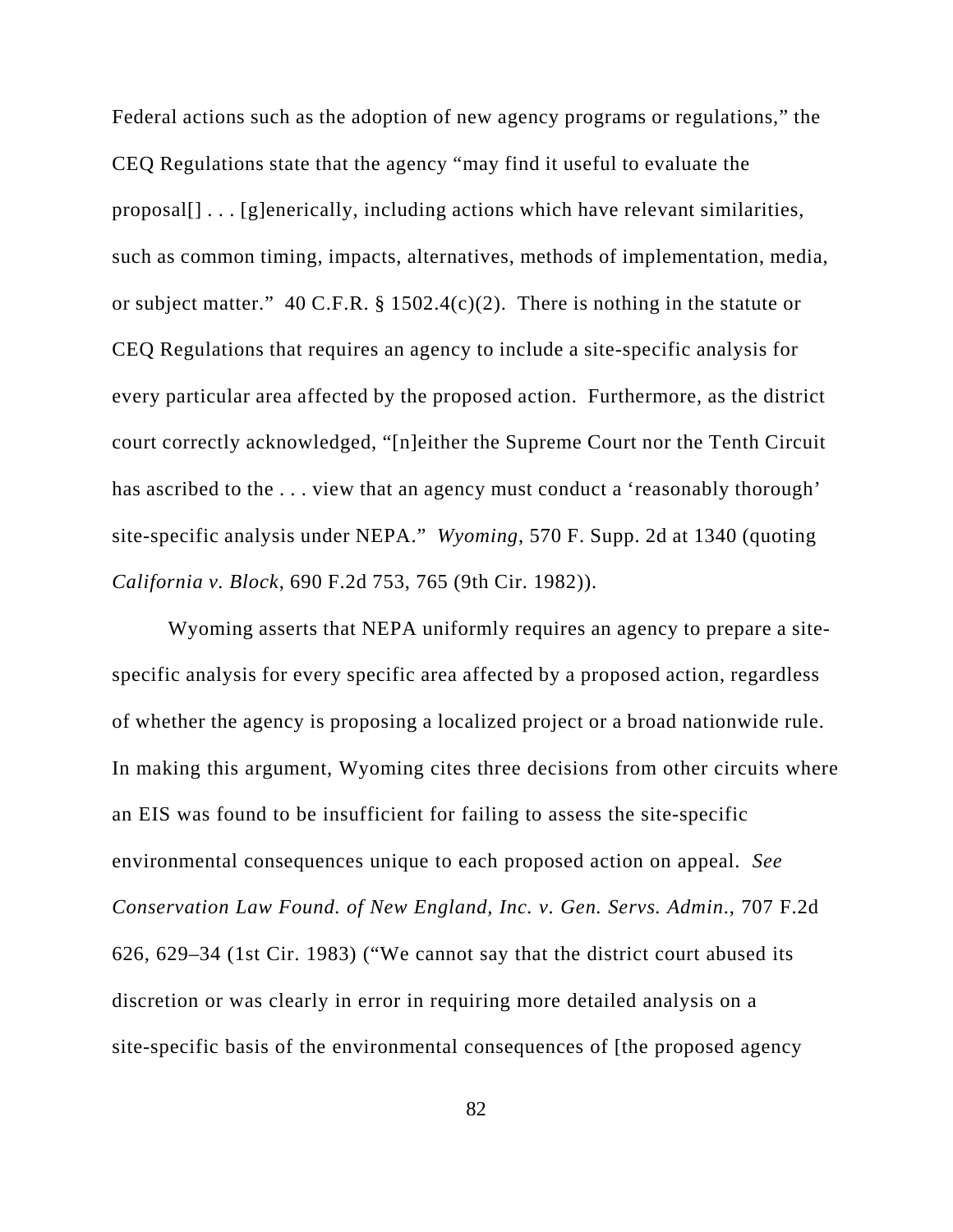action]."); *Sierra Club v. Peterson*, 717 F.2d 1409, 1413–15 (D.C. Cir. 1983) (concluding that the agency was required to conduct a site-specific analysis through an EIS before it could authorize the issuance of oil and gas leases within two national forests); *Block*, 690 F.2d at 761–65 (holding that the Forest Service violated NEPA when it failed to evaluate the site-specific environmental consequences of designating several forest areas in the National Forest System as "nonwilderness" areas under the RARE II program; the court found that the sitespecific analysis was required because the agency was proposing to make an "irreversible and irretrievable commitment of the availability of resources to a project at a particular site" (internal quotation marks omitted)). However, contrary to Wyoming's assertions, these cases do not in themselves indicate that there is a uniform nationwide requirement under NEPA that agencies prepare a site-specific analysis for every specific location affected by a broad administrative action. Furthermore, even assuming, *arguendo*, the cases cited by Wyoming did establish such a uniform mandate under NEPA, we are not bound by the decisions of other circuit courts. *Fed. Deposit Ins. Corp. v. Daily*, 973 F.2d 1525, 1532 (10th Cir. 1992).<sup>34</sup>

 $34$  The specific case Wyoming primarily relies upon in asserting that NEPA requires the Forest Service to include a site-specific analysis for every affected area, *California v. Block*, is unpersuasive. The *Block* case concerned a challenge to the Forest Service's RARE II program. Specifically, the plaintiffs in *Block* challenged the Forest Service's allocation of several forest areas as "nonwilderness," which meant that such areas would be "managed for purposes (continued...)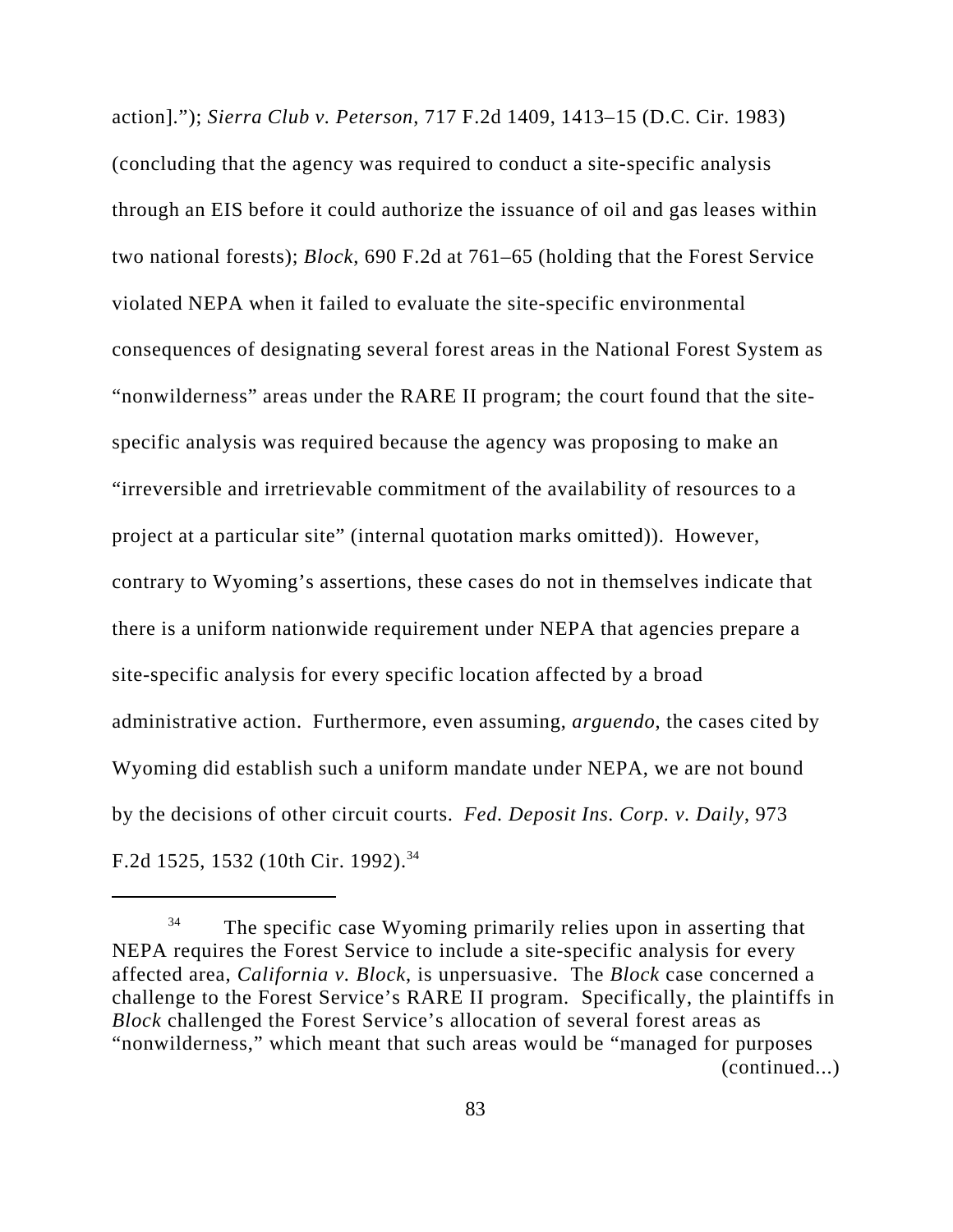We conclude that the district court did not err in holding that the Forest

Service was not required in this instance to conduct a site-specific analysis for

 $34$ (...continued)

other than wilderness preservation." *Id.* at 762. The EIS prepared by the Forest Service did not analyze the "site-specific impact of this decisive [nonwilderness] allocation decision." *Id.* at 763. The Forest Service argued that the EIS for RARE II—which was a "programmatic EIS describing the first step in a multistep national project"—"need not contain the type of detailed site-specific information normally contained in an EIS prepared for a more narrowly focused project such as a dam or a federal mineral lease." *Id.* at 760–61. The court disagreed with the Forest Service's contention that a more general analysis was all that was required given the "national scope of [RARE II's] impact," and concluded that a site-specific analysis regarding each individual area was required before the Forest Service could irreversibly and irretrievably "commit th[o]se areas for nonwilderness uses." *Id.* at 760, 763. However, in reaching its decision, the Ninth Circuit relied primarily on the 1973 CEQ Guidelines applicable to the RARE II EIS on appeal. *See id.* at 763 & n.5 ("The prescribed content of the EIS is delineated in the [CEQ] Guidelines in effect at the time of the EIS's issuance," which "were supplanted by the CEQ Regulations adopted November 29, 1978." (citing 43 Fed. Reg. 55,990 (1978) (codified at 40 C.F.R. §§ 1500–08 (1981)))). Unlike the CEQ Regulations governing the EIS presently before the court, the 1973 Guidelines did not expressly permit an agency to "[g]enerically" evaluate "broad Federal actions such as the adoption of new agency programs or regulations." 40 C.F.R. § 1502.4(b)–(c)(2). There is also an important factual distinction between the proposed action before the Ninth Circuit in *Block* and the Roadless Rule: the challenged action in *Block* was the allocation of forest areas as "nonwilderness"—thereby opening such areas up to possible development and other uses that could lead to substantial environmental degradation—as opposed to the Roadless Rule, which generally prohibits such "nonwilderness" uses. Lastly, it is worth noting that the court's holding in *Block*, which could be read to require agencies to undertake site-specific analysis in an EIS for all areas covered by a broad nationwide rule, has been called into doubt or at least qualified by the Ninth Circuit's subsequent decision in *Kootenai Tribe*, 313 F.3d 1094. In that decision, the Ninth Circuit stated that "laws and regulations of general applicability," such as the Roadless Rule, "may properly be considered by government officials who weigh and balance the virtues and defects of any prohibition or regulation" and "do not require an evaluation of the costs and benefits of the law *at each location where it may apply*." *Id.* at 1117 n.20 (emphasis added).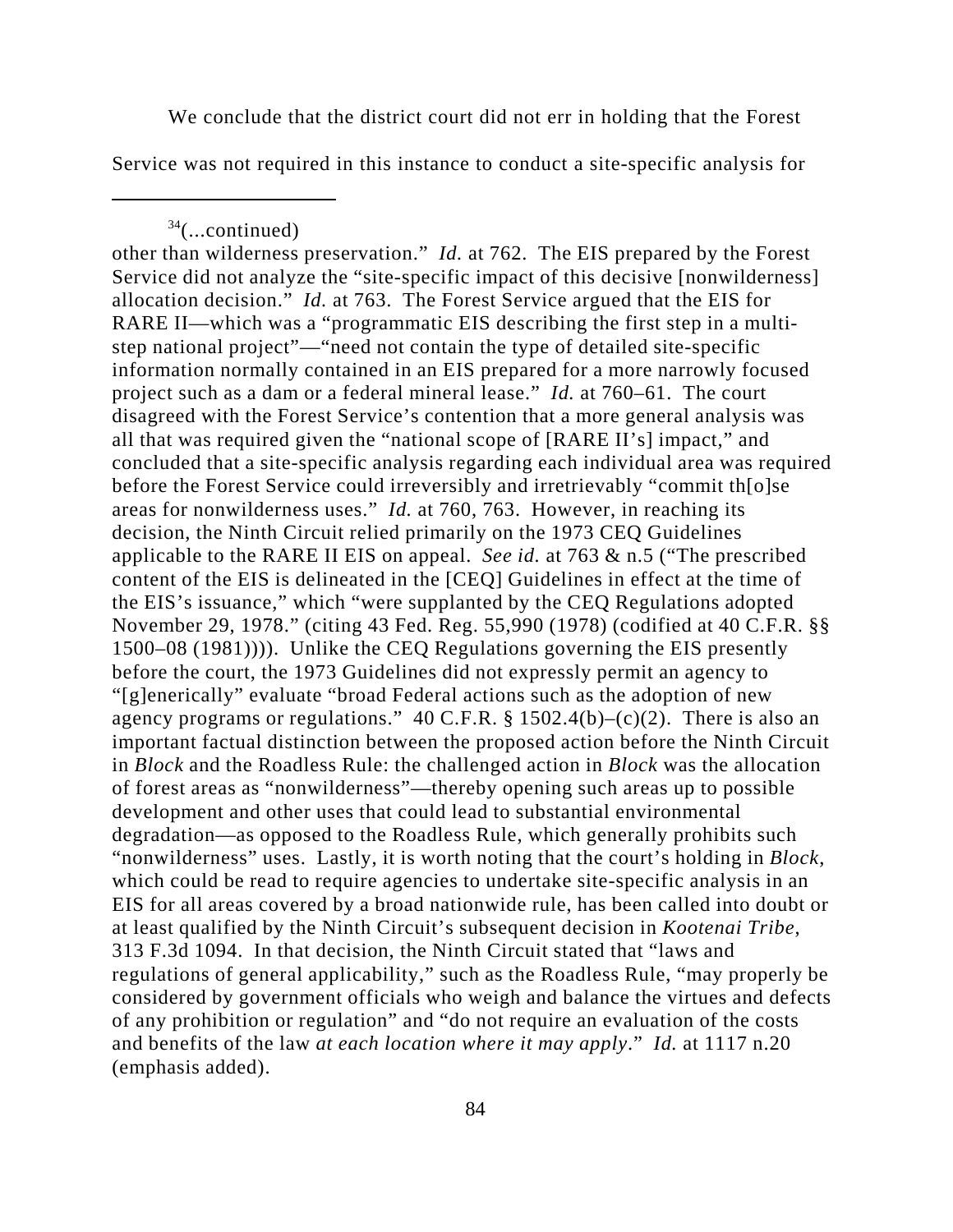every IRA affected by the rule. Because the Roadless Rule is a "broad" nationwide rule, the Forest Service was permitted under 40 C.F.R.  $\S 1502.4(c)(2)$ to evaluate the common environmental impacts and effects of the rule "generically." In accordance with that provision, the Forest Service "generically" evaluated the common environmental impacts of the four alternatives on IRAs. *See generally* FEIS at 3-1 to 3-407 (analyzing the "affected environment and environmental consequences" of the Roadless Rule, and the general environmental impacts under each of the four prohibition alternatives).

Furthermore, in addition to this general analysis, the Forest Service actually considered some regional distinctions and site-specific aspects of the proposed Roadless Rule, including the impact of the proposed alternatives on specific forest areas and IRAs. *See, e.g.*, *id.* at 3-49 to 3-53 (analyzing the effects on "water quality and drinking water source areas," and noting distinctions in the impact on various regions, states, and specific forest areas); *id.* at 3-55 to 3-58 (analyzing the risk of "soil loss" under the proposed alternatives and indicating which regions would be most affected under the prohibition alternatives); *id.* at 3- 58 to 3-62 (analyzing the correlation between landslides and land-management activities—such as road construction and timber harvesting—and noting the risk of landslides under the proposed alternatives in specific areas such as the "coastal forests of Oregon, Washington, and northern California"); *id.* at app. B ("Stateby-State Summaries of Key Information for the Preferred Alternative").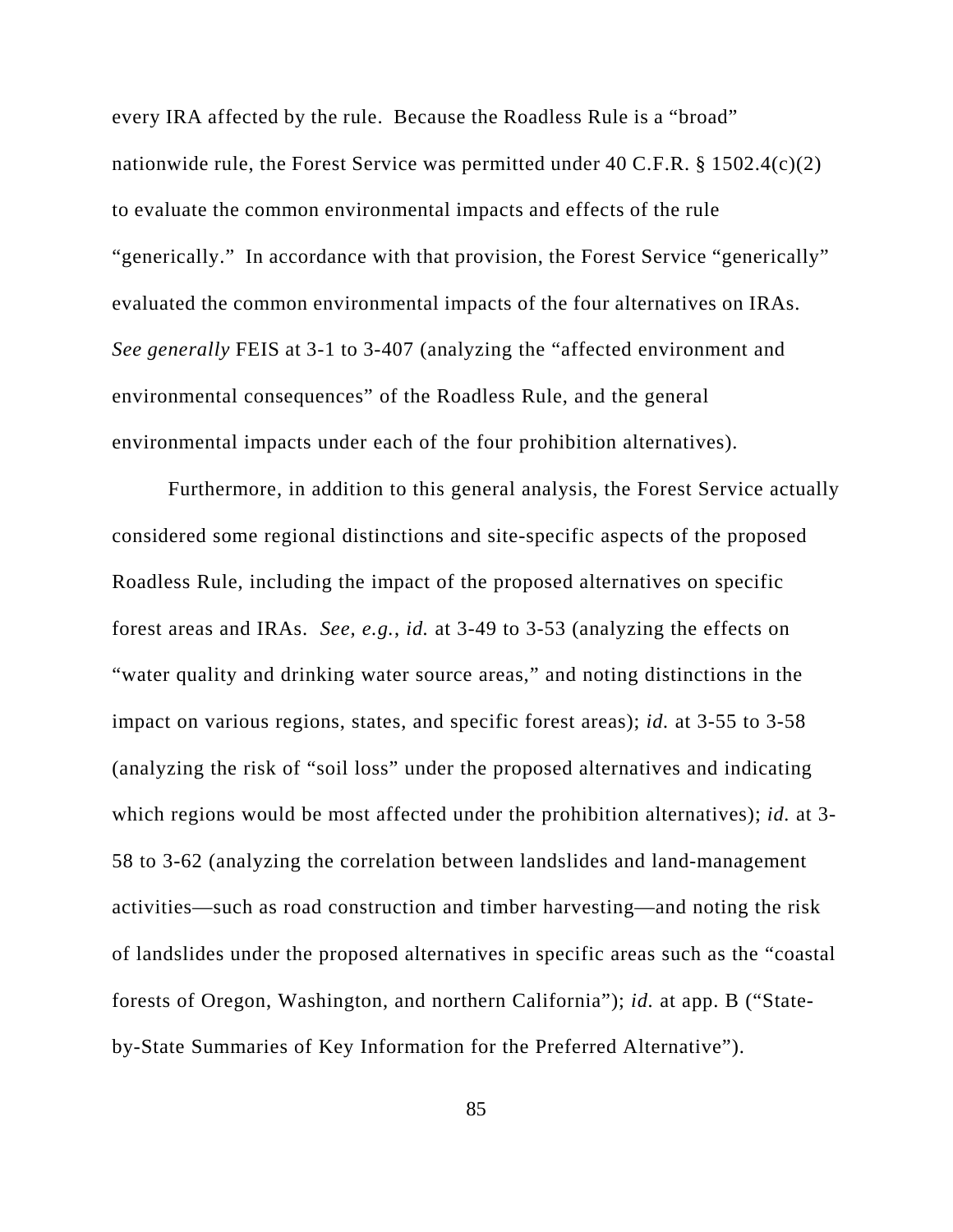Under NEPA, our role in reviewing the Forest Service's EIS "is simply to ensure that the agency has adequately considered and disclosed the environmental impact of its actions." *Utahns for Better Transp.*, 305 F.3d at 1163 (quoting *Utah Shared Access Alliance v. U.S. Forest Serv.*, 288 F.3d 1205, 1208 (10th Cir. 2002)) (internal quotation marks omitted). The Forest Service has adequately done so in this instance, despite the fact that it did not include a detailed sitespecific analysis of the environmental consequences at each and every specific IRA affected by the rule.Accordingly, we affirm the district court's holding as to this claim.

### **7. Supplemental Environmental Impact Statement**

Wyoming next claims that the Forest Service violated NEPA when it failed to prepare a supplemental EIS after making changes to the rule in the FEIS and the final rule. The district court, agreeing with Wyoming and CMA, held that the Forest Service violated NEPA when it "made four substantial changes between the draft EIS and the final EIS and did not prepare a supplemental EIS." *Wyoming*, 570 F. Supp. 2d at 1344. These "four substantial changes" include: (1) eliminating the "procedural aspects" of the rule by incorporating those procedures in the Planning Regulations; (2) "broaden[ing] the scope of the Roadless Rule to include areas with classified roads within [IRAs]"—that is, making the rule applicable to "roaded" as well as "unroaded" portions of IRAs covered by the rule; (3) "identif[ying] an additional 4.2 million acres of roadless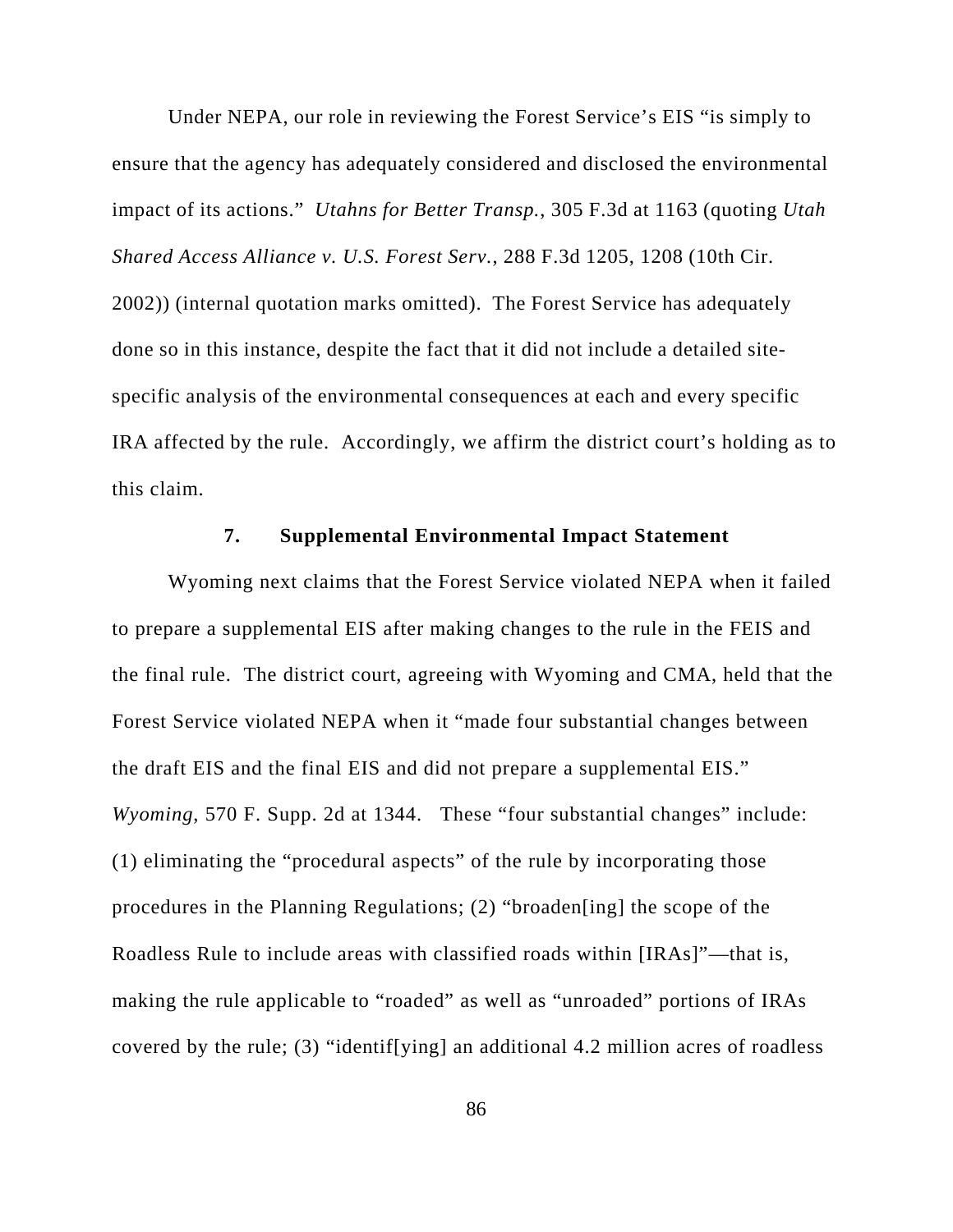areas that would be subject to the Roadless Rule"; and (4) making a "change to the type of timber harvesting that would be allowed; specifically, . . . limit[ing] the 'stewardship exception' in the final Roadless Rule to harvesting only 'small diameter timber.'" *Id.* On appeal, the Forest Service and the Environmental Groups argue that these changes were not "substantial changes" to the proposed actions, and therefore, those changes did not trigger a duty under NEPA to prepare a supplemental DEIS or FEIS. We agree that a supplemental EIS was not required.

An agency is required to prepare a supplemental DEIS or FEIS if: (1) "[t]he agency makes substantial changes in the proposed action that are relevant to environmental concerns," or (2) "[t]here are significant new circumstances or information relevant to environmental concerns and bearing on the proposed action or its impacts." 40 C.F.R.  $\S$  1502.9(c)(1)(i)–(ii). The duty to prepare a supplemental EIS is based on the need to facilitate informed decisionmaking. *S. Utah Wilderness Alliance v. Norton*, 301 F.3d 1217, 1238 (10th Cir. 2002), *rev'd on other grounds and remanded*, 542 U.S. 55 (2004). "Of course, every change [to a proposed action] however minor will not necessitate a new substantive analysis and repetition of the EIS process. To make such a requirement would lead agencies into Xeno's paradox, always being halfway to the end of the process but never quite there." *New Mexico ex rel. Richardson*, 565 F.3d at 708.

Therefore, a supplemental EIS is required only if the new information or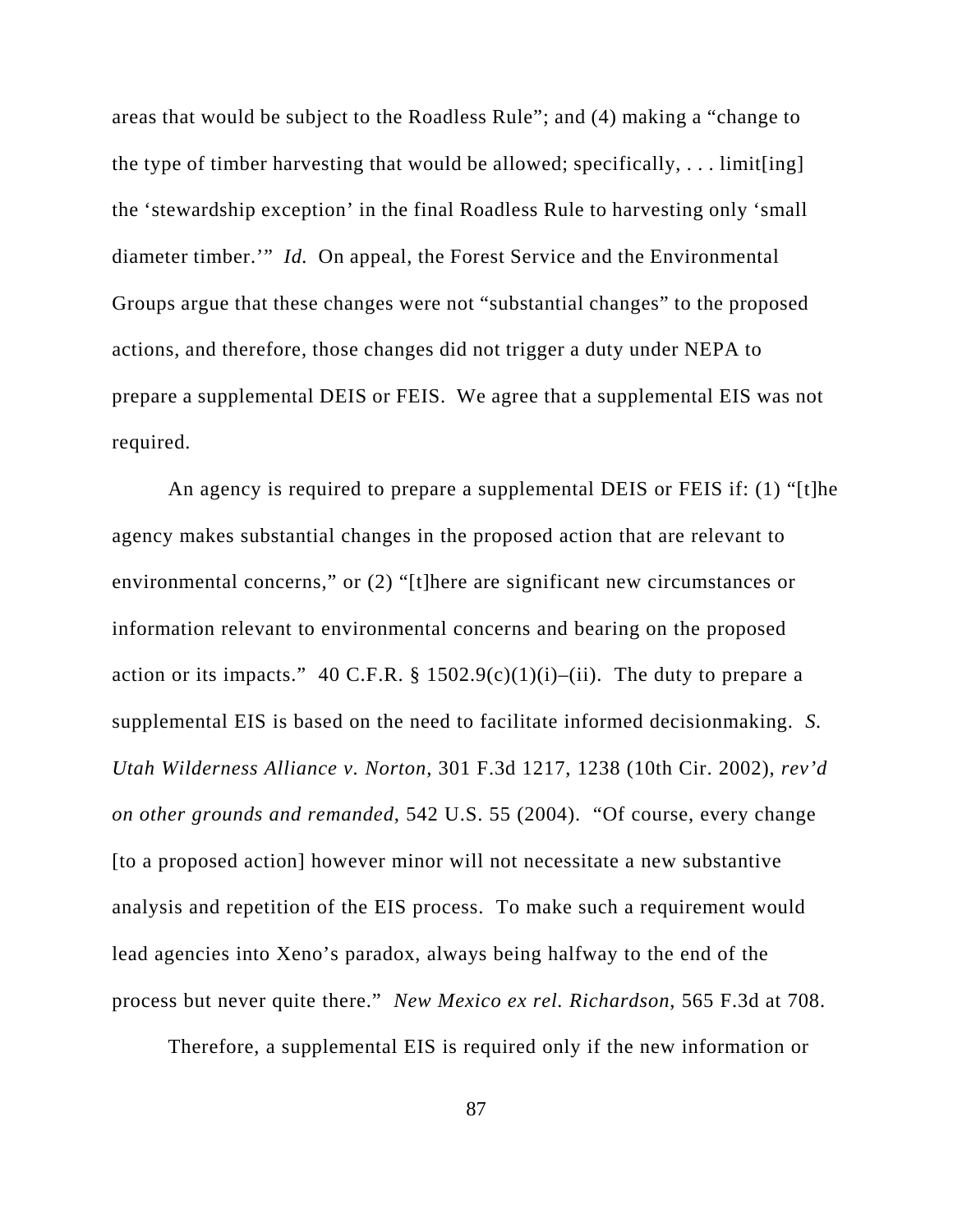changes made to the proposed action "will affect the quality of the human environment in a significant manner or to a significant extent not already considered." *Friends of Marolt Park v. U.S. Dept. of Transp.*, 382 F.3d 1088, 1096 (10th Cir. 2004) (quoting *Marsh v. Or. Natural Res. Council*, 490 U.S. 360, 374 (1989)) (internal quotation marks omitted). As to the latter point, even if a change made "will have a significant environmental impact, the failure to issue a supplemental EIS is not arbitrary or capricious [if] the relevant environmental impacts have already been considered" during the NEPA process. *Id.* at 1097. Furthermore, an agency is generally entitled to deference when it determines that new information or a change made to the proposed action does not warrant preparation of a supplemental EIS. *See Marsh*, 490 U.S. at 375–77 (stating that because an agency's decision whether to prepare a supplemental EIS requires "substantial agency expertise," courts must defer to the agency's "informed discretion"); *see also Holy Cross Wilderness Fund v. Madigan*, 960 F.2d 1515, 1524 (10th Cir. 1992). In this instance, we agree that the Forest Service was not required to prepare a supplemental EIS, and accordingly hold that the district court erred in concluding otherwise.

First, the Forest Service did not make a substantial change when it shifted the procedural component of the proposed Roadless Rule to the 2000 Planning Regulations. *See* FEIS at xi (stating that "[t]he procedural alternatives described in the DEIS have been removed from the FEIS because of the decision to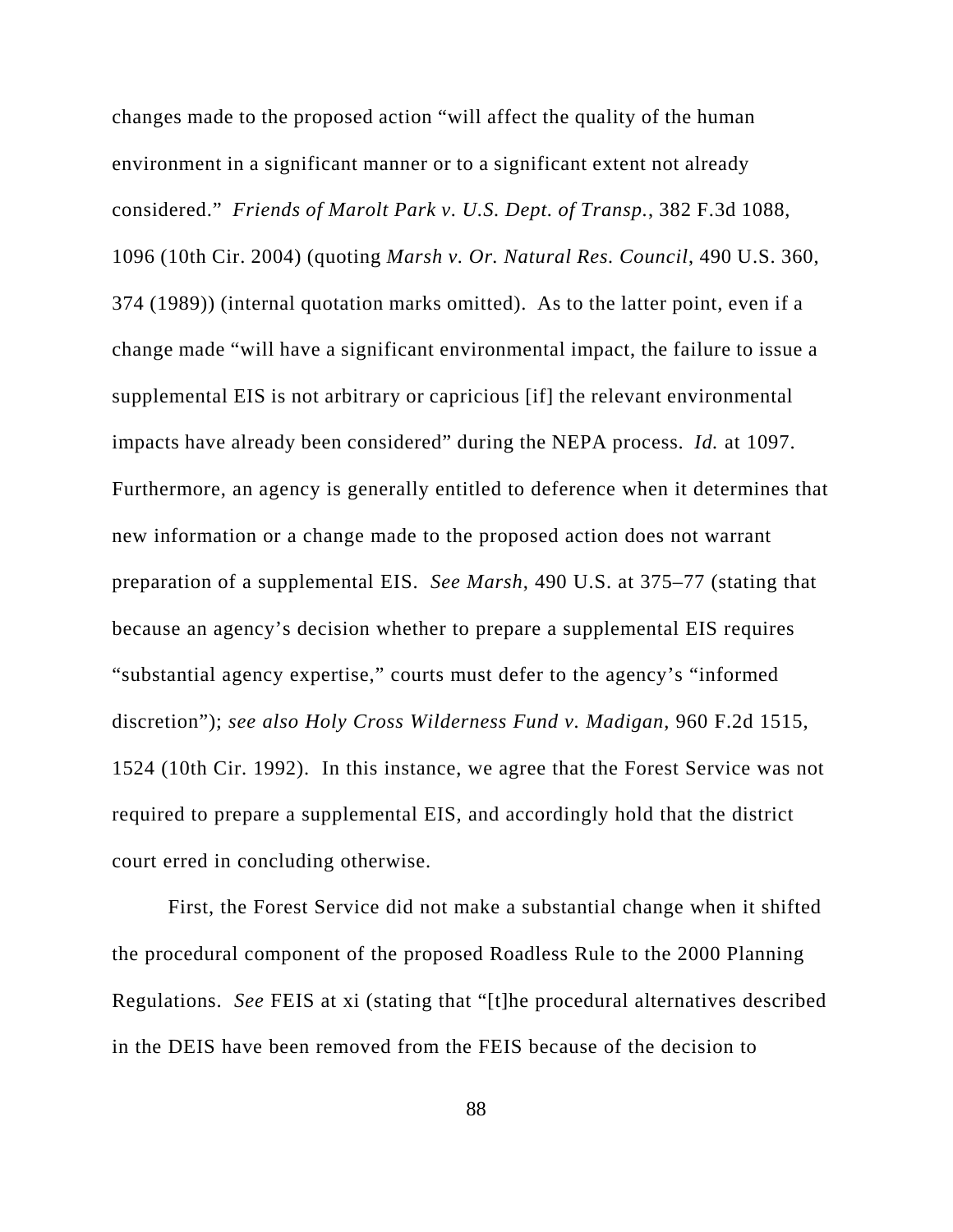incorporate the procedures in the final Planning Regulations"). The Forest Service initially analyzed the proposed procedural aspect, as well as the "no action; no procedures" alternative to the proposed procedures, in the DEIS. *See* DEIS at S-23, 2-6 to 2-10, 3-223 to 3-225. Thereafter, the Forest Service did not discard those procedures, but instead moved the procedures to the 2000 Planning Regulations. In the FEIS, the Forest Service explained the reasoning behind this change, stating:

> Public comments on the proposed Planning Regulations and Agency comments on the DEIS [for the Roadless Rule] also suggested that the procedures for roadless area protection were best suited for the Planning Regulations. Upon review, most of the roadless area characteristics identified in the DEIS and proposed Roadless Rule were similarly required by the Planning Regulations. Therefore, the Forest Service determined that the procedures contemplated in the Roadless Rule should be an explicit part of the plan revision process, and addressed them at [§] 36 CFR 219.9(b)(8) of the final Planning Regulations.

FEIS at 1-16; *see also id.* at 1-10 ("Since the close of the DEIS comment period . . . , the Agency determined [the procedural] requirements were more appropriately addressed in the [§] 36 CFR 219 Planning Regulations. Comments received on the DEIS about the procedures were shared with the Planning Regulations team, and were incorporated into that rulemaking.").

After making this shift, the Forest Service fully analyzed the effects of the procedural aspects in the 2000 Planning Regulations. *See, e.g.*, National Forest System Land and Resource Management Planning Regulations; Final Rule, 65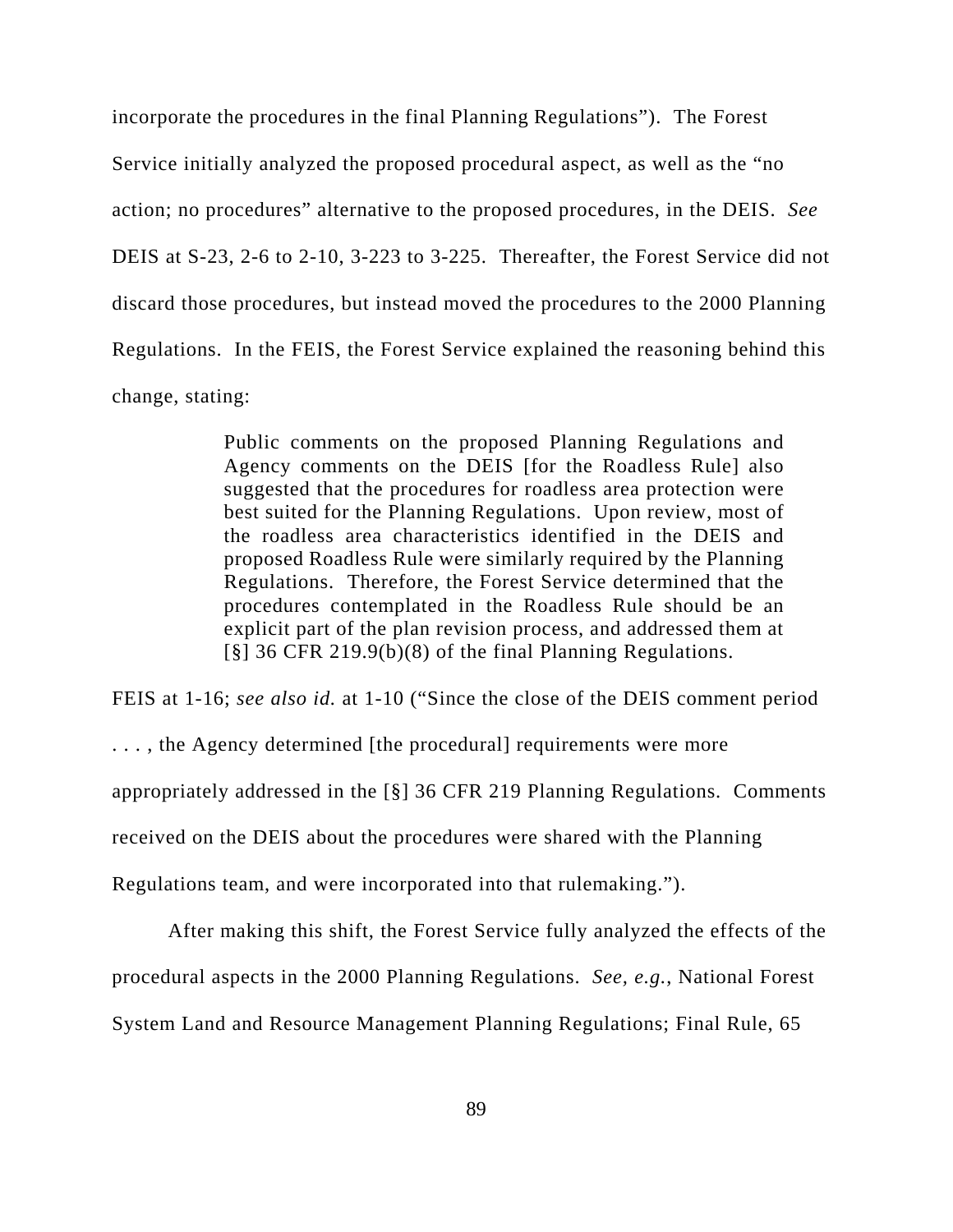Fed. Reg. 67,514, 67,514–81 (Nov. 9, 2000). Furthermore, the Forest Service addressed the impact of this shift as part of the cumulative-impacts analysis in the FEIS, which revealed that the shift was not "substantial" in terms of the "environmental concerns" of the proposed action. *See supra* Part II.C.5 (discussing the sufficiency of the Forest Service's analysis of the cumulative impacts of, *inter alia*, the 2000 Planning Regulations and the Roadless Rule). Under these circumstances, it cannot be said that the Forest Service acted arbitrarily and capriciously in failing to prepare a supplemental EIS after making this change, because shifting the procedural aspect of the proposed Roadless Rule to the 2000 Planning Regulations was not a "substantial change[] in the proposed action that [is] relevant to environmental concerns." 40 C.F.R.

# $§ 1502.9(c)(1)(i).$ <sup>35</sup>

Second, the Forest Service was not required to prepare a supplemental EIS when it made the Roadless Rule's prohibitions applicable to "roaded" portions, in

<sup>&</sup>lt;sup>35</sup> It is worth noting that neither Wyoming nor CMA put forth any argument on appeal in regard to the shifting of the procedural aspects to the 2000 Planning Regulations. Although "we may not neglect [an issue] simply because an appellee fails to defend adequately the district court's decision," *Hernandez v. Starbuck*, 69 F.3d 1089, 1094 (10th Cir. 1995), this court has indicated that an "appellee's brief plays a vital function in informing the court of the weaknesses in the appellant's arguments" and "[b]y failing to address a ground for relief raised by the appellant, the appellee greatly increases the chances the court of appeals will be persuaded by the appellant's position," *id.* at 1094 n.3. In this instance, we think the appellees' failure to address this issue on appeal lends support to the argument that this change in the proposed action—*viz.*, shifting the procedural aspects to the planning regulations—was not a substantial one relevant to environmental concerns, thereby requiring preparation of a supplemental EIS.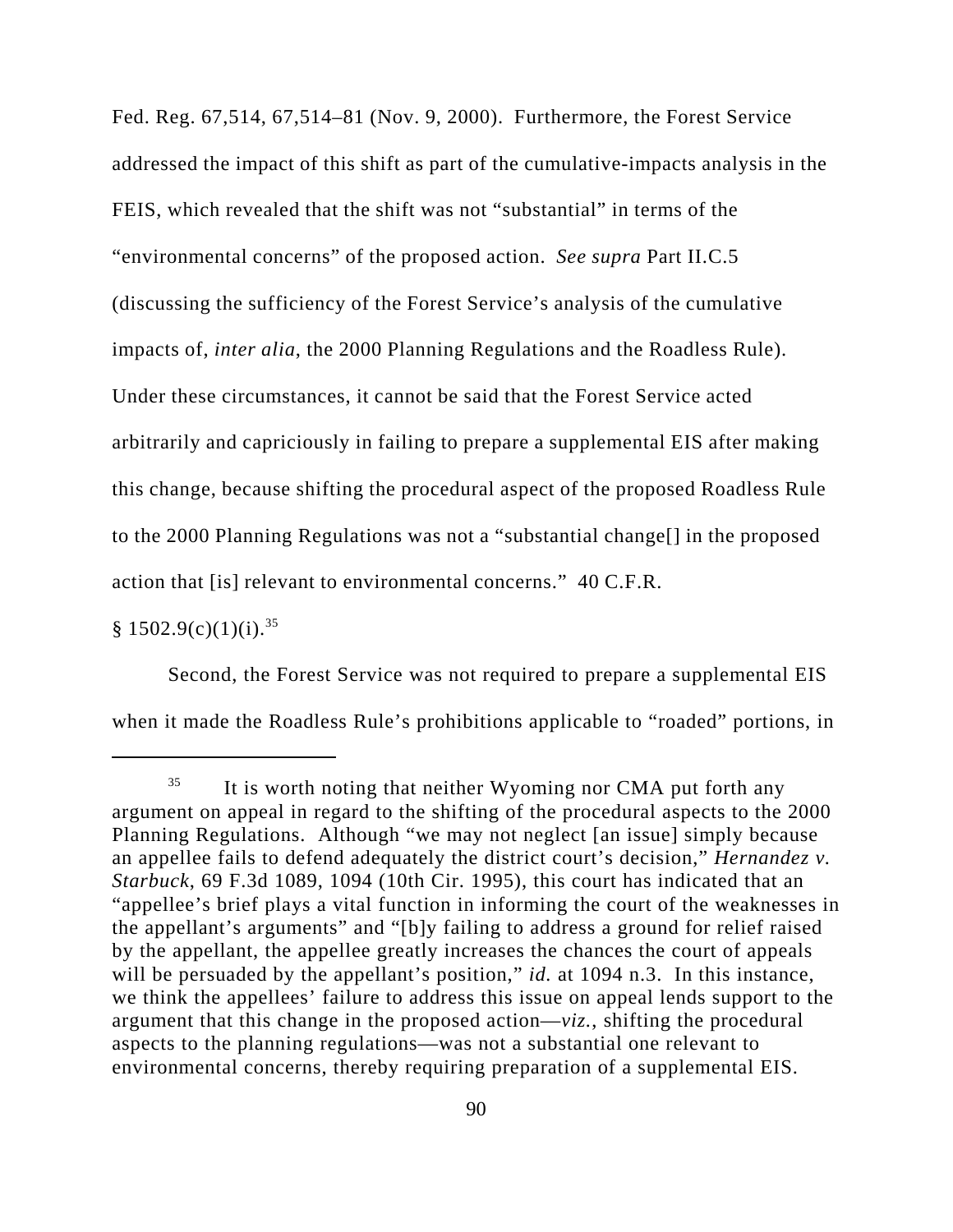addition to "unroaded" portions, of IRAs. As initially proposed, the prohibitions in the Roadless Rule were not intended to apply to the 2.8 millions acres of IRAs on which roads had been constructed. *See* DEIS at S-4 (stating that of the 54.3 million acres of IRAs, "roads have been constructed in approximately 2.8 million acres . . . . The remaining 51.5 million acres make up the 'unroaded portions of [IRAs]' discussed in the proposed rule"). In the FEIS, the Forest Service abandoned the distinction between "roaded" and "unroaded" IRAs, making the rule "appl[icable] to the entire area within the boundaries of the [IRAs], including portions that contain existing roads." FEIS at 2-5.

The Forest Service indicated that this change was made in response to "[p]ublic comments indicat[ing] that this [roaded versus unroaded] concept was confusing and would be difficult to apply and administer consistently." *Id.* at 2-5 n.3. After making this change, however, the Forest Service explained that "[t]he effects analysis in the DEIS was actually based on application of the prohibitions to entire [IRAs], since data was not specific to roaded or unroaded portions. Therefore, both the concept and the definition of 'unroaded portion' were deleted from the alternatives and analysis in this FEIS." *Id.* In other words, even though the proposed rule was initially only intended to apply to "unroaded" portions of IRAs, the DEIS analyzed the environmental effects and consequences of the rule as it applied to both "roaded" and "unroaded" areas. Therefore, the Forest Service had already considered the environmental effects of this change in the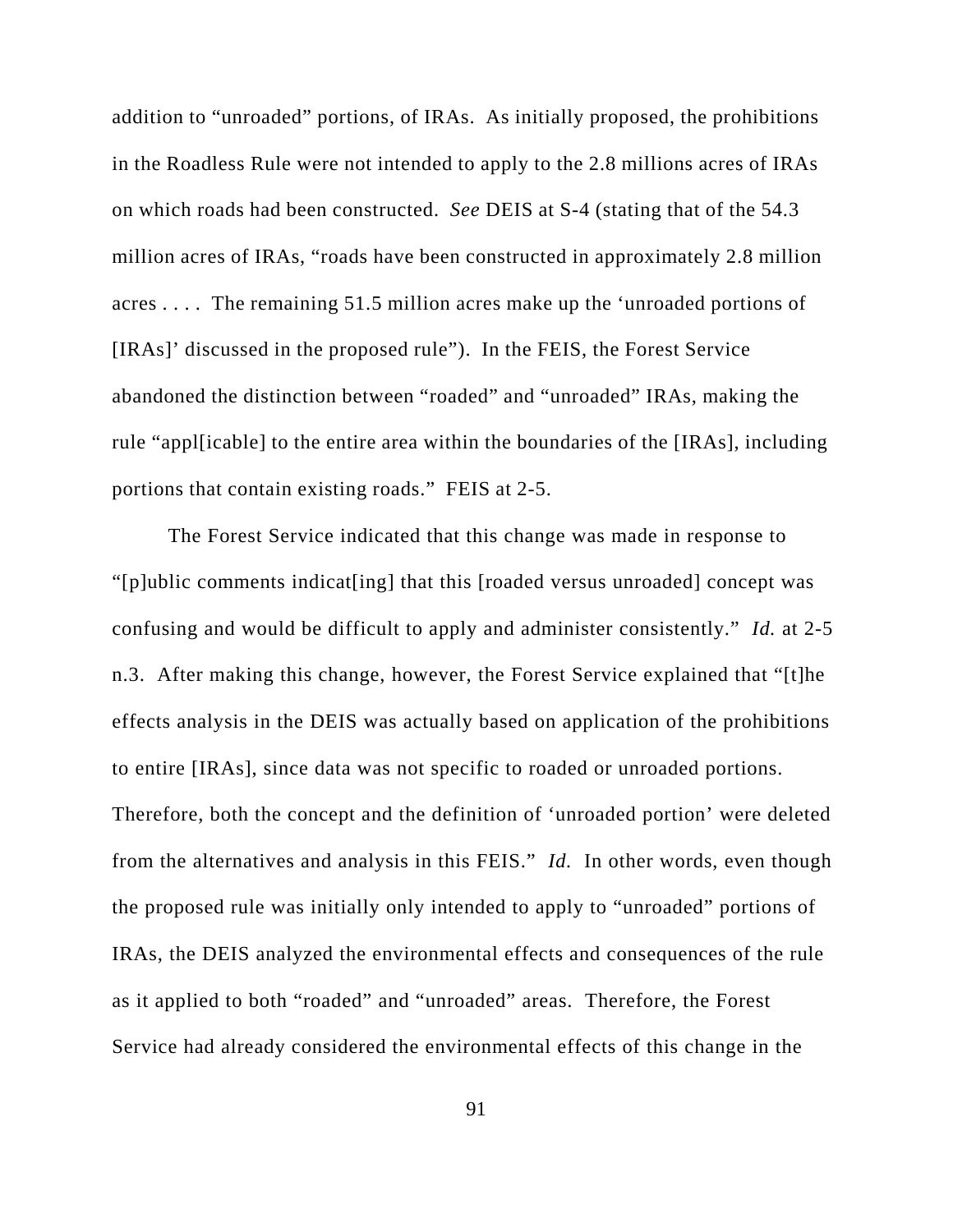DEIS.

As stated above, we have held that even when an agency makes a substantial change, "the failure to issue a supplemental EIS is not arbitrary or capricious [if] the relevant environmental impacts [of that change] have already been considered" during the NEPA process. *Friends of Marolt Park*, 382 F.3d at 1096; *see also Marsh*, 490 U.S. at 374 (noting that a supplemental EIS is only required where the impacts of new information or change have not already been considered by the agency); *New Mexico ex rel. Richardson*, 565 F.3d at 705 ("When the relevant environmental impacts [of a change to the proposed action] have already been considered earlier in the NEPA process, no supplement is required." (quoting *Friends of Marolt Park*, 382 F.3d at 1096–97) (internal quotation marks omitted)). Accordingly, because the Forest Service had already considered the environmental effects of applying the Roadless Rule to both roaded and unroaded IRAs in the DEIS, it did not act arbitrarily and capriciously when it refrained from preparing a supplemental EIS after that change was made in the FEIS.

Third, the Forest Service was not required to prepare a supplemental EIS when it revised the relevant maps to include an additional 4.2 million acres in the IRAs subject to the Rule. Guided by prescriptions of the Council on Environmental Quality, we have stated that a new or different alternative does not require preparation of a supplemental EIS evaluating such a change when the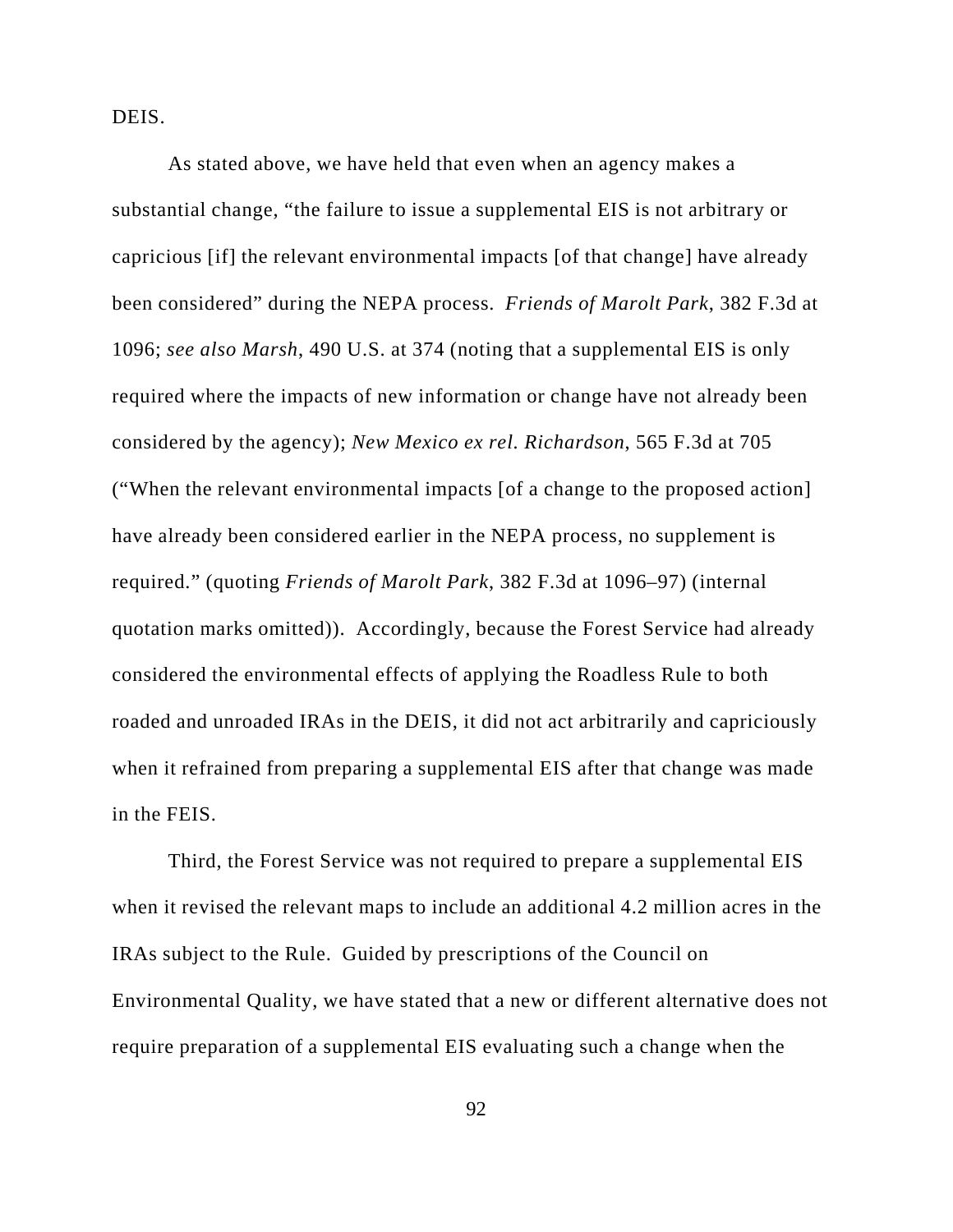"new alternative is 'qualitatively within the spectrum of alternatives that were discussed in the [DEIS].'" *New Mexico ex rel. Richardson*, 565 F.3d at 705 (quoting Forty Most Asked Questions Concerning CEQ's National Environmental Policy Act Regulations, 46 Fed. Reg. 18,026, 18,035 (Mar. 17, 1981) [hereinafter Forty Questions]); *see also In re Operation of Mo. River Sys. Litig.*, 516 F.3d 688, 693 (8th Cir. 2008) ("A substantial change that requires an SEIS under 40 C.F.R.  $§ 1502.9(c)(1)(I)$  is one that is not 'qualitatively within the spectrum of alternatives that were discussed' in a prior FEIS." (emphasis omitted) (quoting *Dubois v. U.S. Dep't of Agric.*, 102 F.3d 1273, 1292 (1st Cir. 1996))); *Dubois*, 102 F.3d at 1292 (stating that "an additional alternative that has not been disseminated previously in a draft EIS may be adopted in a final EIS, without further public comment, only if it is 'qualitatively within the spectrum of alternatives that were discussed' in the prior draft; otherwise a supplemental draft is needed" (quoting Forty Questions, 46 Fed. Reg. at 18,035)).

In the Forty Questions guidance document, which we have previously relied upon,<sup>36</sup> the CEQ explains when a modified alternative addressed in the FEIS, but not addressed in the DEIS, would be considered "qualitatively within the spectrum of alternatives that were discussed in the draft":

<sup>36</sup> As we stated in *New Mexico ex rel. Richardson*, "[w]e consider [the CEQ Forty Questions Guidance] 'persuasive authority offering interpretive guidance' regarding the meaning of NEPA and the implementing regulations." 565 F.3d at 705 n.25 (quoting *Davis*, 302 F.3d at 1125 n.17).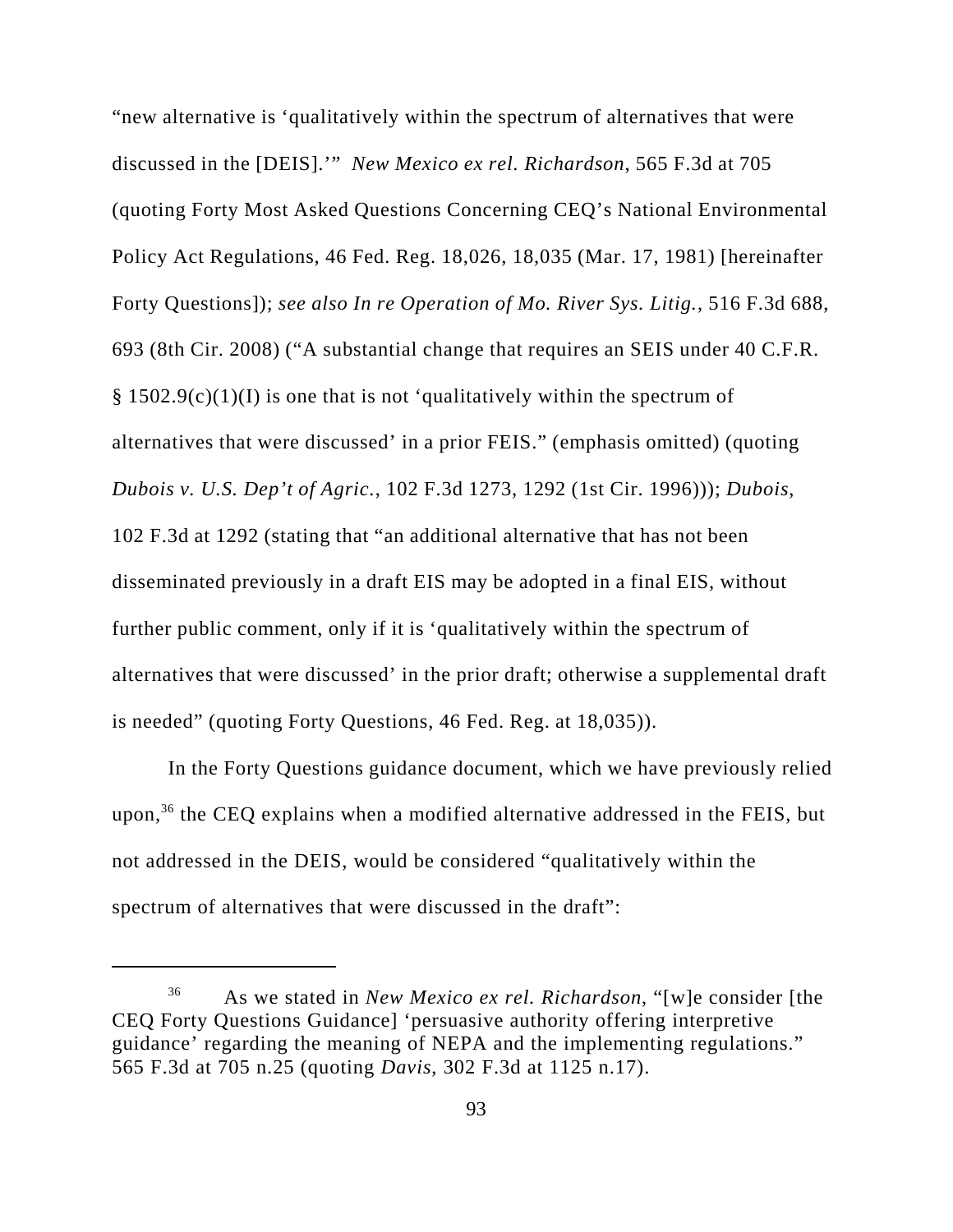If it is qualitatively within the spectrum of alternatives that were discussed in the draft, a supplemental draft will not be needed. For example, a commentor on a draft EIS to designate a wilderness area within a National Forest might reasonably identify a specific tract of the forest, and urge that it be considered for designation. *If the draft EIS considered designation of a range of alternative tracts which encompassed forest area of similar quality and quantity, no supplemental EIS would have to be prepared*. The agency could fulfill its obligation by addressing that specific alternative in the final EIS.

Forty Questions, 46 Fed. Reg. at 18,035 (emphasis added). This is analogous to the situation currently at issue.

In the DEIS, the prohibitions in the preferred alternative were applicable to 54.3 million acres of IRAs, totaling 28% of the NFS. *See, e.g.*, DEIS at A-3, A-4 tbl.1, 2-3. The Forest Service indicated in the proposed rule that "[p]rior to finalizing this proposed rule, map adjustments may be made for forests and grasslands currently undergoing assessments or land and resource management plan revisions," thereby increasing or decreasing the total acreage of IRAs affected. 65 Fed. Reg. at 30,279 (proposed § 294.11). The Forest Service—after making these map adjustments—increased the "total inventoried roadless area acreage . . . from 54.3 million acres in the DEIS to 58.5 million acres in the FEIS." FEIS at 2-23; *see also id.* at 1-1 n.2 (stating that the "[58.5 million-acre] figure has been revised from the 54.3 million acres shown in the DEIS").

These additional areas identified in the FEIS embody the same characteristics as those areas identified in the DEIS—namely, pristine roadless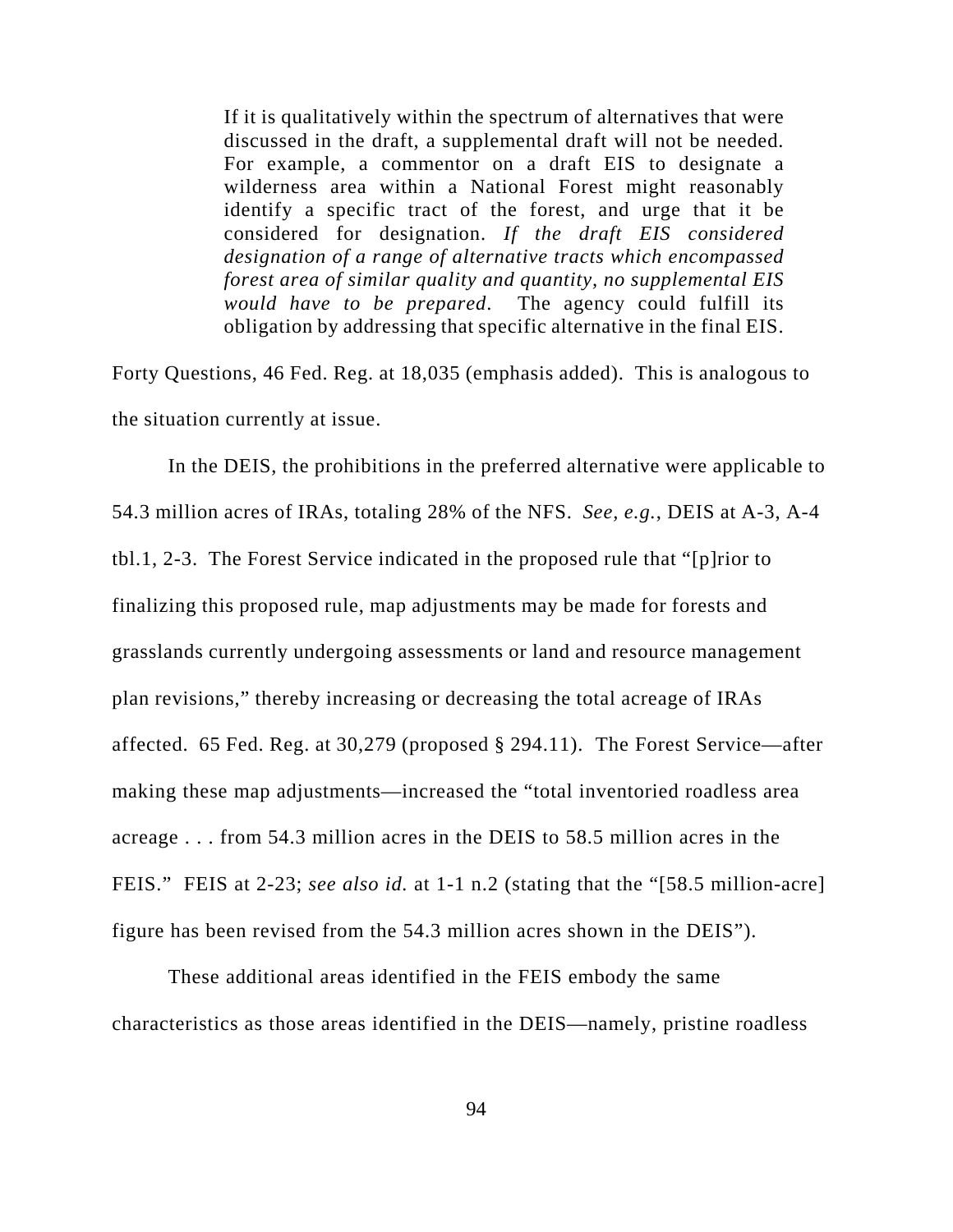areas of the NFS, generally 5,000 acres or larger in size, that, for example,

"support a diversity of aquatic and terrestrial habitats," FEIS at 1-1, 1-4; "provide large, relatively undisturbed blocks of habitat for a wide variety of native plants" and "threatened, endangered, proposed, . . . [and] sensitive species," *id.* at 1-1, 1- 4; and "provide people with unique recreation activities," *id.* at 1-4. In other words, the additional IRAs identified in the FEIS can be reasonably characterized as "forest area[s] of similar quality and quantity" as those areas identified in the DEIS. Forty Questions, 46 Fed. Reg. at 18,035. Therefore, because of the similarities between the previously identified IRAs and the newly identified IRAs, the Forest Service did not need to prepare a supplemental EIS addressing these additional areas, but could instead address the change in the FEIS. *Id.* This is precisely what the Forest Service did through the FEIS—*viz.*, it addressed the environmental impacts of the Roadless Rule as it applied to all 58.5 million acres of IRAs. *See, e.g.*, FEIS at 2-23 (stating that it had updated the information contained in environmental analysis to reflect the increased acreage); *id.* at 3-2 ("The [IRAs] analyzed in this FEIS encompass 58.5 million acres in 120 national forests located in 38 States and the Commonwealth of Puerto Rico."). Accordingly, we conclude that the Forest Service was not required to prepare a supplemental EIS after increasing the acreage subject to the proposed rule.

Lastly, the Forest Service did not make a substantial change to the proposed "stewardship" exception to the timber-harvesting prohibition by limiting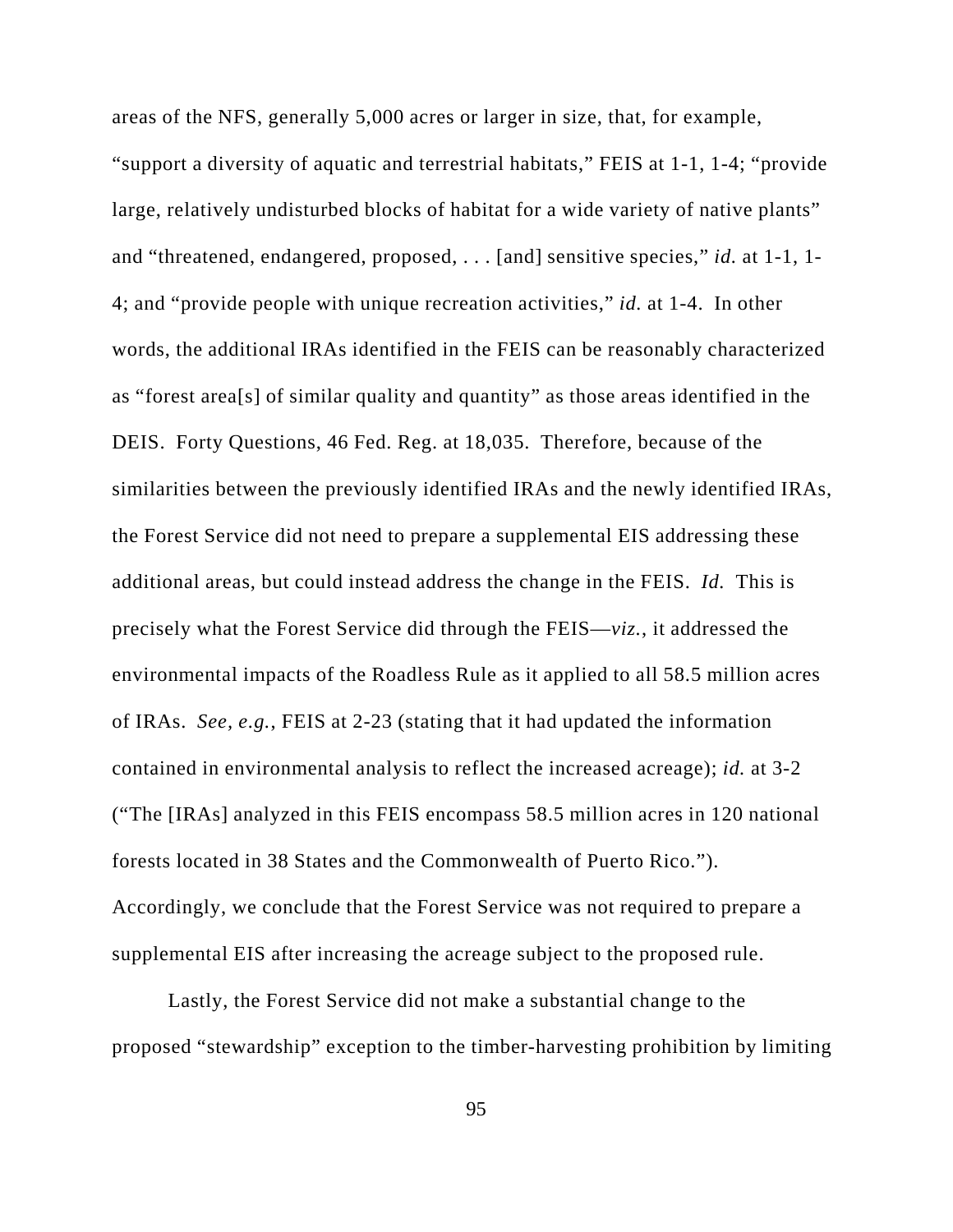that exception in the final Roadless Rule to harvesting "generally small diameter timber." 66 Fed. Reg. at 3273 (to be codified at 36 C.F.R. § 294.13(b)(1)).<sup>37</sup> The timber-harvesting prohibition and "stewardship" exception were presented and analyzed in the DEIS and FEIS under Alternative 3. *See* DEIS at 2-4; FEIS at 2- 7. In analyzing Alternative 3, the Forest Service did not propose specific language for the stewardship exception—i.e., permitting only harvesting of "small diameter trees"—but instead explained the objective of the exception as

 $37$  In the final Roadless Rule, the so-called stewardship exception states:

(1) The cutting, sale, or removal of *generally small diameter timber* is needed for one of the following purposes and will maintain or improve one or more of the roadless area characteristics as defined in § 294.11.

> (i) To improve threatened, endangered, proposed, or sensitive species habitat; or

> (ii) To maintain or restore the characteristics of ecosystem composition and structure, such as to reduce the risk of uncharacteristic wildfire effects, within the range of variability that would be expected to occur under natural disturbance regimes of the current climatic period[.]

66 Fed. Reg. at 3273 (to be codified at 36 C.F.R. § 294.13(b)(1)) (emphasis added). In the FEIS, the Forest Service had analyzed this exception under Alternative 3 to the proposed action, but had not explicitly included the language "generally small diameter timber" in the exception. FEIS at 2-7.

<sup>[</sup>T]imber may be cut, sold, or removed in inventoried roadless areas if the Responsible Official determines that one of the following circumstances exists. . . .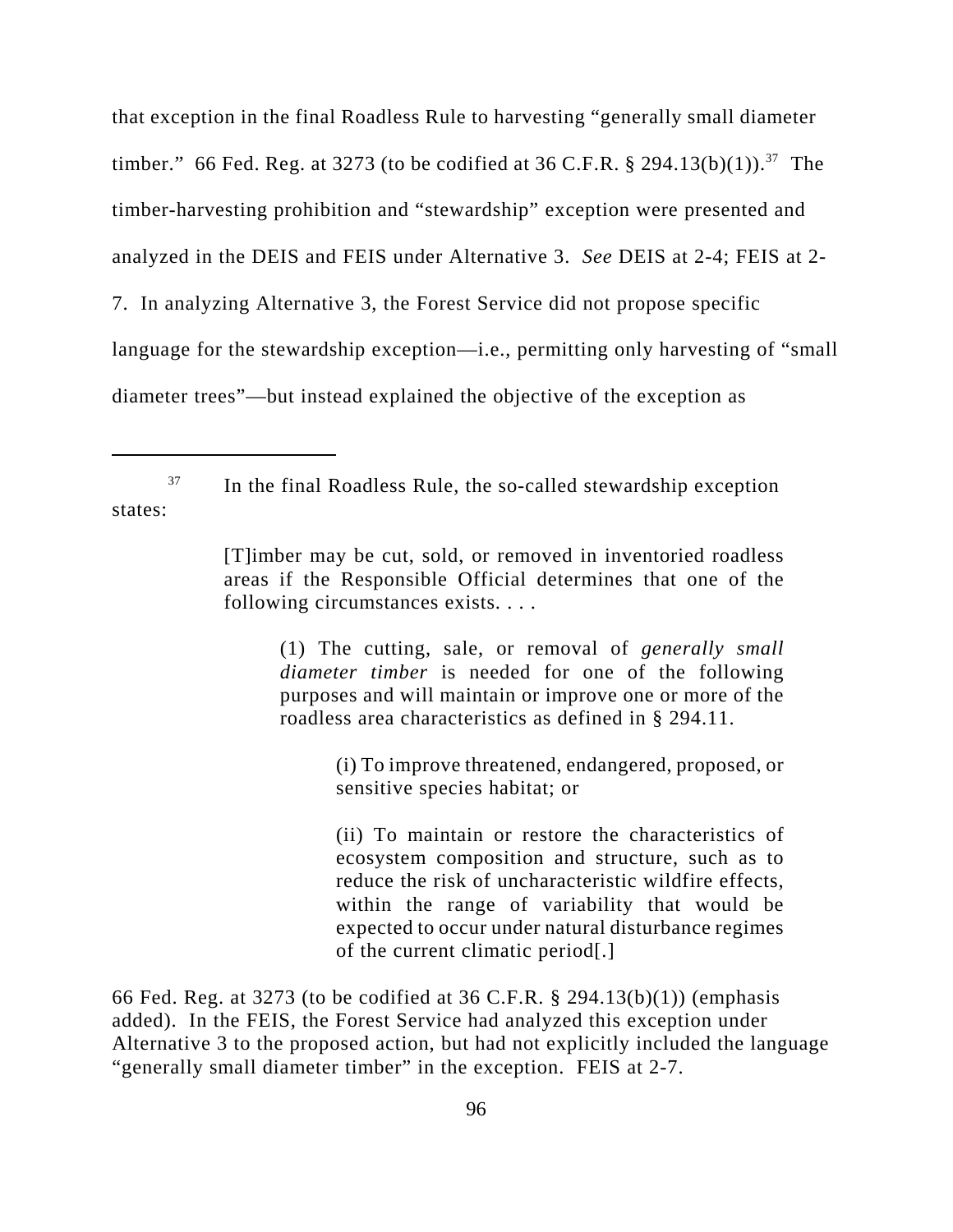permitting the achievement of "ecological objectives, other than timber harvest, that may require vegetative manipulation such as improving forest ecosystem health, removing non-native species and replacing with native species, and improving wildlife habitat," such as "thinning overly dense stands of trees to allow fire to be safely reintroduced into the ecosystem." DEIS at 2-5; *see* FEIS at  $2 - 7$ .

In the DEIS and FEIS analysis, the Forest Service indicated the "ecological objectives" furthered by the stewardship exception, such as improving forest health and reduction of fire hazard, were commonly achieved through the removal of "small diameter trees." *Compare* DEIS at 3-21 (stating that many forest areas "now have dense stands of small diameter trees and shrubs," and therefore "hav[e] a relatively lower degree of ecosystem health" and may be "vulnerable to catastrophic stand replacing wildland fires"), *with* FEIS at 3-121 (stating that under the forest-health-treatment activities permitted under Alternative 3, "[l]ess work would be done using timber sale contracts because *the smaller-diameter, lower-value trees* would likely result in fewer economically viable timber sales").  $38$ 

<sup>38</sup> *See also* DEIS at 3-57 tbl.3-11 (indicating that the management activity of "[t]hinning of small diameter trees in the understory" in order "to reduce fire risk or to enhance old growth" was a common practice); *id.* at 3-100 (stating that fire hazard is reduced in forests "by disposing of . . . the small diameter trees"); *id.* (demonstrating that "small diameter trees" create a fire hazard in forests); *id.* at 3-109 ("Forest health treatment activities, such as (continued...)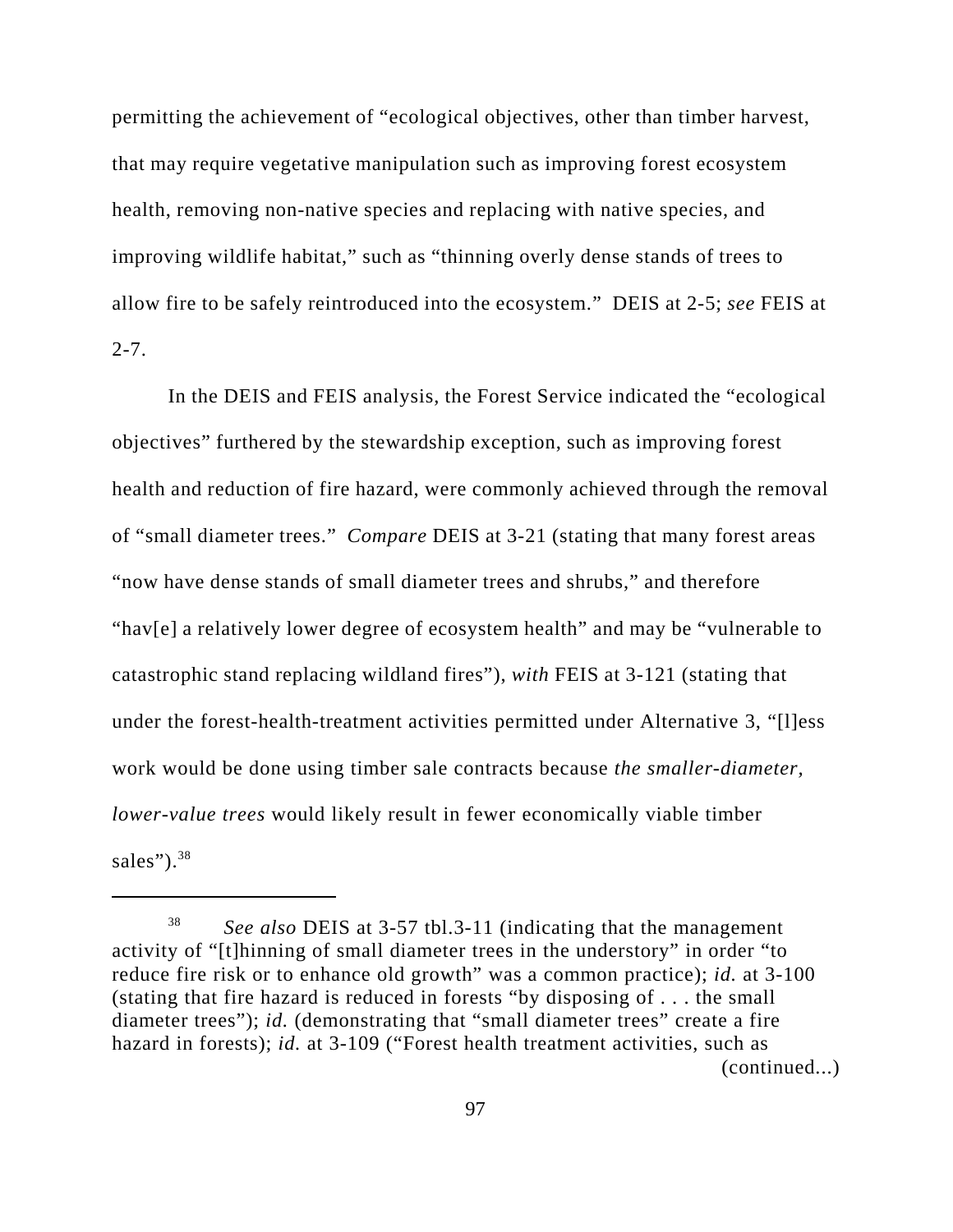Therefore, the Forest Service was not required to prepare a supplemental EIS in response to this change in the language of the stewardship exception because it had already analyzed the effects of the exception, as that exception was adopted in the final rule. *See Friends of Marolt Park*, 382 F.3d at 1097 (holding that a supplemental EIS is not required if "the relevant environmental impacts have already been considered" during the NEPA process). Furthermore, because it is evident in the DEIS that the Forest Service analyzed the stewardship exception in terms of removal of "generally small diameter trees," this is undoubtedly an instance where a supplement was not necessary because the adopted alternative was "'qualitatively within the spectrum of alternatives that were discussed in the [DEIS],'" and, at most, was "only a 'minor variation' from those alternatives." *New Mexico ex rel. Richardson*, 565 F.3d at 705 (quoting Forty Questions, 46 Fed. Reg. at 18,035); *see also Operation of Miss. River Sys. Litig.*, 516 F.3d at 693; *Dubois*, 102 F.3d at 1292. The district court erred in finding that this change mandated a supplemental EIS.

In sum, we conclude that the changes made to the proposed action did not trigger a duty to prepare a supplemental EIS, either individually or collectively.

 $38$ (...continued)

thinning and fuels reduction, carried out under [Alternative 3] would . . . [less often] be done using timber sale contracts because the lower values *of the smaller diameter trees removed* would likely . . . result in fewer economically viable timber sales." (emphasis added)).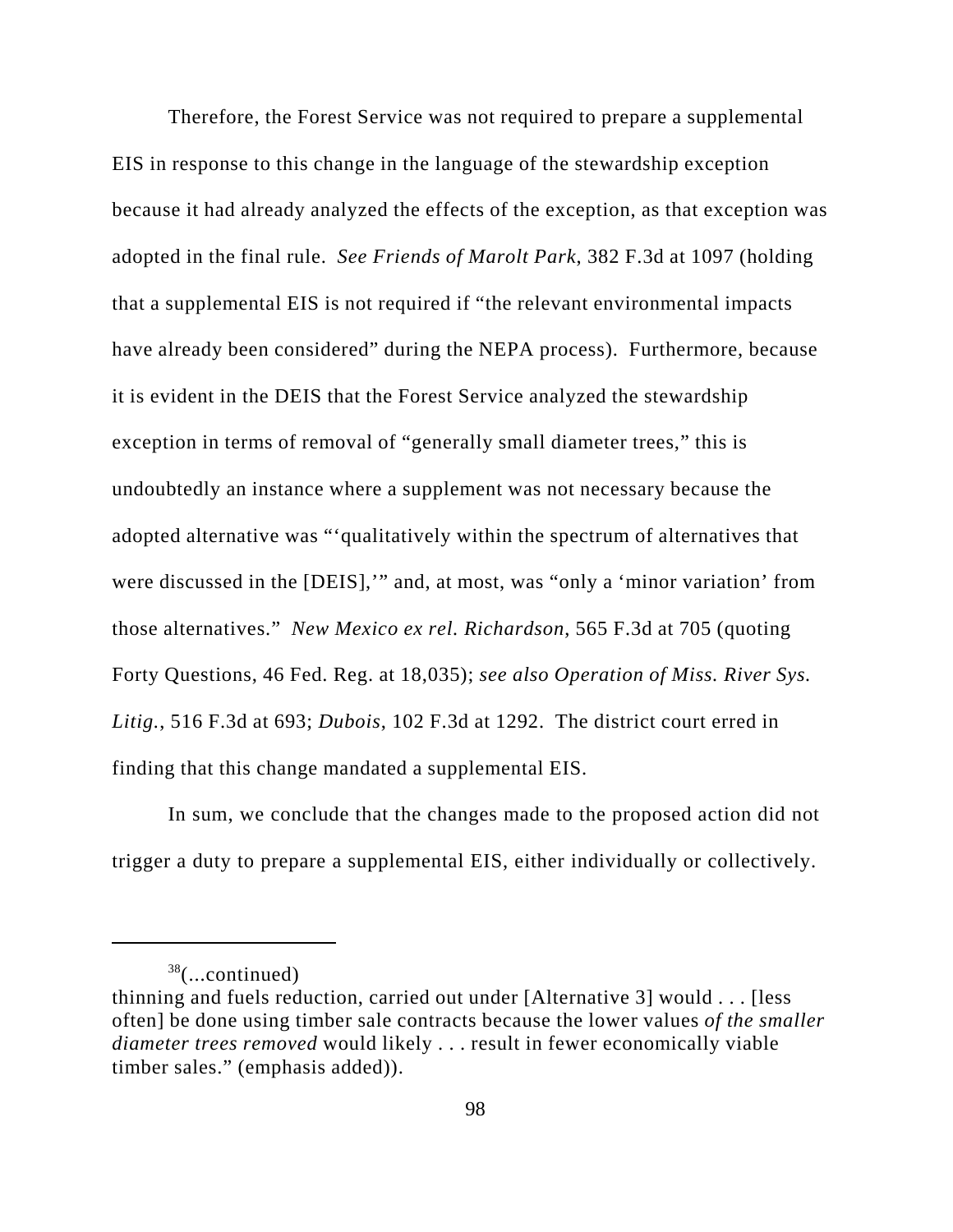The district court's conclusion to the contrary was erroneous.<sup>39</sup>

## **8. Predetermination**

Wyoming's final argument under NEPA is that the Forest Service impermissibly predetermined the outcome of the Roadless Rule proceeding. Specifically, Wyoming asserts that the Forest Service's bias prevented it from taking a "hard look" at the environmental impacts of the Roadless Rule as required by NEPA.Although the district court noted in its opinion that the endproduct of the Roadless Rule NEPA process was "predetermined" and "preordained," *Wyoming*, 570 F. Supp. 2d at 1339–40, it never decisively

<sup>&</sup>lt;sup>39</sup> Furthermore, the district court based its conclusion on a finding that the Forest Service made these "substantial" changes "without giving the public notice or an opportunity to comment on the changes." *Wyoming*, 570 F. Supp. 2d at 1344. To the contrary, after the publication of the FEIS, which included three of the four changes made—(1) the removal of the procedural aspects, (2) the application of the rule to "roaded" IRAs, and (3) the addition of 4.2 million acres to the IRAs—the Forest Service accepted and reviewed public comments on the FEIS for sixty days before adopting the final rule. 66 Fed. Reg. at 3248 ("Since the publication of the FEIS [in November 2000], the agency has received comments on the FEIS and the preferred alternative," which were "considered by the agency in the development of the final rule and are in the project record."); *see also Kootenai Tribe*, 313 F.3d at 1118 (stating that "members of the public had every right and ability after publication of the FEIS on November 13, 2000, to comment further before adoption of the final [Roadless] Rule on January 12, 2001"). Therefore, because the Forest Service presented these three changes to the public in its FEIS, and the public was thereafter able to comment on these changes before the adoption of the final rule, this fact further alleviated the need to prepare a separate supplemental EIS. *See Dubois*, 102 F.3d at 1293 (holding that "substantial changes from the previously proposed actions" required the agency to prepare a supplemental EIS, which the court would not have required under NEPA had the agency "present[ed] those changes to the public in its FEIS for review and comment").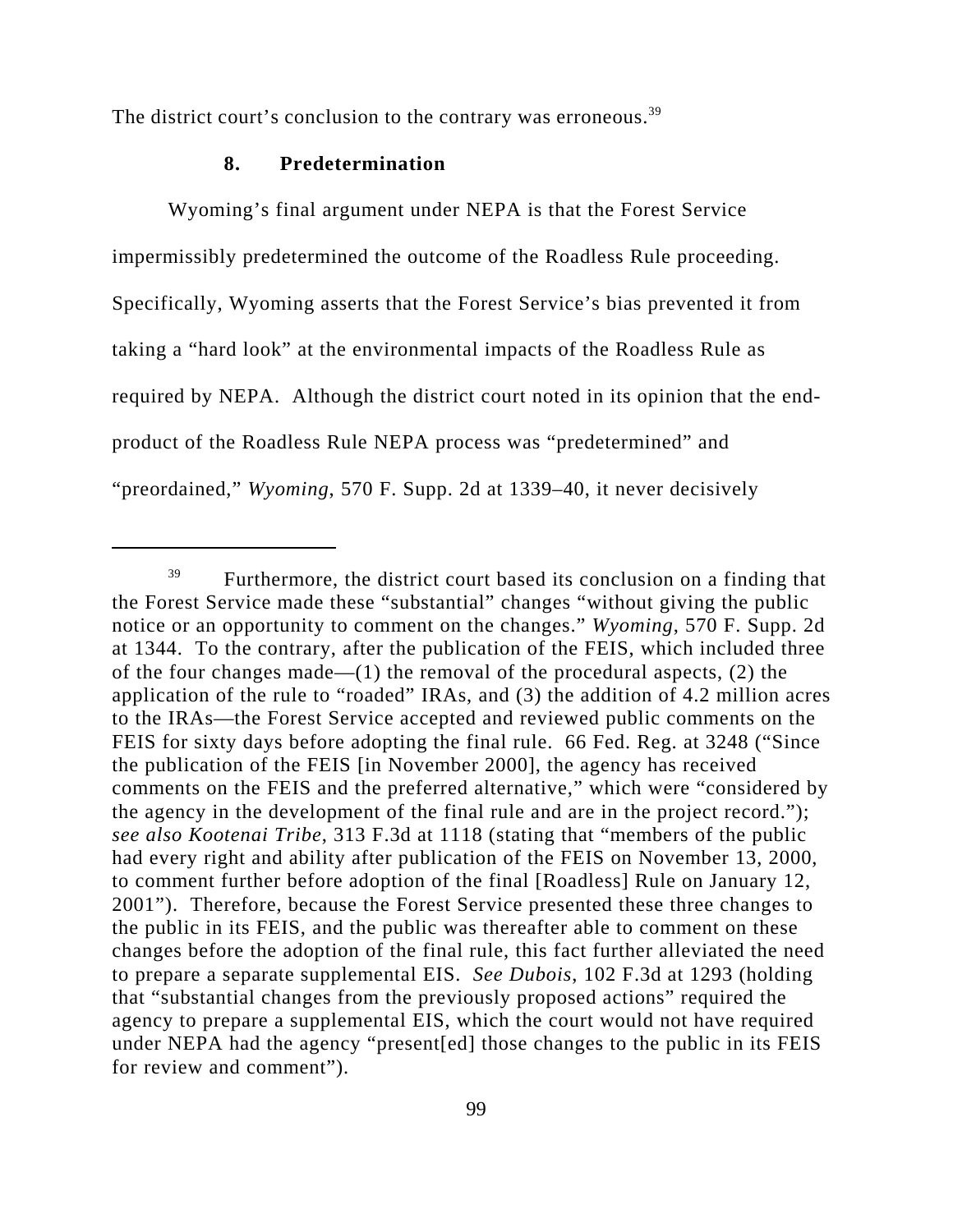concluded that "predetermination" or "bias" constituted a separate ground for relief under NEPA. *See, e.g.*, *id.* at 1339–40 ("[T]he Forest Service's preordained conception of what a roadless area would be, and its schedule for implementing the final rule, caused the Forest Service to drive the Roadless Rule through the administrative process without weighing the pros and cons of reasonable alternatives to the Roadless Rule."); *id.* at 1340 ("The alternatives section of the Roadless Rule EIS was implemented to justify the Forest Service's predetermined decision to prohibit all road construction and timber harvest in roadless areas, even if such activity was beneficial to the forest."). On appeal, Wyoming asserts that this is a separate, independent ground for affirming the district court's decision that the Roadless Rule was promulgated in violation of NEPA.<sup>40</sup>

In analyzing the environmental impacts of a proposed action under NEPA, agency officials are not required to be "subjectively impartial." *Forest Guardians*, 611 F.3d at 712 (quoting *Envtl. Def. Fund, Inc. v. Corps of Eng'rs of U.S. Army*, 470 F.2d 289, 295 (8th Cir. 1972)) (internal quotation marks omitted). In fact, the CEQ Regulations expressly indicate that an "agency can have a preferred alternative in mind when it conducts a NEPA analysis." *Id.* (citing 40 C.F.R. § 1502.14(e)). However, NEPA does mandate that an agency "take a 'hard

<sup>&</sup>lt;sup>40</sup> As with the site-specific analysis issue, we have jurisdiction over the predetermination issue, even though Wyoming did not file a cross-appeal because "an appellee may generally, without taking a cross appeal, urge in support of a decree any matter appearing in the record." *Barnhart*, 431 F.3d at 732 n.2; *see supra* note 33.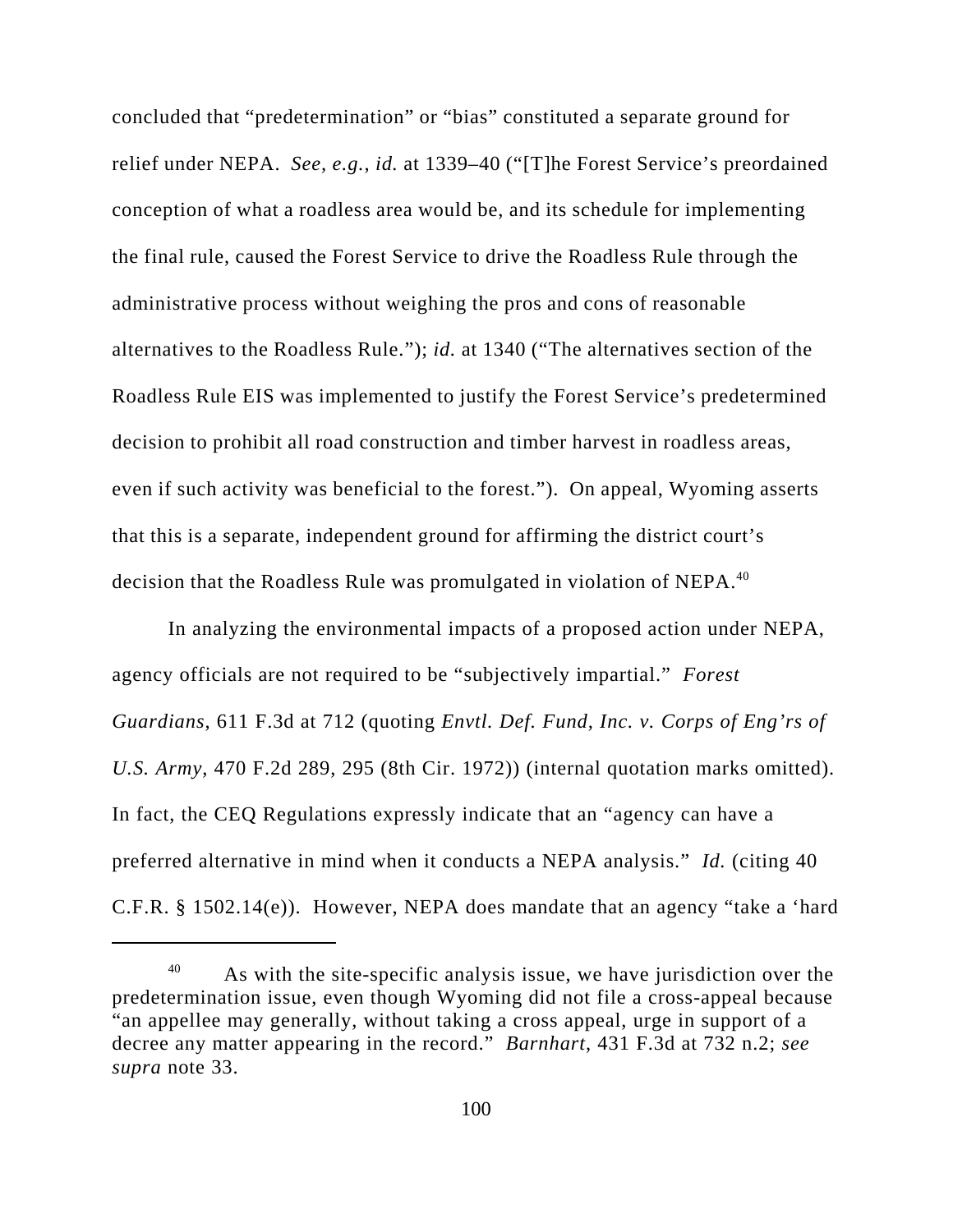look' at the impacts of a proposed action." *Citizens' Comm. to Save Our Canyons*, 513 F.3d at 1179 (10th Cir. 2008) (quoting *Friends of the Bow v. Thompson*, 124 F.3d 1210, 1213 (10th Cir. 1997)); *Morris*, 598 F.3d at 681 (noting that NEPA "requires . . . that an agency give a 'hard look' to the environmental impact of any project or action it authorizes"). This examination "must be taken objectively and in good faith, not as an exercise in form over substance, and not as a subterfuge designed to rationalize a decision already made." *Forest Guardians*, 611 F.3d at 712 (quoting *Metcalf v. Daley*, 214 F.3d 1135, 1142 (9th Cir. 2000)) (internal quotation marks omitted); *see also* 40 C.F.R. § 1502.2(g) ("Environmental impact statements shall serve as the means of assessing the environmental impact of proposed agency actions, rather than justifying decisions already made."); *id.* § 1502.5 ("The statement shall be prepared early enough so that it can serve practically as an important contribution to the decisionmaking process and will not be used to rationalize or justify decisions already made.").

"[I]f an agency predetermines the NEPA analysis by committing itself to an outcome, the agency likely has failed to take a hard look at the environmental consequences of its actions due to its bias in favor of that outcome and, therefore, has acted arbitrarily and capriciously." *Forest Guardians*, 611 F.3d at 713 (citing *Davis*, 302 F.3d at 1104); *see also id.* (stating that "[w]e [have] held that . . . predetermination [under NEPA] resulted in an environmental analysis that was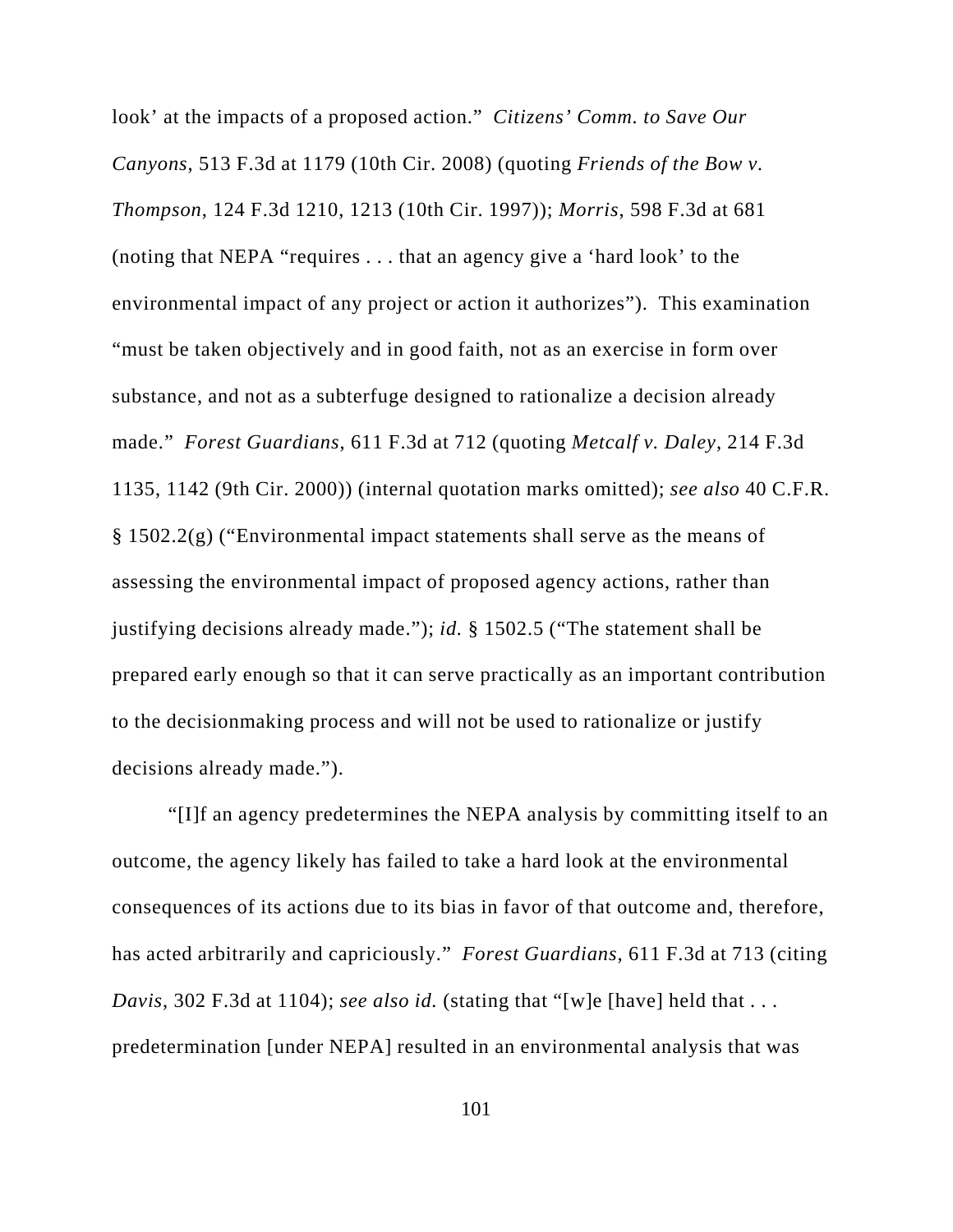tainted with bias" and was therefore not in compliance with the statute (citing *Davis*, 302 F.3d at 1112–13, 1118–26)). We recently took the opportunity in *Forest Guardians v. U.S. Fish & Wildlife Service* to clarify the "stringent standard that must be met in order for us to conclude that an agency violated NEPA by predetermining the outcome of its environmental analysis." 611 F.3d at 714. Specifically, we stated that

> predetermination occurs only when an agency *irreversibly and irretrievably* commits itself to a plan of action that is dependent upon the NEPA environmental analysis producing a certain outcome, before the agency has completed that environmental analysis—which of course is supposed to involve an objective, good faith inquiry into the environmental consequences of the agency's proposed action.

*Id.* This "high" standard articulated in *Forest Guardians* makes clear that "predetermination is different in kind from mere 'subjective impartiality.'" *Id.* (quoting *Envtl. Def. Fund*, 470 F.2d at 296). Unlike predetermination, subjective impartiality "does not undermine an agency's ability to engage in the requisite hard look at environmental consequences—even though subjective impartiality may under certain circumstances involve something resembling predetermination and lead an agency down the road to predetermination." *Id.* (emphasis omitted). In the end, concluding that an agency has predetermined the outcome of its NEPA analysis is "a conclusion that we would not and should not reach lightly." *Id.* In evaluating whether an agency has predetermined the result of its NEPA analysis, we are permitted to look to the NEPA analysis itself—for example, the DEIS or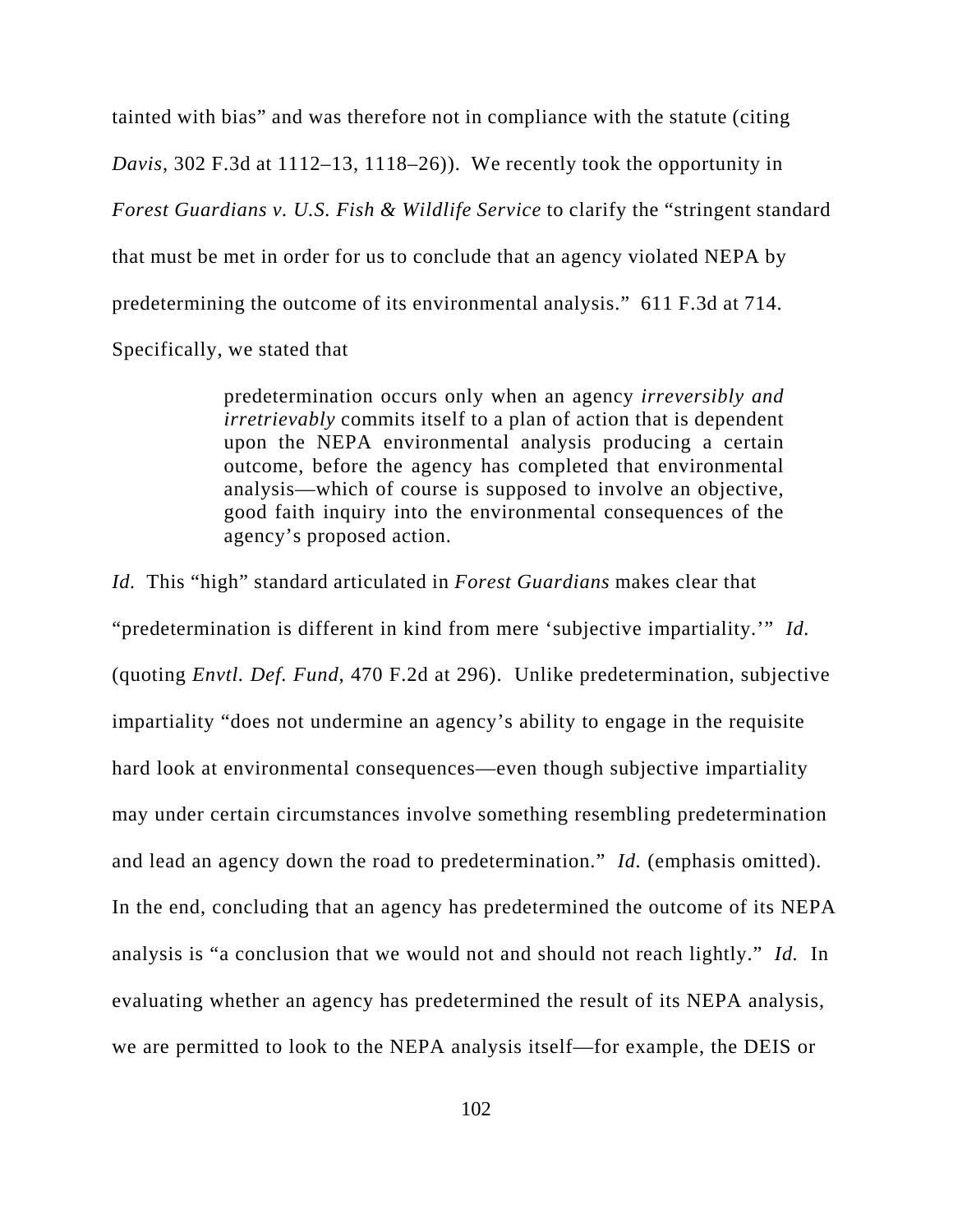FEIS—as well as to evidence outside of the analysis—for example, intra-agency comments, e-mail correspondence, or meeting minutes regarding the proposed action. *Id.* at 716–18.

After reviewing the record on appeal, we conclude that the Forest Service did not "irreversibly and irretrievably" commit itself to a certain outcome before it had completed its NEPA analysis. Wyoming asserts that the "Roadless Rule was a foregone conclusion—a decision made long before the public was brought into the process." Wyo. Br. at 37. In support of its claim that the Forest Service predetermined the outcome of the Roadless Rule, and therefore did "not tak[e] a hard look at the Rule's [environmental] impacts," Wyo. Br. at 38, Wyoming points to the "expedited schedule [the Forest Service] set for itself," the "insurmountable odds" that it overcame in such a short time, and the overall complexity of the rulemaking process. *Id.*

In addition, Wyoming points to the existence of several intra-agency comments made by "career Forest Service employees," *id.*—who apparently all were below the rank of political appointees—regarding the appearance of bias or predetermination. *See* Aplee. Supp. App. at 167–68 (Memorandum from Lyle Laverty, Forest Serv. Reg'l Forester, to Bill Supulski, Forest Serv. EIS Team Leader, on Internal Review and Comment on Roadless Rule DEIS (July 7, 2000)) (stating that the DEIS "appears biased" and "oversells the positive effects of the preferred alternative"); *id.* at 167 (stating that "[s]ome of the public has the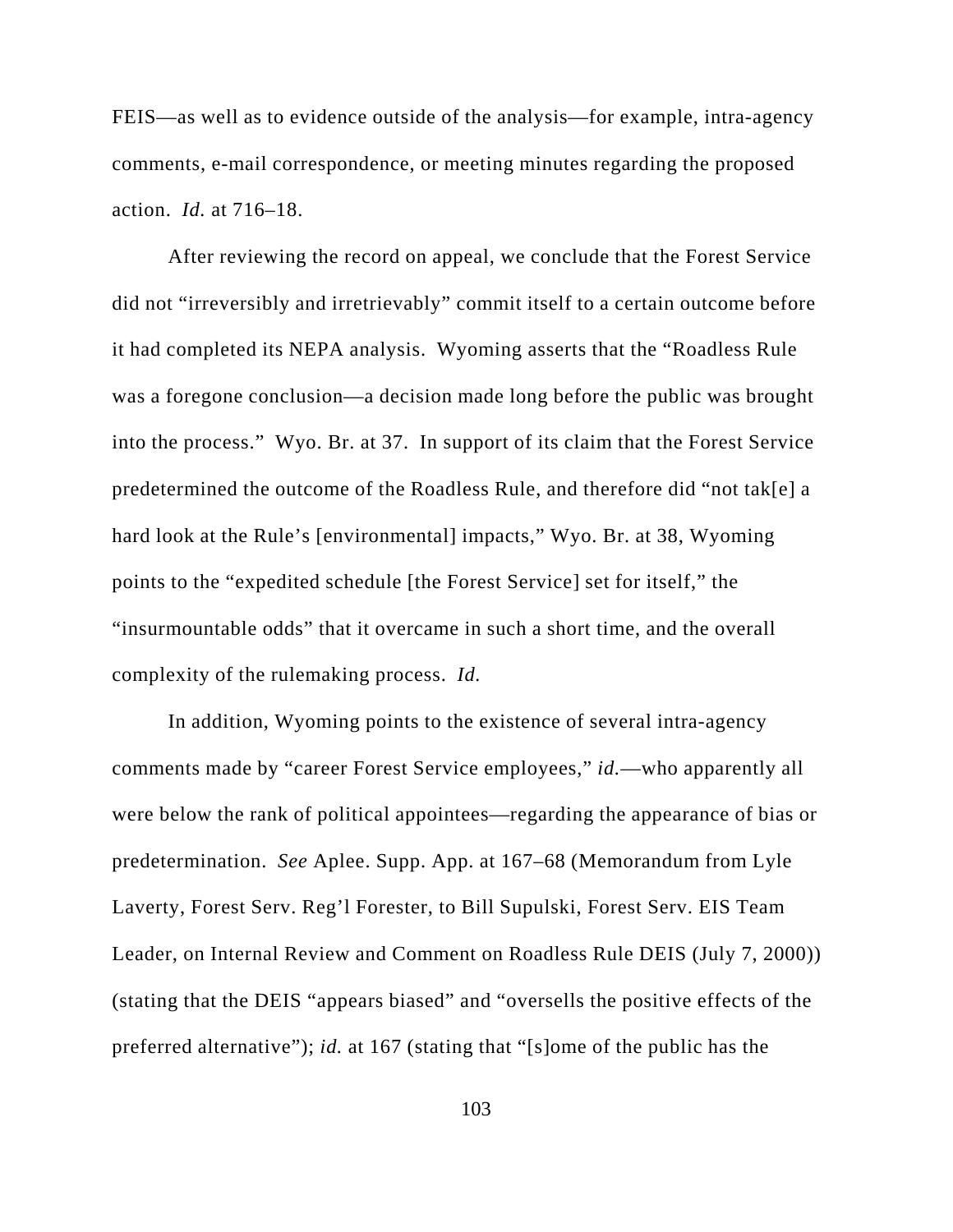perception that [Vice President Al Gore's] announcement [regarding his position on timber harvests in the IRAs] reveals the final decision and, therefore, further participation and comment is meaningless"); *id.* at 244 (E-mail Correspondence between Forest Service Employees, dated July 25, 2000) (stating that Forest Service employees "will be accused (and perhaps rightfully so) of not listening to the public comments, and having [their] minds made up before any re-analysis is done for the FEIS" $)$ .<sup>41</sup>

However, the evidence before us simply does not satisfy the stringent standard applicable to claims of predetermination under NEPA. We have generally concluded that predetermination was present only when there was concrete evidence demonstrating that the agency had irreversibly and irretrievably bound itself to a certain outcome—for example, through a contractual obligation or other binding agreement. *See Davis*, 302 F.3d at 1112–13 (holding that the agency had predetermined the outcome of the required NEPA analysis, and had

<sup>&</sup>lt;sup>41</sup> The district court also expressed concern about the political motivation behind the Roadless Rule. *See Wyoming*, 570 F. Supp. 2d at 1345 ("In sum, there is no gainsaying the fact that the Roadless Rule was driven through the administrative process and adopted by the Forest Service for the political capital of the Clinton administration without taking the 'hard look' that NEPA required."); *id.* ("In its rush to give President Clinton lasting notoriety in the annals of environmentalism, the Forest Service's shortcuts and bypassing of the procedural requirements of NEPA has done lasting damage to our very laws designed to protect the environment."). However, Wyoming does not specifically argue in its brief that political pressure from the Clinton Administration "biased" the Forest Service in conducting its NEPA analysis. Therefore, we have no need to examine this matter further and do not do so.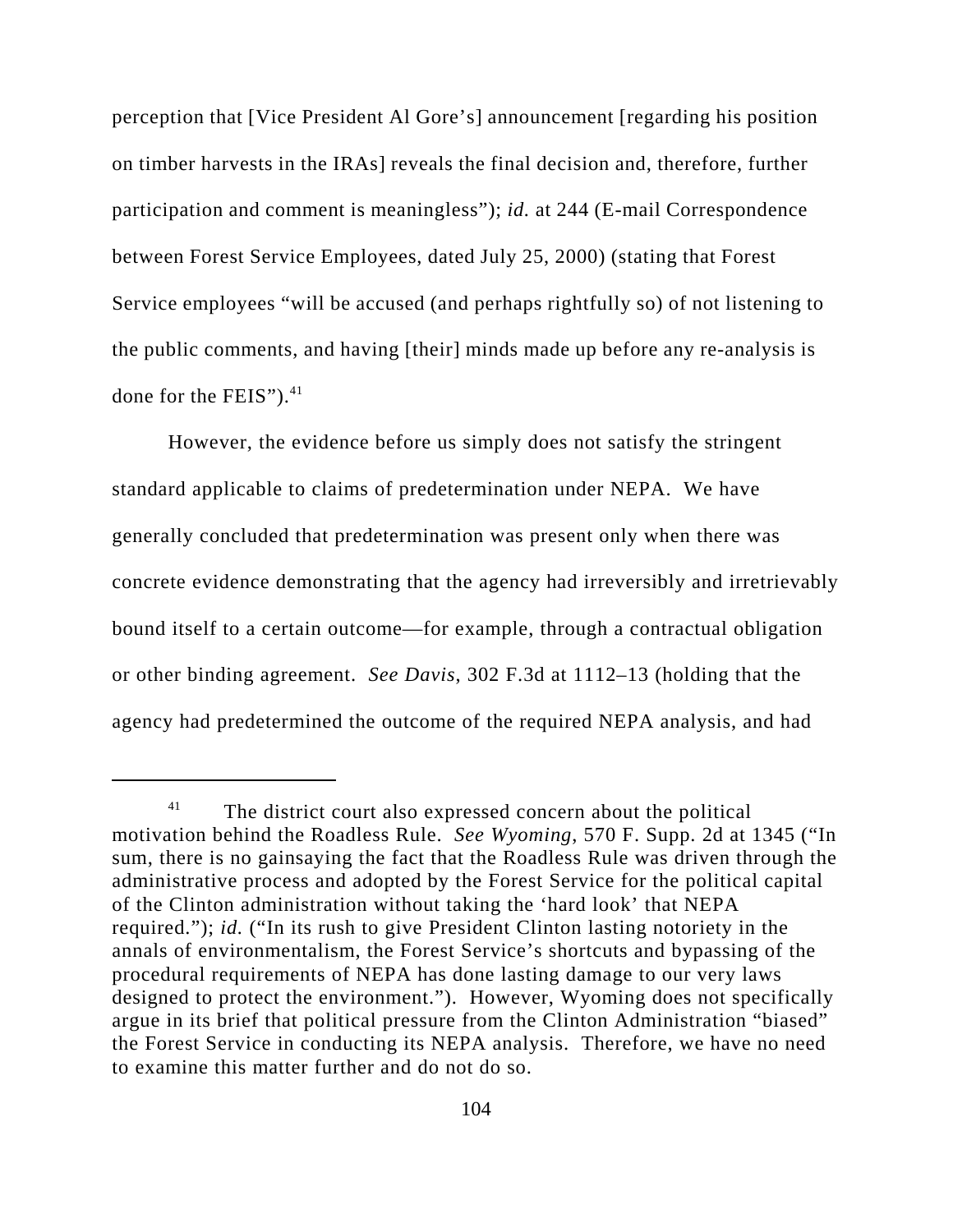therefore acted arbitrarily and capriciously, when the private consultant preparing the EA was contractually obligated to reach a certain environmental analytic outcome and this contractual obligation was endorsed by the agency); *Metcalf*, 214 F.3d at 1140 (detecting a NEPA violation where the evidence demonstrated that the agency had entered into a binding contractual agreement permitting a whale hunt "before the EA process began and without considering the environmental consequences thereof"; consequently, "[b]y the time the Federal Defendants completed the final EA . . . , the die already had been cast" and "[t]he 'point of commitment' to this proposal clearly had come and gone"); *cf. Silverton Snowmobile Club v. U.S. Forest Serv.*, 433 F.3d 772, 781 n.2 (10th Cir. 2006) (concluding that there was no predetermination because the Forest Service "had no preexisting agreement with any user group" binding the agency to a specific outcome); *Lee*, 354 F.3d at 1240 (concluding that no predetermination occurred—despite the fact that the U.S. Air Force had entered into several contractual agreements regarding carrying out the proposed action—because those agreements either would not take effect until after the completion of the required NEPA analysis or were not executed until after the analysis was completed). Such circumstances are not present here.<sup>42</sup>

 $42$  To the contrary, the evidence demonstrates that the Roadless Rule in fact evolved throughout the NEPA process, which suggests that the agency had not irretrievably and irreversibly committed itself to a predetermined outcome prior to conducting its NEPA analysis. *See* U.S. Forest Serv., U.S. Dep't of (continued...)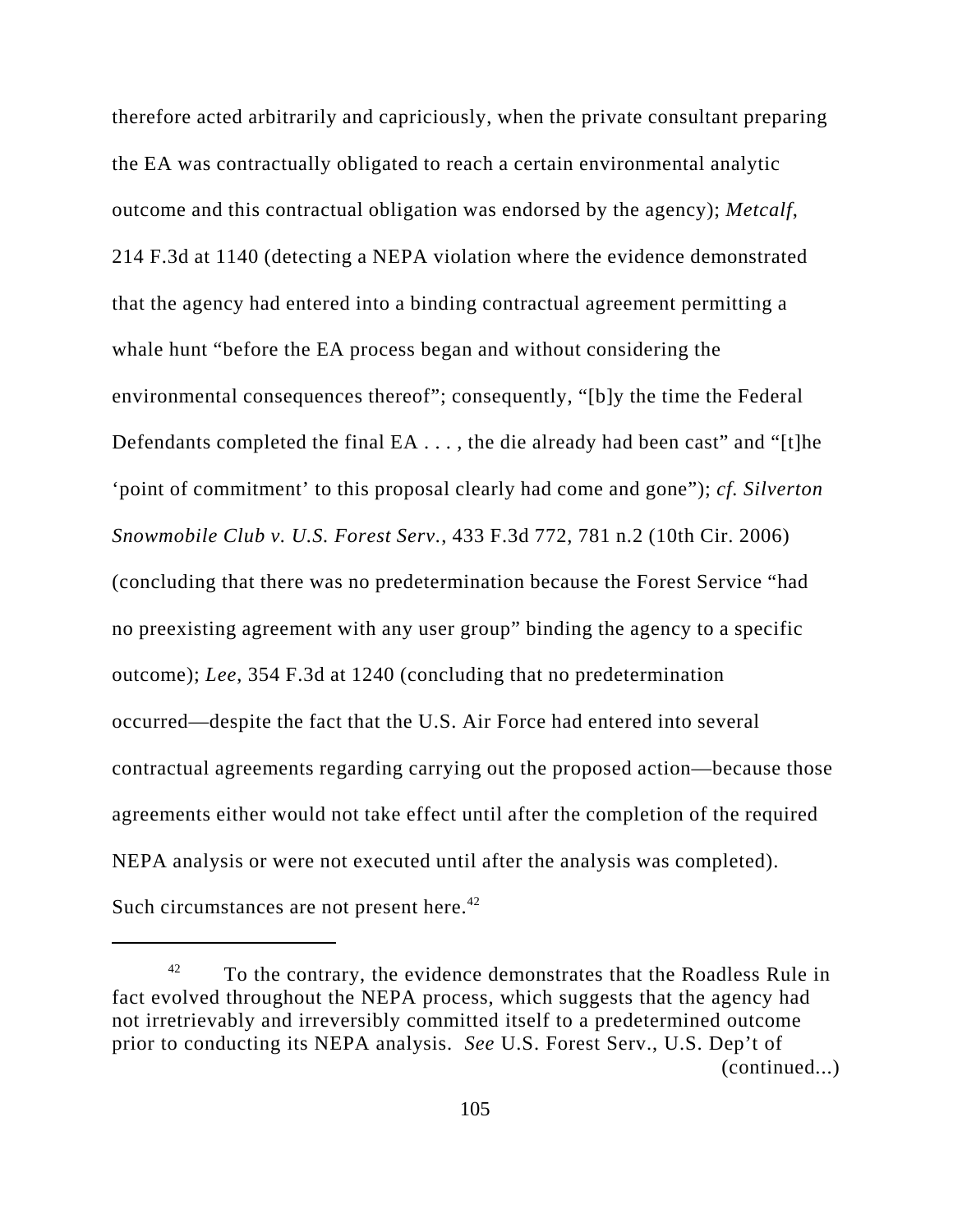The cited intra-agency comments certainly are not enough to show that *the Forest Service*, as a governmental body, "irreversibly and irretrievably" committed itself to a particular outcome before it completed the NEPA analysis of the Roadless Rule. As this court stated in *Forest Guardians*, "an individual's comments remain immaterial to the predetermination analysis unless they (1) may fairly be attributed to the agency, and (2) tend to reflect the agency's irreversible and irretrievable commitment to a course of action—in contemplation of a particular environmental outcome—even *before* the requisite environmental analysis has been completed." 611 F.3d at 718 n.20.It cannot be reasonably said that the comments at issue—made by "career Forest Service employees," Wyo. Br. at 38—satisfy these two requirements. *See Forest Guardians*, 611 F.3d at 718 ("[T]he stray comments of a low-level scientist or two—no matter how vigorously expressed—would be unlikely to render fatally infirm the otherwise unbiased environmental analysis of an entire agency.").

Accordingly, because the record does not contain sufficient evidence to

 $42$ (...continued)

Agriculture, Changes from Proposed to Final Rule (Jan. 5, 2001), http://fs.usda.gov/Internet/FSE\_DOCUMENTS/stelprdb5137365.pdf (enumerating the changes that had occurred from the proposed rule to the final Roadless Rule). *Compare* FEIS at xi–xiv ("Summary of Changes Between Draft and Final EIS"), *with* Part II.C.7 (discussing changes in the proposed Roadless Rule that occurred between the issuance of the DEIS and the Final Rule). In fact, and perhaps most importantly, during the NEPA process the Forest Service decided to switch the preferred alternative from Alternative 2 in the DEIS to Alternative 3 in the FEIS. *Compare* DEIS at 2-4, *with* FEIS at 2-13.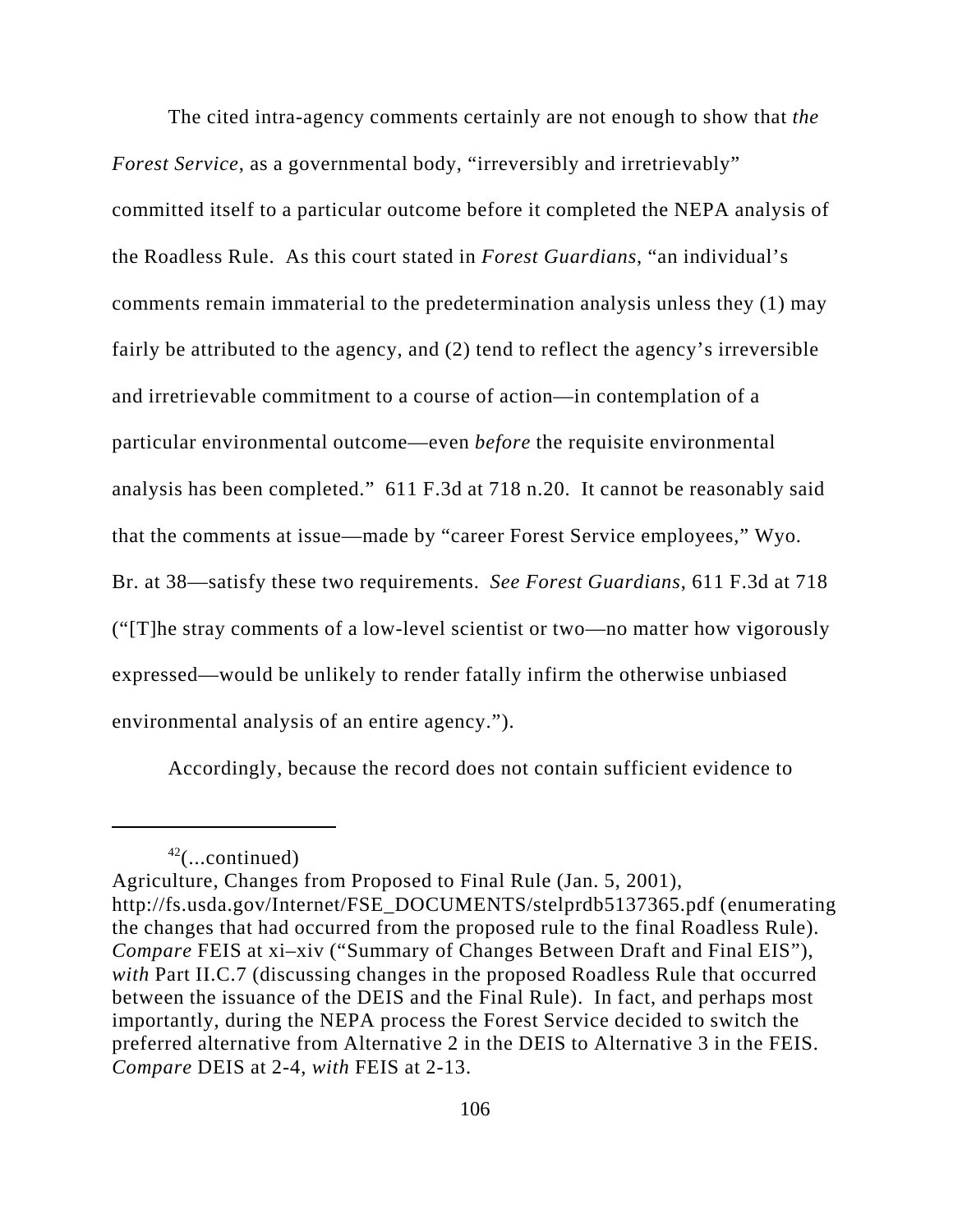show that the Forest Service irreversibly and irretrievably committed itself to a certain outcome before the NEPA analysis was completed, and because the Forest Service otherwise complied with the mandates of NEPA, we conclude that the Forest Service indeed took a "hard look" at the environmental consequences of the Roadless Rule and therefore did not act arbitrarily and capriciously in conducting its NEPA analysis.

### **D. MUSYA Claim**

Although Wyoming claimed below that the Roadless Rule violated MUSYA, the district court declined to rule on that issue "[a]s the court ha[d] already found that the Roadless Rule was promulgated in violation of NEPA and the Wilderness Act." *Wyoming*, 570 F. Supp. 2d at 1350 (stating that because it was "unnecessary, . . . the Court will refrain from deciding at this time whether the Roadless Rule also violates [MUSYA]"). On appeal, Wyoming reasserts its MUSYA claim as an alternate ground for affirming the district court's decision.<sup>43</sup> Specifically, Wyoming makes three arguments in regard to its MUSYA claim: (1) that "[a]lthough maintenance of wilderness characteristics is consistent with MUSYA purposes, the Roadless Rule is not" because it applies a "one size fits all approach" to "over 30% of national forest lands and directs identical treatment of

<sup>&</sup>lt;sup>43</sup> Because the record is sufficient to allow us to rule on Wyoming's MUSYA claim, we conclude that the issue is properly before us on appeal. *See Nielander v. Bd. of Cnty. Comm'rs of Republic, Kan.*, 582 F.3d 1155, 1170 (10th Cir. 2009) ("[W]e are free to affirm a district court decision on any grounds for which the record is sufficient to permit conclusions of law."); *see supra* note 33.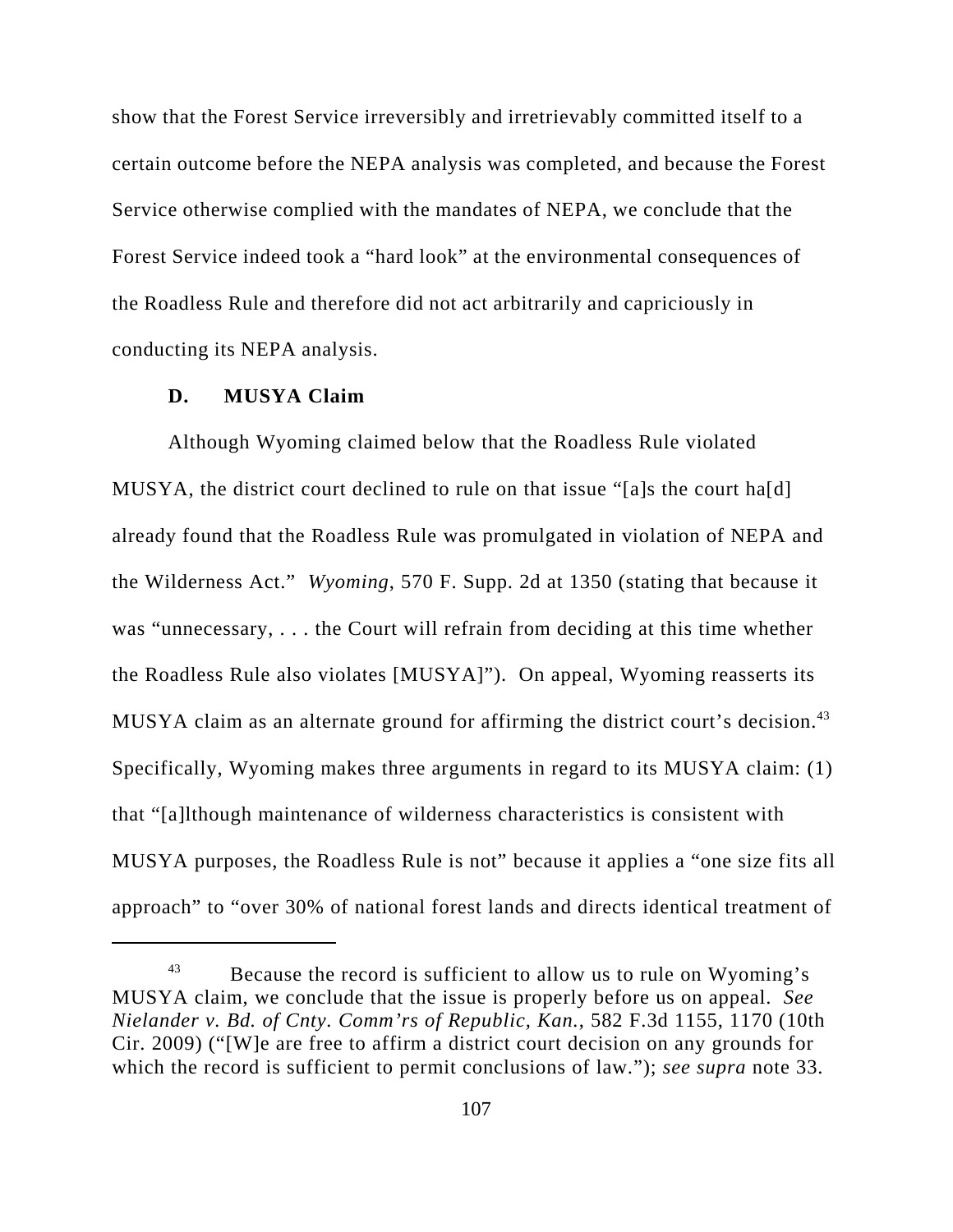those lands"; (2) the rule "precludes administration of renewable resources for multiple use" in violation of MUSYA; and (3) the rule "gives no consideration to 'various resources' in 'particular areas.'" Wyo. Br. at 44. In response, the Forest Service and the Environmental Groups argue that these three arguments are without merit and that promulgation of the Roadless Rule did not violate MUSYA. We agree.

First, contrary to Wyoming's assertions, the Roadless Rule is not a "one size fits all" regulation requiring "identical treatment" of all IRAs. Although the rule does provide broad, uniform prescriptions for IRAs—through the general prohibitions on road building and commercial logging, 66 Fed. Reg. at 3272–73 (to be codified at 36 C.F.R.  $\S$  294.12(a), 294.13(a))—it does not compel "identical treatment" of all IRAs. The seven exceptions enumerated in § 294.12(b) and the four enumerated in § 294.13(b), allow the "Responsible Official" for each IRA to permit road building and timber cutting in a variety of situations. Application of the exceptions will permit varied managements actions and strategies depending on the particularized and localized conditions unique to each IRA.

For example, responsible officials may permit the cutting, removal, and sale of small diameter timber to occur within a particular IRA in order to "improve threatened, endangered, proposed, or sensitive species habitat" of the area or "to maintain or restore the characteristics of ecosystem composition and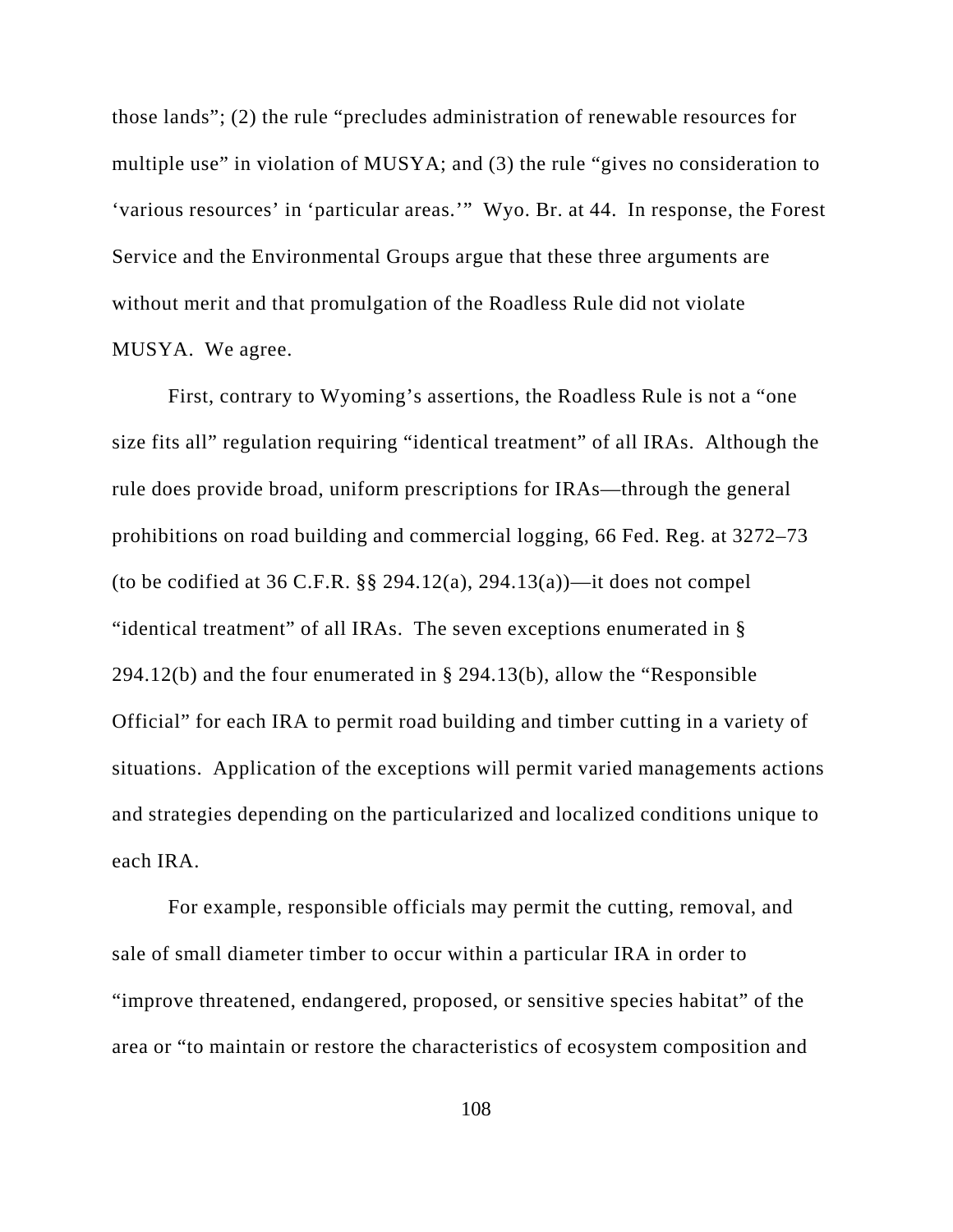structure" of the area. 66 Fed. Reg. at 3272–73 (to be codified at 36 C.F.R.  $§$  294.13(b)(1)(i)–(ii)). Road construction may also be authorized by the Responsible Official—for example, if it is determined "that a Federal Aid Highway project . . . is in the public interest," or if "needed to implement a road safety improvement project," or if "needed to prevent irreparable resource damage that arises from the design, location, use, or deterioration of a classified road . . . [but] only if the road is deemed essential for public or private access, natural resource management, or public health and safety." *Id.* at 3272 (to be codified at 36 C.F.R. § 294.13(a)(4)–(6)). Application of these exceptions will likewise be specific to the particular IRA in question.

Furthermore, the Roadless Rule does not prohibit the development of new rules specific to individual IRAs through the NFMA forest-planning process, which would be tailored to address local forest conditions. Moreover, it leaves in place pre-existing forest plans governing individual IRAs, at least to the extent that they do not conflict with the Roadless Rule. These examples demonstrate that the Roadless Rule will not require "identical treatment" of all IRAs. To the contrary, it permits—through the rule's exceptions and through the NFMA forestplanning process—individualized treatment of IRAs.<sup>44</sup>

Second, the Roadless Rule does not "preclude[] administration of

In any event, even if the Roadless Rule did in fact mandate "identical treatment" of IRAs, Wyoming cites no authority for the proposition that MUSYA prohibits common regulation of similarly situated tracts of land in the NFS.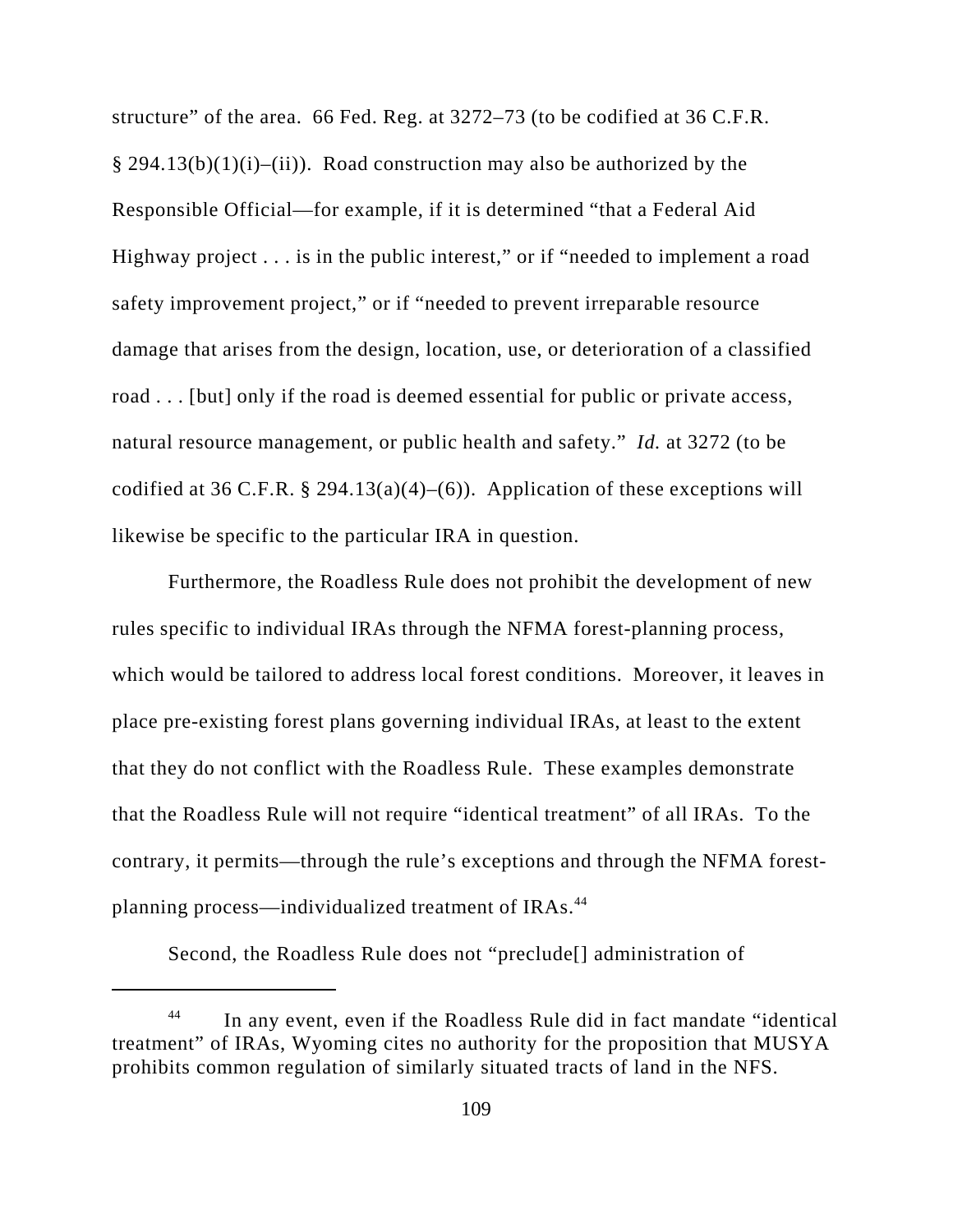renewable resources for multiple use" in violation of MUSYA. Wyoming correctly states that MUSYA mandates that the Forest Service "develop and administer the renewable surface resources of the national forests for multiple use," 16 U.S.C. § 529, including "for outdoor recreation, range, timber, watershed, and wildlife and fish purposes," *id.* § 528. However, contrary to Wyoming's argument, the Roadless Rule fulfills this mandate; that is, the rule conforms to the multiple-use mandate of MUSYA, including management of NFS lands for "outdoor recreation," "watershed," and "wildlife and fish purposes." *Id.* § 528. Although the Roadless Rule does not permit all uses specifically identified in MUSYA—namely, "timber" purposes—this is not required under MUSYA.

In defining "multiple use," Congress acknowledged that "some [NFS] land will be used for less than all of the resources" identified. 16 U.S.C. § 531(a); *see also id.* (stating that "multiple use" management means "making the most judicious use of the land for *some or all* of these resources or related services" (emphasis added)). Therefore, although the Forest Service is directed to manage "the renewable surface resources of the national forests for multiple use," *id.* § 529, the agency has broad discretion to determine the proper mix of uses permitted within those lands. *See Bergland*, 695 F.2d at 484 (describing MUSYA as "more permissive and aspirational than mandatory"); *Perkins*, 608 F.2d at 806–07 (stating that the language found in MUSYA "can hardly be considered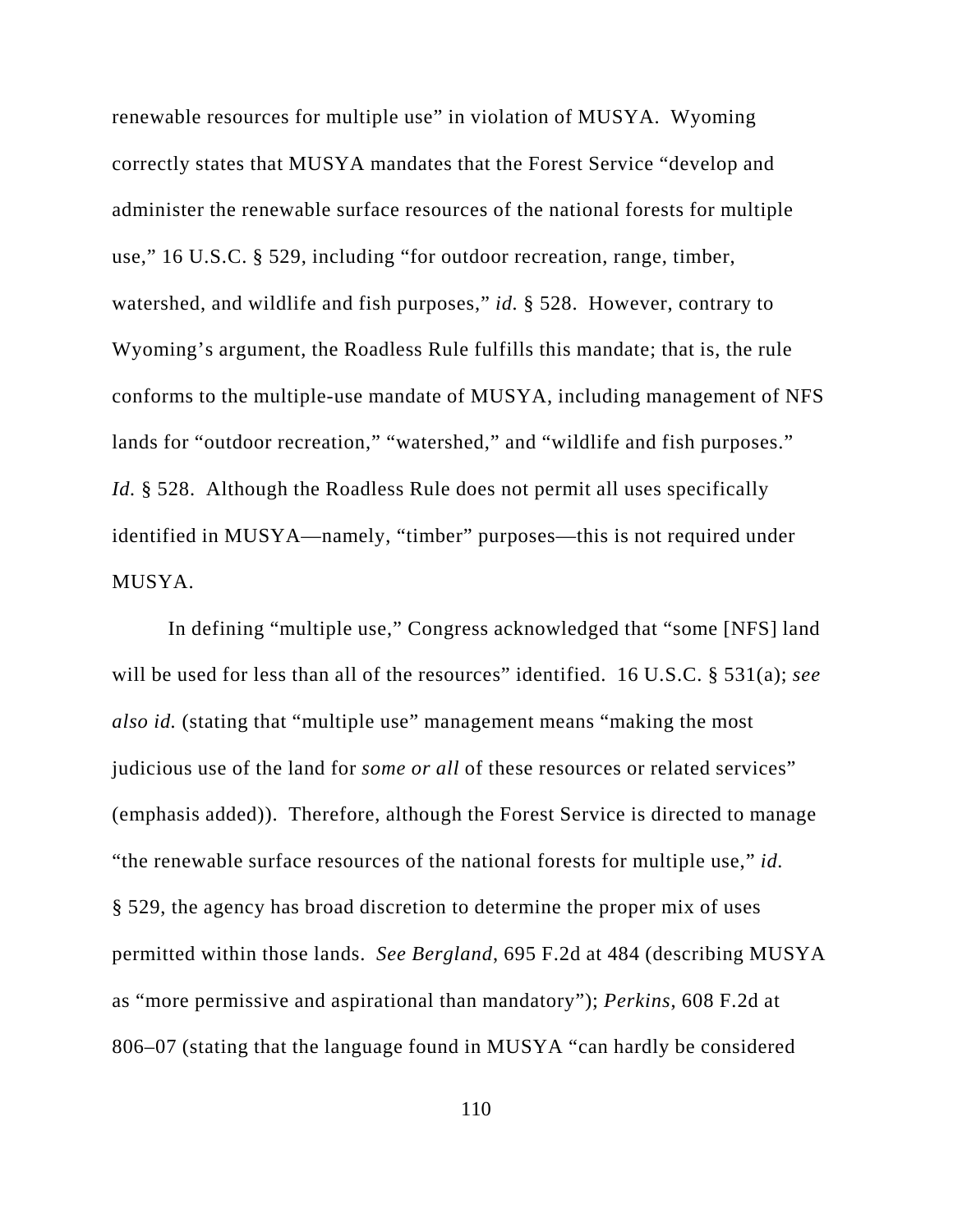concrete limits upon agency discretion" because it "breathe[s] discretion at every pore." (alteration in original) (quoting *Strickland*, 519 F.2d at 469) (internal quotation marks omitted)); *see also Wind River Multiple-Use Advocates v. Espy*, 835 F. Supp. 1362, 1372–73 (D. Wyo. 1993), *aff'd*, 85 F.3d 641 (10th Cir. 1996) ("Courts that have considered this issue have held that the MUSYA grants the Forest Service 'wide discretion to weigh and decide the proper uses within any area.'" (quoting *Bighole Ranchers Ass'n v. U.S. Forest Serv.*, 686 F. Supp. 256, 264 (D. Mont. 1988))); *Intermountain Forest Ass'n v. Lyng*, 683 F. Supp. 1330, 1337–38 (D. Wyo. 1988) (stating that the MUSYA places all uses and resources on "equal footing" but does not direct how such various uses should be allocated).

Wyoming argues that "multiple use cannot be seriously contemplated when access to forests is effectively cut off by the roads prohibition." Wyo. Br. at 44 (citing *Wyoming*, 570 F. Supp. 2d at 1350). However, as discussed *supra*, these multiple uses will be permitted to continue through the use of existing roads—measuring approximately 386,000 miles, 65 Fed. Reg. at 30,277—and roads built or reconstructed under any of the exceptions enumerated in the rule, as well as through measures not requiring the construction or reconstruction of roads. *See* 66 Fed. Reg. at 3249–50. Accordingly, we conclude that the Roadless Rule does not violate MUSYA's multiple-use mandate.

Lastly, we disagree with Wyoming's contention that the Forest Service failed to give "due consideration . . . to the relative values of the various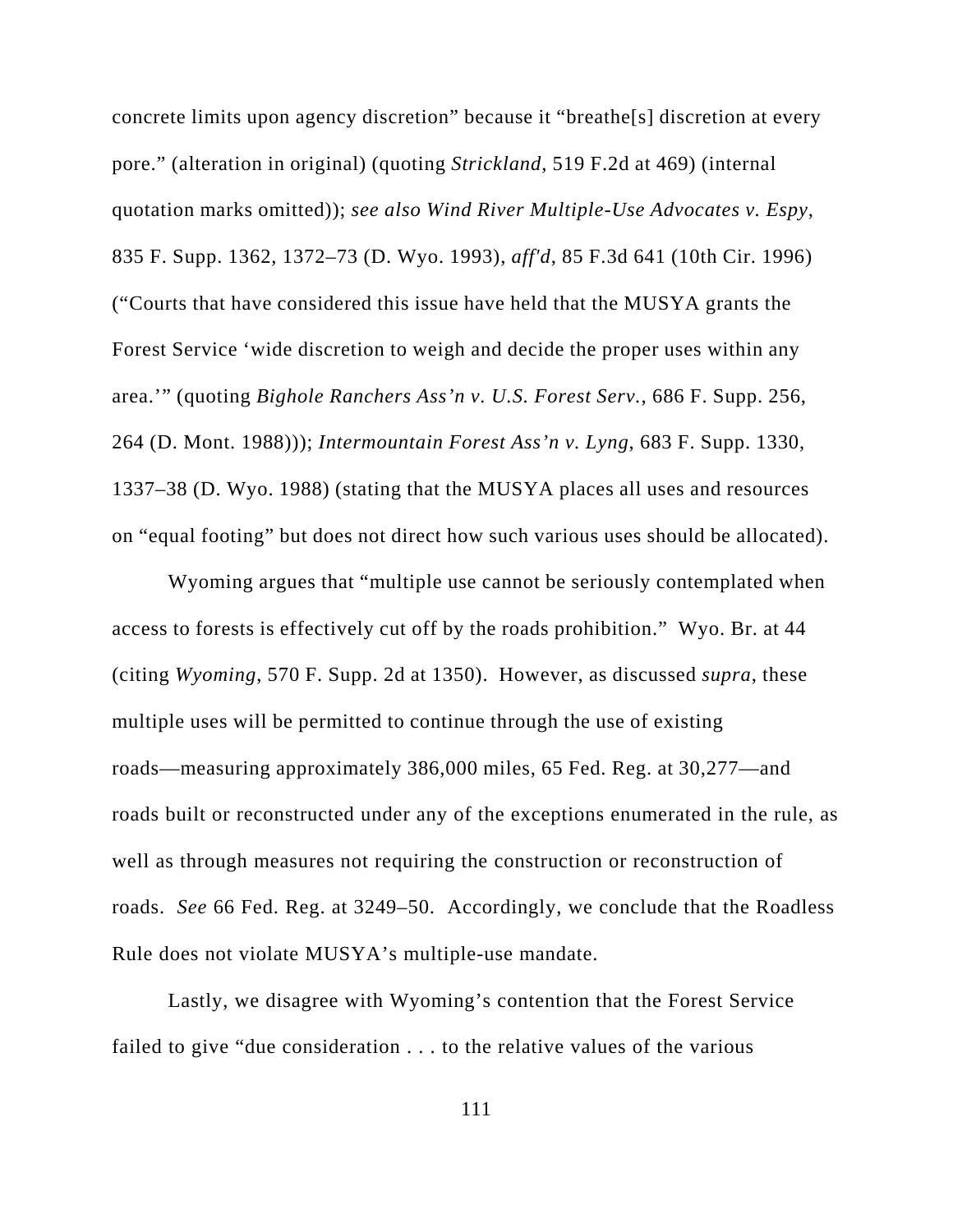resources in particular areas." 16 U.S.C. § 529. In support of this argument, Wyoming relies heavily on the Forest Service's alleged "failure to take a site specific and genuinely hard look at the impacts of the Roadless Rule during the NEPA process." Wyo. Br. at 44. However, as discussed *supra*, this allegation is incorrect; we have already concluded that the Forest Service took the requisite "hard look" at the environmental impacts and consequences of the Roadless Rule during the NEPA process. This assertion therefore lends no support to the MUSYA claim.

Furthermore, a review of the record demonstrates that the Forest Service adequately considered the "relative values of the various resources" within IRAs. In promulgating the Roadless Rule, the Forest Service assessed the value of the various resources found within IRAs, including consideration of, among other things: (a) timber, *see* FEIS at 3-193 to 3-207, 3-295 to 3-308 (evaluation of timber harvests); (b) recreational uses, *see id.* at 3-207 to 3-227, 3-271 to 3-280 (evaluation of "dispersed recreation activities" and "developed and road-based recreation activities"); (c) wilderness, *see id.* at 3-237 to 3-242, 3-271 to 3-280 (evaluation of wilderness); (d) watersheds and water quality, *see id.* at 3-46 to 3- 55 (evaluation or "water quantity," "water quality," "drinking water source areas," and stream "channel morphology"); and (e) wildlife and fish, *see id.* at 3- 142 to 3-171 (evaluation of "biodiversity" in general, including terrestrial and aquatic habitat and animal and plant species, as well as threatened, endangered,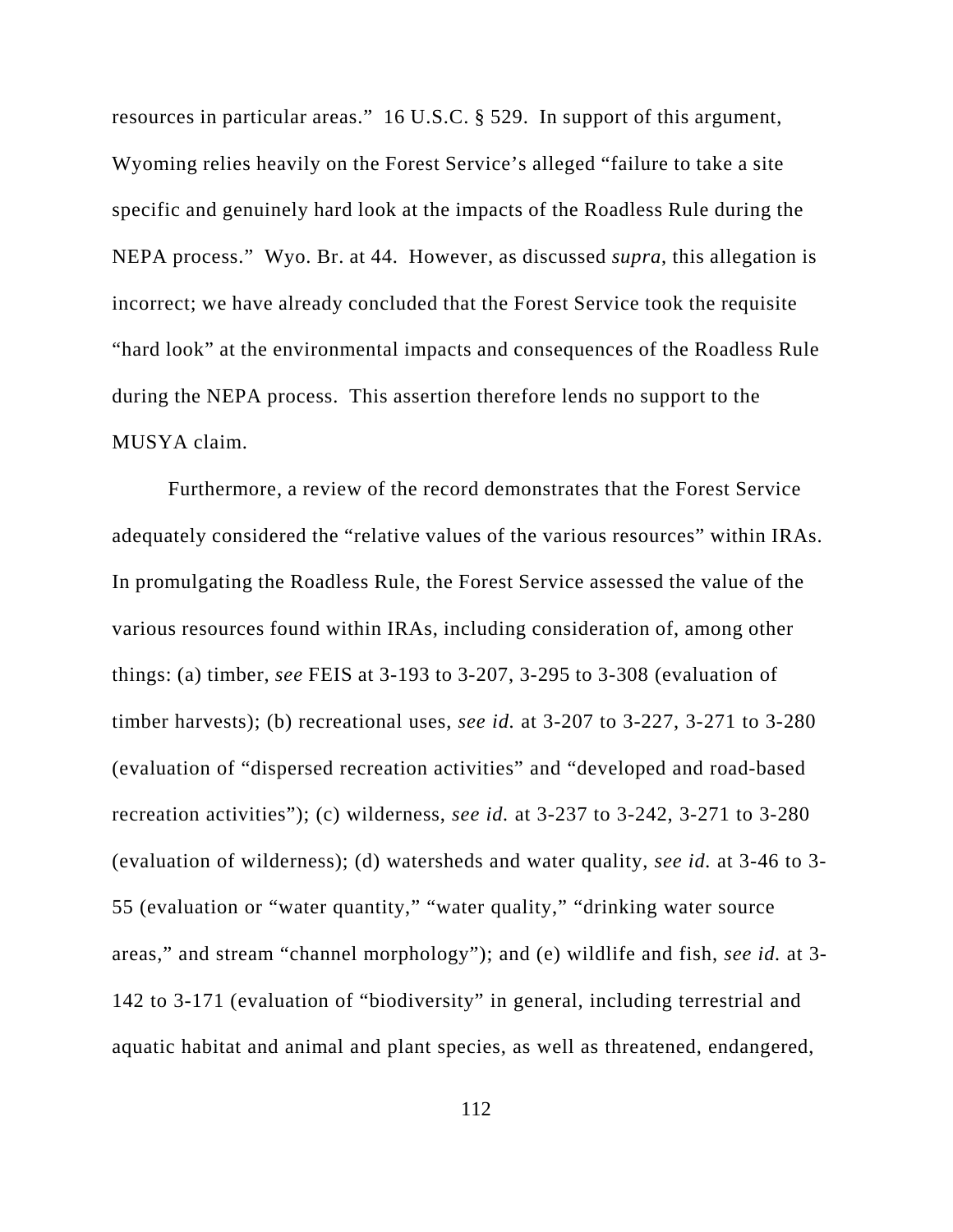proposed, and sensitive species). We therefore cannot agree with Wyoming's argument that the Forest Service failed to give "due consideration . . . to the relative values of the various resources" within IRAs when promulgating the Roadless Rule. As stated above, the ultimate mix of uses chosen by the Forest Service after consideration of the competing resource values is largely left to agency discretion.

In sum, we find that Wyoming's arguments pertaining to the alleged violation of MUSYA are without merit. We conclude that the Forest Service did not violate MUSYA—or otherwise act arbitrarily and capriciously under MUSYA—in promulgating the Roadless Rule.

## **E. NFMA Claim**

The district court also declined to rule on Wyoming's NFMA claim. *Wyoming*, 570 F. Supp. 2d at 1350. On appeal, Wyoming reasserts its NFMA claim as an alternate ground for affirming the district court's decision. Wyo. Br. at 40–43.<sup>45</sup> Specifically, Wyoming argues that the Roadless Rule violates NFMA because it (1) does not comply with the "one integrated plan" requirement of NFMA, in that it places restrictions on forests that are not contained in the individual forest plans; (2) redesignates 9 million acres of forest land as unsuitable for commercial timber production in violation of individual forest

<sup>&</sup>lt;sup>45</sup> As with the MUSYA claim, we find that this claim is properly before the court on appeal. *See supra* note 33.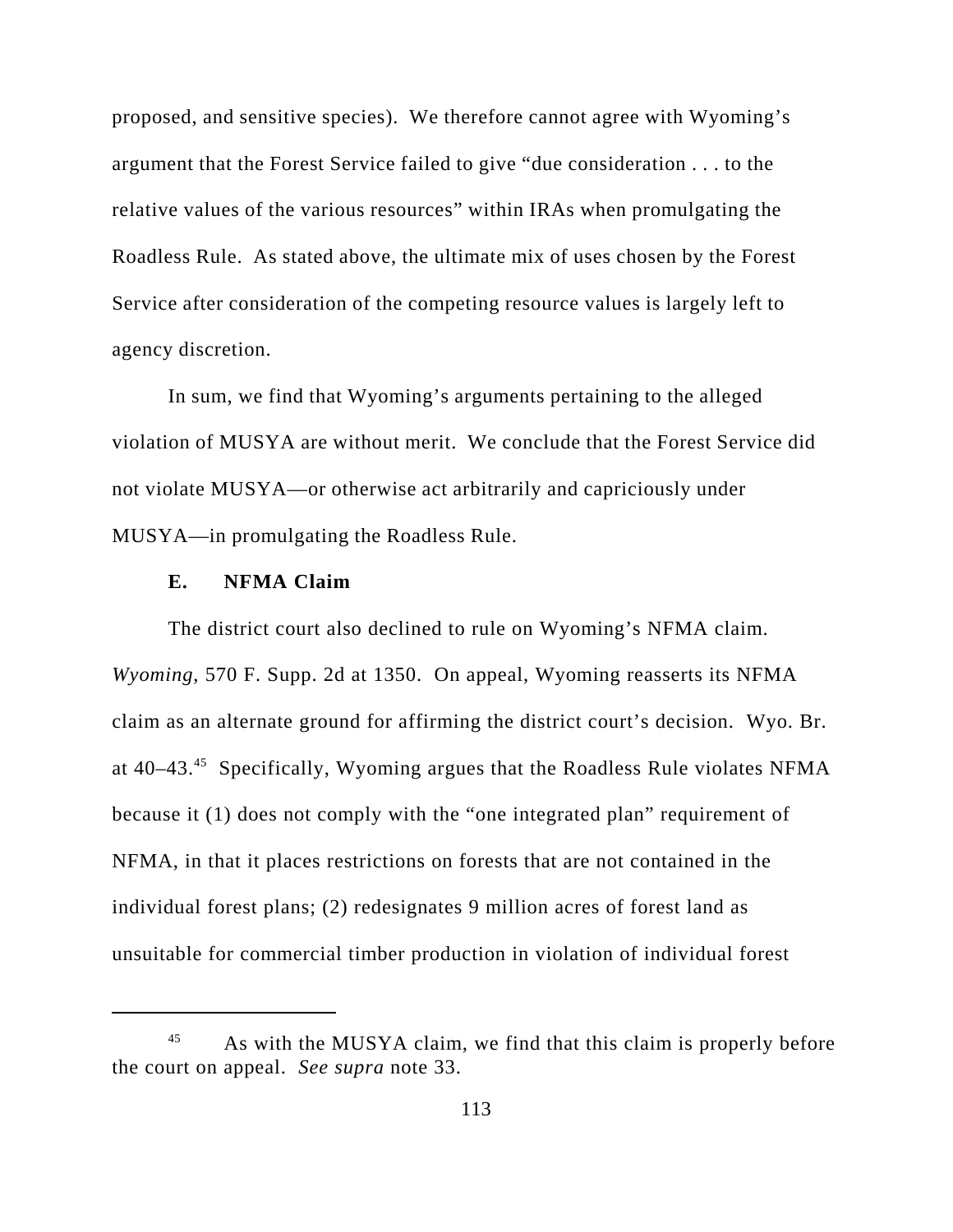plans; (3) did not comply with NFMA's three-month comment period; and (4) generally violates NFMA's mandate that national forests should be governed by individual forests plans, rather than a national land management prescription. Wyo. Br. at 40–43. The Forest Service and the Environmental Groups argue that the Roadless Rule, which was promulgated pursuant to the authority granted in the Organic Act and MUSYA, does not need to comply with the provisions of NFMA. Furthermore, even if NFMA is applicable, they argue that the Roadless Rule was not promulgated in violation of any of its provisions. We agree that the Roadless Rule was not required to comply with NFMA, and therefore was not promulgated in violation of the Act.

Under NFMA, "which is primarily concerned with planning," *Utah Envtl. Cong. v. Richmond*, 483 F.3d at 1131, the Forest Service is required to "develop, maintain, and, as appropriate, revise land and resource management plans for units of the National Forest System," *Citizens' Comm. to Save Our Canyons*, 513 F.3d at 1176 (quoting 16 U.S.C. § 1604(a)) (internal quotation marks omitted). Once a forest plan has been adopted for a particular forest unit, any specific project or activity authorized by the Forest Service within that unit must comply with the applicable forest plan. *See* 16 U.S.C. § 1604(i) ("Resource plans and permits, contracts, and other instruments for the use and occupancy of National Forest System lands shall be consistent with the land management plans.").

NFMA establishes both substantive and procedural requirements governing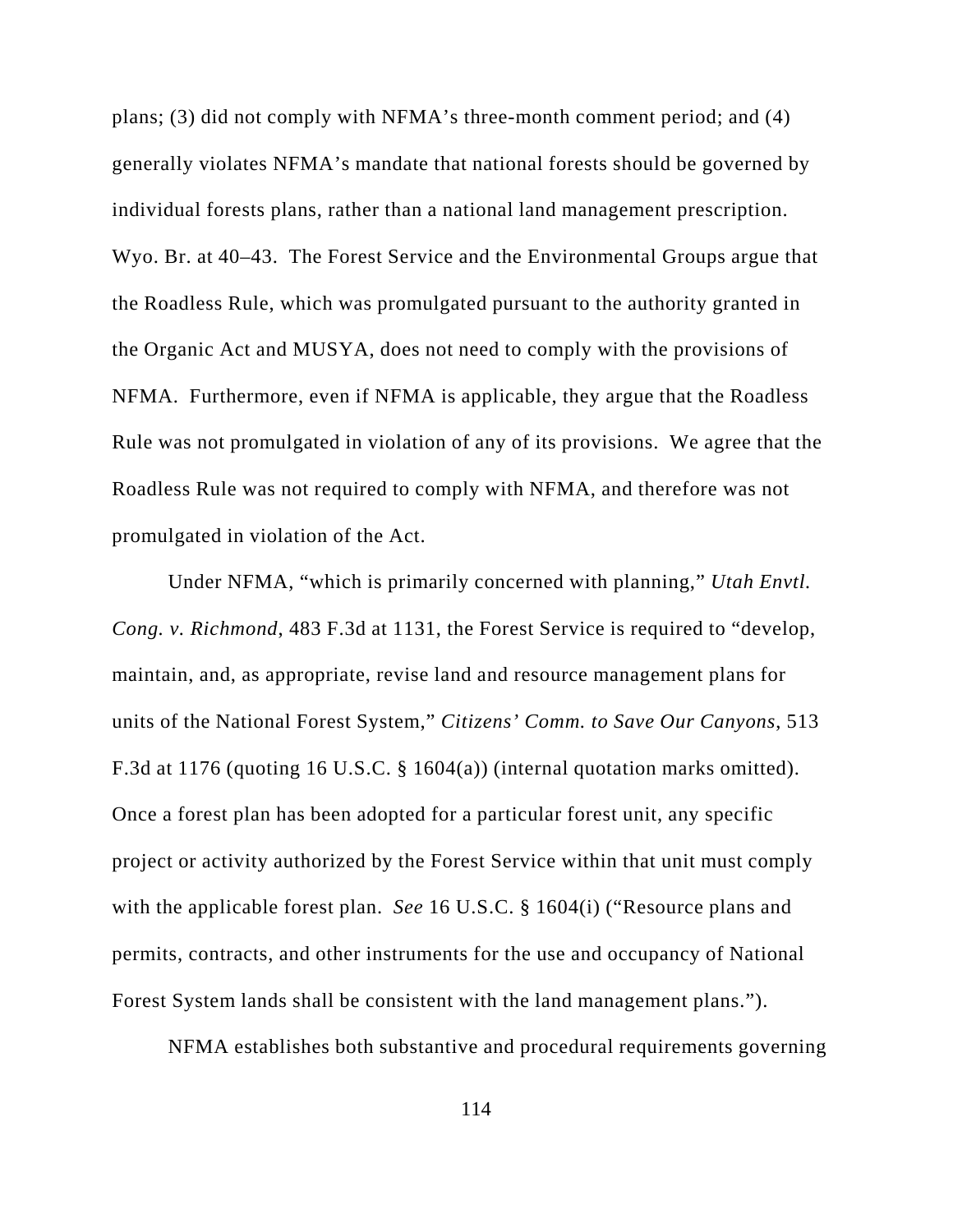the development of individual forest plans. *See id.* § 1604. For example, each forest plan must comply with MUSYA's multiple-use mandate. 16 U.S.C. § 1604(e)(1); *accord Utah Envtl. Cong. v. Richmond*, 483 F.3d at 1131 ("Because the Forest Service must account for a variety of interests, each forest plan contemplates that the forest will be used for multiple purposes, including 'outdoor recreation, range, timber, watershed, wildlife and fish, and wilderness.'" (quoting *Utah Envtl. Cong. v. Bosworth*, 443 F.3d at 737)). Forest plans and plan revisions must also be prepared in accordance with NEPA, 16 U.S.C. § 1604(g)(1), and must be made "available to the public . . . for a period of at least three months before final adoption, during which period the Secretary shall publicize and hold public meetings or comparable processes at locations that foster public participation in the review of such plans or revisions," *id.* § 1604(d). Under NFMA, forest plans—that are to "be embodied in appropriate written material, including maps and other descriptive documents," *id.*  $\S 1604(f)(2)$ —"shall ... form one integrated plan for each unit of the [NFS], incorporating in one document or set of documents . . . all of the features required by this section." *Id.*  $§ 1604(f)(1).$ 

Because the Roadless Rule is applicable to IRAs nationwide, rather than to a specific unit of the NFS, the Forest Service promulgated the rule pursuant to the general rulemaking authority granted to it under the Organic Act, which was reaffirmed under MUSYA. The Organic Act grants the Forest Service the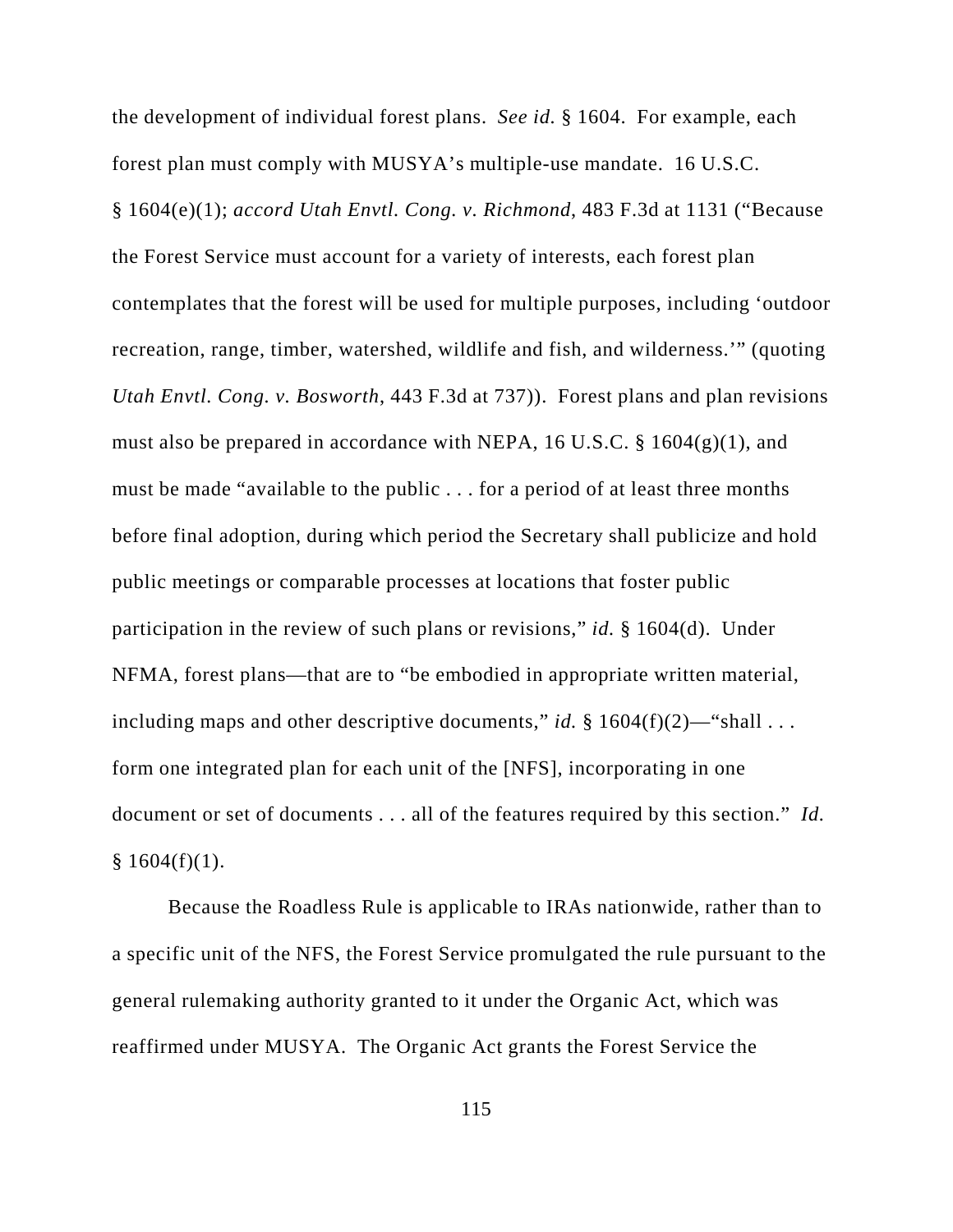authority to regulate the "occupancy and use" of the national forests in order "to preserve the forests thereon from destruction." 16 U.S.C. § 551. As discussed *supra*, the Organic Act gives the Forest Service broad discretion to regulate the occupancy and use of the national forests for a wide variety of purposes. *See Grimaud*, 220 U.S. 506; *Bergland*, 695 F.2d at 476; *Hymans*, 463 F.2d at 616; *see also Burlison*, 533 F.3d at 435; *Skranak*, 425 F.3d at 1217; *Block*, 708 F.2d at 758; *Weiss*, 642 F.2d at 298; *Andrus*, 580 F.2d at 605; *Mountain States Tel. & Tel. Co.*, 499 F.2d at 614; *McMichael*, 355 F.2d at 286.

The Forest Service is permitted to rely on its rulemaking authority under the Organic Act and MUSYA to resolve issues of broad, even nationwide, applicability—such as protection of IRAs—even though it is nevertheless required to engage in localized forest planning under the NFMA. *Cf. Am. Hosp. Ass'n v. NLRB*, 499 U.S. 606, 612 (1991) ("[E]ven if a statutory scheme requires individualized determinations, the decisionmaker has the authority to rely on rulemaking to resolve certain issues of general applicability unless Congress clearly expresses an intent to withhold that authority."). Nothing in NFMA repealed or otherwise limited the Forest Service's general authority under the Organic Act and MUSYA. In other words, although NFMA established a localized planning process for individual units of national forest, it did not take away from the Forest Service's authority, which we have already concluded exists, to issue a broad nationwide conservation rule, such as the Roadless Rule.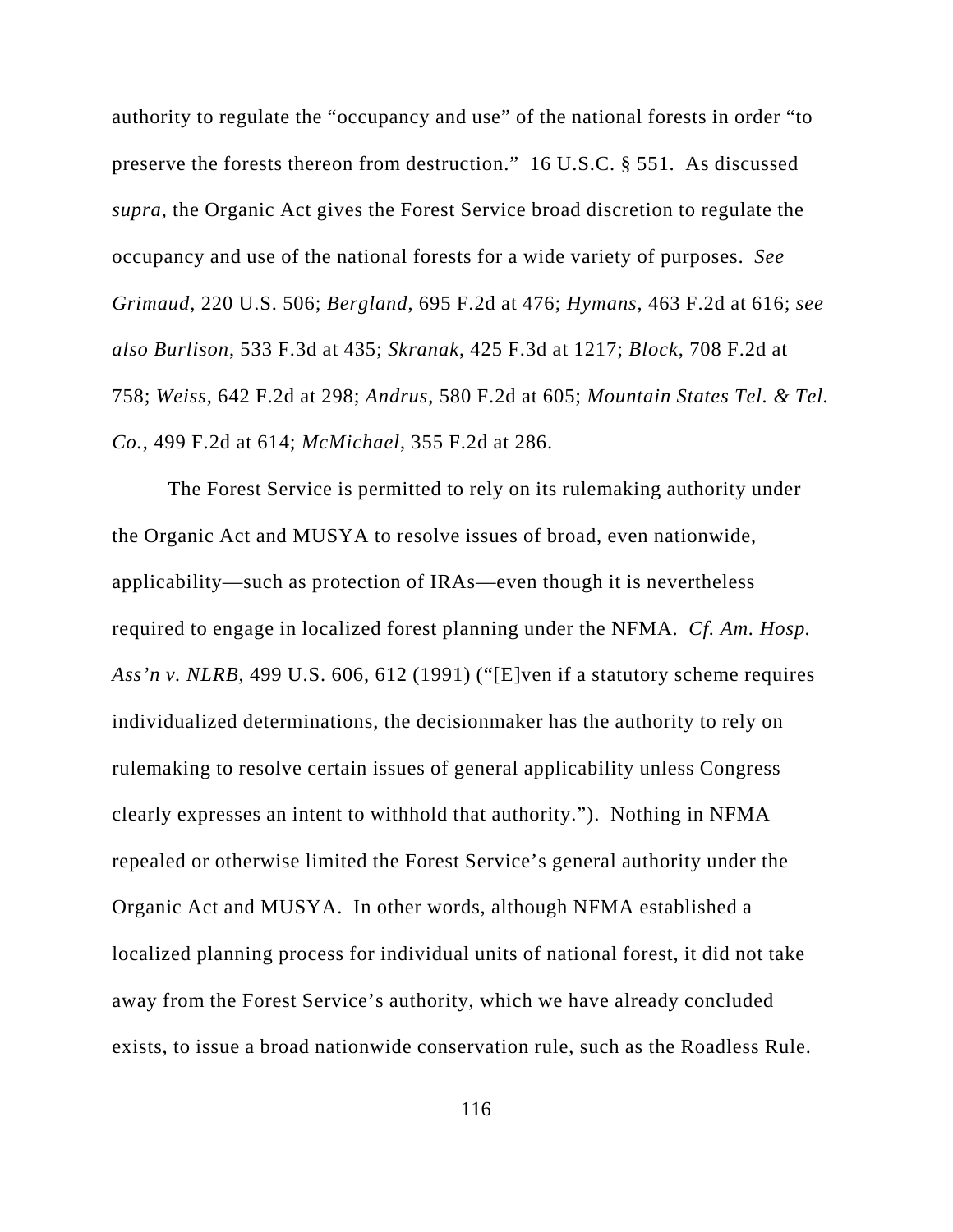More specifically, in enacting NFMA, Congress included no expression of intent to repeal or limit the Forest Service's broad rulemaking authority under the Organic Act; in fact, NFMA does not even reference 16 U.S.C. § 551. If Congress had intended to curtail the Forest Service's broad rulemaking authority under § 551, it is assumed that it would have at least referenced that provision in some manner. *Cf. Am. Hosp. Ass'n*, 499 U.S. at 613 ("[I]f Congress had intended to curtail in a particular area the broad rulemaking authority granted in [a section of the Act], we would have expected it to do so in language expressly describing an exception from that section or at least referring specifically to the section."). Congress did not do so in NFMA or its legislative history. It is clear that Congress considered the Organic Act in promulgating NFMA—which is evidenced by the fact that NFMA § 13 expressly repealed a separate provision of the Organic Act—but chose not to limit or even reference 16 U.S.C. § 551 in the NFMA. *See* Pub. L. No. 94-588, § 13, 90 Stat. 2958 (1976) ("The twelfth undersignated paragraph  $\ldots$  in the Act of June 4, 1897[,]  $\ldots$  is hereby repealed." $)^{46}$ 

<sup>&</sup>lt;sup>46</sup> Wyoming relies on a statement in the Senate Report on the NFMA that "[w]hile planning guidelines will apply at all levels, there is not to be a national land management prescription." S. Rep. No. 94-893, at 30 (1976), *reprinted in* 1976 U.S.C.C.A.N. 6662, 6694. However, this single statement does not evidence a clear expression of "an intent to withhold th[e] authority" granted under the Organic Act. *Am. Hosp. Ass'n*, 499 U.S. at 612. *See also Nat'l Ass'n of Home Builders*, 551 U.S. at 662 ("While a later enacted statute . . . can sometimes operate to amend or even repeal an earlier statutory provision . . . , (continued...)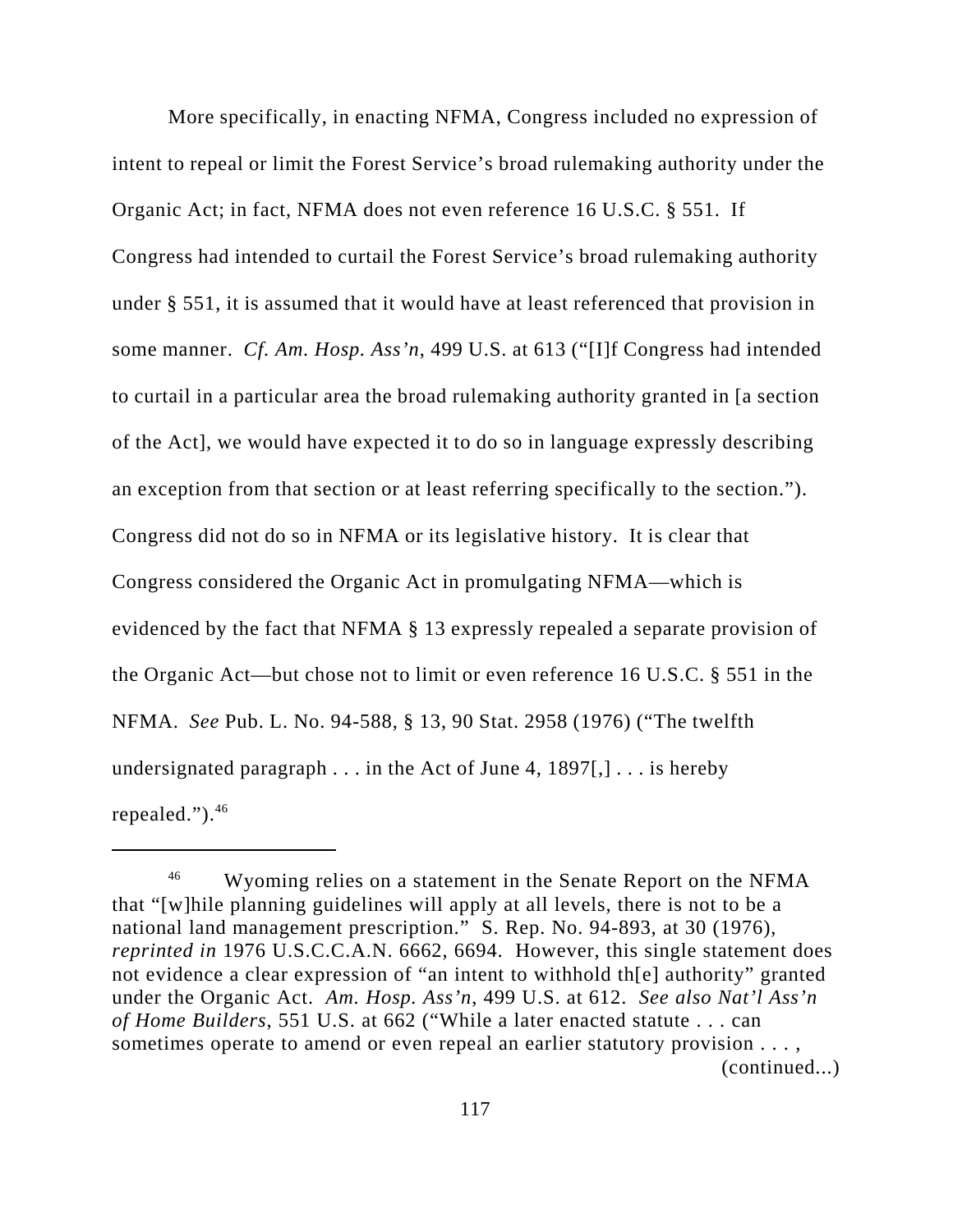As stated above, the district court did not reach Wyoming's NFMA issue in the instant case. However, in reviewing a similar challenge under NFMA to the Interim Roadless Rule—the precursor to the Roadless Rule that put in place an eighteen-month moratorium on road construction in IRAs—the same district court concluded that the Forest Service had not violated NFMA when it failed to abide by the Act's specific procedural requirements because "the Forest Service had the right to proceed via rulemaking in lieu of forest plan modification." *Wyo. Timber Indus. Ass'n v. U.S. Forest Serv.*, 80 F. Supp. 2d 1245, 1260 (D. Wyo. 2000). That is, the district court agreed with the Forest Service that it "could enact the road moratorium by rule," under the authority of the Organic Act, "thereby obviating the need to proceed under NFMA's forest planning procedures." *Id.* at 1258–59.

The Ninth Circuit, in reviewing a challenge to the Roadless Rule, came to the same conclusion. In *Kootenai Tribe*, the court stated that although "[t]here is some practical force in the contention that the Roadless Rule will override local forest-by-forest planning with regard to its intended scope," there is "nothing in [NFMA], which establishes procedures and standards for National Forest System land and resource management plans, [that] precludes national action on a

 $46$ (...continued)

<sup>&#</sup>x27;repeals by implication are not favored' and will not be presumed unless the 'intention of the legislature to repeal [is] clear and manifest.'" (alteration in original) (quoting *Watt*, 451 U.S. at 267)).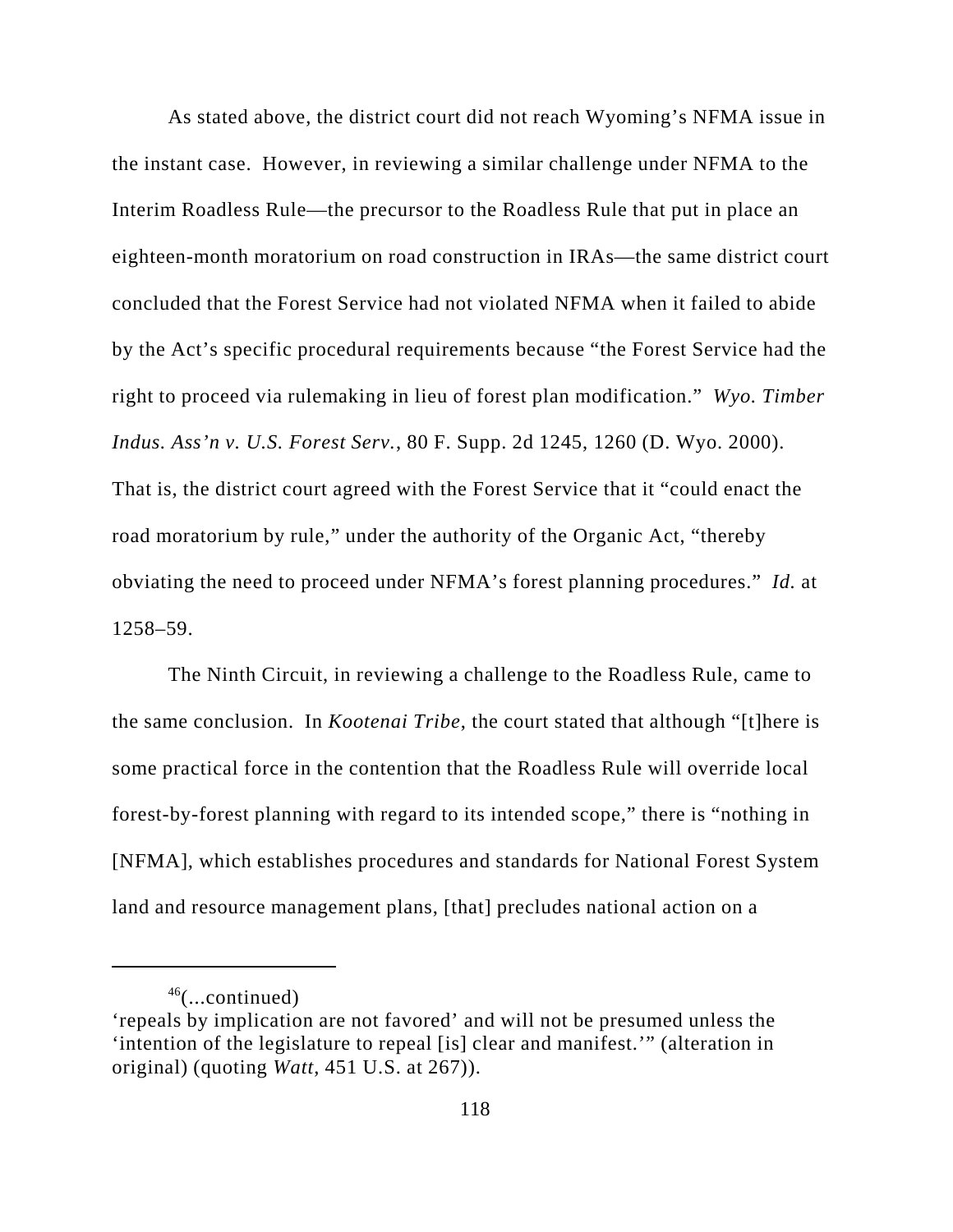conservation issue within the power of the Forest Service." 313 F.3d at 1117 n.20. The Ninth Circuit concluded that "the general rulemaking authority of the 1897 Organic Act is sufficient to support the Roadless Rule's promulgation to achieve the objects of our National Forest System." *Id.*; *see also id.* ("Local considerations are taken into account in plans for each forest; but government, if it chooses to do so, may act more broadly.").

Accordingly, because the Roadless Rule was promulgated under the authority of the Organic Act and MUSYA, and was not otherwise governed by NFMA, the Forest Service was not required to comply with NFMA's provisions. Wyoming's NFMA claim must therefore fail.

## **F. Remedy: Permanent Injunction**

The district court permanently enjoined the Roadless Rule on a nationwide basis. *Wyoming*, 570 F. Supp. 2d at 1353–55. Although the district court acknowledged that the issuance of a permanent injunction "is an extraordinary remedy," it nevertheless found that a permanent injunction was proper. *Id.* at 1353. In order to obtain a permanent injunction, a party must prove: "(1) actual success on the merits; (2) irreparable harm unless the injunction is issued; (3) the threatened injury outweighs the harm that the injunction may cause the opposing party; and (4) the injunction, if issued, will not adversely affect the public interest." *Sw. Stainless, LP v. Sappington*, 582 F.3d 1176, 1191 (10th Cir. 2009) (quoting *Prairie Band Potawatomi Nation v. Wagnon*, 476 F.3d 818, 822 (10th